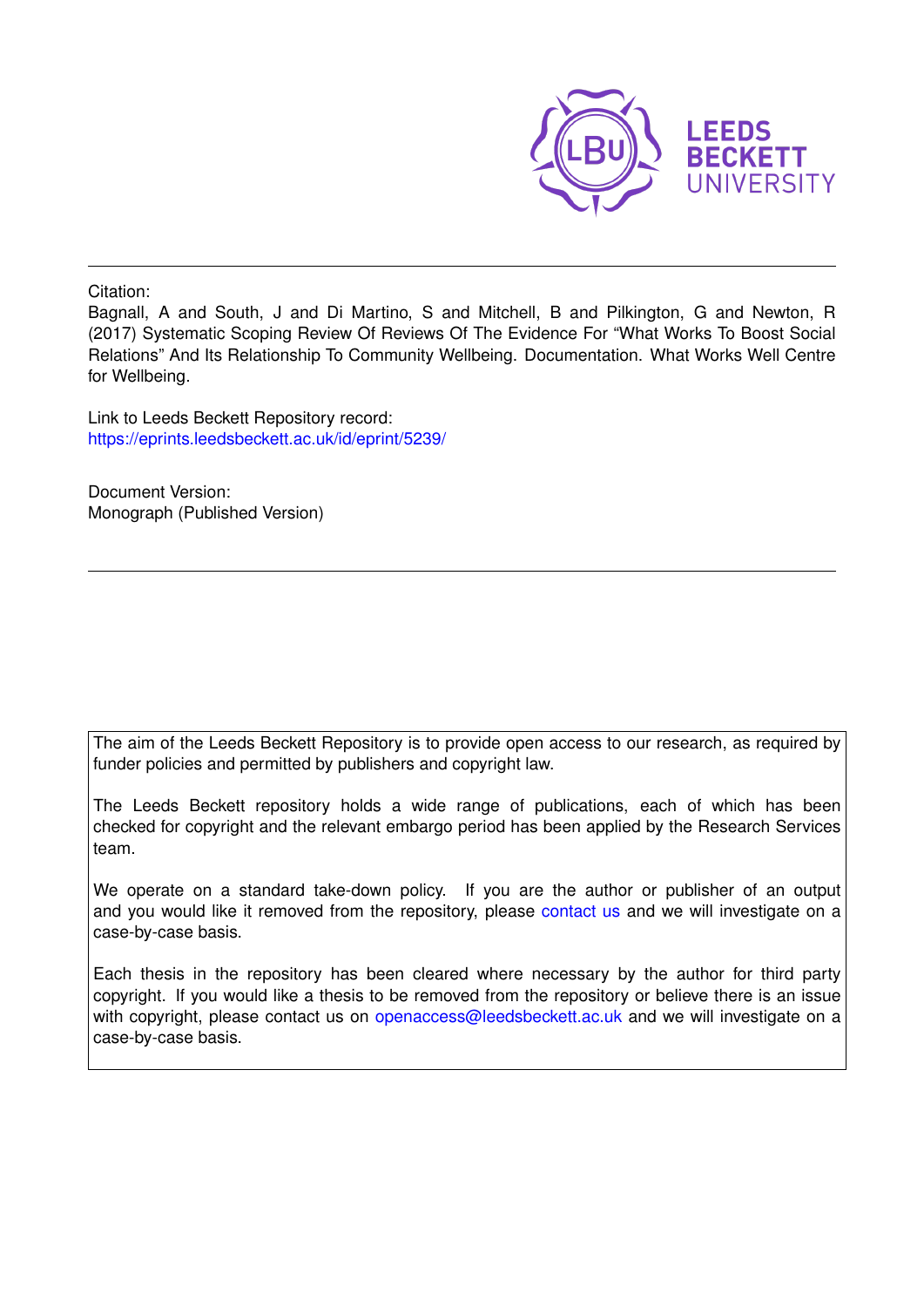

# **SCOPING REVIEW social relations**

June 2017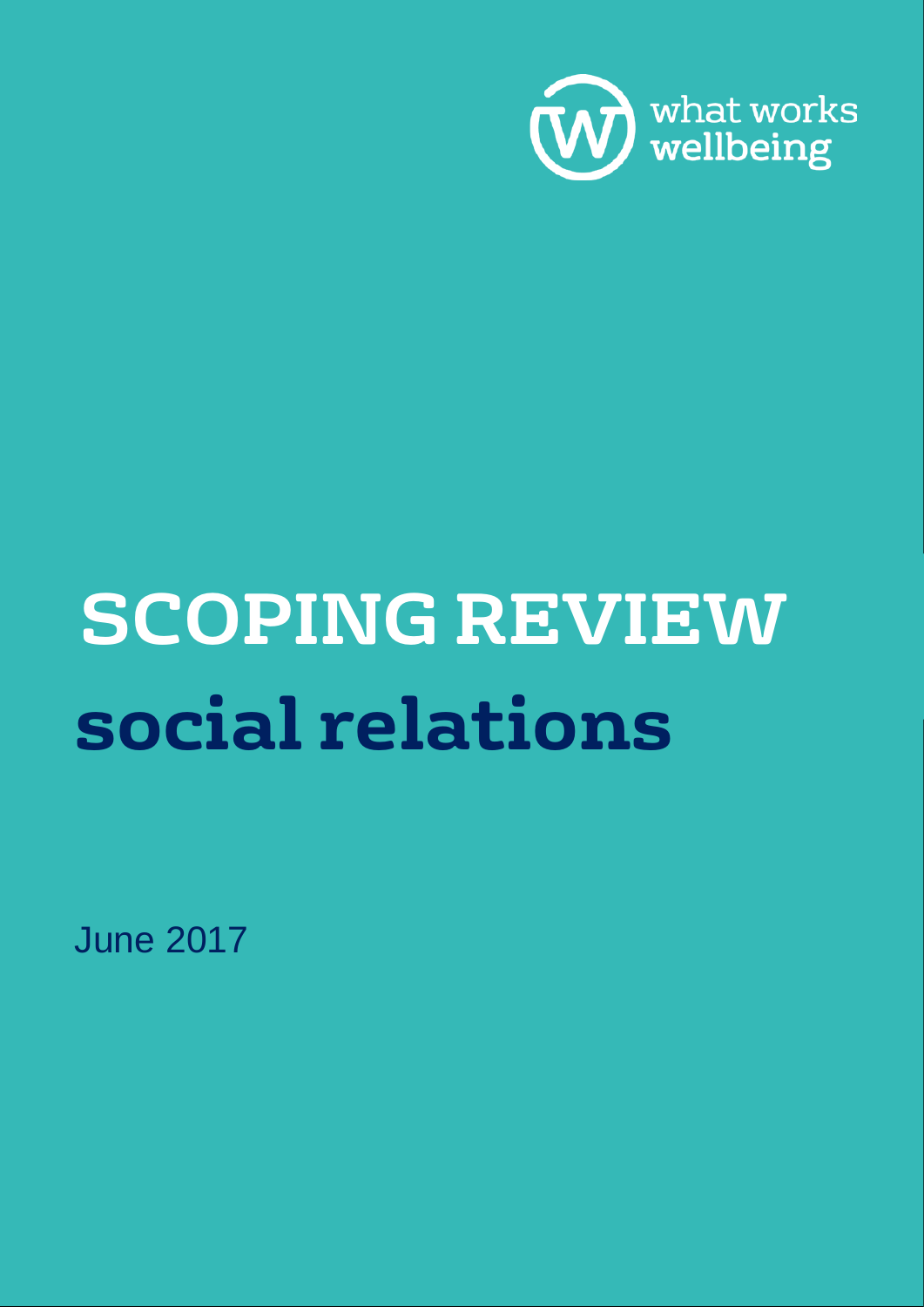#### Review team:

Anne-Marie Bagnall<sup>1</sup>, Jane South<sup>1</sup>, Salvatore Di Martino<sup>1</sup>, Ben Mitchell<sup>2</sup>, Gerlinde Pilkington<sup>3</sup>, Rob Newton<sup>1</sup>

- 1 Centre for Health Promotion Research, Faculty of Health and Social Sciences, Leeds Beckett **University**
- 2 The Retail Institute, Faculty of Business and Law, Leeds Beckett University<br>3 Institute of Psychology, Health and Society, University of Liverpool
- Institute of Psychology, Health and Society, University of Liverpool

## **SYSTEMATIC SCOPING REVIEW OF REVIEWS OF THE EVIDENCE FOR "WHAT WORKS TO BOOST SOCIAL RELATIONS" AND ITS RELATIONSHIP TO COMMUNITY WELLBEING**

**The What Works Centre for Wellbeing** is an independent collaborative centre that puts high quality evidence on wellbeing into the hands of decision-makers in government, communities, businesses and other organisations. We bring pioneering thinkers together from across these sectors to share ideas and solutions. Our goal: to improve, and save, lives through better policy and practice for wellbeing.

#### **Contact:**

info@whatworkswellbeing.org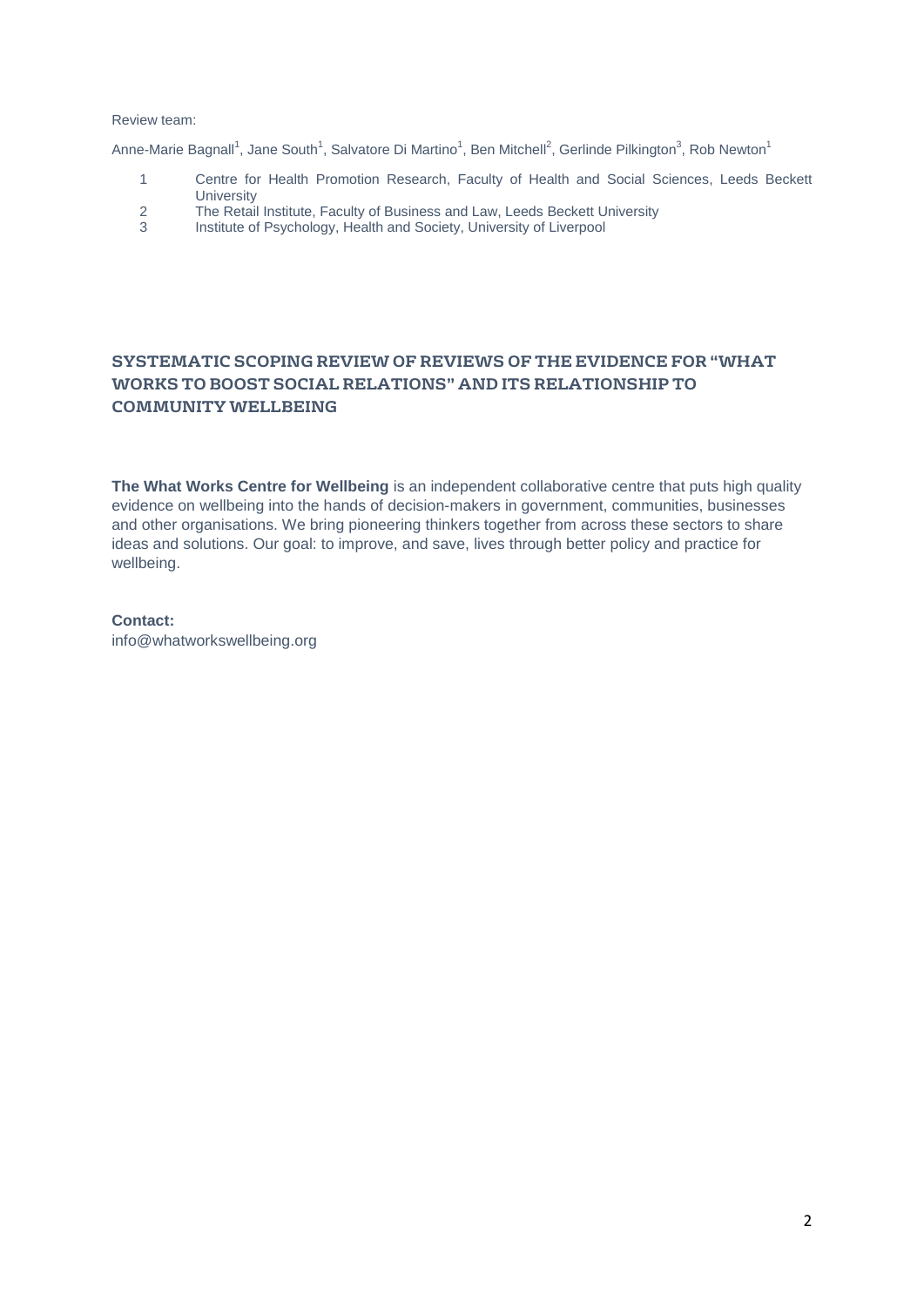# Contents

| Appendix A |  |  |  |  |  |  |  |  |  |  |
|------------|--|--|--|--|--|--|--|--|--|--|
| Appendix B |  |  |  |  |  |  |  |  |  |  |
| Appendix C |  |  |  |  |  |  |  |  |  |  |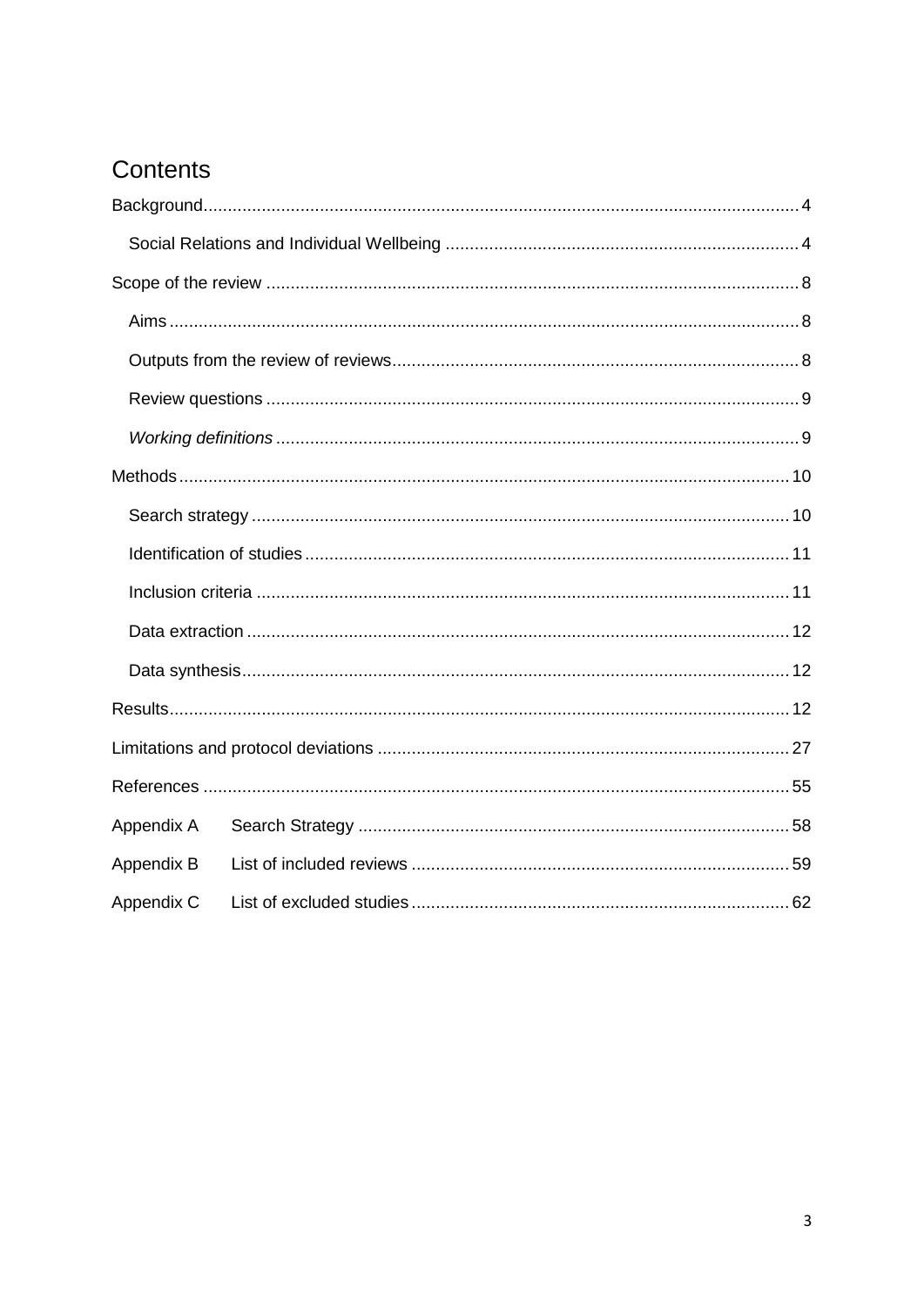# <span id="page-4-0"></span>**Background**

This report was commissioned by the What Works Centre for Wellbeing (WWC-WB). The WWC-WB is part of a network of What Works Centres: an initiative that aims to improve the way the government and other organisations create, share and use high quality evidence for decision-making. The WWC-WB aims to understand what governments, businesses, communities and individuals can do to improve wellbeing. They seek to create a bridge between knowledge and action, with the aim of improving quality of life in the UK. This work forms part of the WWC-WB Community Wellbeing Evidence Programme, whose remit is to explore evidence on the factors that determine community wellbeing, including the impacts of interventions.

During extensive stakeholder engagement (in workshops, an on-line questionnaire, community sounding boards, and one-to-one interviews), the Community Wellbeing Evidence Programme identified priority, policy-related topics within which evidence reviews were to be undertaken. One of the priority topics identified was the role of boosting social relations between people in communities, as a key ingredient of both individual and community wellbeing. It was recognised that ways of boosting social relations could involve formal and informal meeting and "bumping" spaces and places, community-based structures and organisations, and community-based interventions (Community Wellbeing Evidence Programme, 2015).

Social relations are widely recognized by the scientific literature and governmental practices as an important determinant of individual and community wellbeing. For instance, the UK Office for National Statistics (ONS), has included social relations among the 10 key domains of national wellbeing on the basis of the assumption that "*Good social relationships and connections with people around us are vitally important to individual wellbeing. This is important to national wellbeing because the strength of these relationships helps generate social values such as trust in others and social cooperation between people and institutions within our communities*" (Evans, Macrory, & Randall, 2015, p. 10-11).

Likewise, the Report of the World Summit for Social Development held in Copenhagen in 1995, placed great emphasis on the promotion of inclusive societies where social interactions take the shape of respect and participation. As stated in the report: "*Social integration, or the capacity of people to live together with full respect for the dignity of each individual, the common good, pluralism and diversity, non-violence and solidarity, as well as their ability to participate in social, cultural, economic and political life, encompasses all aspects of social development and all policies*" (UN, 1995, p. 26).

## <span id="page-4-1"></span>**Social Relations and Individual Wellbeing**

At the individual level, Cohen, Underwood, and Gottlieb (2000, p. 11) reported that social relations are found to have a beneficial effect on both physical and psychological health through peer influence on physical activity, diet, smoking, sense of predictability and stability, of purpose, of belonging and security and recognition of self-worth (Cassel, 1976; Hammer, 1981, Thoits, 1983, Wills, 1985). Positive social relations are included in many models and scales for the measurement of individual wellbeing and quality of life (see Seligman, 2012; Keyes, 1998; Ryff & Keyes, 1995; WHOQOL. group).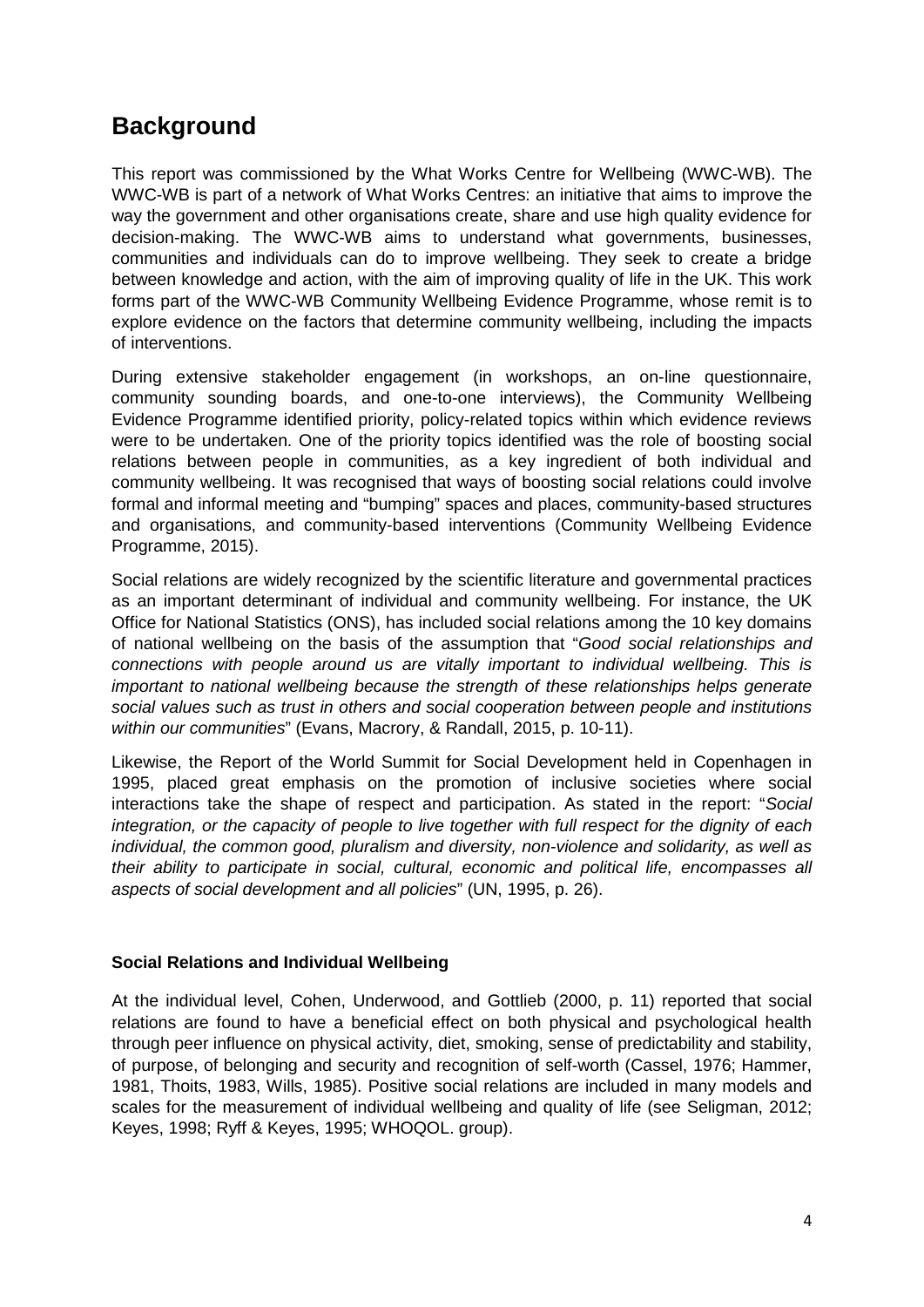## **Social Relations and Community Wellbeing**

In terms of community wellbeing, social relations account for interactions and interpersonal relations taking place between individuals, and also connect groups, communities, and institutions to achieve more cohesive and healthier societies. These bonding and bridging ties are key mechanisms in Putnam's theory of social capital (Putnam 2000), a concept which has been extensively used in the study of social change and community (Bowen 2009, p. 245) and has proven beneficial for the betterment of individual and community wellbeing (Sixsmith & Boneham, 2007). Social capital has a multiplicity of definitions, and there are a number of related concepts such as social cohesion, civil society, connectedness, or community capital.

Improving community and social capital has been linked to improved health outcomes (CSDH 2008; Marmot et al. 2010) but socio-economic inequalities in turn affect the quality of community conditions and social relationships (Friedli 2009), and the relationships between them are complex and not always obvious (Seaman & Edgar 2015).

The working Theory of Change developed by the Communities Evidence programme for the What Works Wellbeing Centre suggests that social relations can be thought of an intermediate outcome or a component of community wellbeing (South et al. 2017).

## **How do we boost social relations?**

Boosting social relations for community wellbeing means promoting those conditions in society that bring people together, enable them to participate in community life and allow them to feel part of a network of shared meanings. In this light, it has been recommended (Diener & Seligman, 2004) that one aim of governmental policy should be the creation and promotion of opportunities for socialising such as

- 'bumping spaces', that is, places designed for people to meet up in informal settings and
- 'third spaces' that is "*places that host the regular, voluntary, informal, and happily anticipated gatherings of individuals beyond the realms of home and work*" (Oldenburg, 1999, p. 16).

The Department of Economic and Social Affairs of the United Nations Secretariat (Hemmati, 2007) has identified 6 stages to promote social integration, which are formulated as stages of social relations. (see Figure 1 and Table 1).

Fragmentation, Exclusion, and Polarisation are presented as negative whereas Coexistence, Collaboration, and Cohesion are deemed positive. The success of interventions aimed at boosting social relations lies in the ability to move from the negative to the positive level. For each pair of social relations, strategies for either transformation or advancement are suggested (Table 1).

Moreover, Spies (2005), suggests the following nested stages to create a more cohesive society: a) Building relationships of trust, b) Gaining understanding of the situation and accepting responsibility for the change, c) Facilitating transformation, d) Grounding and support to ensure institutional strength, e) Review contents and process, f) Learning lessons towards improved future strategy and practice, g) Appropriate systems and support, and h) Building capacity for and enhancement of active or servant leadership (Spies, 2005).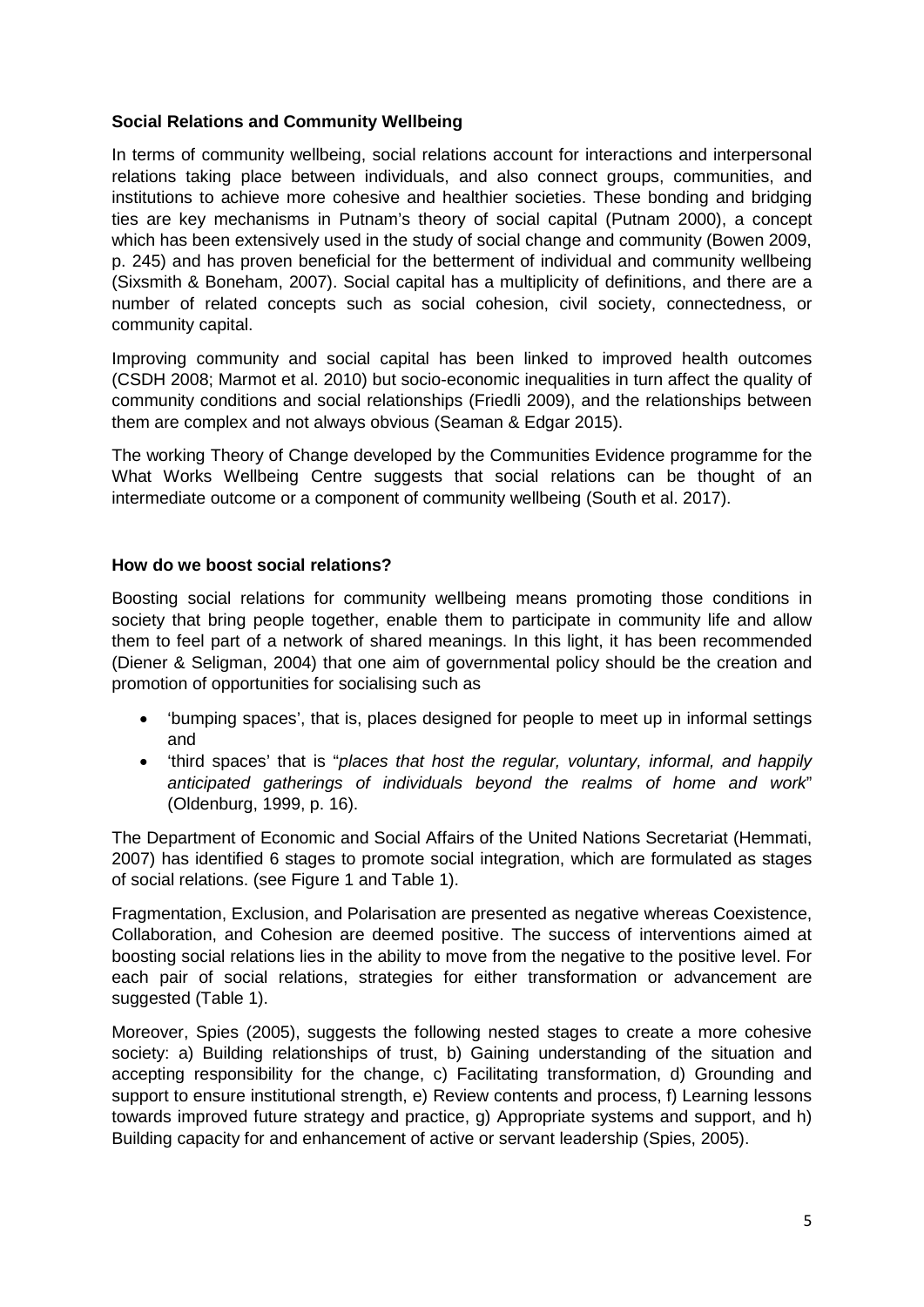In addition to these general recommendations, in this review we are interested in examples of good practice and guidelines for boosting social relations. Policy concerns often generate broad research questions, and social relations is a challenging and complex topic because it concerns factors affecting the organisation of civil society and therefore will encompass both formal and informal processes. Given the breadth of the research questions, a review of reviews will allow for a broad overview of the topic through the identification of existing systematic and non-systematic reviews and gaps in the evidence. This will, in turn, allow the development of specific questions to be answered by a systematic review.



**Figure 1 Stages of Social Relations. Hemmati, 2007, p. 5.**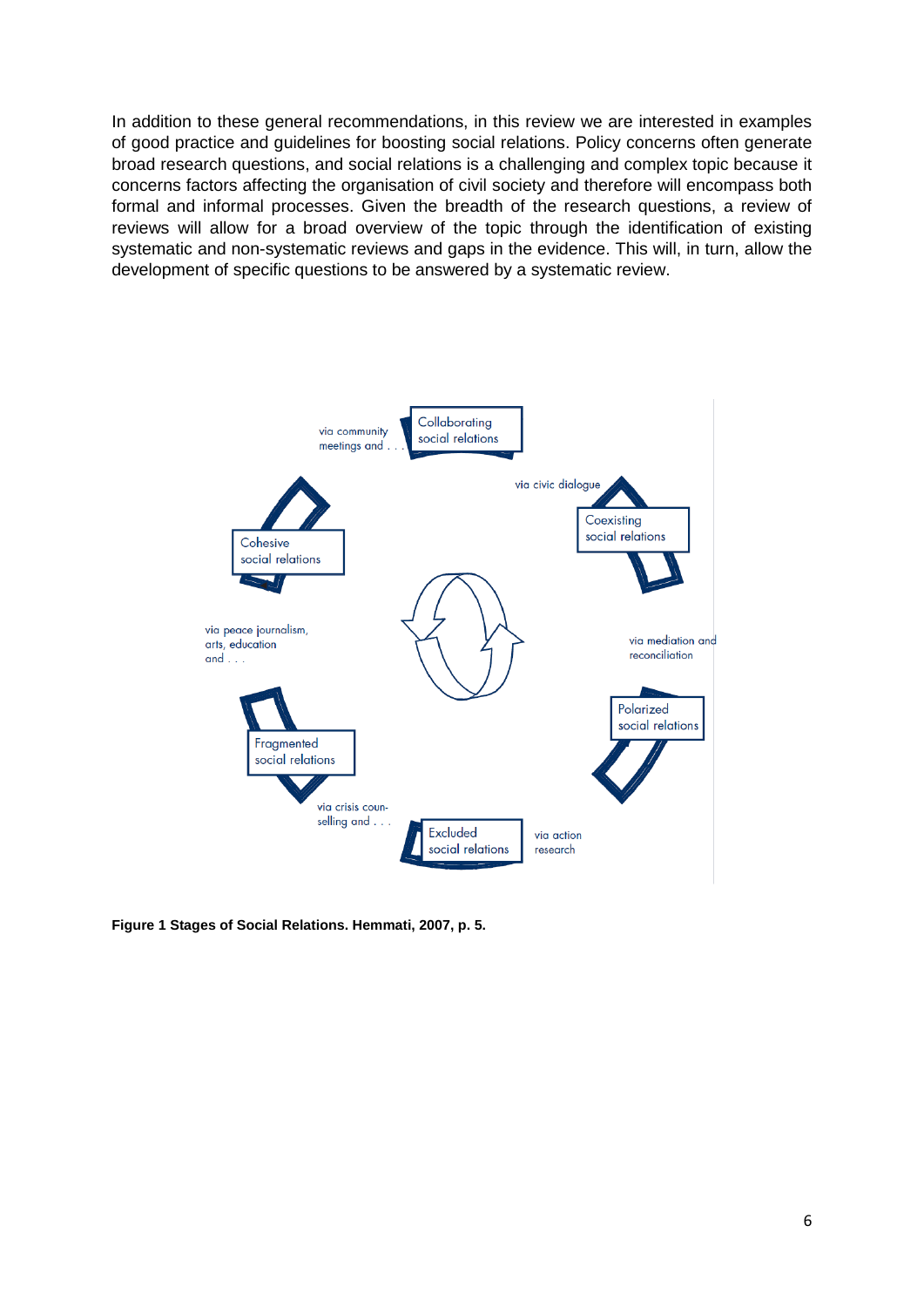| <b>Stage description</b>                                                                                                                                                                                                                                                                                                                                                                                                                                                                                                                                                        | <b>Methods for transformation</b>                                                                                                                                                                                                                                                                                                                                                                                                                                                                                                                                                                             |  |  |  |  |
|---------------------------------------------------------------------------------------------------------------------------------------------------------------------------------------------------------------------------------------------------------------------------------------------------------------------------------------------------------------------------------------------------------------------------------------------------------------------------------------------------------------------------------------------------------------------------------|---------------------------------------------------------------------------------------------------------------------------------------------------------------------------------------------------------------------------------------------------------------------------------------------------------------------------------------------------------------------------------------------------------------------------------------------------------------------------------------------------------------------------------------------------------------------------------------------------------------|--|--|--|--|
| <b>Fragmentation</b> refers to the experience of having<br>few or no connections to a system of support. This can<br>be life-threatening. It can produce distress or trauma<br>that limits the ability to communicate at the psychological<br>level, inhibiting the ability to act effectively in<br>the best interests of self or others. Fragmentation<br>occurs in crisis situations when there is a total social<br>breakdown, that is to say, in war, epidemics, natural<br>disasters, rapid social change, major dislocation,<br>and habituation to "normalized violence" | Fragmented relations can be transformed when<br>stakeholders have the need and intention to heal<br>distress using such dialogue procedures as peer or<br>crisis counselling (psychological domain) within a<br>context where there is a commitment to stop fighting<br>and address survival needs (by service providers,<br>police or peacekeepers, etc.).                                                                                                                                                                                                                                                   |  |  |  |  |
| <b>Exclusion</b> refers to a lack of capacity or opportunity<br>to meet daily subsistence and livelihood needs<br>owing to isolation, oppression or neglect and is<br>disproportionately experienced by the poor, minorities,<br>displaced populations and workers whose skills<br>have become obsolete. Exclusion occurs where<br>wealth and power are unevenly shared (and disparities<br>are wide).                                                                                                                                                                          | Excluded relations can be transformed when<br>marginalized groups and those in power to prevent/<br>end marginalization have the need, intention<br>and opportunity to build sustainable livelihood<br>capacities using such dialogue procedures as<br>action research (in the socio-economic domain).<br>Sometimes, marginalized groups can create the<br>opportunities themselves but those with power need<br>to remove obstacles and/or create opportunities<br>for inclusion.<br>Opportunities for dialogue need to be an integral<br>part of an overall strategy towards justice and<br>social justice. |  |  |  |  |
| Polarization refers to the experience of taking<br>sides in a conflict leading to the extreme relations<br>of "us-them." Polarization can occur in any type of<br>conflict but is most damaging in protracted intergroup<br>hostilities that coalesce around religion or<br>ethnicity. Trust and respect decline as stereotyping<br>and strife take over.                                                                                                                                                                                                                       | Polarized social relations can be transformed when<br>stakeholders<br>have the need,<br>intention<br>and<br>opportunity<br>to resolve differences by peaceful means using<br>procedures as mediation<br>such dialogue<br>or<br>reconciliation<br>(socio-political domain).<br>When<br>polarization<br>linked<br>is<br>protracted<br>to<br>discrimination<br>against specific groups, processes that create<br>justice and social justice will often be important<br>components, or preconditions, in a social integration<br>process.                                                                         |  |  |  |  |
| Coexistence refers to the experience of mutual<br>recognition among people. Coexistence occurs in<br>a culture of tolerance for diversity. <sup>a</sup>                                                                                                                                                                                                                                                                                                                                                                                                                         | Coexisting relationships can be advanced when<br>people have the need, intention and safe space to<br>express diverse viewpoints and seek consensus<br>using civic or democratic dialogue (socio-political<br>domain).                                                                                                                                                                                                                                                                                                                                                                                        |  |  |  |  |
| Collaboration refers to the experience of collective<br>responsibility for socio-economic well-being.<br>Collaboration tends to occur in societies that<br>recognize and implement socio-economic justice.                                                                                                                                                                                                                                                                                                                                                                      | Collaborative relations can be advanced when<br>stakeholders<br>the<br>need,<br>have<br>intention<br>and<br>opportunity<br>to participate in the design of socio-economic<br>development that affects their lives, using dialogue<br>procedures such as community meetings and focus<br>groups (socio-economic domain).                                                                                                                                                                                                                                                                                       |  |  |  |  |

## **Table 1 Stages of Social Relations (Hemmati, 2007, p. 6).**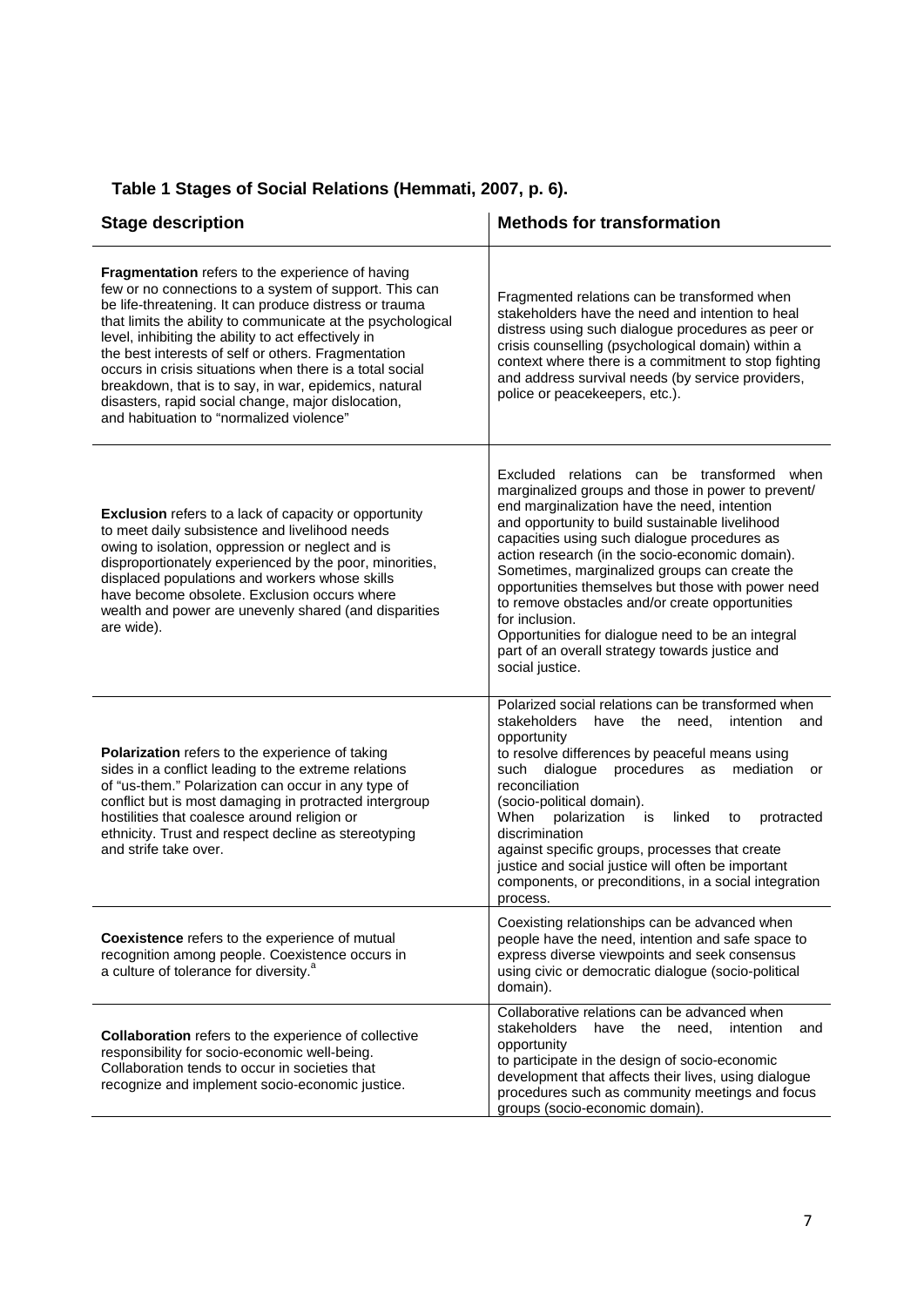| <b>Cohesion</b> refers to the experience of social unity<br>within diversity with social justice. Cohesion occurs<br>when stakeholders recognize their common humanity<br>and shared destiny. | Cohesion can be advanced when stakeholders<br>have an opportunity and a safe space within which<br>to explore shared meaning and values as they<br>create a peace culture, using dialogue procedures<br>such as theatre and media, including peace<br>education (psycho-cultural domain). |  |  |  |  |  |
|-----------------------------------------------------------------------------------------------------------------------------------------------------------------------------------------------|-------------------------------------------------------------------------------------------------------------------------------------------------------------------------------------------------------------------------------------------------------------------------------------------|--|--|--|--|--|
| <sup>a</sup> This does not necessarily imply that there are many bridges across social groups and sectors (see also Porter                                                                    |                                                                                                                                                                                                                                                                                           |  |  |  |  |  |

This does not necessarily imply that there are many bridges across social groups and sectors (see also Port $\epsilon$ 2005).

#### **Purpose of the review**

This review is a *Stage 1* 'scoping' review of existing review-level evidence, to identify the strengths and weaknesses in existing knowledge and current gaps in the evidence base. Findings from the scoping review will be used as the basis for identifying priority areas for more in-depth research using systematic reviews (*Stage 2*). See Box 1 for further information on the stages of evidence synthesis for this work.

## **Box 1: Stages of evidence synthesis (Communities evidence programme)**

**Stage 1: – 'scoping' reviews to identify the current state of review level evidence on the key community wellbeing topic areas identified during initial stakeholder and end user engagement exercises. The scoping reviews are designed to identify the strengths and weaknesses in existing knowledge and current gaps in the evidence base. Findings from the scoping review are then used as the basis for identifying priority areas for more in-depth research during systematic reviews.**

**Stage 2:** – systematic reviews of priority areas for research into the community wellbeing impacts of specific interventions identified during the scoping reviews, and through further engagement with end-users. The systematic review will examine the evidence from primary studies of interventions.

**Stage 3**: – based on the findings of stages one and two, identification of a 'roadmap' for future research.

# <span id="page-8-0"></span>**Scope of the review**

## <span id="page-8-1"></span>**Aims**

The aim of this scoping review of reviews was to identify existing reviews of interventions, actions, and policies that have "boosting social relations" (or proxy measures) as an intended outcome, in order to identify existing knowledge and identify evidence gaps.

## <span id="page-8-2"></span>**Outputs from the review of reviews**

- A rapid scoping review of reviews
- A summary document in accessible language covering conclusions and recommendations from already published reviews
- Identification of research questions around specific interventions or changes/ exposures, which will be addressed in a systematic evidence review.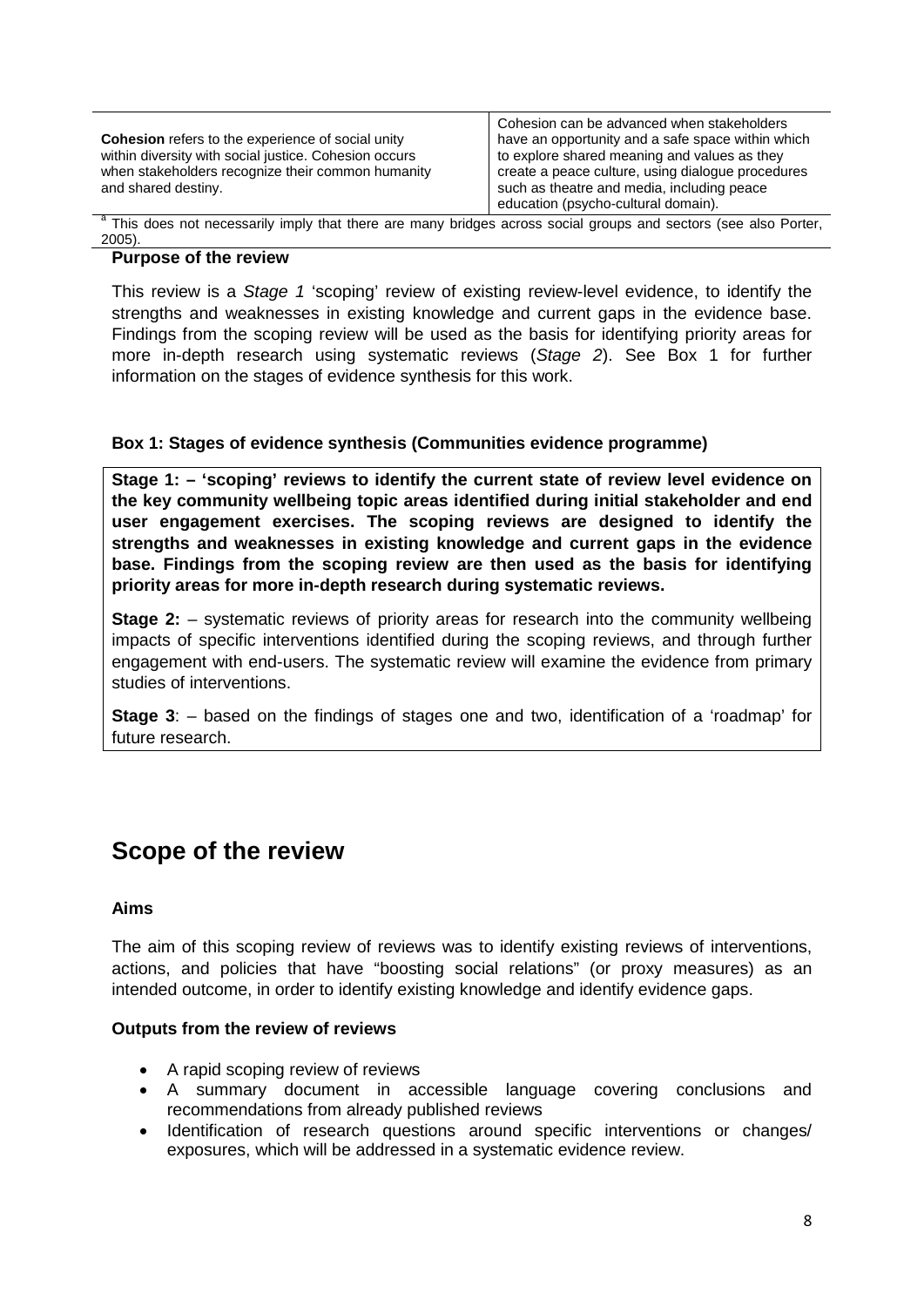## <span id="page-9-0"></span>**Review questions**

- 1. What can we learn from existing systematic reviews about what works to boost/ facilitate social relations?
	- i. What aspects of change in the built environment can facilitate social relations?
	- ii. What aspects of change in the natural environment can facilitate social relations?
	- iii. What public policy level interventions can boost social relations?
	- iv. What mechanisms of change in community-based structures and organisations can boost social relations?
	- v. What community-based interventions boost social relations?
- 2. What evidence gaps have been identified by existing reviews about what works to boost social relations?
- <span id="page-9-1"></span>3. Is there enough primary research evidence to undertake a full systematic review to address evidence gaps?

## *Working definitions*

Since both social relations and community wellbeing are complex constructs, which are often referred to using a range of other synonyms, we have developed the working definitions presented below. Using these definitions has helped us to be as inclusive as possible of the multidisciplinary literature on these topics.

## **1. Definition of Social Relations**

The concept of social relations underpins many psychological, sociological, and anthropological theories such as social capital, sense of community, community of practice, community of interest and, more generally speaking, social relations is a key concept in human and social science. It is an umbrella term that covers a wide variety of interactions, interconnections, and exchanges between human beings and the physical and social environment. Therefore, it is not easy to cover its complexity through a one-size-fits-all definition (see Reis, Collins, & Berscheid, 2000). A very broad definition of this concept was suggested by Max Weber as early as 1922 in his seminal volume 'Economy and Society'. Weber described social relations thus: "*The term 'social relationship' will be used to denote the behaviour of plurality of actors insofar as, in its meaningful content, the action of each takes account of that of the others and is oriented in these terms*" (p. 26).

Despite the advantage of being broad enough to include a wide variety of concepts that fall under the term 'Social relations' and being directly related to social relations within communities like the household, neighbourhood, and commune, as Mucha (2003) has pointed out, this definition is extremely general. More recent investigation into the nature of social relations have shifted towards more domain-specific features. For instance, based on the strong effect that social relations have on health, Umberson & Montez (2010) have identified three macro-categories of social relations that figure prominently in the scientific literature: Social integration, Quality of relationships, and Social networks.

## **2. Definition and Indicators of Community Wellbeing**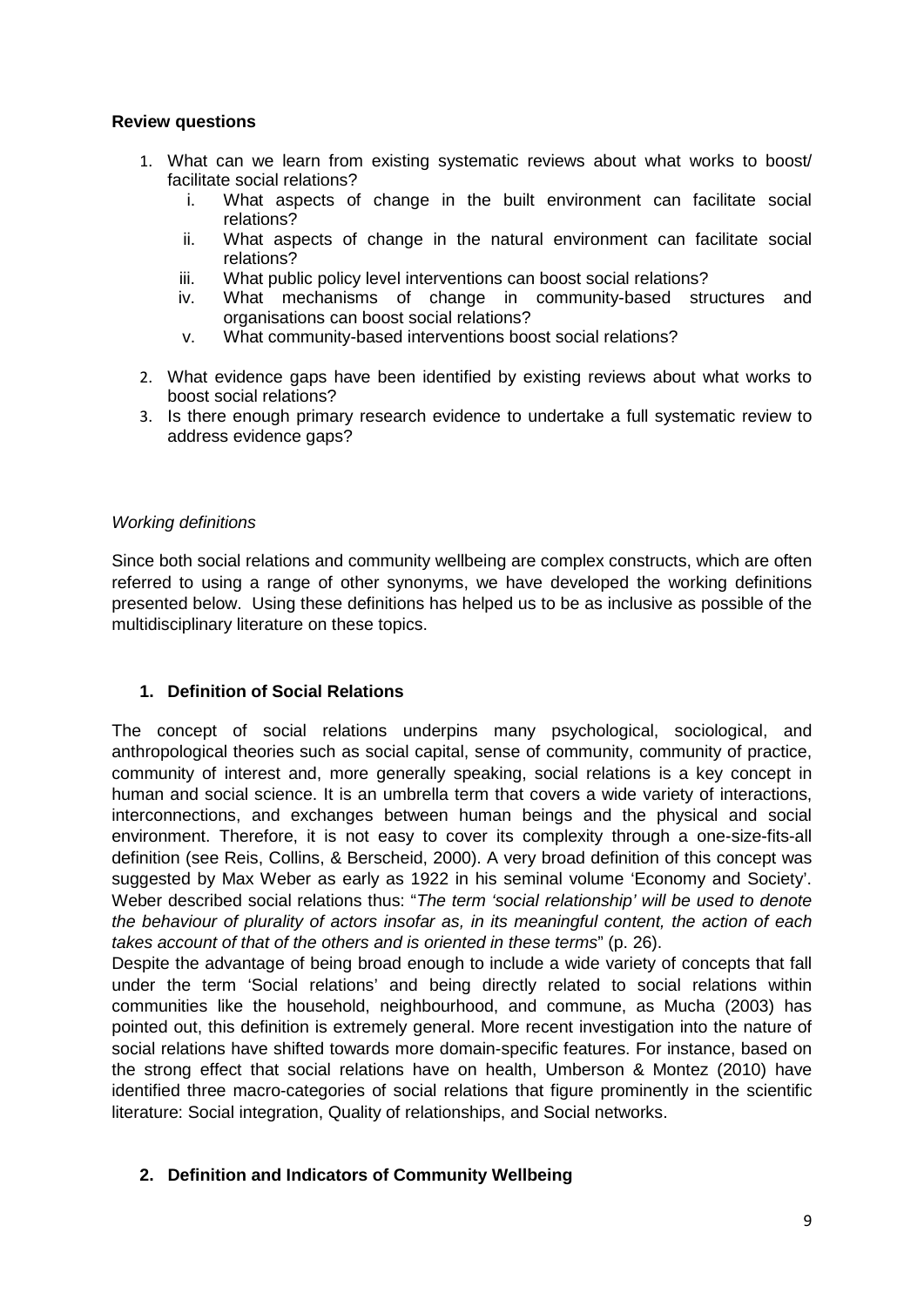Community Wellbeing is also a broad and variegated concept that is difficult to constrain within the boundaries of a clear-cut definition. Definitions found in the literature fail to encompass the complexity of this construct (for a review see Lee & Kim, 2015). Lee and Kim identify two comprehensive definitions of community wellbeing:

"*How well that locality is functioning; how well that locality is governed; how the services in that locality are operating; how safe, pleasant and rewarding it feels to live in that locality*" (Chanan 2002)

"*Optimal quality of healthy community life … that encapsulates the ideals of people living together harmoniously in vibrant and sustainable communities, where community dynamics are clearly underpinned by 'social justice' considerations*"( Rural Assistant Information Network 2004).

In terms of indicators of Community Wellbeing, Kagan and Kilroy (2007) identified a series of both objective and subjective indicators, including "*those environmental factors that contribute to good standards of living, such as clean water, clean air and so on; demographic issue such as population decline, or changes in divorce rates, economic issues such as poverty, loss of employment or income, or rapid social change leading to the development of new jobs; the provision of and/or retrenchment of public services; educational opportunities and achievements; levels of crime and fear of crime; alcohol and drug use; significant life events; diet, food poverty and level of obesity; perceived happiness, depression, stress, and sense of fun*" (p. 95)

We have also used the working definition of community wellbeing developed during the collaborative development phase of the programme (Communities Evidence Programme 2015) *i.e.* "*community wellbeing is about strong networks of relationships and support between people in a community, both in close relationships and friendships, and between neighbours and acquaintances*" but, as this is only a working definition, and the term "community wellbeing" is not widely used we will include studies of similar concepts such as social capital and social cohesion, social inclusion, community resilience etc. (Elliot et al. 2013).

# <span id="page-10-0"></span>**Methods**

.

This scoping review of reviews was conducted rapidly, and presents the range of evidence in the topic area, rather than answering a specific question about effectiveness alone (this will be the purpose of the full systematic review conducted Stage 2). A review of reviews only includes the findings from previously published reviews of the evidence.

## <span id="page-10-1"></span>**Search strategy**

The aim of the search was to identify all reviews linking aspects of social relations to community wellbeing. We searched titles of publications from 2005 to 2015 using social relations terms combined with community wellbeing terms.

1. Search of databases/ evidence sources which contain systematic reviews (Cochrane database of systematic reviews, DARE, Campbell Library, DoPHER (EPPI-Centre)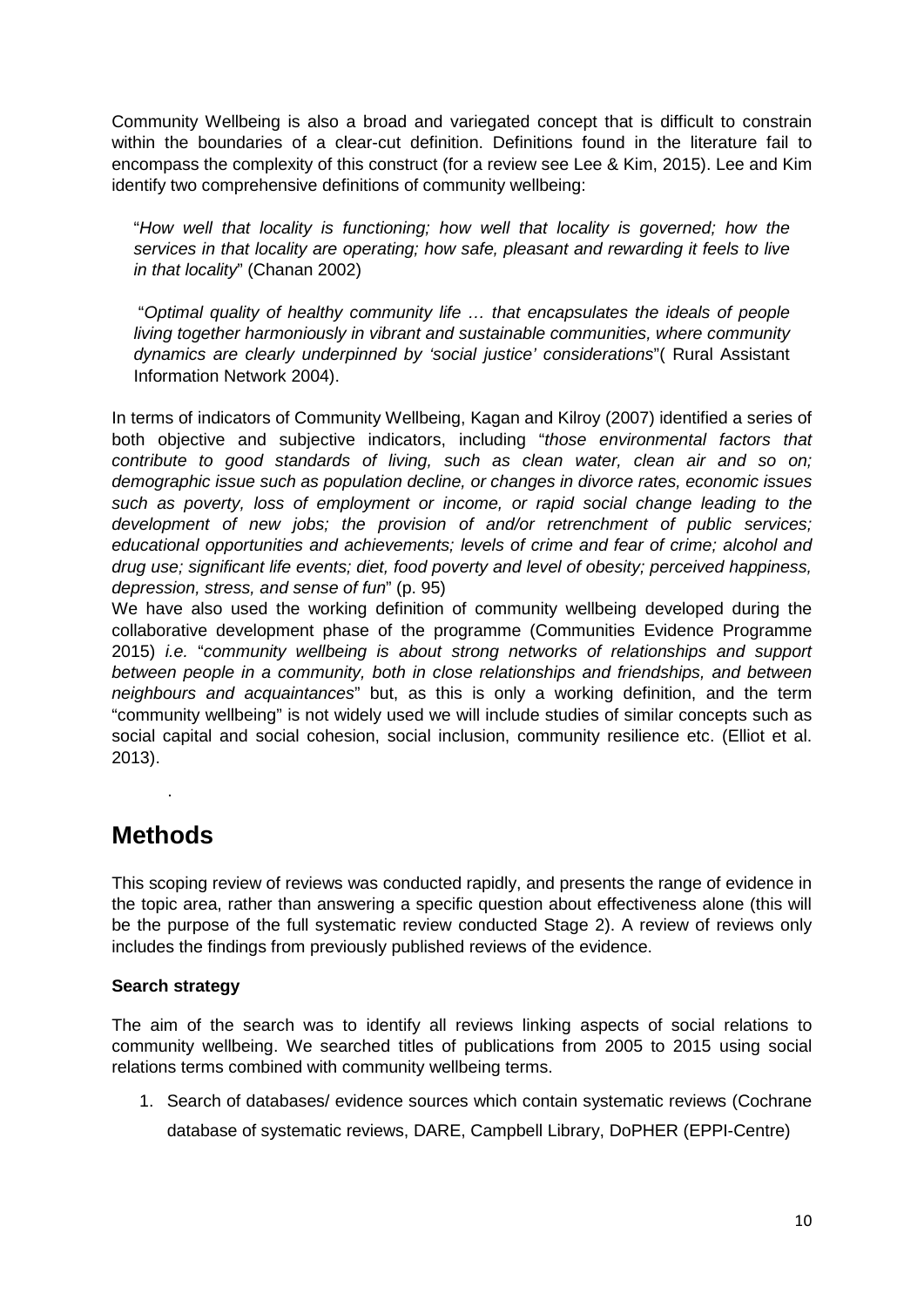- 2. Targeted searches of databases: MEDLINE, IDOX, CINAHL, PsycINFO, Academic Search Complete (an example of the MEDLINE search strategy is in Appendix A)
- 3. Scrutiny of the reference lists of reviews retrieved via Stage 1 and Stage 2 to identify additional reviews
- 4. Citation searching of all reviews retrieved through stages 1-3
- 5. Liaison with topic experts
- 6. Search of topic relevant websites (see Appendix 2):

## <span id="page-11-0"></span>**Identification of studies**

Search results were uploaded to EPPI-reviewer 4 (Thomas et al. 2010) and screened through two stages.

First, titles and abstracts were divided between the review team and screened by one of three reviewers (AMB, SDM, GP). A random 10% of the titles and abstracts were triple screened, if agreement of 80% or more was not reached then another 10% would have been double screened. Any queries were resolved by discussion. If reviewers could not come to a decision about whether an article should be included, it was obtained.

Second, full-text copies of relevant papers were assessed for inclusion based on the inclusion criteria.

| Population          | Communities of interest or of place in OECD countries, to ensure relative<br>compatibility with the UK (community-related, as defined by the authors of the<br>article).<br>Exclusions:<br>Studies that focus on child development                                                                                                                                                                                                                                                                                                                                                                                                                                |
|---------------------|-------------------------------------------------------------------------------------------------------------------------------------------------------------------------------------------------------------------------------------------------------------------------------------------------------------------------------------------------------------------------------------------------------------------------------------------------------------------------------------------------------------------------------------------------------------------------------------------------------------------------------------------------------------------|
|                     | Studies that focus on the workplace setting                                                                                                                                                                                                                                                                                                                                                                                                                                                                                                                                                                                                                       |
| <b>Intervention</b> | Any community-based intervention, or change in policy, organisation or environment<br>that were designed to boost social relations within the community. These may<br>include:<br>Changes or planned changes in spaces and places in the built or natural<br>$\bullet$<br>environment, either formal meeting places (e.g. community centres) or informal<br>"bumping" spaces (e.g. park benches)<br>Changes in community-based structures and organisations (e.g. libraries;<br>٠<br>voluntary organisations)<br>Community-based interventions (includes formal programmes,<br>events,<br>٠<br>interventions to boost volunteering, and community-led activities) |
| Outcomes:           | Social relations within a community (see working definition) AND/ OR community<br>wellbeing or related synonyms (such as social capital, social inclusion/ cohesion<br>etc.)                                                                                                                                                                                                                                                                                                                                                                                                                                                                                      |
| <b>Study design</b> | Any article/ paper that defines itself as a review: systematic reviews; evidence<br>reviews; other types of reviews published between 2005 and 2016. Published in<br>English language only.                                                                                                                                                                                                                                                                                                                                                                                                                                                                       |

## <span id="page-11-1"></span>**Inclusion criteria**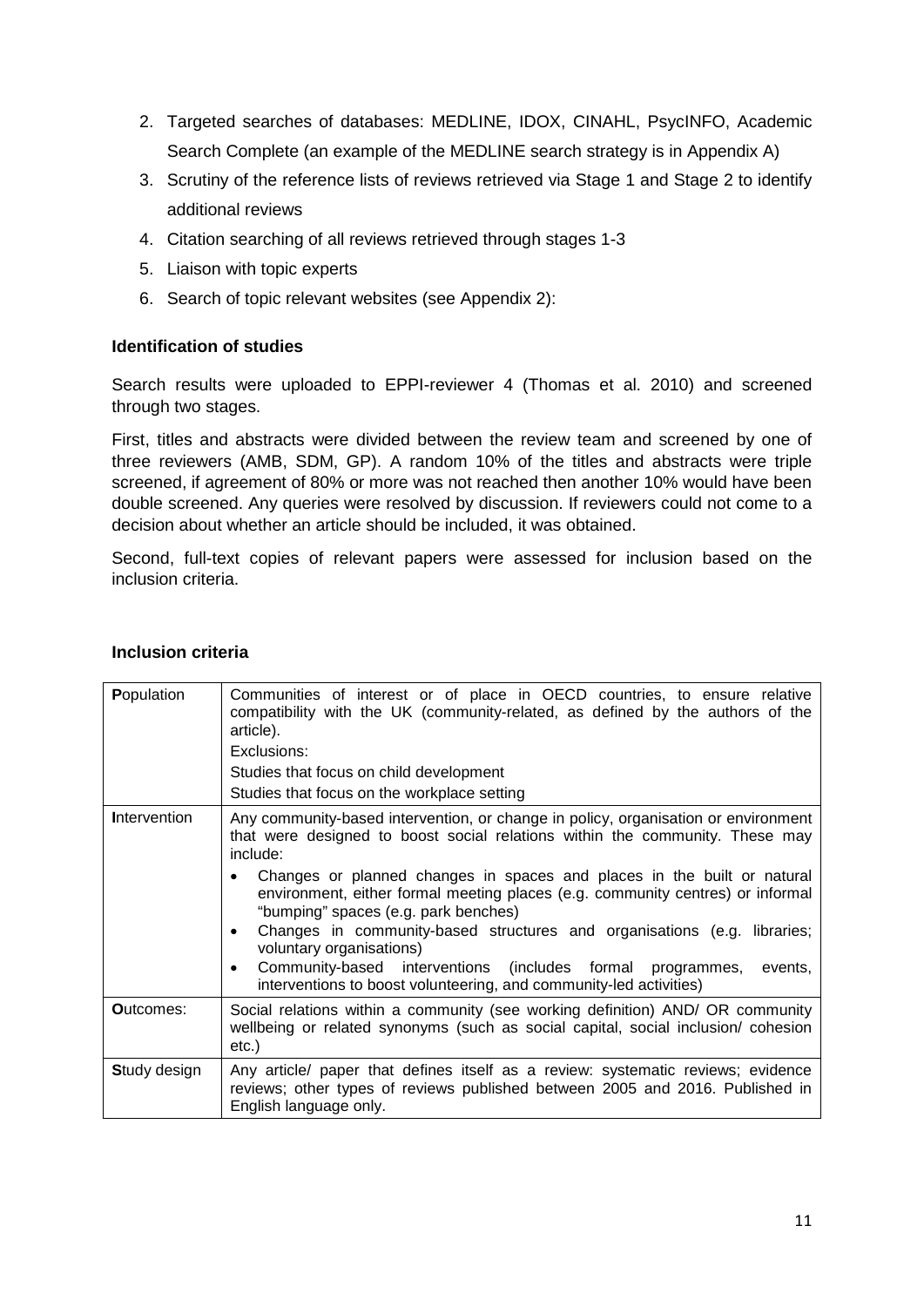## <span id="page-12-0"></span>**Data extraction**

Data were extracted by one of two reviewers (AMB, SDM) into EPPI-reviewer, with a random 10% checked by a second reviewer. Data were extracted into the following categories: Study ID; Type of review; Number of included studies; Review questions; Inclusion criteria; Outcomes relating to social relations; Community wellbeing; Evidence gaps.

We originally planned to undertake quality assessment of the included reviews but due to the scale of the search results, we did not have enough time to do this.

## <span id="page-12-1"></span>**Data synthesis**

A narrative thematic summary of the findings of the reviews is presented.

# <span id="page-12-2"></span>**Results**

The electronic searches yielded 11,257 titles and abstracts which were all screened for relevance against the inclusion criteria. 11,075 were excluded at this stage, leaving 182 that were obtained as full text versions and screened again, plus 5 documents obtained from other sources. Of these, 150 were excluded at this stage, and 3 were unobtainable, leaving 34 included reviews (see Figure 2 for details of the study selection process). The included reviews are listed in Appendix B, while articles that were excluded at full paper stage are listed in Appendix C. A description of the 34 included reviews is presented in Table 2.

## **Figure 2: Study selection flow chart**

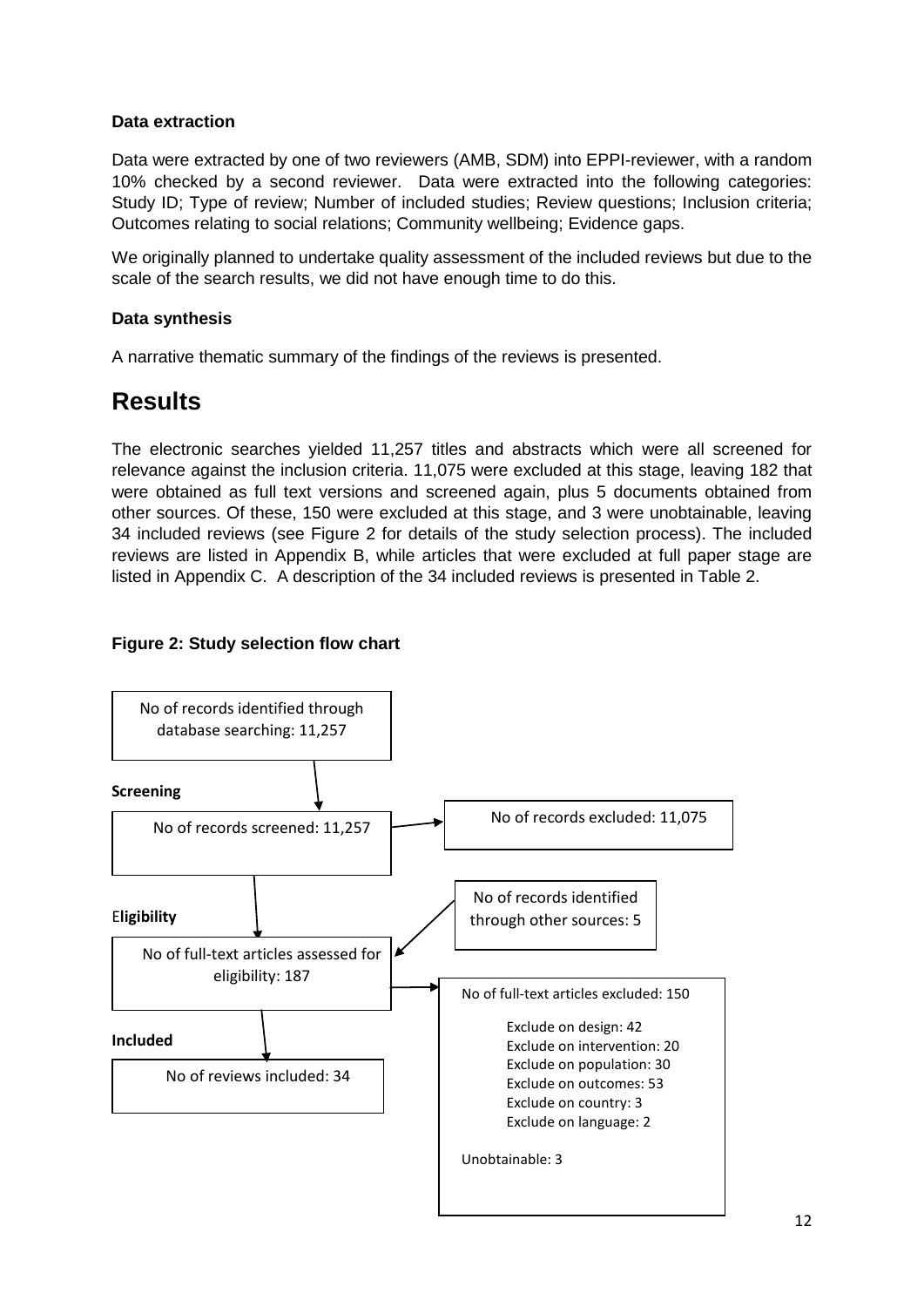*Review Question 1: What can we learn from existing systematic reviews about what works to boost/facilitate social relations?*

## *i. What aspects of change in the built environment can facilitate social relations?*

Only one systematic review (Osborne 2016) examined the contribution of urban planning to social capital and came to the following conclusions:

*"Examples of how urban planning can contribute to building positive social capital in a community include:*

*(a) Ensuring co-location of human service agencies in activity hubs to facilitate access to services, characteristic of bridging and linking social capital.*

*(b) Planning for social infrastructure concurrently with residential growth to provide adequate meeting places for social, recreational and educational purposes that can facilitate bonding and bridging social capital.*

*(c) Designing and planning spaces to facilitate social interaction and enhance sense of community and health through the provision of public parks, public seating and*  spaces towards the provision of physical infrastructure for the development of *bonding and bridging social capital.*

*(d) Inclusion of a range of human abilities and generations through neighbourhood design that enables greater mobility, inclusion, physical activity, safety, mental and physical health and equity, supportive of bonding and bridging social capital." (Osborne 2016, p.219)*

The built environment is referred to indirectly in the Public Health England (PHE) commissioning for mental health toolkit (Newbigging & Heginbotham 2010) under the umbrella of "community empowerment and development initiatives to encourage community action, cohesion and participation" which may include encouraging active travel, **reducing effects of traffic, functionality of neighbourhood, safe green environments**, community arts and culture, volunteering, and also in the review by Buonfino & Hilder 2006, in which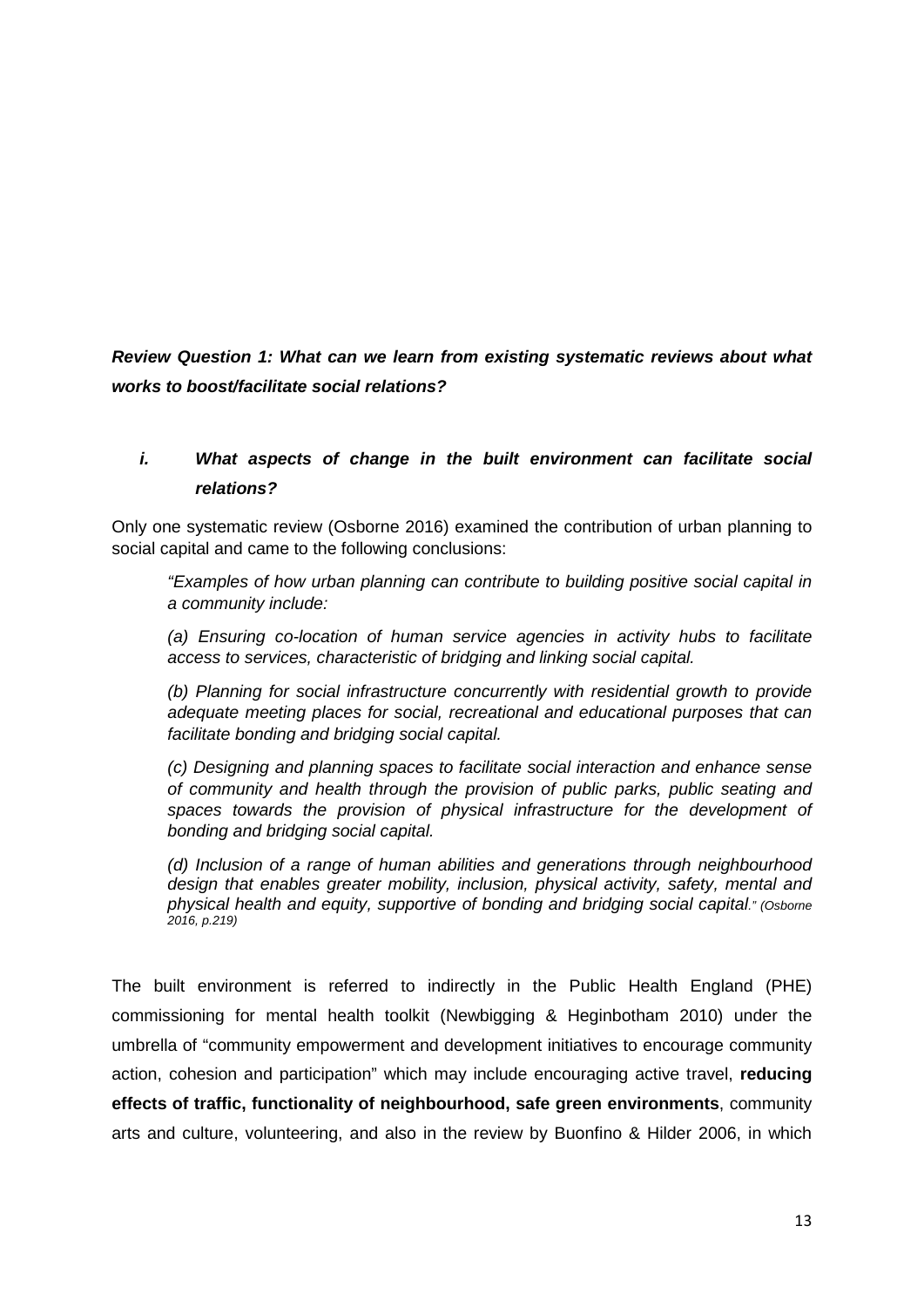they find that a pleasant physical environment can be one of the positive influences on neighbourliness.

The built environment is also a part of, but not the main focus, of Tunstall and Lipton's 2010 review on mixed communities, in which they recommended that:

*(a) There should be continued support for 'traditional' urban and neighbourhood renewal, which might include a modest mixing element.* 

*(b) Mix should be encouraged in new developments, and through any schemes to support developers and registered social landlords during the housing market downturn. (Tunstall & Lipton 2010, p. 4)*

A review by the Institute of Health Equity on reducing social isolation across the life course concluded that "*A range of services provided by the public, private and charitable sectors, and community and voluntary services, may have the potential to impact on social isolation, even if this is not their primary aim. For example, public transport and street design can promote social interactions that build social connectivity. Broader interventions in areas such as transport, housing and the built and natural environment will support the creation of conditions that forge and foster good relationships within society"* (Durcan et al., 2015).

## *ii. What aspects of change in the natural environment can facilitate social relations?*

We did not find any reviews on interventions in the natural environment that were designed to boost social relations. This was a little surprising as we know there are plenty of systematic reviews on the topic of "green space" and "blue space" and also a number of primary studies. We expect that the existing reviews were excluded as we restricted our review to interventions that were **designed** to boost social relations, which would exclude reviews of observational studies of the associations between the natural environment and health or wellbeing. Or it may be that these reviews only looked at individual health or wellbeing outcomes, and not at social relations, community wellbeing or community level outcomes.

Green space is referred to indirectly in the PHE commissioning for mental health toolkit (Newbigging & Heginbotham 2010) under the umbrella of "community empowerment and development initiatives to encourage community action, cohesion and participation" which may include encouraging active travel, **reducing effects of traffic, functionality of neighbourhood, safe green environments**, community arts and culture, volunteering.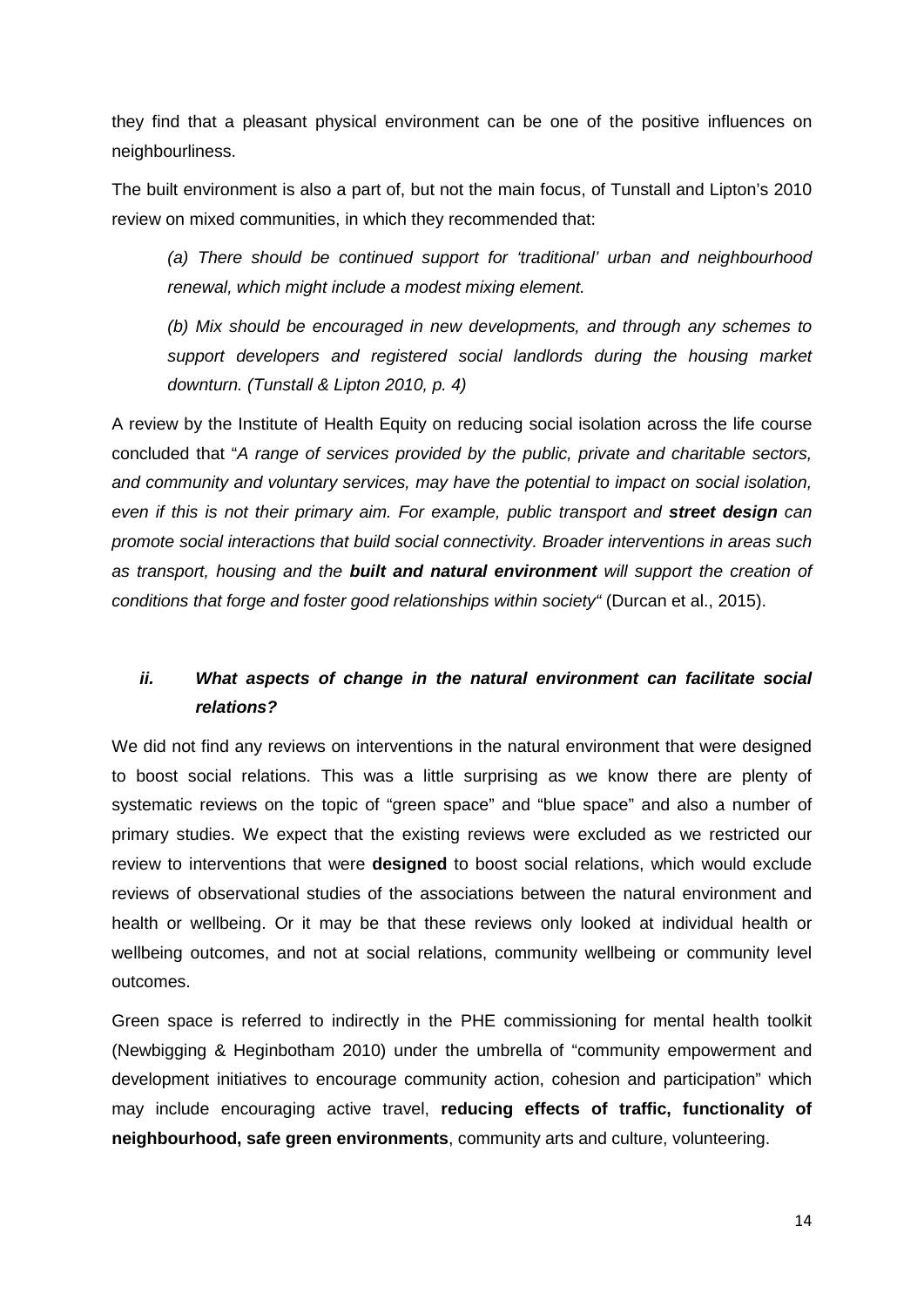A review by the Institute of Health Equity on reducing social isolation across the lifecourse (Durcan et al. 2015) reported that interventions in areas such as the natural environment may support good relationships within society.

## *iii. What public policy level interventions can boost social relations?*

In a review of the way people interact with their neighbours and the potential impacts on wellbeing and happiness in contemporary Britain, Buonfino & Hilder (2006) found that neighbourhoods where there are children, nurseries or primary schools, elderly people or a high percentage of home-owners tend to be more neighbourly than others. Those neighbourhoods that have experienced recent migration, language barriers, crime, litter and poor neighbourhood governance may on the other hand have a lower sense of neighbourliness. They quote the Home Office Citizenship Survey (2003) "*The level of interaction and mutual support tends to be higher in neighbourhoods were people are satisfied with their area. Satisfaction in turn increases the willingness of residents to get involved in their local areas and to participate in local activities and organisations*". Whilst they found that neighbourhoods with well-designed, well-kept public spaces and local shops, car boot sales and markets can all help the development of social relations between neighbours, neighbourliness is not very amenable to large scale public policies. Buonfino and Hilder (2006) suggest it is most important to enable local areas to choose from the widest range of possible options and to encourage a good understanding of what can be done locally and why. They suggest the following public policy level interventions to encourage neighbourliness:

- Create vehicles for local information sharing. These can range from newsletters and free notice boards in local shops to email groups and internet sites. Services that offer recommendation-based information about local services, local ebays or timebanks, or that help people with shared interests find each other locally, could have significant impact, although there may also be adverse effects (e.g. thieves receiving information about when residents are away from home). Neighbourhood events such as street parties and festivals can help people get to know their neighbours and build a sense of community spirit;
- Encourage engagement. There is some evidence that neighbourhood governance, particularly where it involves real power or influence, can help support association and neighbourly behaviour over time. Buonfino and Hilder also make the following suggestions: improve the supply and accessibility of local places for encounter and association (extended schools & libraries; community shops, pubs & faith centres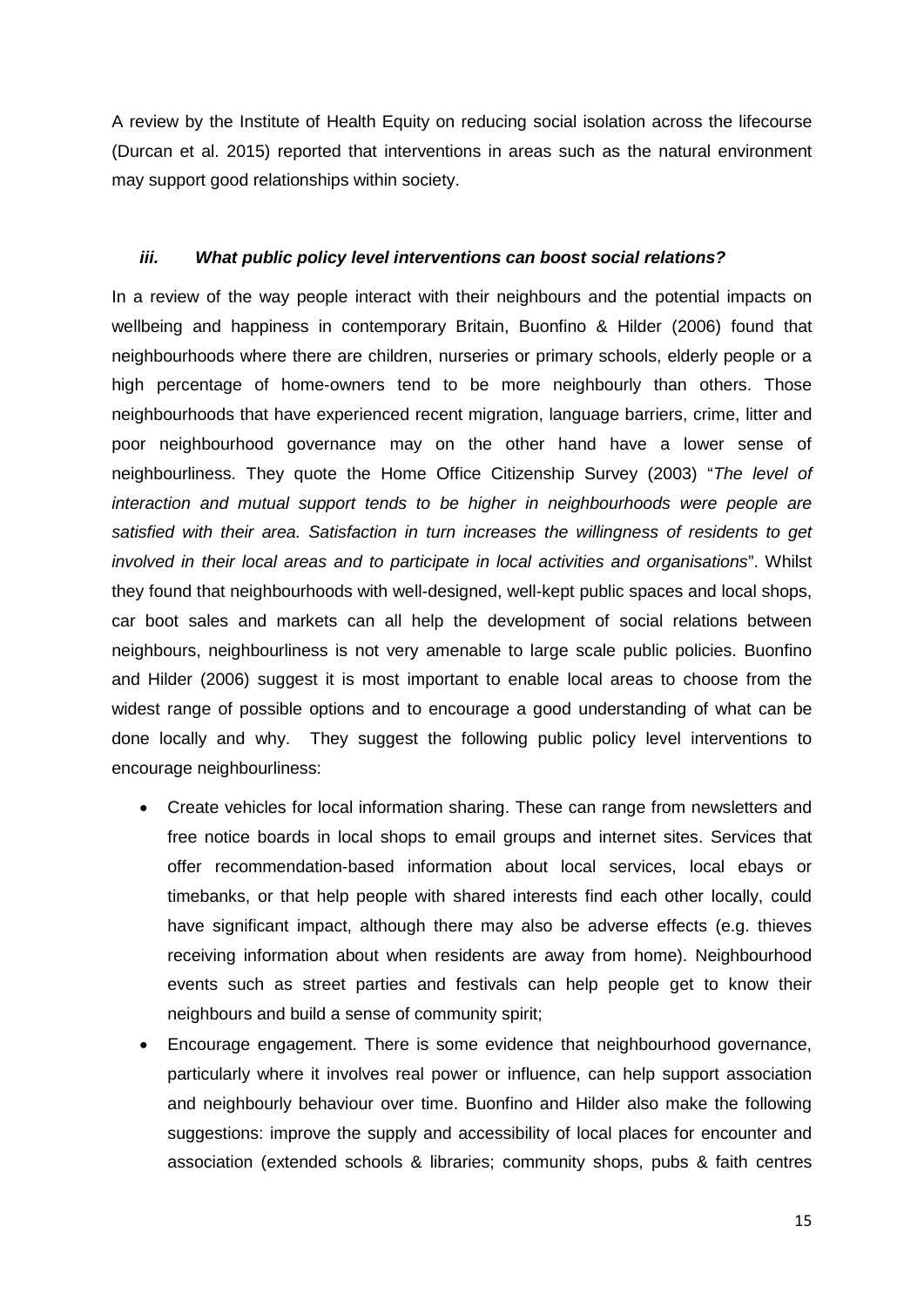offering themselves as a resource to the whole community); collective services (e.g. laundrettes, composting or cooking facilities) for streets, blocks and villages; local public services playing a more active role in connecting neighbours to each other; shared transport and health initiatives;

- Design for private perceptions and use. The authors suggest that neighbourhood space benefits from clear ownership as well as from enclosure (which demarcates public from private space). Intermediate kinds of spaces such as front gardens, porches and balconies can also contribute positively to neighbouring interactions;
- Improving the maintenance of the public space. Commonly owned spaces like squares or cul-de-sacs can play a part in supporting very local neighbouring. Well maintained public spaces such as parks, health centres, hairdressers, provide an opportunity for social encounter and are a key condition for neighbouring to take place. Local shops, pubs, cafes, markets and playgrounds where people can interact informally can reinforce existing connections. "Neighbourhood hubs", ideally flexible and multi-use buildings that may bring together public services with community space and business, can help to concentrate local "footfall" and provide a focus for neighbourhood interaction. Traffic-calming, pedestrianised areas, wider wellmaintained pavements, seating, public toilets, public art, trees, lighting, better signing can all encourage people to walk around their neighbourhoods. More mixed use residential areas can be encouraged to include shops, offices and services to increase access and interest in an area.

A review by Coalter (2007) on sports clubs and social capital highlights some potentially negative effects of public policy on social relations in sports clubs:

*"there appears to be broad agreement among academics that policy-led attempts to 'construct' social capital will fail, as social capital is based on activities, relationships and norms freely engaged in by individuals. Others suggest that attempts to use sports clubs to achieve such wider policy goals (for example, via conditions associated with funding) can undermine their essential qualities and stability… Existing, admittedly limited, research implies that the more general impact of sports clubs in terms of Putnam's desired wider civic engagement (and social trust) may be limited…. However,…if sports clubs are capable of developing certain types of bonding capital (and this requires further investigation), then, in certain circumstances, this may be viewed as a positive, if limited, contribution to social regeneration – perhaps an essential first step for certain marginal and vulnerable groups." (p.553)*

A review of cooperatives and social cohesion by Dobrohoczki (2006), concluded that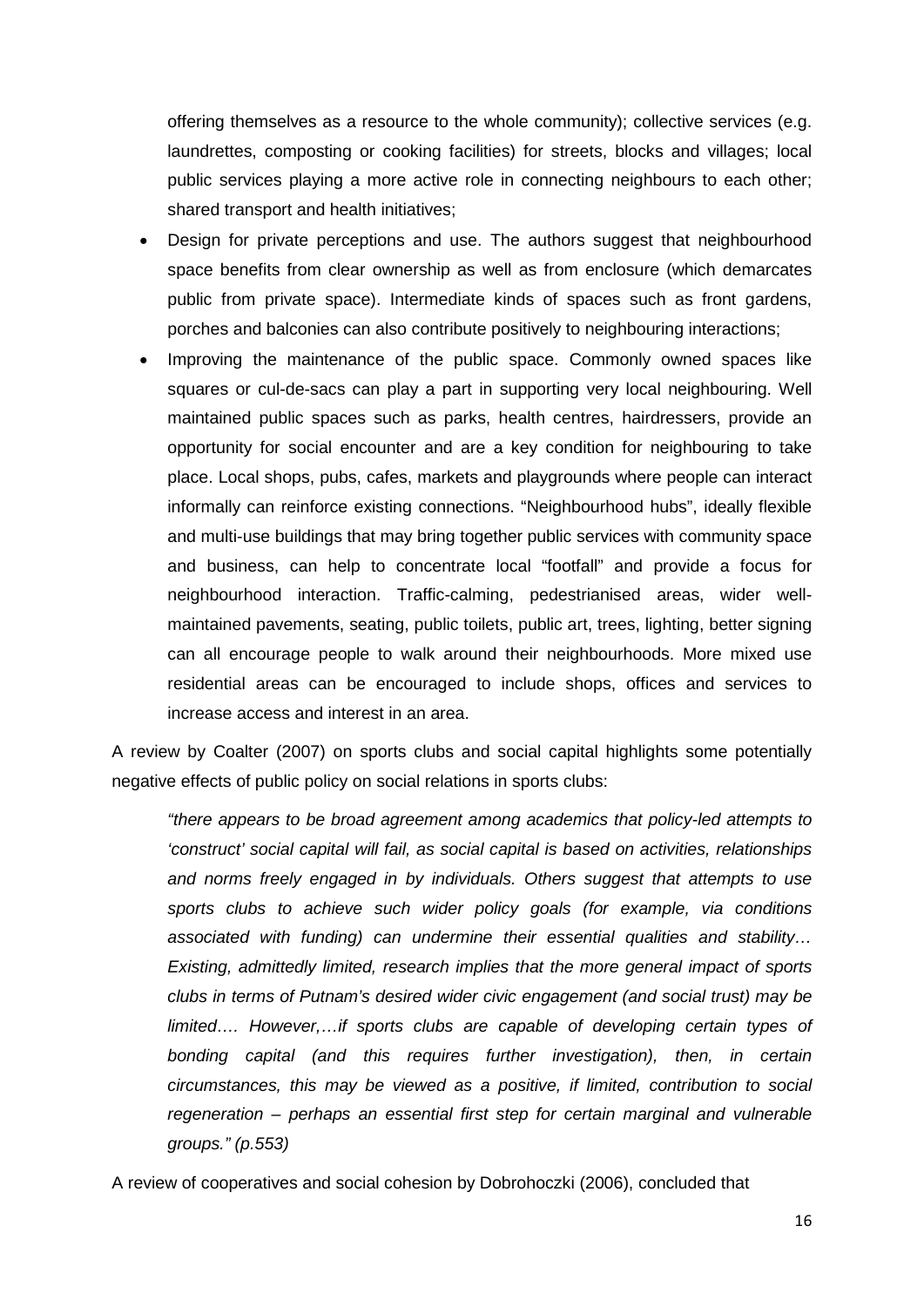"*if there are substantial benefits to a society from the development of co-operatives in terms of social cohesion and increased social capital, then co-operatives should be supported more rigorously as mechanisms of instituting social policy and building social economy." (p.155)*

A review by the Institute of Health Equity on reducing social isolation across the lifecourse reported on the potential for positive impacts on social interactions and social connectivity of public transport, street design, transport, housing and the built and natural environment (Durcan et al. 2015).

A review of mixed communities by Tunstall & Lipton (2010) found a substantial body of evidence from evaluation of traditional neighbourhood renewal which shows that projects which include some elements of mixing communities, by increasing diversity of housing type and tenure and improving facilities, services and opportunities, can result in important, if not transformative, improvements in: resident quality of life (through improvements to housing quality, environments, resident satisfaction, area reputation); some measures of service quality and service outcomes; and, to some extent, some individual outcomes, for example, in education and employment. They found some evidence that social tolerance might be increased through increased visibility of people from other social groups, although mixed communities are more likely to deliver shared social spaces than to create broader social networks.

## *iv. What mechanisms of change in community-based structures and organisations can boost social relations?*

There is a substantial body of literature on community engagement that has been reviewed quite recently (Attree et al. 2011, O'Mara-Eves et al. 2013, Milton et al. 2012, NICE 2016, Popay et al. 2007, Brunton et al. 2014 and 2015, Stokes et al. 2015). Although the focus of all of these reviews was on health and related outcomes, they also included outcomes related to the social determinants of health such as social capital.

A recent systematic review of the international literature on community engagement to reduce inequalities in health (O'Mara-Eves et al. (2013)) grouped community engagement approaches for disadvantaged groups into three categories:

• Patient/ consumer involvement in development: engaging with communities, or members of communities, in strategies for service development, including consultation or collaboration with the community about the intervention design.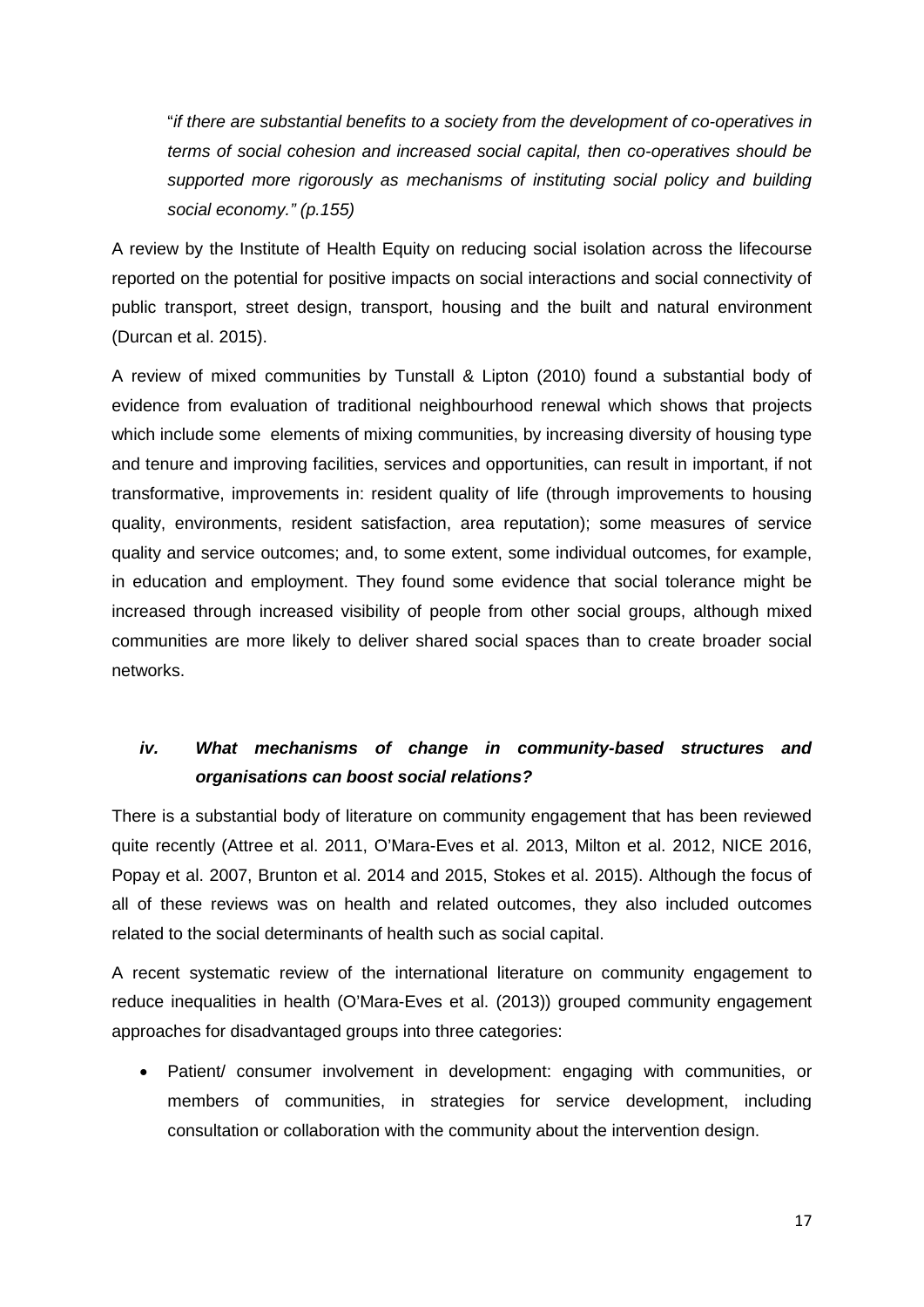- Peer/ lay delivered interventions: services engaging communities, or individuals within communities, to deliver interventions.
- Empowerment of the community: the health need is identified by the community and they mobilise and lead collective action, rather than rely on professional facilitation.

The authors (O'Mara-Eves et al. 2013) reported that public health interventions using community engagement for disadvantaged groups are effective in terms of health behaviours, health consequences, participant self-efficacy and perceived social support outcomes. There were also indications from a small number of studies that interventions can improve outcomes for the community and the engagees.

A systematic review by Popay et al (2007) for the earlier NICE guidance on community engagement identified few good-quality studies that reported community level outcomes of direct community engagement initiatives.

The recently updated NICE guidance on community engagement (NICE 2016) reported that community engagement activities lead to more than just traditional improvements in health and behaviour. For example, they also improve people's social support, wellbeing, knowledge and self-belief. The committee members agreed that future research should place greater emphasis on individual and community wellbeing and these kinds of social outcomes.

Brunton et al. (2014 and 2015) found that community engagement encompasses a wide range of health topics and populations, predominantly healthy eating/physical activity and low-income populations. The studies suggest a primarily moderate to low overall extent of community engagement across all aspects of study design, delivery and evaluation. Synthesis of the evidence suggests that higher levels of community engagement are linked to greater beneficial effects than lower community engagement for interventions that target health outcomes amongst disadvantaged groups. Qualitative comparative analysis indicated four configurations related to effective interventions, all of which involved lay-person delivery of interventions.

A systematic review by Milton et al. (2012) of the population impact of initiatives that aim to engage communities in action to improve the social determinants of health found evidence from thirteen studies that community engagement initiatives can have positive impacts on housing, crime, community empowerment, bonding and bridging social capital, and social cohesion. Initiatives that aimed to promote community involvement were associated with gains in social capital, social cohesion and fostering partnership working and empowerment for both the community groups that were the focus of the initiative and the wider community.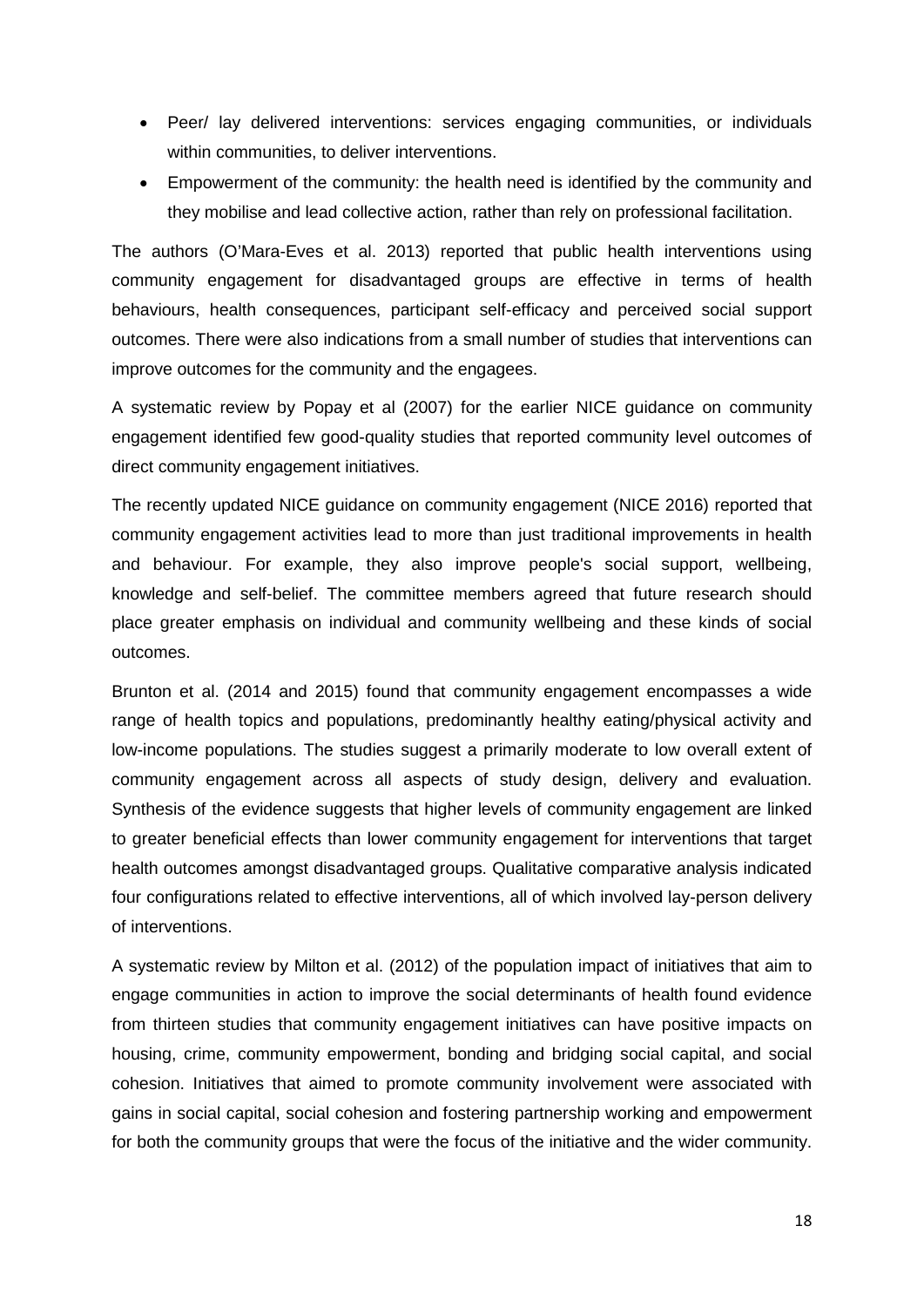Successful capacity building in terms of developing skills and knowledge to equip community members for regeneration activities was also described.

A review by Mulgan et al. (2008) reported that neighbourhood and community empowerment has three effects which increase wellbeing: providing greater opportunities for residents to influence decisions affecting their neighbourhoods; facilitating regular contact between neighbours; helping residents gain the confidence to exercise control over local circumstances. The report suggests practical activities which can be incorporated into existing empowerment initiatives. For example, it was suggested that more contact between neighbours could be improved by an inexpensive programme of street parties, or through outdoor dog socialising classes. Greater contact between decision makers and residents could be achieved through senior officers volunteering at a community event, or at specifically designed informal networking lunches. Local belonging could be understood through local consultations or exhibitions based on positive themes such as memories of living in a neighbourhood.

A review of the experience of community engagement (Attree et al. 2011) reported that individuals are less likely to find community engagement a positive experience where consultation is the main method employed by professionals and no real power to effect change is ceded to community members. The authors state that whilst the failure of practice to match up with the rhetoric of community engagement is widely recognised, the potential for this failure to have negative consequences for the health and wellbeing of the lay people involved is not widely acknowledged. They assert that combined with the good quality evidence that community engagement, when done well can have significant health benefits, this strengthens the case for greater investment to improve practice in this area.

A review of community practice in social work (Ohmer & Korr 2006) supported social work strategies for facilitating and strengthening citizen participation and individual and collective competencies and sense of community among residents. These strategies include building trust with and among residents, identifying residents' interests and strengths, and engaging residents in projects that build relationships and connections with their neighbours.

There is a growing literature on social networking sites (SNS) and "smart" technologies, some of which are linked to preventing social isolation in older people (Campos et al. 2016, Morris et al. 2014, and see below). A systematic review of community engagement via online social media and networks (Stokes et al. 2015) found little useful evidence, however this review was focused on health outcomes. A literature review of the enabling effects of SNS in the context of young people's everyday lives (Collin et al. 2011) found a number of significant benefits associated with the use of SNS including: delivering educational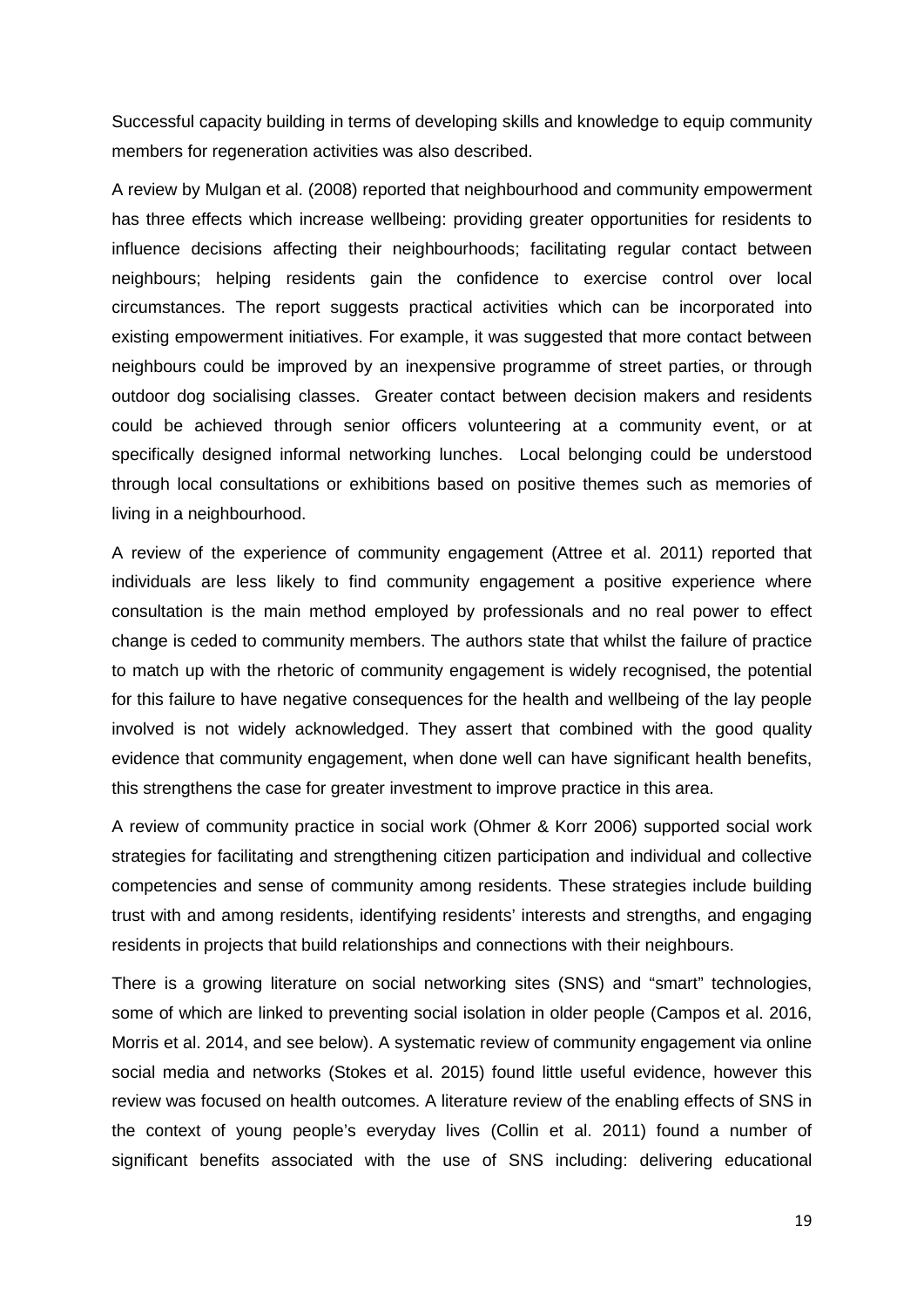outcomes; facilitating supportive relationships; identity formation; and, promoting a sense of belonging and self-esteem. The authors state that the strong sense of community and belonging fostered by SNS has the potential to promote resilience, which helps young people to successfully adapt to change and stressful events. They found that the benefits of social networking are largely associated with the participatory nature of the contemporary digital environment.

#### *v. What community-based interventions boost social relations?*

There is a substantial body of literature already incorporated in systematic reviews of interventions to combat social isolation in older people (Campos et al. 2016, Cattan et al. 2005, Courtin & Knapp 2015, Dickens et al. 2011, Durcan et al. 2015, Heaven et al. 2013, Morris et al. 2014, Raymond et al. 2013, Windle et al. 2011; Scharlach & Lehning 2013). Although interventions aimed at the individual are outside the scope of our review, many of the effective interventions were those which included some community-level intervention. A systematic review by Campos et al. (2016) concludes that the social integration of older adults can be accomplished through collective events that allow them to interact with other people instead of engaging in activities that only stimulate their mind. This produces biological and psychological health benefits while strengthening emotional ties with relatives and friends. All these activities enable elderly adults to feel better, to be independent, to be happy, to be healthy and especially to live longer. The systematic review by Cattan et al. (2005) found that effective interventions shared several characteristics: they were group interventions with a focused educational input or they provided targeted support activities; they targeted specific groups, such as women, care-givers, the widowed, the physically inactive, or people with serious mental health problems; the majority of studies judged to be partially effective also targeted specific groups; they enabled some level of participant and/or facilitator control or consulted with the intended target group before the intervention. The scoping review by Courtin and Knapp (2015) only found 9 interventions targeting social isolation. These found mixed results for befriending initiatives, group activities and psychosocial group rehabilitation. Telephone-based support for female carers of people with dementia was found to be associated with lower isolation and depression after 6 months for older carers. The Dickens et al. (2011) review found that regarding intervention type, 86% of those providing activities and 80% of those providing support resulted in improved participant outcomes, compared with 60% of home visiting and 25% of internet training interventions. Fifty-eight percent of interventions that explicitly targeted socially isolated or lonely older people reported positive outcomes, compared with 80% of studies with no explicit targeting.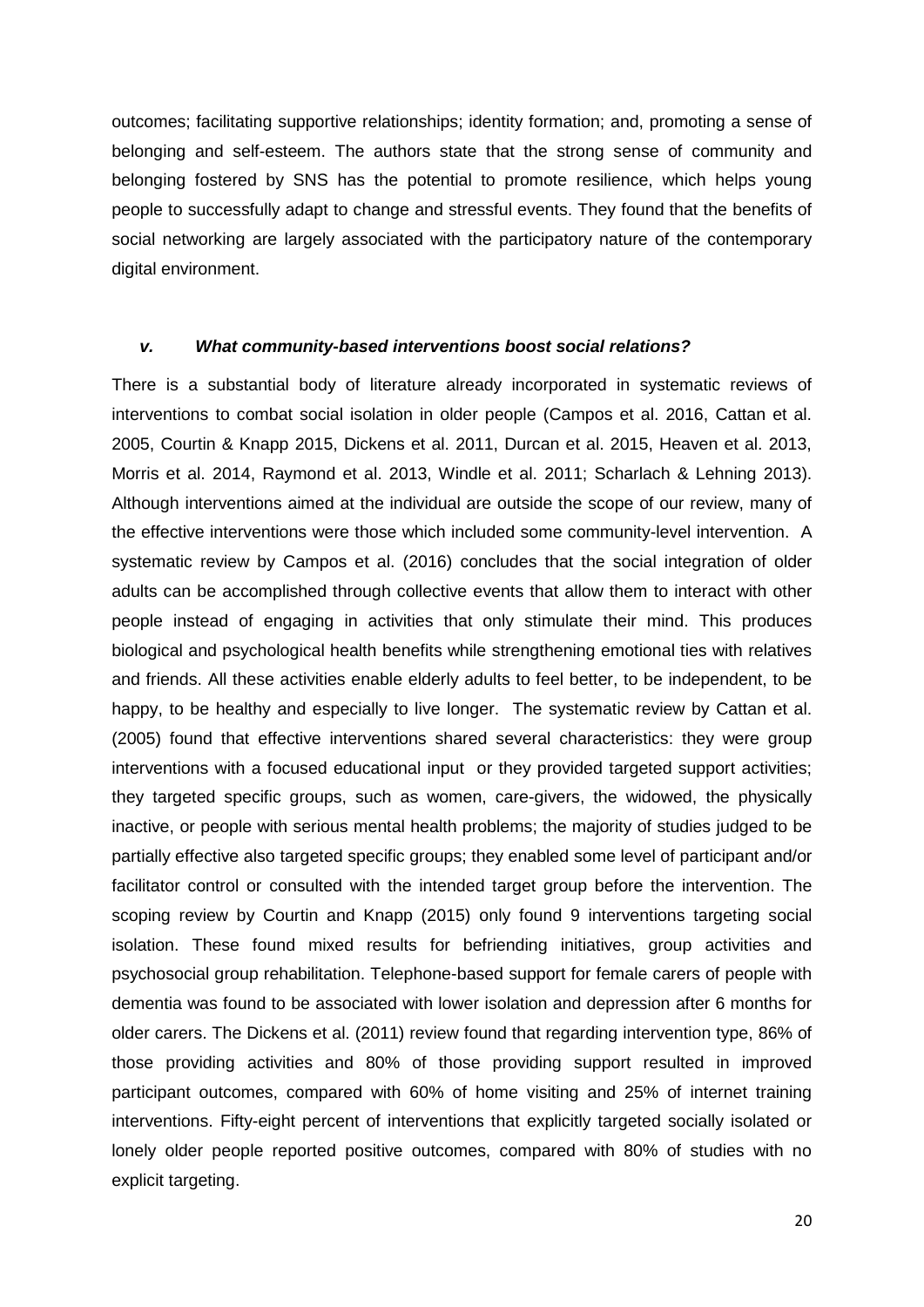The Durcan et al. (2015) evidence review concluded that maintaining good quality social relationships and integrating people into enabling and supportive social networks are central in preventing social isolation, and that services provided by the public, private and charitable sectors, and community and voluntary services, may impact on social isolation, even if this is not their primary aim.

The systematic review by Heaven et al. (2013) found that interventions providing explicit roles and using supportive group structures were somewhat effective in improving one or more of the following: life satisfaction, social support and activity, physical health and activity, functional health, and cognition. In a systematic review of 18 studies of smart technologies to enhance social connectedness for older people living at home (Morris et al.), fourteen studies reported positive outcomes in aspects such as social support, isolation and loneliness. There was emerging evidence that some technologies augmented the beneficial effects of more traditional aged-care services. One study found that the use of an interactive, online program had positive effects on social networks, but given the intervention also provided video and audio access between participants it is difficult to know whether improvements were due to computer-based programs or remote social contact with other people. The use of a computer program had little effect on the outcome variables, whereas statistically significant improvements were found for the dimensions of self-esteem and depression when computer use was combined with visits from a study nurse or family member.

A review of social participation of older people by Raymond et al. (2013) highlights the ways in which the lifestyle, identity and agency of older people are taken into account within interventions, and presents a typology of social programmes promoting social participation of older people: social interactions within an individual context; social interactions within a group context; collective projects; volunteering and informal support; socio-political involvement and activism.

A comprehensive evidence briefing by Windle et al. (2011), which includes some of the evidence cited above, reports that for social group interventions and wider community initiatives there is good evidence that appropriately facilitated 'cultural' and health-related interventions reverse the deteriorating effects of social isolation and loneliness.

Scharlach & Lehning (2013) conducted a non-systematic literature review which found that there is limited evidence that social inclusion can be promoted through formal and informal social structures that offer meaningful social roles for older adults, promote reciprocal social exchanges that foster interdependence rather than inequity and disempowerment, and provide access to resources that promote personal wellbeing and fulfilment. The existing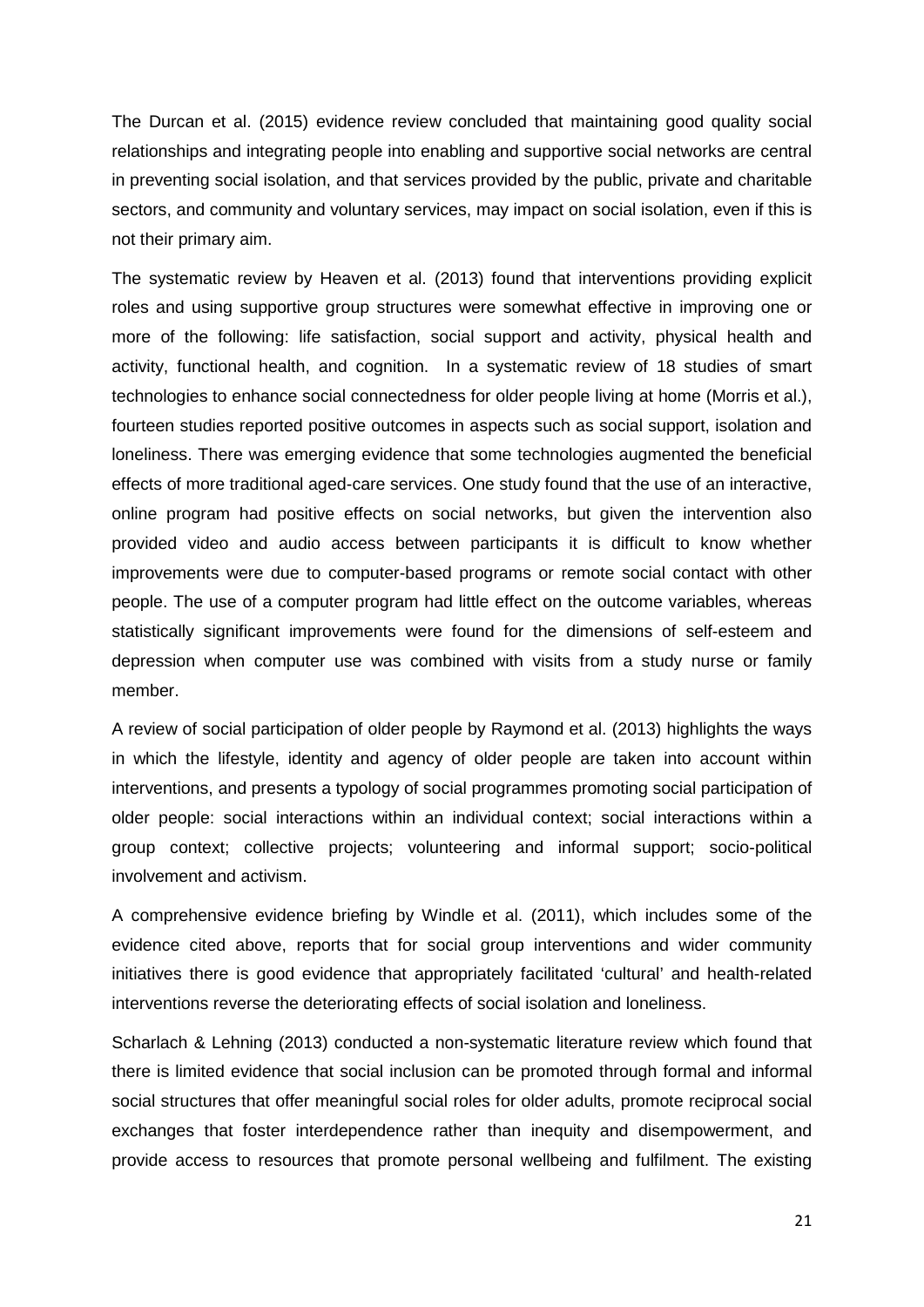empirical literature also suggests that social inclusion may be promoted through physical infrastructure improvements such as walkable neighbourhoods, mobility options, and adequate housing for persons with diverse needs and abilities. There is some evidence to suggest that such ageing-friendly physical and social community characteristics are associated with positive outcomes for individuals and communities, including better physical and mental health, greater life satisfaction and reduced risk of nursing home placement.

A review of the intervention known as men's sheds (Wilson & Cordier 2013), which originated in Australia, reported that the small-scale studies that have sought to uncover the health and wellbeing benefits of Men's Sheds show promising, albeit limited, results. The authors state that the current body of research on Men's Sheds lacks any reliable standardised health and wellbeing outcome measures.

A review of the effects of welfare rights advice delivered in healthcare settings (Adams et al. 2006) found that advice and financial benefits help elderly clients maintain independence. They reported the following themes: maintenance of independence and avoidance of reliance on family; increased income used on taxi fares and to improve ability to socialise; helps maintain independence and avoid reliance on others; additional money used to pay for necessities to help maintain independence (transport, socialising, food, bills, adaptations to home, debt avoidance).

A literature review of social capital and sports clubs (Coalter 2007) reported potentially negative or neutral effects of sports clubs on social capital: "*Existing, admittedly limited, research implies that the more general impact of sports clubs in terms of Putnam's desired wider civic engagement (and social trust) may be limited."* However, "*If sports clubs are*  capable of developing certain types of bonding capital (and this requires further *investigation), then, in certain circumstances, this may be viewed as a positive, if limited, contribution to social regeneration – perhaps an essential first step for certain marginal and vulnerable groups."*

A review by Gaskin (2015) suggests that psychologists can play a role in fostering community cohesion by taking part in community-level campaigns to reduce stigma surrounding disability.

Paranagamage et al.'s (2010) content analysis of a selection of literature on urban design guidance revealed 12 recurrent attributes that help people to live, work and relax and thus encourage formal or informal interaction and longer-term residency in the area in which they live and hence the growth of social capital: movement structure; mixed use; local facilities; ownership; natural surveillance; access and footpaths; sensitivity to context; public space;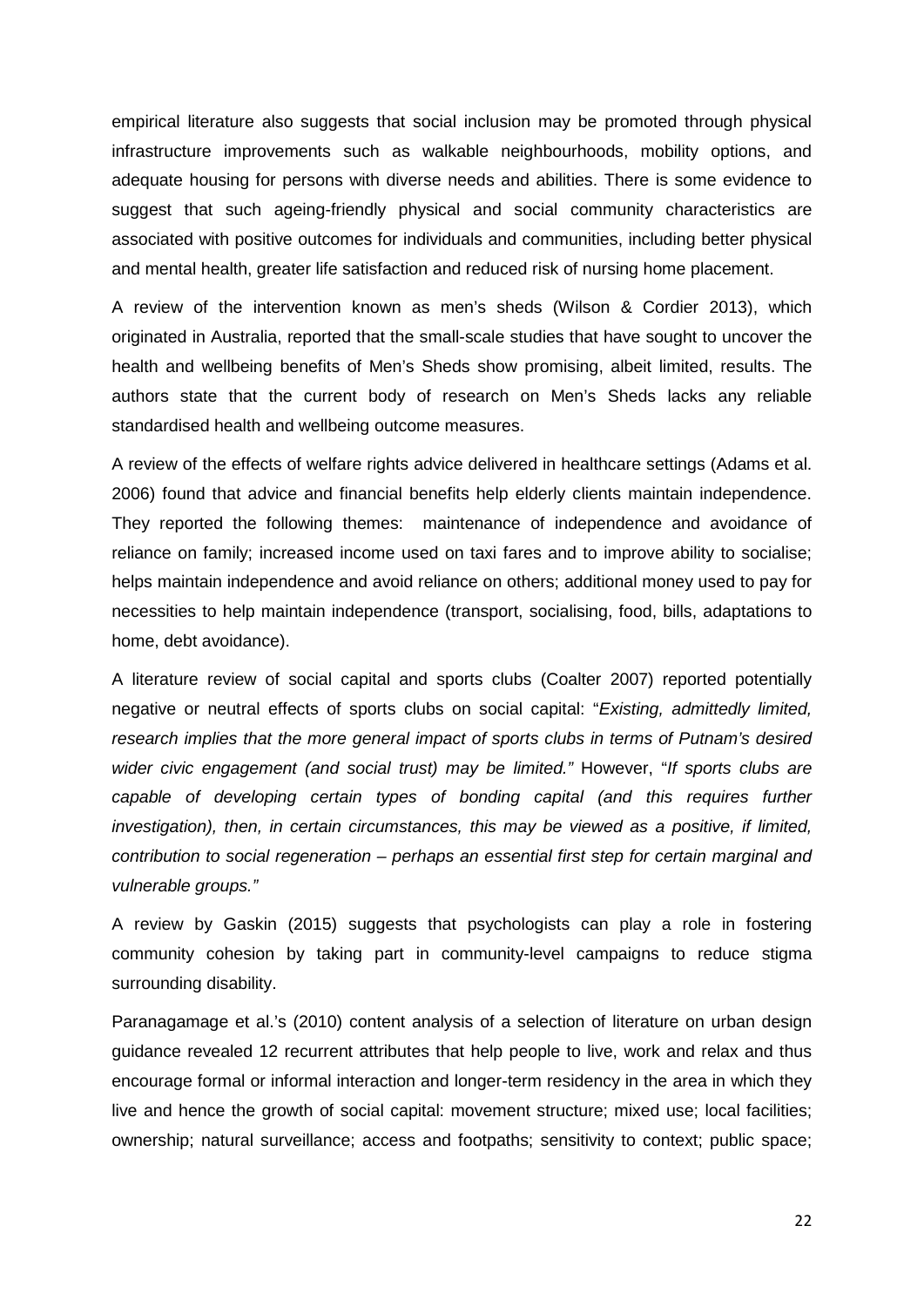personalisation; lifecycle needs; mixed tenure; and lifestyle differences. These were clustered under four themes as (1) connectivity; (2) safety; (3) character; and (4) diversity.

## *Review question 2: What evidence gaps have been identified by existing reviews about what works to boost social relations?*

This section gathers together recommendations for research from included reviews:

Brunton et al. (2014): No evaluation studies were located that focused on older age groups. There may be more impact across different outcome categories (e.g. clinical measures, behaviours, self-efficacy, knowledge) when higher amounts of community engagement are used. This suggests a need for more specific detail to be gathered and synthesised on the modifiable processes of community engagement that influence outcomes.

Buonfino & Hilder (2006) identified directions for future research as: Neighbouring and social capital; Neighbouring and sense of belonging; Neighbouring and change; Neighbouring and spaces for interaction; Neighbouring and local governance; Neighbouring and psychology of residents.

Campos et al (2016) observed that socialisation through robots, wireless sensor networks in smart homes, mobile applications, and interactive video games has been poorly addressed. Early detection of social isolation in older adults has received little attention in the scientific community. Thus, this situation represents an area of opportunity for developing computational tools aimed at detecting risk situations that endanger the physical and cognitive integrity of this segment of the population.

Coalter (2007) suggests three policy questions for sports clubs: (1) what type of social capital is produced by what size and type of sports club (for example, 'isolated' or 'connected'; single or multi-sport; urban or rural) and in what types of community?; (2) what is the nature of the processes involved in the formation and sustaining of different types of social capital?; (3) , if social (rather than sporting) capital is generated, to what extent does it have wider community effects?

Collin et al (2011): More targeted research needs to be undertaken to ensure specific emerging practices are properly understood so the positive effects of social network services can be leveraged.

Courtin & Knapp (2015) suggest pooling the evidence from the literature on the drivers of isolation and loneliness in old age and the research on their impact on health, so that important domains and dimensions are measured. Data on interventions are still very limited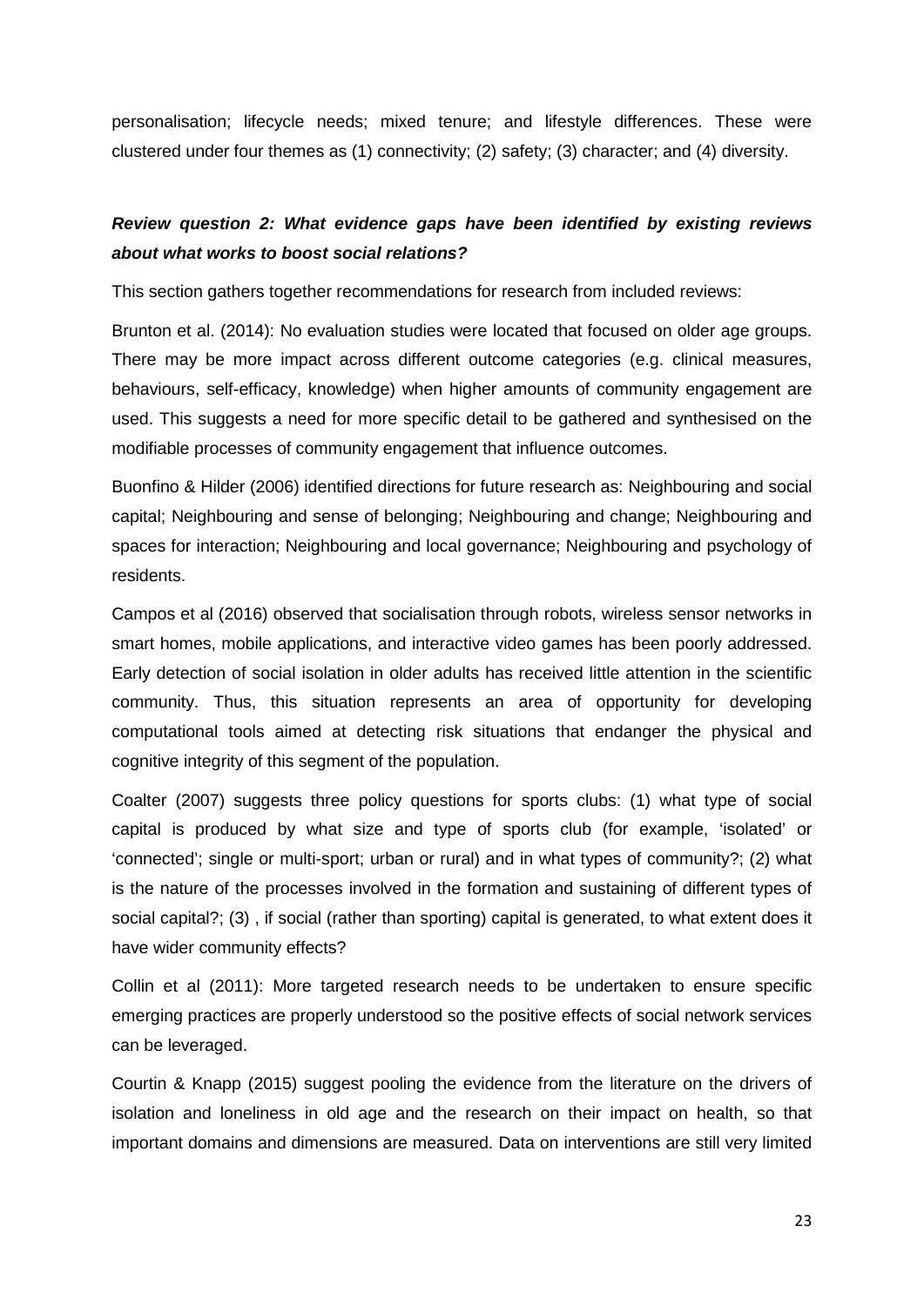and there is not enough evidence to determine the causal pathways through which loneliness and isolation may affect health.

Dickens et al. (2011) state that more, well-conducted studies of the effectiveness of social interventions for alleviating social isolation are needed.

Durcan et al (2015) suggest that more research is needed to evaluate the contribution of positive and negative aspects of social networks to health inequalities. There is an opportunity for local areas to assess and evaluate existing services' potential impact on social connectivity and social isolation of at-risk groups. This would provide the evidence base for local areas to put in place measures that build synergies across existing services and maximise co-benefits across sectors to reduce social isolation.

Heaven et al. (2013) suggest that future research should ensure that the development and assessment of social role interventions are methodologically sound and permit the causal attribution of effects. Measures of participants' perceptions of the quality of their social roles should also be included and reported. This can improve our understanding of meaningful and appropriate roles for different groups of older adults and contribute to the development and implementation of interventions that improve the health and wellbeing of aging populations.

Milton et al. (2012) call for methodological developments to allow for more robust evidence of population impact, given the complexity of multi-faceted social interventions which aim to engage communities in action to improve the wider social determinants of health.

Morris et al. (2014) highlights aspects of social connectivity that have not been investigated, such as social cohesion, participation, engagement and social isolation. They state that no studies assessed the overarching effect of technology on social connectivity using the Social Connectedness Scale and instead chose to focus on 'sub-dimensions' of the variable. Further research is now needed to better understand how these sub-dimensions interact and result in the overall feeling of social connectedness and the role of smart technology in helping to improve this important aspect in the lives of older people living at home. Further research is also needed to inform the ways in which technological innovations could be promoted, marketed and implemented for the benefit of older people.

Ohmer & Korr (2006) state that additional research is needed to examine how residents' feelings of self- and collective efficacy and sense of community influence their involvement in community initiatives addressing complex and difficult neighbourhood problems and issues. They call for more research to examine the relationship between resident involvement in poor communities and individual and collective efficacy and sense of belonging, and how these social processes influence positive individual and collective outcomes in poor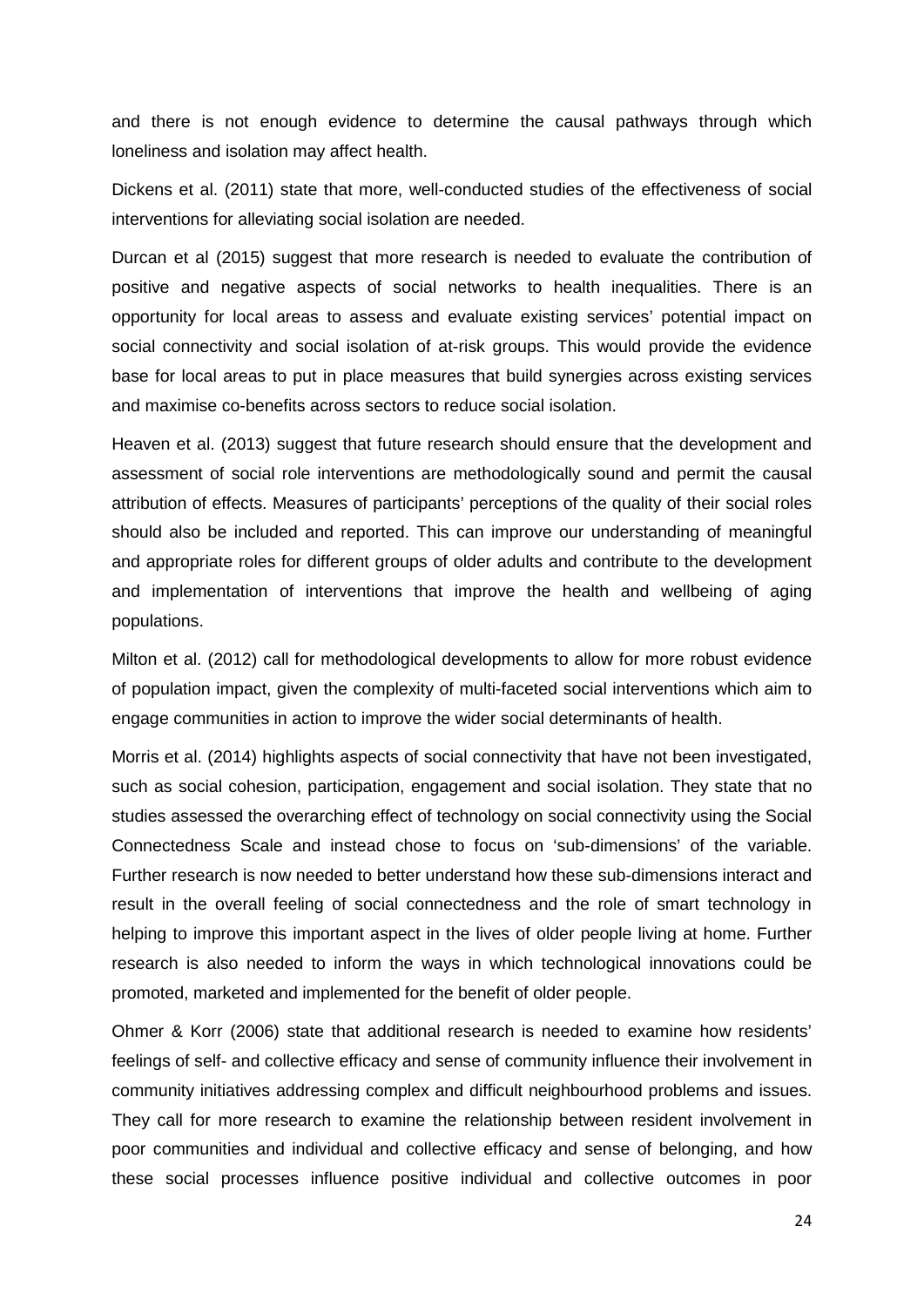neighbourhoods. They state that more rigorous research (e.g., using experimental and quasi-experimental methods) is also needed to explore the causal relationships among citizen participation and self- and collective efficacy and sense of community.

Osborne et al. (2016) found a gap in the literature between social capital, urban studies and sustainability research, which returned 277 results and those relevant to social capital in urban planning practice, which returned three results. They report that there is limited empirical research that establishes a clear relationship between the social capital construct, sustainability and urban studies, despite the use of the construct in other disciplines investigating sustainability. They suggest that research into social capital at a neighbourhood scale would particularly benefit from a mixed methods approach in order to provide a deeper level of insight and to enhance rigour.

Paranagamage et al (2010) suggest more understanding about the specificities of the environmental variables that facilitate social capital is needed, thus aiding its conceptualisation and contribution to the development of theory. The 12 attributes discussed in their paper made clear that the range and interrelations of neighbourhood characteristics that could affect social capital are more complex than those currently dealt with in empirical research. For example, although research provides strong evidence for a relationship between identities belonging, sense of place and social capital, there is little discussion about the physical variables contributing to such sense of place.

Scharlach & Lehning (2013) found limited research to date regarding the actual effects of specific physical and social interventions, the process by which effects are achieved or the potential role of social inclusion in facilitating that process. They call for rigorous evaluation into the ability of initiatives to alter levels of social integration, social support and resource access among programme participants and the broader community. Research methodologies are needed that enable individuals to be examined holistically in the context of their physical and social environments, as those individuals and context change over time. Cross-national and cross-cultural research efforts are needed to examine the potential influences of sociocultural and political-economic contexts, barriers to social inclusion, meanings attributed to social inclusion and exclusion of older individuals, and the generalisability of local initiatives.

Stokes et al. 2015 made two recommendations for future research: comparing the effects of online versus face-to-face interventions, and evaluating the direct effect of community engagement in changing outcomes.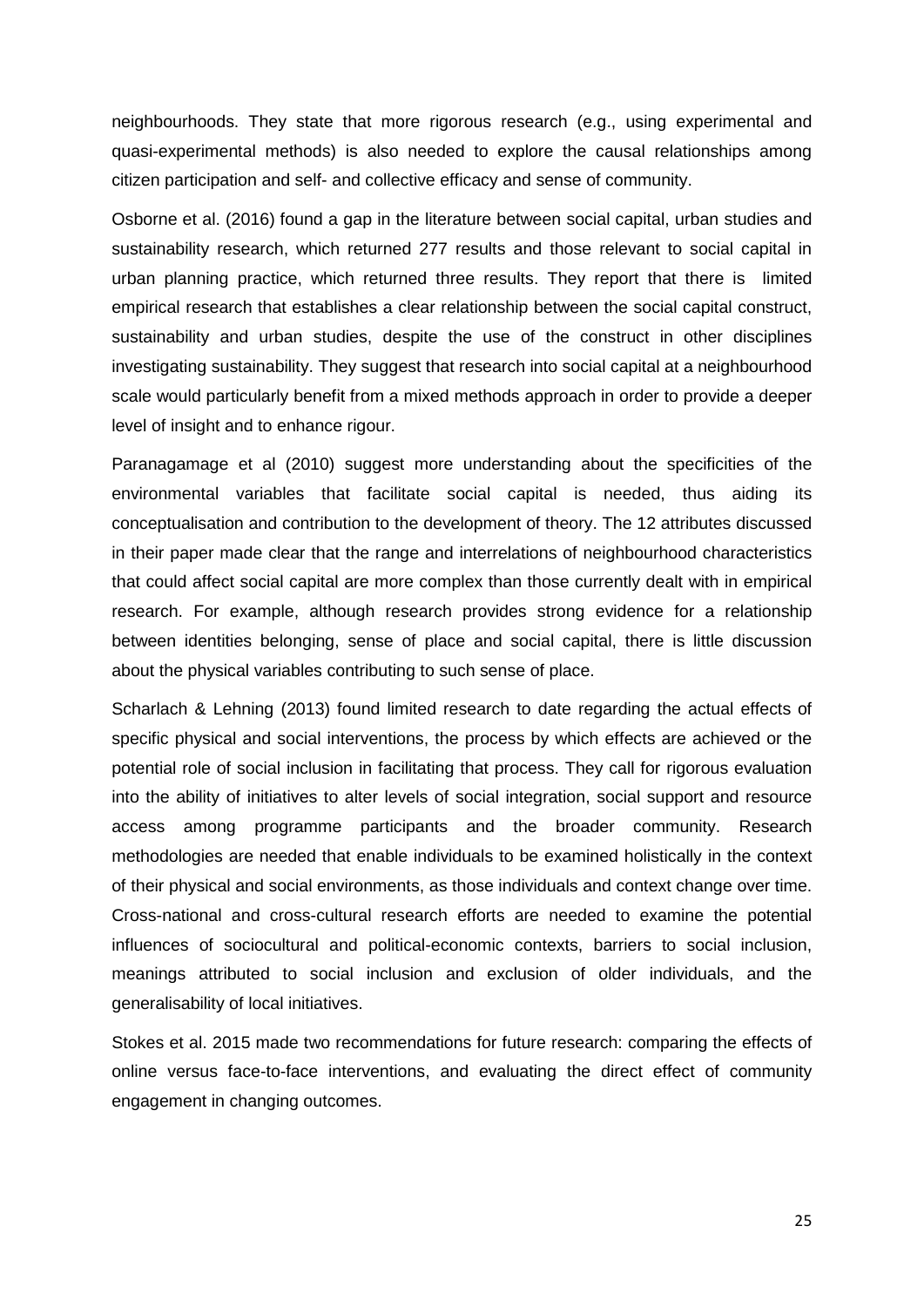Wilson & Cordier (2013): Future research should focus on the health and wellbeing benefits of Men's Sheds, incorporating social determinants of health and wellbeing within the study designs to enable comparison against other health promotion research.

Windle et al. (2011): the report states that future evaluation needs to concentrate on appropriately measuring (rather than merely assessing) quality-of-life outcomes and costeffectiveness. They noted that a disappointing feature of the papers included within their systematic review was the "*disproportionate number focusing on relatively healthy older people in the community, predominately women. With few exceptions we know little about older people in long-term care facilities, notably those who are frail or over 80. Few interventions were targeted at alleviating poverty and none at older people from ethnic or sexual minorities"*.

## *Review question 3: Is there enough primary research evidence to undertake a full systematic review to address evidence gaps?*

A function of the design of a review of reviews is that primary research studies were not reviewed. Therefore we do not have a definitive view on topic areas where there might be enough primary research studies that have not yet been systematically reviewed.

There are already many systematic reviews looking at interventions for social isolation and/ or loneliness in older people, so we probably do not need to look at this topic further, although we could look at it in relation to people aged 25-60 years.

There is a substantial body of literature on community engagement that has been drawn together in systematic reviews quite recently. We were unable to include it all as many of the reviews only examine health related outcomes, despite improved social relations being a more obvious and immediate expected effect of some of the community engagement interventions. We are unsure whether this mismatch between intervention and outcomes reflects what is reported in primary studies (though a recent mapping review of UK policy and practice for NICE (Bagnall et al. 2015) suggests community level outcomes dominate this literature) or is just what has been investigated in systematic reviews. If the latter, there is potential for further investigation of the community engagement literature with regard to community wellbeing and social capital related outcomes.

We did not find any systematic reviews of how community infrastructure places or spaces (such as libraries, parks and shopping centres) affect social relations, but we came across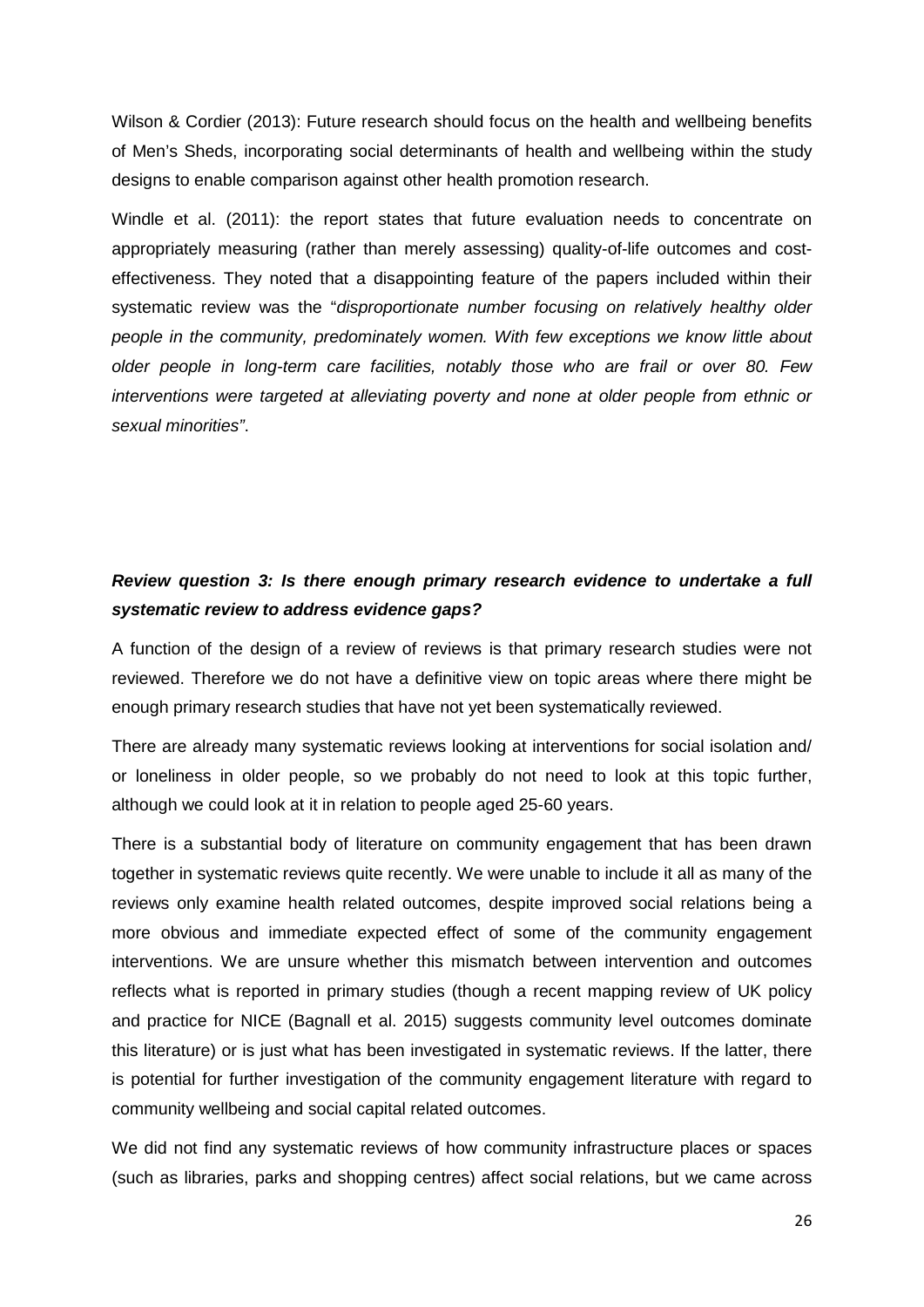enough primary research literature to make this a worthwhile topic for review. In particular, the search we carried out on the Idox database found numerous studies on physical and social characteristics of neighbourliness and social relations. It is possible that we have been looking in the wrong places and that systematic reviews on this topic do exist, or that the primary studies we found have looked at health outcomes rather than social relations, or at individual wellbeing rather than community wellbeing, but we will do some pilot searches to examine this further. The Legatum report on wellbeing and policy (O'Donnell et al. 2014) highlights evidence of links between the physical environment and social relationships, and references a "magic formula" of having easy opportunities for social interaction but retaining the ability to choose when, who, and where we meet (Halpern 1995).

There are already several systematic reviews about the effects of volunteering on health and wellbeing of volunteers. These have not been included as they report mostly health outcomes, and individual (not community) wellbeing. However, given the strong emphasis in the Legatum report (O'Donnell et al. 2014) on Wellbeing and Policy on volunteering as a driving force in community wellbeing, there may be scope for a systematic review of volunteering, or of interventions to promote volunteering, linked to community wellbeing and social relations outcomes.

There also seems to be an emerging literature on social network analyses, which may be worth combining in a systematic review if they relate to particular interventions.

# <span id="page-27-0"></span>**Limitations and protocol deviations**

Although we tried to include a wide range of databases covering different subject areas, the focus was on health and social care literature, rather than (for example) urban design and the built environment. This may have led to relevant reviews being missed.

Due to the scale of the topic, which needed a broad search of the literature, and the necessary time constraints, as this review of reviews is an interim internal document designed to scope the literature in order to identify gaps in the evidence so that a full systematic review can be focused on the right questions, we took a number of short cuts, which may have led to some relevant reviews being missed:

- We were unable to download the search results from the Joanna Briggs Institute, and unable to search Social Care Online.
- We only looked at titles and abstracts of primary studies (which were excluded at this stage) so we may not have enough information to determine where primary research is focused.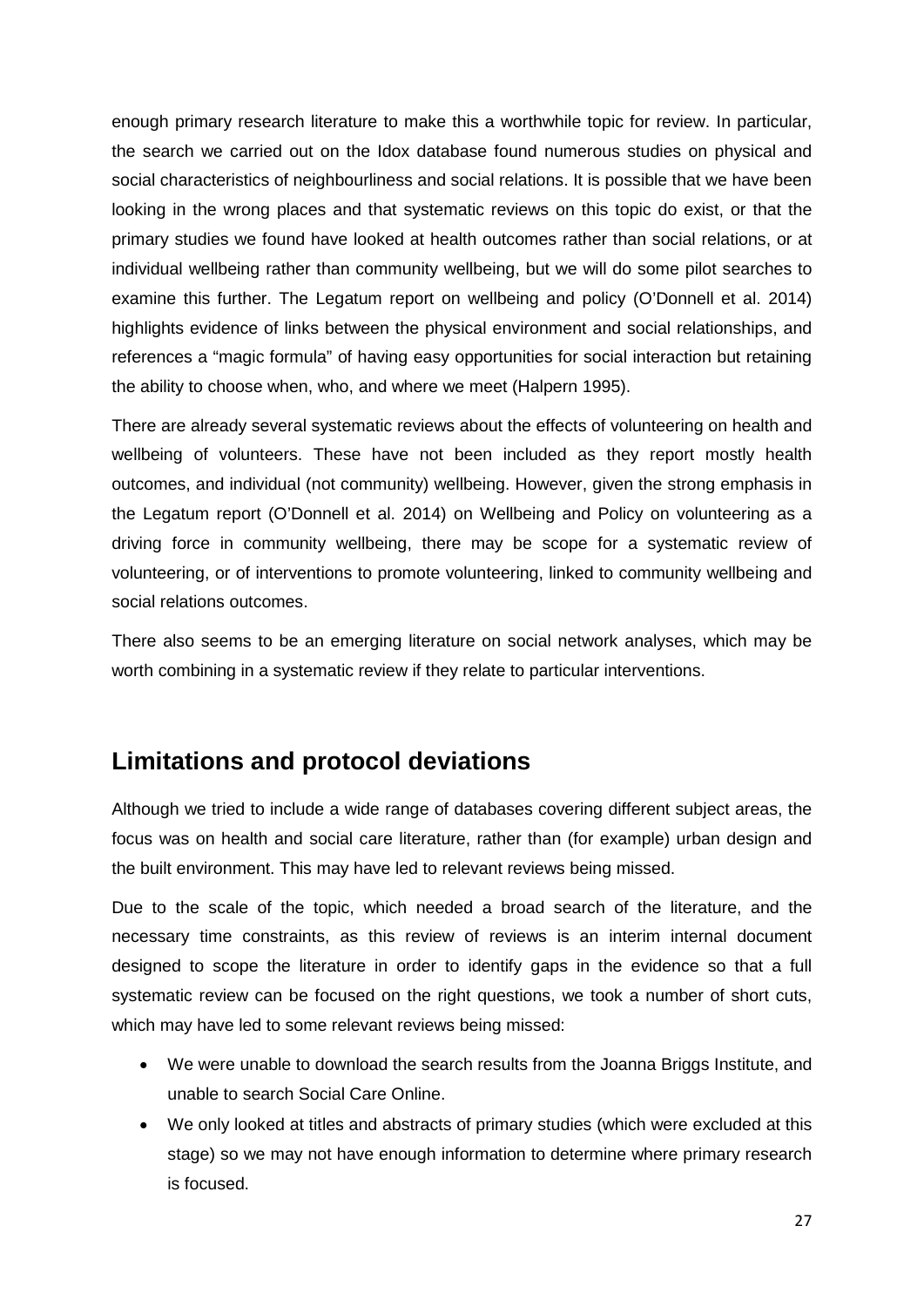- We were unable to carry out most of the steps in the proposed synthesis and instead took a narrative approach. This could be addressed at a later date, for publication, but for our own operational purposes, of identifying evidence gaps, a narrative review was found to be sufficient.
- We did not undertake validity assessment of the included systematic reviews. This would be a useful step.
- We limited the search to reviews published in 2005 or later, and to titles only. This was done for practical reasons, to limit the size of the literature we needed to screen, but it may have meant that we missed important reviews that were published earlier than this or which did not use key words in the titles.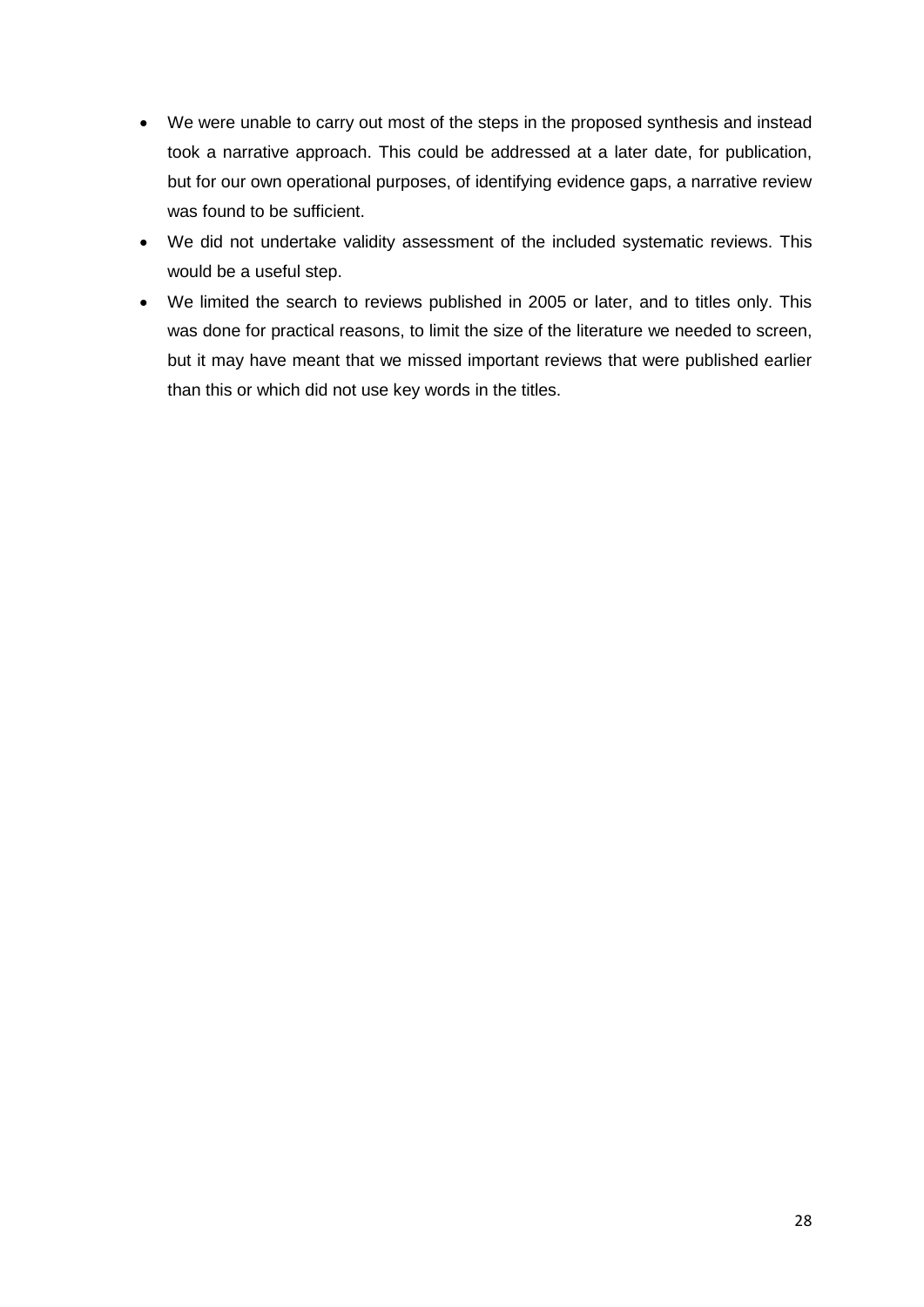## **Table 2: Table of included reviews**

| <b>Source</b>                                                                                                                                                                                                       | Type of review           | <b>Review questions/</b><br>aims                                                                                                                                                                                          | Inclusion criteria                                                                                                                                                                                                                                                                               | <b>Number</b><br>of<br>included<br>studies | <b>Summary of findings</b>                                                                                                                                                                                                                                                                                                                                                                                                                                                                                                                                                                                                                                                                                                                                                                       | Evidence gaps/<br>recommendations/<br>suggestions                                                                                                                                                          | Anything else specific to<br>social relations?                                                                                                             |
|---------------------------------------------------------------------------------------------------------------------------------------------------------------------------------------------------------------------|--------------------------|---------------------------------------------------------------------------------------------------------------------------------------------------------------------------------------------------------------------------|--------------------------------------------------------------------------------------------------------------------------------------------------------------------------------------------------------------------------------------------------------------------------------------------------|--------------------------------------------|--------------------------------------------------------------------------------------------------------------------------------------------------------------------------------------------------------------------------------------------------------------------------------------------------------------------------------------------------------------------------------------------------------------------------------------------------------------------------------------------------------------------------------------------------------------------------------------------------------------------------------------------------------------------------------------------------------------------------------------------------------------------------------------------------|------------------------------------------------------------------------------------------------------------------------------------------------------------------------------------------------------------|------------------------------------------------------------------------------------------------------------------------------------------------------------|
| Adams J et al.<br>$(2006)$ . A<br>systematic<br>review of the<br>health, social<br>and financial<br>impacts of<br>welfare rights<br>advice delivered<br>in healthcare<br>settings. BMC<br>Public Health, 6,<br>(81) | Systematic review        | What are the health.<br>social and financial<br>impacts of welfare<br>rights advice<br>delivered in<br>healthcare settings?                                                                                               | Intervention:<br>welfare rights<br>advice in a<br>healthcare setting<br>Outcomes:<br>health, social or<br>financial<br>outcomes.<br>Study design: any<br>evaluation.                                                                                                                             | 55                                         | Money gained as a result of the advice<br>was commonly reported as being<br>spent on healthier food, avoidance of<br>debt, household bills, transport and<br>socialising.<br>Advice and financial benefits help<br>elderly clients maintain independence<br>and improve ability to socialise.                                                                                                                                                                                                                                                                                                                                                                                                                                                                                                    | Studies that included control<br>or comparison groups<br>tended to use non-specific<br>measures of general health<br>(e.g. SF36, NHP and HADS),<br>sample sizes were often small<br>and follow up limited. |                                                                                                                                                            |
| Attree, P et al.<br>(2011). The<br>experience of<br>community<br>engagement for<br>individuals: a<br>rapid review of<br>evidence., 19,<br>pp.250-260.                                                               | Rapid evidence<br>review | To look at the impact<br>of community<br>engagement on<br>individual members<br>of communities who<br>were actively<br>engaged in initiatives<br>which aimed to<br>address the wider<br>social determinants<br>of health. | Population/<br>Intervention:<br>individuals active<br>in initiatives which<br>sought to address<br>the wider social<br>determinants of<br>health<br>Outcomes:<br>experience of<br>community<br>engagement<br>Study designs:<br>primary evaluative<br>research or<br>reviews of such<br>research. | $\overline{22}$                            | The 'engaged' individuals perceived a<br>range of positive benefits in terms of<br>physical and psychological health and<br>psychosocial wellbeing. It was also<br>found that community<br>engagement could pose risks for<br>personal wellbeing, and that the<br>potential gains may be unevenly<br>distributed. Importantly, for some<br>'vulnerable' groups, such as disability<br>and older people, the negative<br>consequences of<br>engagement may outweigh the<br>perceived benefits.<br>2009). Evidence from a number of<br>studies suggests that<br>individuals are less likely to find<br>community engagement a positive<br>experience where consultation is the<br>main method employed by<br>professionals and no real power to<br>effect change is ceded to community<br>members. |                                                                                                                                                                                                            | Carried out as part of the<br>NICE 2008 guidance                                                                                                           |
| Brunton G. et al.<br>(2014). Review<br>1: Community<br>engagement for<br>health via<br>coalitions.                                                                                                                  | Systematic<br>Review     | The report locates<br>the most recent<br>controlled trials in the<br>research area of<br>community<br>engagement to                                                                                                       | Population:<br>conducted in an<br>OECD country<br>Intervention:<br>community                                                                                                                                                                                                                     | 28                                         | Community engagement<br>encompasses a wide range of health<br>topics and populations, predominantly<br>healthy eating/physical activity and<br>low-income populations. The studies<br>also suggest a primarily moderate to                                                                                                                                                                                                                                                                                                                                                                                                                                                                                                                                                                       | No evaluation studies were<br>located that focused on older<br>age groups. Finally, this<br>synthesis has provided an<br>intriguing suggestion that there<br>may be more impact when                       | Synthesis of the evidence<br>suggests that higher levels<br>of community engagement<br>are linked to greater<br>beneficial effects than<br>lower community |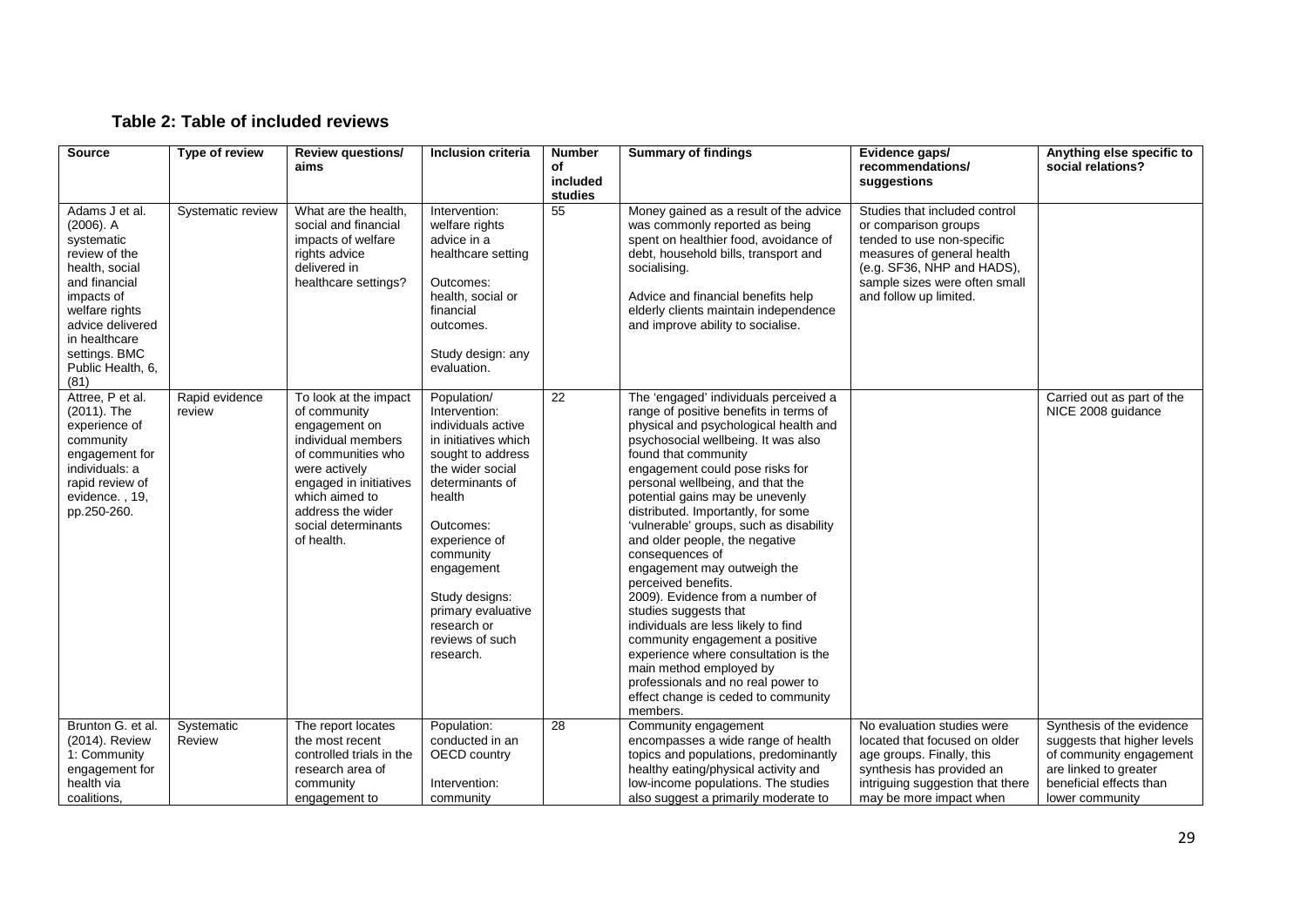| <b>Source</b>                                                                                                                                                                                      | Type of review                                                                           | <b>Review questions/</b><br>aims                                                                                                                                                                                                                | <b>Inclusion criteria</b>                                                                                                                                                                                                                                                                       | <b>Number</b><br>of<br>included<br>studies | <b>Summary of findings</b>                                                                                                                                                                                                                                                                                                                                                                                                                                                                                                                                                                                                                                                 | Evidence gaps/<br>recommendations/<br>suggestions                                                                                                                                                                                                                                                                                                                                                                                                                       | Anything else specific to<br>social relations?                                                                                                                                                                                                                                                                                                                                                                                                      |
|----------------------------------------------------------------------------------------------------------------------------------------------------------------------------------------------------|------------------------------------------------------------------------------------------|-------------------------------------------------------------------------------------------------------------------------------------------------------------------------------------------------------------------------------------------------|-------------------------------------------------------------------------------------------------------------------------------------------------------------------------------------------------------------------------------------------------------------------------------------------------|--------------------------------------------|----------------------------------------------------------------------------------------------------------------------------------------------------------------------------------------------------------------------------------------------------------------------------------------------------------------------------------------------------------------------------------------------------------------------------------------------------------------------------------------------------------------------------------------------------------------------------------------------------------------------------------------------------------------------------|-------------------------------------------------------------------------------------------------------------------------------------------------------------------------------------------------------------------------------------------------------------------------------------------------------------------------------------------------------------------------------------------------------------------------------------------------------------------------|-----------------------------------------------------------------------------------------------------------------------------------------------------------------------------------------------------------------------------------------------------------------------------------------------------------------------------------------------------------------------------------------------------------------------------------------------------|
| collaborations<br>and partnerships                                                                                                                                                                 |                                                                                          | address the research<br>following questions:                                                                                                                                                                                                    | engagement<br>(either as a direct<br>intervention or as<br>a mechanism of<br>an intervention)<br>Study design: RCT                                                                                                                                                                              |                                            | low overall extent of community<br>engagement across all aspects of<br>study design, delivery and evaluation.<br>The majority of outcomes showed<br>beneficial effects or positive trends for<br>a range of health behaviours, clinical<br>measures, health/social status, self-<br>efficacy and knowledge, attitudes or<br>intentions.                                                                                                                                                                                                                                                                                                                                    | higher amounts of community<br>engagement are used. This<br>suggests a need for more<br>specific detail to be gathered<br>and synthesised on the<br>modifiable processes of<br>community engagement that<br>influence outcomes.                                                                                                                                                                                                                                         | engagement for<br>interventions that target<br>health outcomes amongst<br>disadvantaged groups.                                                                                                                                                                                                                                                                                                                                                     |
| Brunton G. et al.<br>(2015). Review<br>2: Community<br>engagement for<br>health via<br>coalitions.<br>collaborations<br>and partnerships                                                           | Systematic review<br>and meta-analysis                                                   | To examine and<br>evaluate the<br>processes and extent<br>of community<br>engagement across<br>all stages of an<br>intervention.                                                                                                                | Intervention:<br>explicitly describe<br>the use of<br>coalitions.<br>collaborations, or<br>partnerships and<br>the processes of<br>community<br>engagement;<br>Outcomes: health<br>outcomes, i.e. self-<br>efficacy,<br>behavioural<br>outcomes or<br>clinical or<br>physiological<br>outcomes. | 64 studies                                 | Meta-analysis/meta-regression: The<br>impact of coalitions, explored using<br>measures of self- efficacy, gave a<br>pooled effect size $= 0.504$ , and all<br>studies reported positive effects for<br>self-efficacy (measured post-test).<br>However, the substantial variation<br>among studies undermines the<br>precision of this estimate. Studies that<br>had higher levels of community<br>engagement had higher effect sizes<br>(0.56 higher).<br>Qualitative comparative analysis<br>indicated four configurations related to<br>effective interventions, all involving lay<br>person delivery                                                                    | While the evidence provided<br>descriptions of several<br>modifiable processes of<br>community engagement, no<br>evaluations were located<br>evaluating the impact of these<br>processes on subsequent<br>intervention development or<br>health outcomes. Studies of<br>non-disadvantaged<br>populations and other forms of<br>community engagement were<br>not considered. The literature<br>was predominated by studies<br>of healthy eating and physical<br>activity | The analyses undertaken<br>in Review 2 both confirm<br>and further refine those<br>found in Review 1. For<br>example, Review 2<br>findings confirm those of<br>Review 1 that suggest that<br>a high extent of<br>community engagement<br>across design, delivery<br>and evaluation is<br>associated with greater<br>beneficial effects of health<br>interventions, in<br>comparison to either<br>moderate or low extent of<br>community engagement. |
| Buonfino A. &<br>Hilder P. (2006).<br>Neighbouring in<br>contemporary<br><b>Britain</b><br>A think-piece for<br>the Joseph<br>Rowntree<br>Foundation<br>Housing and<br>Neighbourhoods<br>Committee | A general review<br>of the issues<br>surrounding<br>neighbouring and<br>neighbourliness. | This think-piece<br>reviews the way<br>people interact with<br>their neighbours in<br>contemporary Britain<br>and questions<br>whether we still need<br>good neighbouring<br>relationships to<br>improve our<br>wellbeing and our<br>happiness. | Not provided                                                                                                                                                                                                                                                                                    | Not<br>provided                            | Neighbourliness can have an effect on<br>people's quality of life including their<br>health and happiness as well as their<br>safety. In general, the neighbourhood<br>has not lost its importance because<br>that is where our lives are ultimately<br>still being 'lived' out;<br>The rhetoric of neighbourliness evokes<br>memories of a bygone age. Equally<br>neighbourliness today is not the<br>answer to every social problem, from<br>the fragmentation of the family to<br>political disengagement. Too much<br>bonding can lead to segregation, and<br>too much active neighbourliness can<br>lead to resentment when people's<br>privacy is breached. The best | Directions for future research:<br>Neighbouring and social<br>capital<br>Neighbouring and sense of<br>belonging<br>Neighbouring and change<br>Neighbouring and spaces for<br>interaction<br>Neighbouring and local<br>qovernance<br>Neighbouring and psychology<br>of residents                                                                                                                                                                                         |                                                                                                                                                                                                                                                                                                                                                                                                                                                     |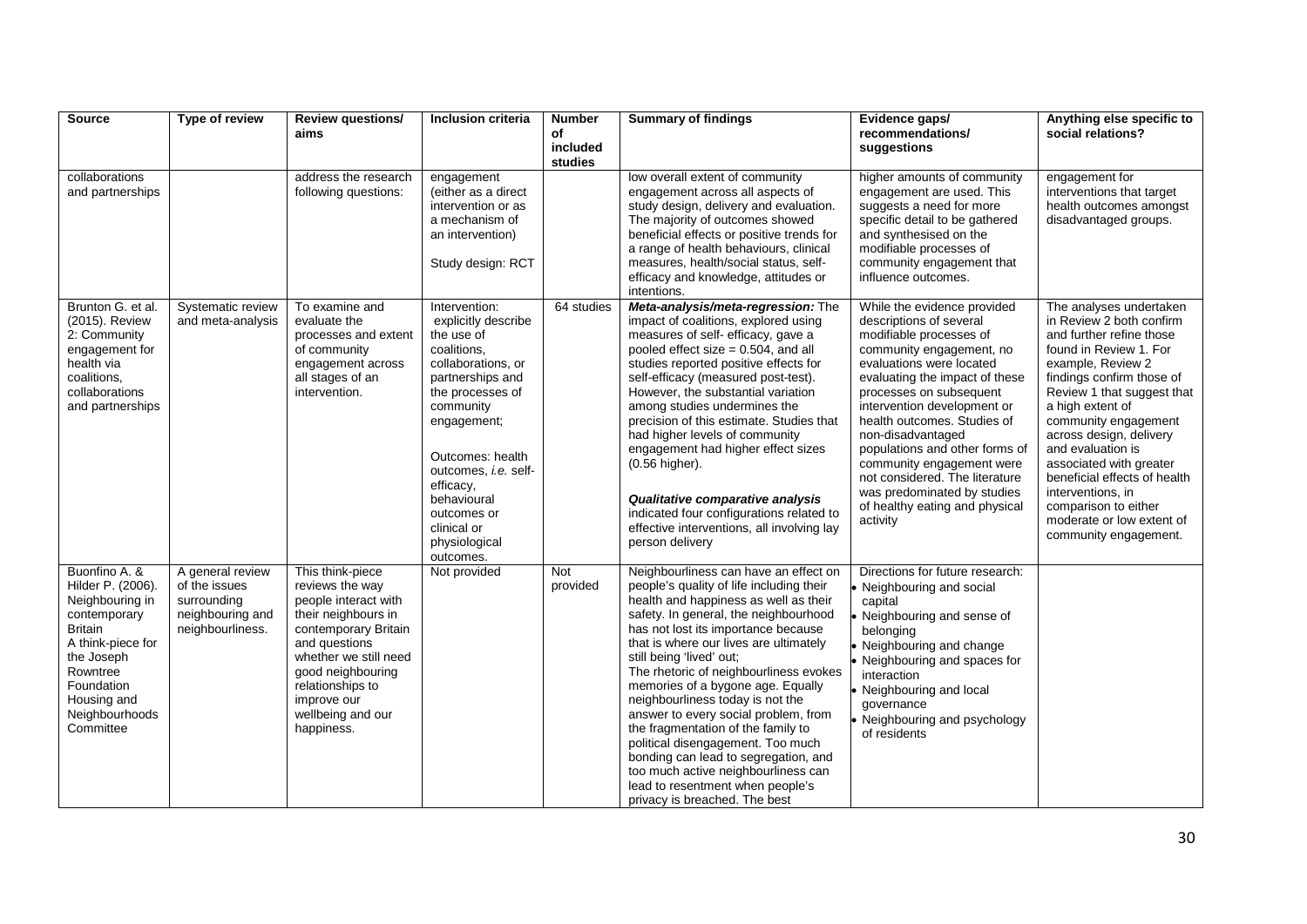| <b>Source</b>               | Type of review    | <b>Review questions/</b>                   | <b>Inclusion criteria</b>             | <b>Number</b>  | <b>Summary of findings</b>                                                                                                      | Evidence gaps/                                 | Anything else specific to |
|-----------------------------|-------------------|--------------------------------------------|---------------------------------------|----------------|---------------------------------------------------------------------------------------------------------------------------------|------------------------------------------------|---------------------------|
|                             |                   | aims                                       |                                       | of<br>included |                                                                                                                                 | recommendations/<br>suggestions                | social relations?         |
|                             |                   |                                            |                                       | studies        |                                                                                                                                 |                                                |                           |
|                             |                   |                                            |                                       |                | approach may be to create a<br>framework of conditions that help<br>residents to be neighbourly when and<br>if they want to be. |                                                |                           |
|                             |                   |                                            |                                       |                |                                                                                                                                 |                                                |                           |
|                             |                   |                                            |                                       |                | Which factors influence modern<br>neighbouring?                                                                                 |                                                |                           |
|                             |                   |                                            |                                       |                | Socio-demographic factors                                                                                                       |                                                |                           |
|                             |                   |                                            |                                       |                | Social capital and social efficacy<br>The physical environment                                                                  |                                                |                           |
|                             |                   |                                            |                                       |                |                                                                                                                                 |                                                |                           |
|                             |                   |                                            |                                       |                | Recommendations for policy &<br>practice:                                                                                       |                                                |                           |
|                             |                   |                                            |                                       |                | Create vehicles for local information<br>sharing                                                                                |                                                |                           |
|                             |                   |                                            |                                       |                | Encourage engagement                                                                                                            |                                                |                           |
|                             |                   |                                            |                                       |                | Design for private perceptions and<br>use                                                                                       |                                                |                           |
|                             |                   |                                            |                                       |                | Improving the maintenance of the                                                                                                |                                                |                           |
| <b>Butterfoss</b>           | Literature review | To determine how                           | Intervention:                         | 74             | public space<br>In most community collaborative                                                                                 | Researchers and evaluators                     |                           |
| Frances Dunn.               |                   | process evaluation                         | community                             | references     | partnerships, substantial sectors of the                                                                                        | must learn innovative ways to                  |                           |
| (2006). Process             |                   | has been used to                           | partnerships or                       |                | community were not well represented                                                                                             | tie process evaluation to                      |                           |
| evaluation for<br>community |                   | examine community<br>participation and its | coalitions (e.g.,<br>county, city, or |                | and not as diverse as the partnerships<br>expected. These include business and                                                  | intermediate and long-term<br>goal attainment. |                           |
| participation.              |                   | intermediary role in                       | neighbourhood                         |                | faith-based groups, minority groups,                                                                                            |                                                |                           |
| <b>Annual Review</b>        |                   | health and social                          | level) that                           |                | and certain age groups                                                                                                          | Interpretations and                            |                           |
| of Public Health,           |                   | change outcomes.                           | addressed health                      |                | (children, youth, elderly). Recruiting                                                                                          | conclusions based on this                      |                           |
| 27, pp.323-340.             |                   |                                            | issues                                |                | members was relatively easy but<br>sustaining their participation was                                                           | review are limited<br>by a focus on studies of |                           |
|                             |                   |                                            | Study design:                         |                | difficult.                                                                                                                      | partnerships that clearly                      |                           |
|                             |                   |                                            | quantitative and/or                   |                | Second, in general, the more roles                                                                                              | targeted a health-related                      |                           |
|                             |                   |                                            | qualitative data                      |                | members assumed, the more satisfied                                                                                             | concern rather than broad                      |                           |
|                             |                   |                                            | about processes                       |                | they were and the more skills they had                                                                                          | social concerns and those                      |                           |
|                             |                   |                                            | attributed to the                     |                | to offer, which was, in turn, related to<br>increased participation in coalition                                                | studies that specifically<br>measured          |                           |
|                             |                   |                                            | partnerships.                         |                | work. Moreover,                                                                                                                 | community participation.                       |                           |
|                             |                   |                                            | and were not                          |                | more time spent participating in                                                                                                | Although numerous studies                      |                           |
|                             |                   |                                            | included in this                      |                | activities in and outside the                                                                                                   | focused on coalition                           |                           |
|                             |                   |                                            | review.                               |                | partnership (especially those geared                                                                                            | effectiveness, many did not                    |                           |
|                             |                   |                                            |                                       |                | toward effecting change) was related                                                                                            | specifically address                           |                           |
|                             |                   |                                            |                                       |                | to higher levels of empowerment.<br>Increased empowerment is, in turn,                                                          | community member<br>participation              |                           |
|                             |                   |                                            |                                       |                | related to member satisfaction.                                                                                                 | factors in detail.                             |                           |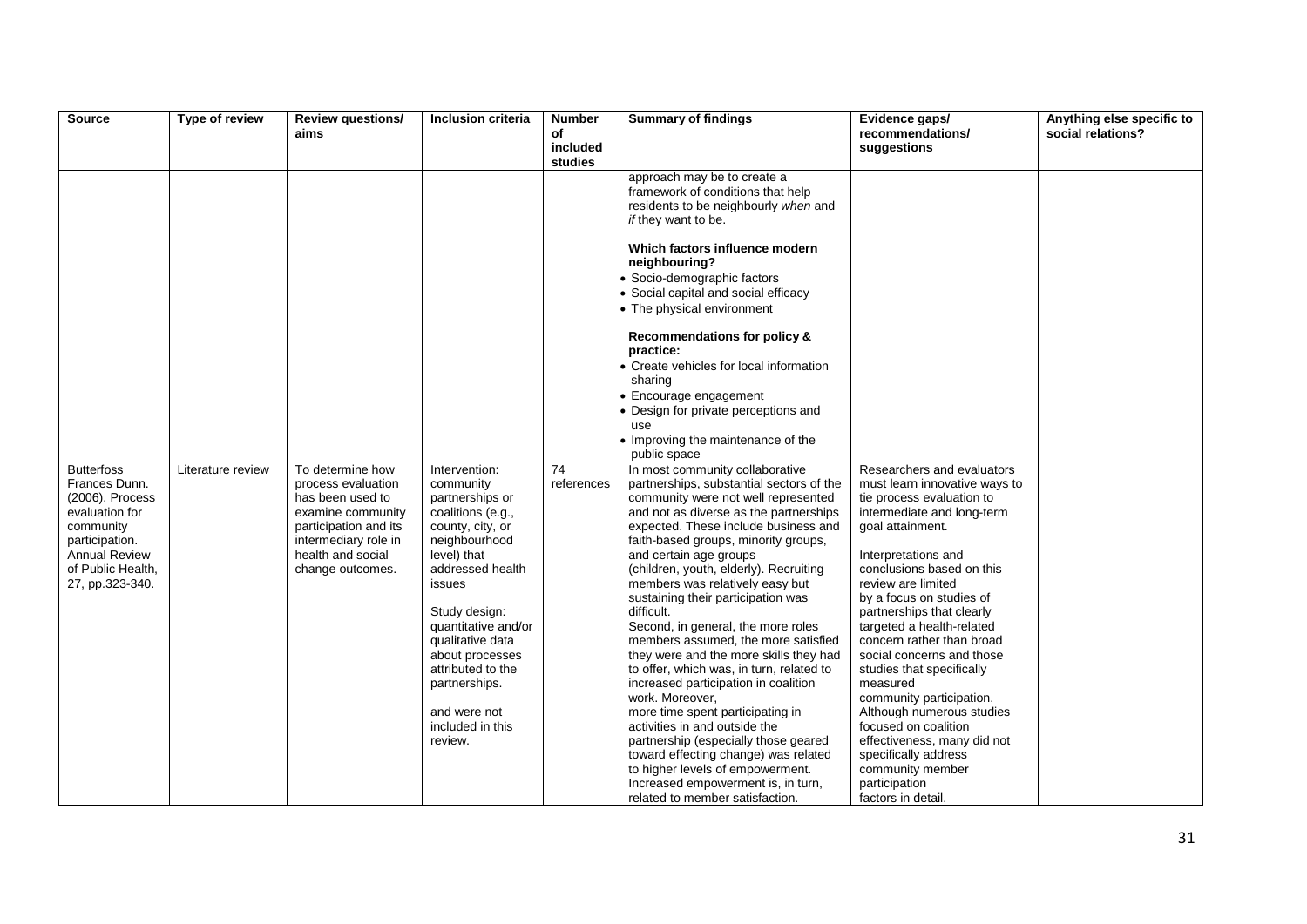| <b>Source</b>                                                                                                                                                                                                                                                                                                                            | Type of review    | <b>Review questions/</b><br>aims                                                                                                                                    | Inclusion criteria                                                                                                                                                                                                                                                        | <b>Number</b><br>of | <b>Summary of findings</b>                                                                                                                                                                                                                                                                                                                                                                                                                                                                                                                                                                                                                                                                                                                                                                            | Evidence gaps/<br>recommendations/                                                                                                                                                                                                                                                                                                                                                                                                                                                                                                                                                              | Anything else specific to<br>social relations? |
|------------------------------------------------------------------------------------------------------------------------------------------------------------------------------------------------------------------------------------------------------------------------------------------------------------------------------------------|-------------------|---------------------------------------------------------------------------------------------------------------------------------------------------------------------|---------------------------------------------------------------------------------------------------------------------------------------------------------------------------------------------------------------------------------------------------------------------------|---------------------|-------------------------------------------------------------------------------------------------------------------------------------------------------------------------------------------------------------------------------------------------------------------------------------------------------------------------------------------------------------------------------------------------------------------------------------------------------------------------------------------------------------------------------------------------------------------------------------------------------------------------------------------------------------------------------------------------------------------------------------------------------------------------------------------------------|-------------------------------------------------------------------------------------------------------------------------------------------------------------------------------------------------------------------------------------------------------------------------------------------------------------------------------------------------------------------------------------------------------------------------------------------------------------------------------------------------------------------------------------------------------------------------------------------------|------------------------------------------------|
|                                                                                                                                                                                                                                                                                                                                          |                   |                                                                                                                                                                     |                                                                                                                                                                                                                                                                           | included<br>studies |                                                                                                                                                                                                                                                                                                                                                                                                                                                                                                                                                                                                                                                                                                                                                                                                       | suggestions                                                                                                                                                                                                                                                                                                                                                                                                                                                                                                                                                                                     |                                                |
|                                                                                                                                                                                                                                                                                                                                          |                   |                                                                                                                                                                     |                                                                                                                                                                                                                                                                           |                     | Third, participants generally reported<br>more benefits than challenges from<br>participating in coalition activities.                                                                                                                                                                                                                                                                                                                                                                                                                                                                                                                                                                                                                                                                                |                                                                                                                                                                                                                                                                                                                                                                                                                                                                                                                                                                                                 |                                                |
| Campos W,<br>Martinez A,<br>Sanchez W.<br>Estrada H.<br>Castro-Sanchez<br>N A, and Mujica<br>D. (2016). A<br>Systematic<br>Review of<br>Proposals for<br>the Social<br>Integration of<br><b>Elderly People</b><br><b>Using Ambient</b><br>Intelligence and<br>Social<br>Networking<br>Sites. Cognitive<br>Computation, 8,<br>pp.529-542. | Systematic review | How have ambient<br>intelligence (Aml)<br>and (social<br>networking sites<br>(SNS) technologies<br>been applied<br>in the social<br>integration of older<br>adults? | Population: elderly<br>people<br>Intervention: AmI<br>and SNSs<br>techniques or<br>methods<br>implemented to<br>strengthen the<br>emotional ties of<br>elderly people with<br>family and friends<br>of all ages.<br>· Outcome: social<br>integration, social<br>isolation | 53                  | The social integration of older adults<br>can be accomplished through<br>collective events that allow them to<br>interact with other people instead of<br>engaging in activities that only<br>stimulate their mind. This produces<br>biological and psychological health<br>benefits while strengthening emotional<br>ties with relatives and friends. All these<br>activities enable elderly adults to feel<br>better, to be independent, to be happy,<br>to be healthy and especially to live<br>longer.                                                                                                                                                                                                                                                                                            | From this systematic review,<br>we observed that the<br>socialization through robots,<br>wireless sensor networks in<br>smart homes, mobile<br>applications, and interactive<br>video games has been poorly<br>addressed.<br>Early detection of social<br>isolation in older adults has<br>received little attention in the<br>scientific community. Thus,<br>this situation represents an<br>area of opportunity for<br>developing computational<br>tools aimed at detecting risk<br>situations that endanger the<br>physical and cognitive integrity<br>of this segment of the<br>population. |                                                |
| Cattan M. White<br>M, Bond J, and<br>Learmouth A.<br>(2005).<br>Preventing<br>social isolation<br>and loneliness<br>among older<br>people: a<br>systematic<br>review of health<br>promotion<br>interventions<br>(Structured<br>abstract).<br>Ageing and<br>Society, 25,<br>pp.41-67.                                                     | Systematic review | To determine the<br>effectiveness<br>of health-promotion<br>interventions that<br>target social isolation<br>and loneliness<br>among older people.                  | Population: older<br>people.<br>Intervention:<br>intended to<br>prevent or<br>alleviate social<br>isolation and/or<br>loneliness in full or<br>in part.<br>Outcomes:<br>increase control<br>over and to<br>improve their<br>health; process<br>measures.                  | 49                  | In summary, effective interventions<br>shared several characteristics:<br>. They were group interventions with a<br>focused educational input (5 of<br>10), or they provided targeted support<br>activities (4 of 10).<br>. They targeted specific groups, such<br>as women, care-givers, the widowed,<br>the physically inactive, or people with<br>serious mental health problems (7 of<br>10). The majority of studies judged to<br>be partially effective also targeted<br>specific groups (5 of 6).<br>. They enabled some level of<br>participant and/or facilitator control or<br>consulted with the intended target<br>group before the intervention (6 of 10).<br>. The only identified studies evaluating<br>the effectiveness of physical activity (2<br>of 10) were effective in reducing | The many inconclusive studies<br>and the diverse services and<br>activities in the field that have<br>not been evaluated suggest a<br>need for further well-designed<br>evaluations, not excluding<br>socio-political and<br>environmental-ecological<br>interventions. Future reviews<br>should include and appraise<br>the multiple levels of evidence<br>that extend from practitioner-<br>led project evaluations through<br>to complex community trials.                                                                                                                                   |                                                |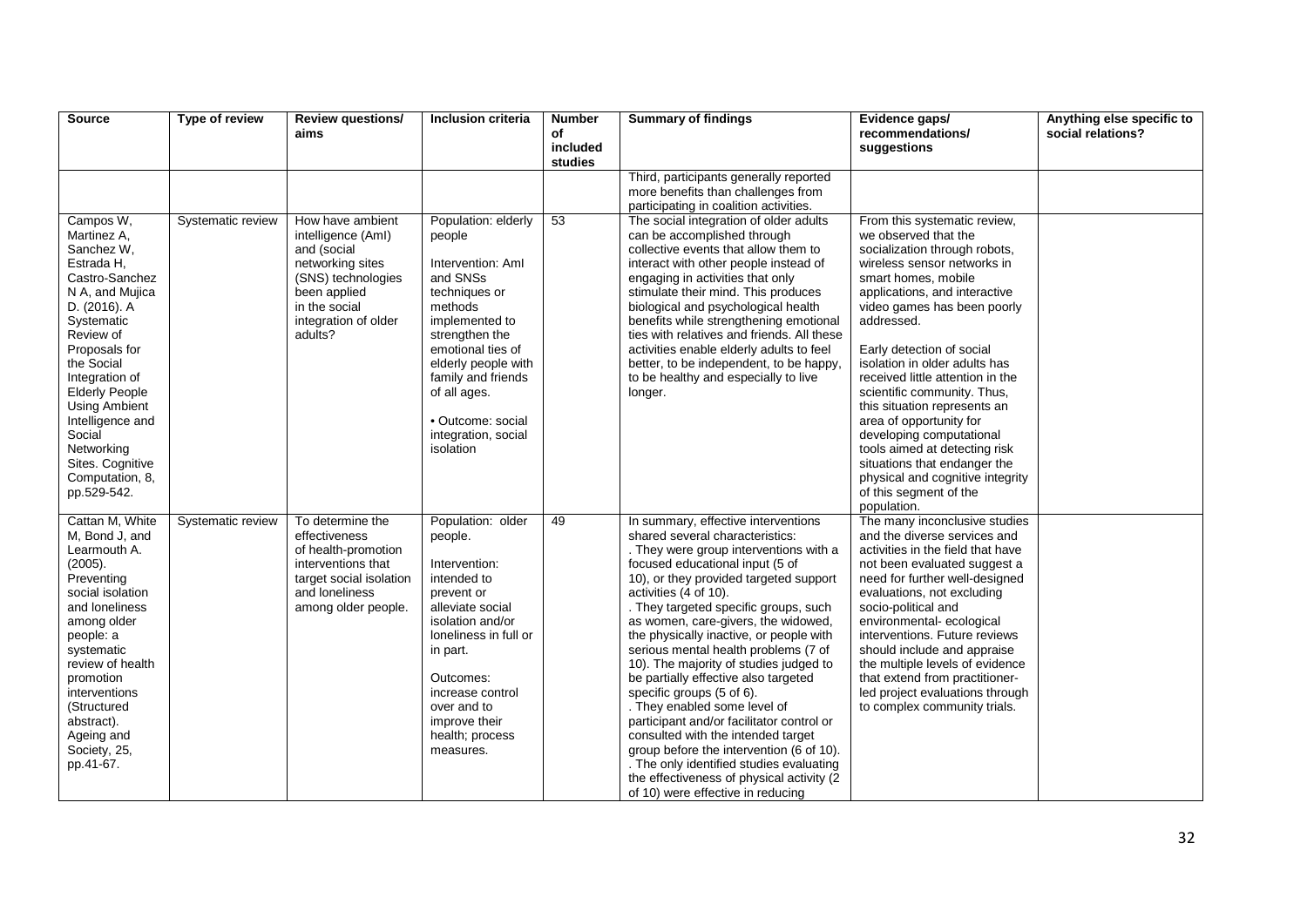| <b>Source</b>                                                                                                                                                                                                | Type of review    | <b>Review questions/</b>                                                                                                                                                                                      | Inclusion criteria                                                                                                        | <b>Number</b>              | <b>Summary of findings</b>                                                                                                                                                                                                                                                                                                                                                                                                                                                                                                                                                                                                                                                                                                                                                                                                                                                                                    | Evidence gaps/                                                                                                                                                                                                                           | Anything else specific to                                                                                                                                                                                            |
|--------------------------------------------------------------------------------------------------------------------------------------------------------------------------------------------------------------|-------------------|---------------------------------------------------------------------------------------------------------------------------------------------------------------------------------------------------------------|---------------------------------------------------------------------------------------------------------------------------|----------------------------|---------------------------------------------------------------------------------------------------------------------------------------------------------------------------------------------------------------------------------------------------------------------------------------------------------------------------------------------------------------------------------------------------------------------------------------------------------------------------------------------------------------------------------------------------------------------------------------------------------------------------------------------------------------------------------------------------------------------------------------------------------------------------------------------------------------------------------------------------------------------------------------------------------------|------------------------------------------------------------------------------------------------------------------------------------------------------------------------------------------------------------------------------------------|----------------------------------------------------------------------------------------------------------------------------------------------------------------------------------------------------------------------|
|                                                                                                                                                                                                              |                   | aims                                                                                                                                                                                                          |                                                                                                                           | of<br>included             |                                                                                                                                                                                                                                                                                                                                                                                                                                                                                                                                                                                                                                                                                                                                                                                                                                                                                                               | recommendations/<br>suggestions                                                                                                                                                                                                          | social relations?                                                                                                                                                                                                    |
|                                                                                                                                                                                                              |                   |                                                                                                                                                                                                               |                                                                                                                           | studies                    |                                                                                                                                                                                                                                                                                                                                                                                                                                                                                                                                                                                                                                                                                                                                                                                                                                                                                                               |                                                                                                                                                                                                                                          |                                                                                                                                                                                                                      |
|                                                                                                                                                                                                              |                   |                                                                                                                                                                                                               |                                                                                                                           |                            | loneliness, although in one this was                                                                                                                                                                                                                                                                                                                                                                                                                                                                                                                                                                                                                                                                                                                                                                                                                                                                          |                                                                                                                                                                                                                                          |                                                                                                                                                                                                                      |
|                                                                                                                                                                                                              |                   |                                                                                                                                                                                                               |                                                                                                                           |                            | reversed after 12 months.                                                                                                                                                                                                                                                                                                                                                                                                                                                                                                                                                                                                                                                                                                                                                                                                                                                                                     |                                                                                                                                                                                                                                          |                                                                                                                                                                                                                      |
| Coalter Fred.<br>(2007). Sports<br>clubs, social<br>capital and<br>social<br>regeneration: 'Ill-<br>defined<br>interventions<br>with hard to<br>follow<br>outcomes'?<br>Sport in Society,<br>10, pp.537-559. | Literature review | This essay explores<br>the nature of sport's<br>presumed<br>contribution, in<br>particular the<br>contribution of sports<br>clubs to the<br>development of types<br>of capital, especially<br>social capital. | Not stated                                                                                                                | 56 in<br>reference<br>list | The policy debate has been dominated<br>by versions of Putnam's civic-oriented<br>definitions of social capital,<br>accompanied by assumptions that<br>such relations are characteristic of<br>sport and sports clubs - part of<br>community networks/civic<br>infrastructure; producing a sense of<br>local identity; generating solidarity<br>and equality among members and<br>operating on relationships based on<br>trust, support and reciprocity. Further,<br>in the context of the social inclusion<br>and regeneration agenda, such social<br>capital is viewed not simply as a public<br>good, but is for the public good, with<br>the presumption that it will contribute<br>to wider community effects -<br>increased community cohesion, an<br>increase in communities' ability to take<br>coordinated actions, mobilize<br>resources and pursue their interests.<br>Three key policy questions: |                                                                                                                                                                                                                                          |                                                                                                                                                                                                                      |
|                                                                                                                                                                                                              |                   |                                                                                                                                                                                                               |                                                                                                                           |                            | 1. what type of social capital is<br>produced by what size and type of<br>sports club?<br>2. what processes are involved in the<br>formation and sustaining of different<br>types of social capital?<br>3., if social (rather than<br>sporting) capital is generated, to what<br>extent does it have wider community<br>effects?                                                                                                                                                                                                                                                                                                                                                                                                                                                                                                                                                                              |                                                                                                                                                                                                                                          |                                                                                                                                                                                                                      |
| Collin P. Rahilly<br>K, Richardson I,<br>and Third A.<br>(2011). The<br>benefits of social<br>networking<br>services.<br>Cooperative                                                                         | Literature review | To summarise<br>current evidence<br>concerning the<br>enabling effects of<br>social networking<br>sites (SNS) in the<br>context of young<br>people's everyday                                                 | Drawing on a<br>range of sources<br>this summary<br>encompasses a<br>variety of<br>disciplines<br>including<br>education, |                            | This review finds that there are a<br>number of significant benefits<br>associated with the use of SNS<br>including: delivering educational<br>outcomes; facilitating supportive<br>relationships; identity formation; and,<br>promoting a sense of belonging and<br>self-esteem. Furthermore, the strong                                                                                                                                                                                                                                                                                                                                                                                                                                                                                                                                                                                                     | Strategies for maximising the<br>benefits of SNS use must be<br>underpinned by best practice<br>evidence. More targeted<br>research needs to be<br>undertaken to ensure specific<br>emerging practices are<br>properly understood so the | Sections with evidence on<br>strengthening personal<br>relationships (existing and<br>new), sense of belonging<br>& collective identity,<br>strengthening & building<br>communities; civic<br>engagement & political |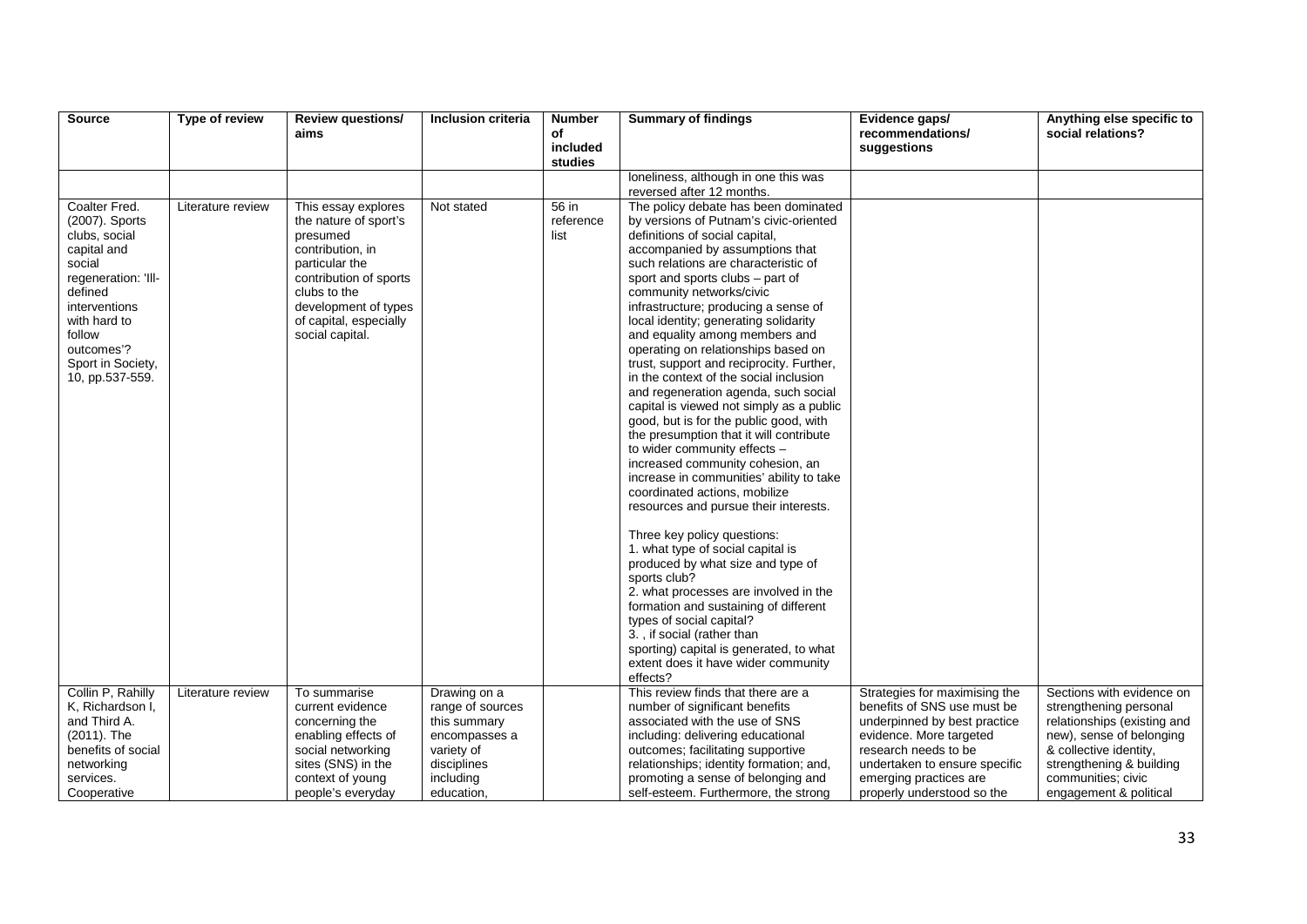| <b>Source</b>                                                                                                                                    | Type of review    | <b>Review questions/</b>                                                                                                                                                                                                            | Inclusion criteria                                                                                                                                                                                            | <b>Number</b>                                                                                                   | <b>Summary of findings</b>                                                                                                                                                                                                                                                                                                                                                                                                                                                                                                                                                                                                                                                                                                                                                                                                                                                                                                                    | Evidence gaps/                                                                                                                                                                                                                                                                                                                                                                                                                                                                                                                                                                                                                                                                                                                                                                                                    | Anything else specific to                                                                                   |
|--------------------------------------------------------------------------------------------------------------------------------------------------|-------------------|-------------------------------------------------------------------------------------------------------------------------------------------------------------------------------------------------------------------------------------|---------------------------------------------------------------------------------------------------------------------------------------------------------------------------------------------------------------|-----------------------------------------------------------------------------------------------------------------|-----------------------------------------------------------------------------------------------------------------------------------------------------------------------------------------------------------------------------------------------------------------------------------------------------------------------------------------------------------------------------------------------------------------------------------------------------------------------------------------------------------------------------------------------------------------------------------------------------------------------------------------------------------------------------------------------------------------------------------------------------------------------------------------------------------------------------------------------------------------------------------------------------------------------------------------------|-------------------------------------------------------------------------------------------------------------------------------------------------------------------------------------------------------------------------------------------------------------------------------------------------------------------------------------------------------------------------------------------------------------------------------------------------------------------------------------------------------------------------------------------------------------------------------------------------------------------------------------------------------------------------------------------------------------------------------------------------------------------------------------------------------------------|-------------------------------------------------------------------------------------------------------------|
|                                                                                                                                                  |                   | aims                                                                                                                                                                                                                                |                                                                                                                                                                                                               | of                                                                                                              |                                                                                                                                                                                                                                                                                                                                                                                                                                                                                                                                                                                                                                                                                                                                                                                                                                                                                                                                               | recommendations/                                                                                                                                                                                                                                                                                                                                                                                                                                                                                                                                                                                                                                                                                                                                                                                                  | social relations?                                                                                           |
|                                                                                                                                                  |                   |                                                                                                                                                                                                                                     |                                                                                                                                                                                                               | included<br>studies                                                                                             |                                                                                                                                                                                                                                                                                                                                                                                                                                                                                                                                                                                                                                                                                                                                                                                                                                                                                                                                               | suggestions                                                                                                                                                                                                                                                                                                                                                                                                                                                                                                                                                                                                                                                                                                                                                                                                       |                                                                                                             |
| Research<br>Centre for<br>Young People,<br>Technology and<br>Wellbeing,<br>Melbourne, and<br>VIC, , pp                                           |                   | lives.                                                                                                                                                                                                                              | sociology, political<br>science, cultural<br>studies and<br>health. Whilst the<br>report draws upon<br>an international<br>literature, the<br>focus is on the<br>Australian context.                          |                                                                                                                 | sense of community and belonging<br>fostered by SNS has the potential to<br>promote resilience, which helps young<br>people to successfully adapt to change<br>and stressful events.<br>This report finds that the benefits of<br>social networking are largely<br>associated with the participatory<br>nature of the contemporary digital<br>environment.                                                                                                                                                                                                                                                                                                                                                                                                                                                                                                                                                                                    | positive effects of SNS can be<br>leveraged. Given young<br>people are often proficient<br>users of online and networked<br>technologies, this report finds<br>that strategies which promote<br>dialogue and position young<br>people as SNS experts may<br>help to open up new spaces<br>for policy making, program<br>development and, ultimately,<br>safe and respectful online<br>practices by young and old<br>alike.                                                                                                                                                                                                                                                                                                                                                                                        | participation; and<br>Wellbeing                                                                             |
| Courtin E, and<br>Knapp M.<br>(2015). Health<br>and wellbeing<br>consequences<br>of social<br>isolation and<br>loneliness in old<br>age.,, pp.3. | Scoping review    | This review is guided<br>by two research<br>questions: (i) What<br>evidence exists on<br>the relationships<br>between isolation,<br>loneliness and<br>health? (ii) What are<br>the limitations and<br>gaps in the evidence<br>base? | Population: Older<br>people (aged 50+)<br>in Western Europe<br>and USA;<br>Interventions:<br>focus on social<br>isolation<br>and loneliness:<br>Outcomes:<br>physical or mental<br>health<br>Any study design | 128<br>Describing<br>or<br>evaluating<br>an<br>interventio<br>n was the<br>aim of 7%<br>of studies<br>$(n=9)$ . | Befriending initiatives. One<br>programme focused on older women<br>reported success in attracting lonely<br>older people but not in improving the<br>wellbeing of participants. A club<br>targeting men in a care home reported<br>a significant reduction in participants'<br>depression and anxiety levels. A RCT<br>of psychosocial group rehabilitation<br>had mixed results: social functioning<br>and wellbeing were improved, but<br>loneliness scores were not affected. A<br>RCT of restorative home care showed<br>significant improvements in physical<br>function but no changes in perceived<br>levels of social support. One study of<br>electronic games found improvements<br>in loneliness, but no difference in life<br>satisfaction or physical activity.<br>Telephone-based support for female<br>carers of people with dementia was<br>found to be associated with lower<br>isolation and depression after 6<br>months. | There was little published work<br>on interventions' impacts on<br>health outcomes. One way<br>forward would be to pool the<br>evidence from the<br>literature on the drivers of<br>isolation and loneliness in<br>old age and the research on<br>their impact on health, so that<br>important domains and<br>dimensions are measured.<br>There is also a challenge in<br>relation to interventions, as<br>data are still very limited. To<br>date, the evidence is not<br>sufficient to determine whether<br>modifying social isolation<br>levels or feelings of loneliness<br>will have an impact on<br>subsequent health. Better<br>understanding of the causal<br>pathways through which<br>loneliness and isolation affect<br>health is needed to inform the<br>development of appropriate<br>interventions. |                                                                                                             |
| Dickens Andy P,<br><b>Richards</b><br>Suzanne H,<br>Greaves Colin J,                                                                             | Systematic review | To assess the<br>effectiveness of<br>interventions<br>designed to alleviate                                                                                                                                                         | Population: older<br>people<br>Intervention:                                                                                                                                                                  | 32                                                                                                              | Across the three domains of social,<br>mental and physical health, 79% of<br>group-based interventions and 55% of<br>one-to-one interventions reported at                                                                                                                                                                                                                                                                                                                                                                                                                                                                                                                                                                                                                                                                                                                                                                                     | More, well-conducted studies<br>of the effectiveness of social<br>interventions for alleviating<br>social isolation are needed to                                                                                                                                                                                                                                                                                                                                                                                                                                                                                                                                                                                                                                                                                 | it appeared that common<br>characteristics of effective<br>interventions were those<br>developed within the |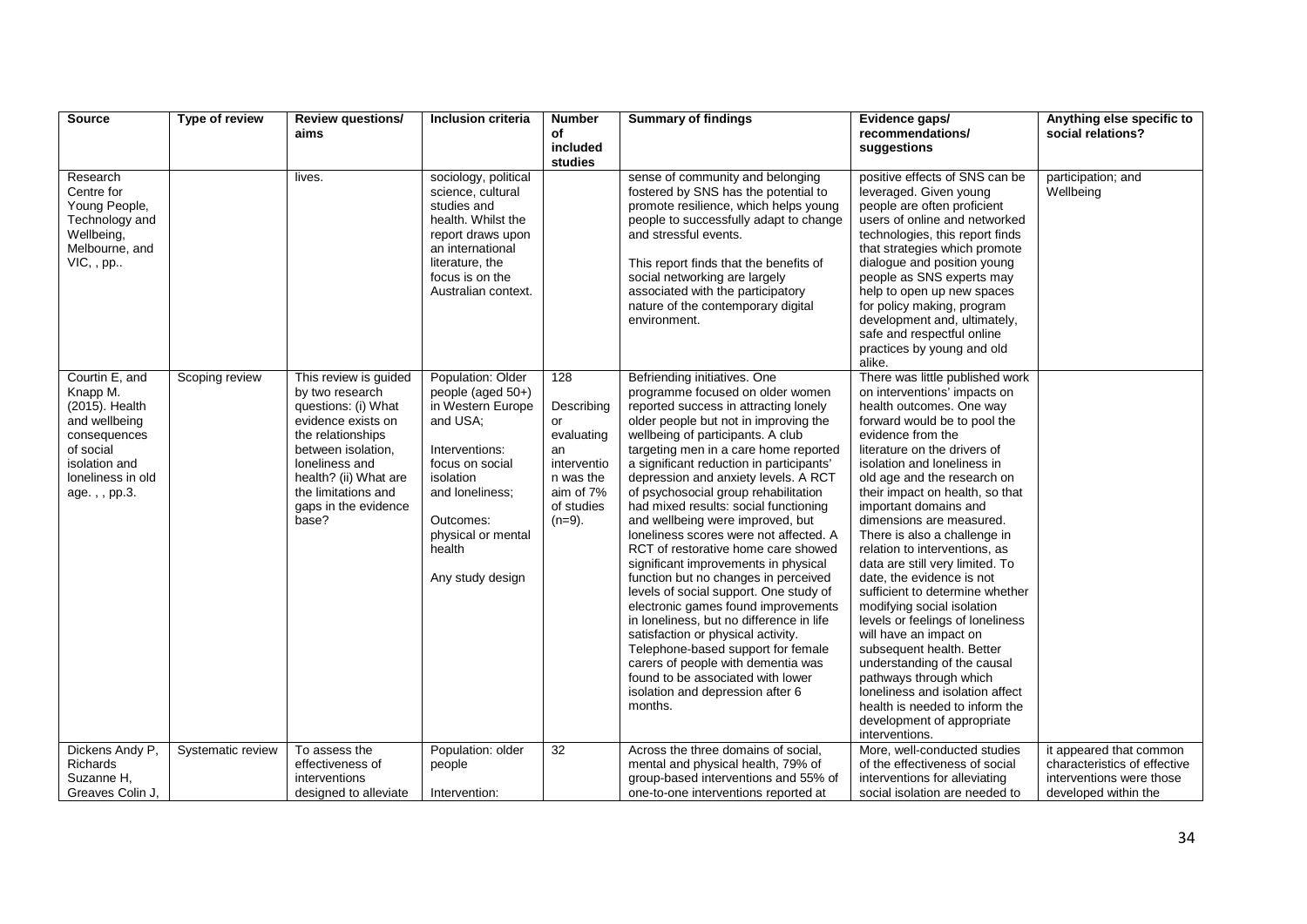| <b>Source</b>                                                                                                                                                                                   | Type of review    | <b>Review questions/</b><br>aims                                                                                                                                                                                                                                                                                                                                                                                                                  | <b>Inclusion criteria</b>                                                                    | <b>Number</b><br>of                       | <b>Summary of findings</b>                                                                                                                                                                                                                                                                                                                                                                                                                                                                                                                                                                                                                                                                                                                                                                                                                                                                      | Evidence gaps/<br>recommendations/                                                                                                                                                                                                                                                                                                                     | Anything else specific to<br>social relations?                                                                                                                                                                                                                                                                                                                                                            |
|-------------------------------------------------------------------------------------------------------------------------------------------------------------------------------------------------|-------------------|---------------------------------------------------------------------------------------------------------------------------------------------------------------------------------------------------------------------------------------------------------------------------------------------------------------------------------------------------------------------------------------------------------------------------------------------------|----------------------------------------------------------------------------------------------|-------------------------------------------|-------------------------------------------------------------------------------------------------------------------------------------------------------------------------------------------------------------------------------------------------------------------------------------------------------------------------------------------------------------------------------------------------------------------------------------------------------------------------------------------------------------------------------------------------------------------------------------------------------------------------------------------------------------------------------------------------------------------------------------------------------------------------------------------------------------------------------------------------------------------------------------------------|--------------------------------------------------------------------------------------------------------------------------------------------------------------------------------------------------------------------------------------------------------------------------------------------------------------------------------------------------------|-----------------------------------------------------------------------------------------------------------------------------------------------------------------------------------------------------------------------------------------------------------------------------------------------------------------------------------------------------------------------------------------------------------|
|                                                                                                                                                                                                 |                   |                                                                                                                                                                                                                                                                                                                                                                                                                                                   |                                                                                              | included<br>studies                       |                                                                                                                                                                                                                                                                                                                                                                                                                                                                                                                                                                                                                                                                                                                                                                                                                                                                                                 | suggestions                                                                                                                                                                                                                                                                                                                                            |                                                                                                                                                                                                                                                                                                                                                                                                           |
| and Campbell<br>John L. (2011).<br>Interventions<br>targeting social<br>isolation in older<br>people: a<br>systematic<br>review. BMC<br>Public Health,<br>11, pp.647-647.                       |                   | social isolation and<br>loneliness in older<br>people.                                                                                                                                                                                                                                                                                                                                                                                            | aimed to alleviate<br>social isolation<br>and loneliness<br>Comparison:<br>inactive controls |                                           | least one improved participant<br>outcome. Over 80% of participatory<br>interventions produced beneficial<br>effects across the same domains,<br>compared with 44% of those<br>categorised as non-participatory.<br>Of interventions categorised as having<br>a theoretical basis, 87% reported<br>beneficial effects across the<br>three domains compared with 59% of<br>interventions with no evident<br>theoretical foundation. Regarding<br>intervention type, 86% of those<br>providing activities and 80% of those<br>providing support resulted in improved<br>participant outcomes, compared with<br>60% of home visiting and 25% of<br>internet training interventions. Fifty-<br>eight percent of<br>interventions that explicitly targeted<br>socially isolated or lonely older people<br>reported positive outcomes, compared<br>with 80% of studies with no explicit<br>targeting. | improve the evidence base.<br>While experimental study<br>designs are not always<br>feasible or acceptable, efforts<br>to use randomisation where<br>possible should be<br>encouraged. The inclusion of<br>rigorous process evaluations<br>within trials may also shed<br>light on the mechanisms<br>through which social isolation<br>may be reduced. | context of a theoretical<br>basis, and those offering<br>social activity and/or<br>support within a group<br>format. Interventions in<br>which older people are<br>active participants also<br>appeared more likely to be<br>effective. Future<br>interventions incorporating<br>all of these characteristics<br>may therefore be more<br>successful in targeting<br>social isolation in older<br>people. |
| Dobrohoczki<br>Robert. (2006).<br>Cooperatives as<br>Social Policy<br>Means for<br><b>Creating Social</b><br>Cohesion in<br>Communities.<br>Journal of Rural<br>Cooperation, 34,<br>pp.135-158. | Literature review | The object of this<br>paper is twofold:<br>First, to demonstrate<br>how the cooperative<br>business structure,<br>rooted in democratic<br>principles, when<br>analysed within the<br>framework of recent<br>legal and critical<br>theory, can be<br>shown to have a<br>transformative effect<br>in alleviating the<br>adverse effects of<br>globalization.<br>Second, to analyse<br>the international legal<br>environment,<br>particularly trade | Not stated                                                                                   | Not stated.<br>47 in<br>reference<br>list | Thus far co-operatives have only<br>managed through struggle and<br>legislative change to reach a level<br>playing field with the corporate model.<br>However, if there are substantial<br>benefits to a society from the<br>development of co-operatives in terms<br>of social cohesion and increased<br>social capital, then co-operatives<br>should be supported more rigorously<br>as mechanisms of instituting social<br>policy and building social economy.<br>The plethora of research on the<br>economic efficiency of any increase in<br>social capital makes the promotion of<br>cooperatives a useful economic tool.                                                                                                                                                                                                                                                                 | Not stated                                                                                                                                                                                                                                                                                                                                             |                                                                                                                                                                                                                                                                                                                                                                                                           |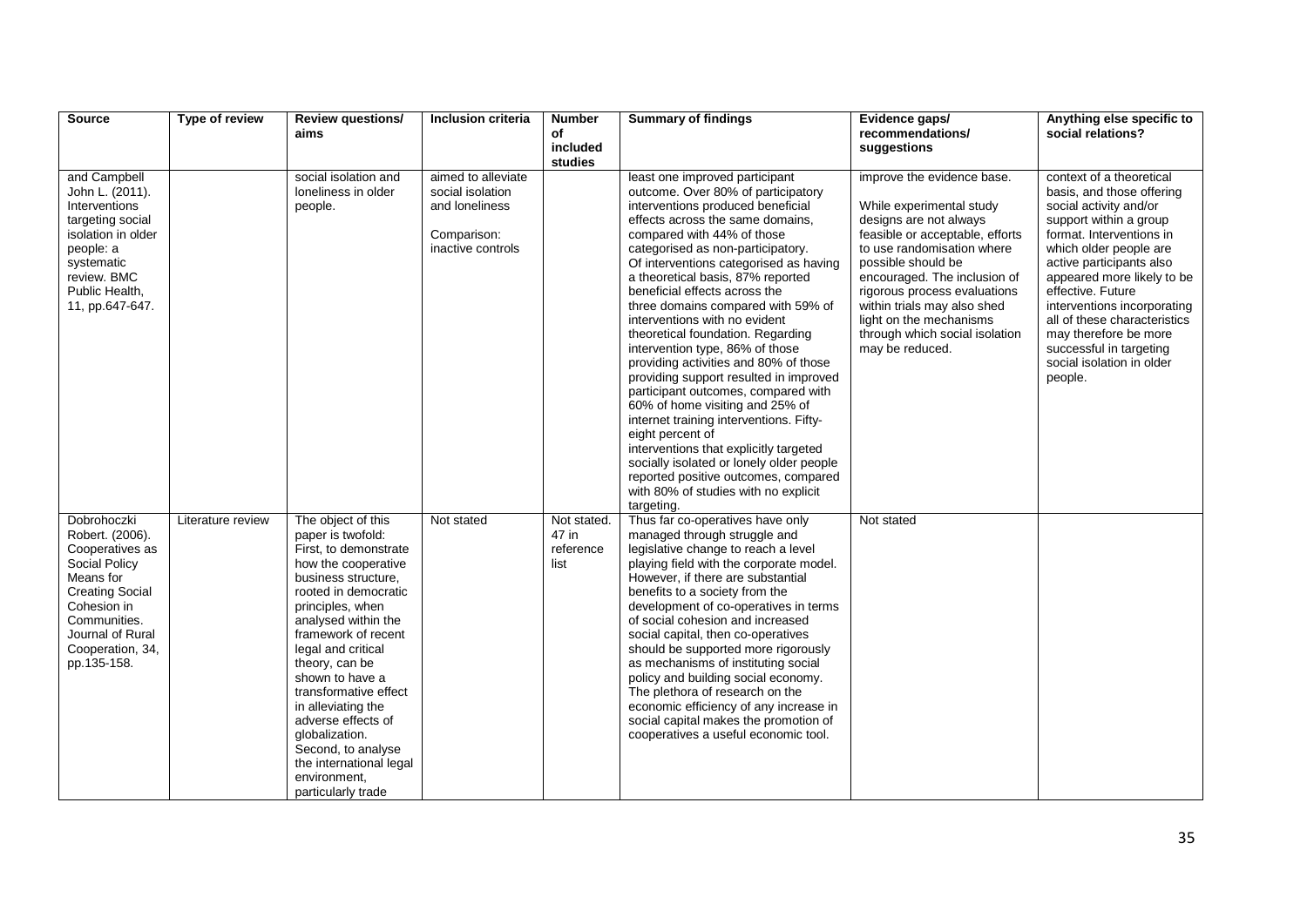| <b>Source</b>                                                                                                                           | Type of review  | <b>Review questions/</b><br>aims                                                                                                                                                                                                                                                                                                                                                                                                                            | Inclusion criteria | <b>Number</b><br>of<br>included<br>studies | <b>Summary of findings</b>                                                                                                                                                                                                                                                                                                                                                                                                                                                                                                                                                                                                                                                                                                                                                                                                                                                                                                                                                                                                                                                                                                                                                                                                                                                                                                                                                                                                                                         | Evidence gaps/<br>recommendations/<br>suggestions                                                                                                                                                                                                                                                                                                                                                                                                                                                                                                      | Anything else specific to<br>social relations?                                                                                                                                                                                                                                                                                                                                                                                                                                                                                                                                                                                                                                                                                                                                                                                                                                                                                                                                  |
|-----------------------------------------------------------------------------------------------------------------------------------------|-----------------|-------------------------------------------------------------------------------------------------------------------------------------------------------------------------------------------------------------------------------------------------------------------------------------------------------------------------------------------------------------------------------------------------------------------------------------------------------------|--------------------|--------------------------------------------|--------------------------------------------------------------------------------------------------------------------------------------------------------------------------------------------------------------------------------------------------------------------------------------------------------------------------------------------------------------------------------------------------------------------------------------------------------------------------------------------------------------------------------------------------------------------------------------------------------------------------------------------------------------------------------------------------------------------------------------------------------------------------------------------------------------------------------------------------------------------------------------------------------------------------------------------------------------------------------------------------------------------------------------------------------------------------------------------------------------------------------------------------------------------------------------------------------------------------------------------------------------------------------------------------------------------------------------------------------------------------------------------------------------------------------------------------------------------|--------------------------------------------------------------------------------------------------------------------------------------------------------------------------------------------------------------------------------------------------------------------------------------------------------------------------------------------------------------------------------------------------------------------------------------------------------------------------------------------------------------------------------------------------------|---------------------------------------------------------------------------------------------------------------------------------------------------------------------------------------------------------------------------------------------------------------------------------------------------------------------------------------------------------------------------------------------------------------------------------------------------------------------------------------------------------------------------------------------------------------------------------------------------------------------------------------------------------------------------------------------------------------------------------------------------------------------------------------------------------------------------------------------------------------------------------------------------------------------------------------------------------------------------------|
|                                                                                                                                         |                 | arrangements, to<br>examine the capacity<br>for co-operatives to<br>serve as social policy<br>instruments for<br>promoting social<br>cohesion.                                                                                                                                                                                                                                                                                                              |                    |                                            |                                                                                                                                                                                                                                                                                                                                                                                                                                                                                                                                                                                                                                                                                                                                                                                                                                                                                                                                                                                                                                                                                                                                                                                                                                                                                                                                                                                                                                                                    |                                                                                                                                                                                                                                                                                                                                                                                                                                                                                                                                                        |                                                                                                                                                                                                                                                                                                                                                                                                                                                                                                                                                                                                                                                                                                                                                                                                                                                                                                                                                                                 |
| Durcan D. Bell<br>R, and Institute<br>of Health Equity.<br>(2015).<br>Reducing social<br>isolation across<br>the life course.<br>pp.58. | Evidence review | This practice<br>resource is<br>presented in three<br>sections:<br>1. A summary of the<br>evidence on the link<br>between social<br>isolation, poor health<br>outcomes and health<br>inequalities.<br>2. Identification of<br>who is at risk of<br>social isolation, at<br>what stage of life.<br>and what impact this<br>has on health<br>inequalities.<br>3. An outline of<br>interventions to<br>reduce social<br>isolation in the<br>groups identified. |                    |                                            | There are circumstances where social<br>networks have negative aspects which<br>do not promote health, for example<br>gang membership, and in influencing<br>the spread of obesity. Virtual mobility<br>whereby opportunities, services and<br>social networks are accessed via the<br>Internet is also discussed in the<br>literature as a potentially useful tool in<br>supplementing access to social<br>networks. However, it is also possible<br>that the use of online social media<br>may have a negative influence,<br>reducing time for actual 'offline' social<br>interaction and leading to a more<br>isolated lifestyle. In addition, concern<br>has been raised about cyber bullying<br>among children and young people.<br>Maintaining good quality social<br>relationships and integrating people<br>into enabling and supportive social<br>networks are central actions to<br>preventing social isolation.<br>Organisations in local areas are well<br>placed to work with individuals and<br>communities to identify who is at risk<br>and to engage them in finding<br>solutions. A range of services provided<br>by the public, private and charitable<br>sectors, and community and voluntary<br>services, may have the potential to<br>impact on social isolation, even if this<br>is not their primary aim. For example,<br>public transport and street design can<br>promote social interactions that build<br>social connectivity. Broader | More research is needed to<br>evaluate the contribution of<br>positive and negative aspects<br>of social networks to health<br>inequalities.<br>There is an opportunity for<br>local areas to assess and<br>evaluate existing services'<br>potential impact on social<br>connectivity and social<br>isolation of at-risk groups. This<br>would provide the evidence<br>base for local areas to put in<br>place measures that build<br>synergies across existing<br>services and maximise co-<br>benefits across sectors to<br>reduce social isolation. | This practice resource<br>document has provided<br>examples of interventions<br>to support people at<br>different stages of the life<br>course.<br>A strategic approach to<br>preventing and reducing<br>social isolation is required,<br>which includes all local<br>public services (social<br>services, police, fire,<br>health, education, welfare,<br>transport and housing<br>sectors) and local society<br>(individuals, community<br>and voluntary<br>organisations, local<br>businesses and<br>enterprises). Practitioners<br>from all these sectors can<br>examine together how to<br>effectively contribute to<br>reduce and prevent social<br>isolation.<br>Organisations in local<br>areas are well placed to<br>work in partnership and<br>with individuals and<br>communities to identify<br>who is at risk of social<br>isolation and to engage<br>them in finding solutions.<br>The importance of local<br>people's participation in<br>planning, managing and |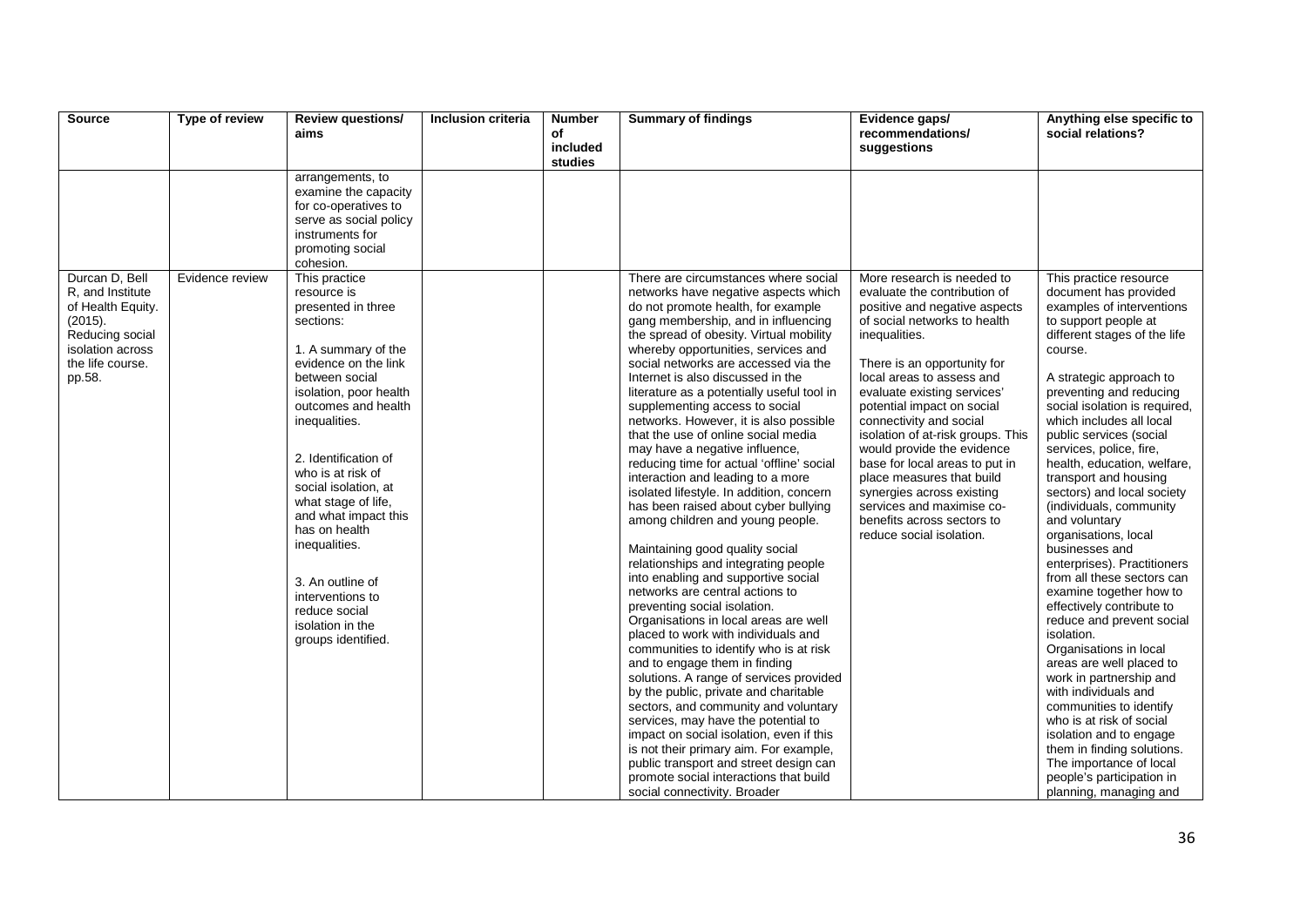| <b>Source</b>         | Type of review   | <b>Review questions/</b>                  | Inclusion criteria | <b>Number</b>  | <b>Summary of findings</b>                                                    | Evidence gaps/   | Anything else specific to                          |
|-----------------------|------------------|-------------------------------------------|--------------------|----------------|-------------------------------------------------------------------------------|------------------|----------------------------------------------------|
|                       |                  | aims                                      |                    | of<br>included |                                                                               | recommendations/ | social relations?                                  |
|                       |                  |                                           |                    | studies        |                                                                               | suggestions      |                                                    |
|                       |                  |                                           |                    |                | interventions in areas such as                                                |                  | implementing interventions                         |
|                       |                  |                                           |                    |                | transport, housing and the built and                                          |                  | is a recurrent theme.                              |
|                       |                  |                                           |                    |                | natural environment will support the<br>creation of conditions that forge and |                  | However, the context of<br>social isolation across |
|                       |                  |                                           |                    |                | foster good relationships within                                              |                  | local areas may differ and                         |
|                       |                  |                                           |                    |                | society.                                                                      |                  | programmes and                                     |
|                       |                  |                                           |                    |                |                                                                               |                  | interventions identified as                        |
|                       |                  |                                           |                    |                |                                                                               |                  | successful elsewhere may                           |
|                       |                  |                                           |                    |                |                                                                               |                  | need to be adapted                                 |
|                       |                  |                                           |                    |                |                                                                               |                  | according to the local                             |
|                       |                  |                                           |                    |                |                                                                               |                  | context and needs of local<br>citizens.            |
| Gaskin C J.           | Narrative review | The                                       | Not stated         | Not stated.    | Psychological researchers and                                                 | Not stated       |                                                    |
| (2015). On the        |                  | paper provides an                         |                    | 96 in          | psychologists are well                                                        |                  |                                                    |
| Potential for         |                  | introduction to                           |                    | reference      | positioned to expose, challenge, and                                          |                  |                                                    |
| Psychological         |                  | different approaches                      |                    | list.          | disrupt aspects of society                                                    |                  |                                                    |
| Researchers<br>and    |                  | to understanding<br>disability (including |                    |                | Psychologists are well placed to                                              |                  |                                                    |
| Psychologists to      |                  | psychological                             |                    |                | collaborate directly with community                                           |                  |                                                    |
| Promote the           |                  | approaches) before                        |                    |                | members and to foster social change                                           |                  |                                                    |
| Social Inclusion      |                  | exploring                                 |                    |                | and social justice.                                                           |                  |                                                    |
| of People with        |                  | opportunities for                         |                    |                | Psychologists can also make positive                                          |                  |                                                    |
| Disability: A         |                  | psychological                             |                    |                | differences through assisting in the                                          |                  |                                                    |
| Review.<br>Australian |                  | researchers and<br>psychologists to       |                    |                | design and implementation of stigma-<br>reduction strategies. Evidence        |                  |                                                    |
| Psychologist,         |                  | promote social                            |                    |                | suggests that several strategies have                                         |                  |                                                    |
| 50, pp.445-454.       |                  | inclusion.                                |                    |                | potential for reducing stigma, including                                      |                  |                                                    |
|                       |                  |                                           |                    |                | face-to-face contact between people                                           |                  |                                                    |
|                       |                  |                                           |                    |                | with and without disability, persuasive                                       |                  |                                                    |
|                       |                  |                                           |                    |                | communication, and, to a lesser<br>extent, the provision of information and   |                  |                                                    |
|                       |                  |                                           |                    |                | education. Combinations of these                                              |                  |                                                    |
|                       |                  |                                           |                    |                | strategies (e.g., personal contact with                                       |                  |                                                    |
|                       |                  |                                           |                    |                | information and education) may be                                             |                  |                                                    |
|                       |                  |                                           |                    |                | more effective than single strategies                                         |                  |                                                    |
|                       |                  |                                           |                    |                | alone. Other strategies, such as                                              |                  |                                                    |
|                       |                  |                                           |                    |                | disability simulations (vicarious<br>experience), seem to have negligible     |                  |                                                    |
|                       |                  |                                           |                    |                | utility in reducing stigma. With their                                        |                  |                                                    |
|                       |                  |                                           |                    |                | understanding of stigma and its                                               |                  |                                                    |
|                       |                  |                                           |                    |                | consequences, psychologists are well                                          |                  |                                                    |
|                       |                  |                                           |                    |                | placed to draw on available                                                   |                  |                                                    |
|                       |                  |                                           |                    |                | literature and provide advice to                                              |                  |                                                    |
|                       |                  |                                           |                    |                | governments and other organisations                                           |                  |                                                    |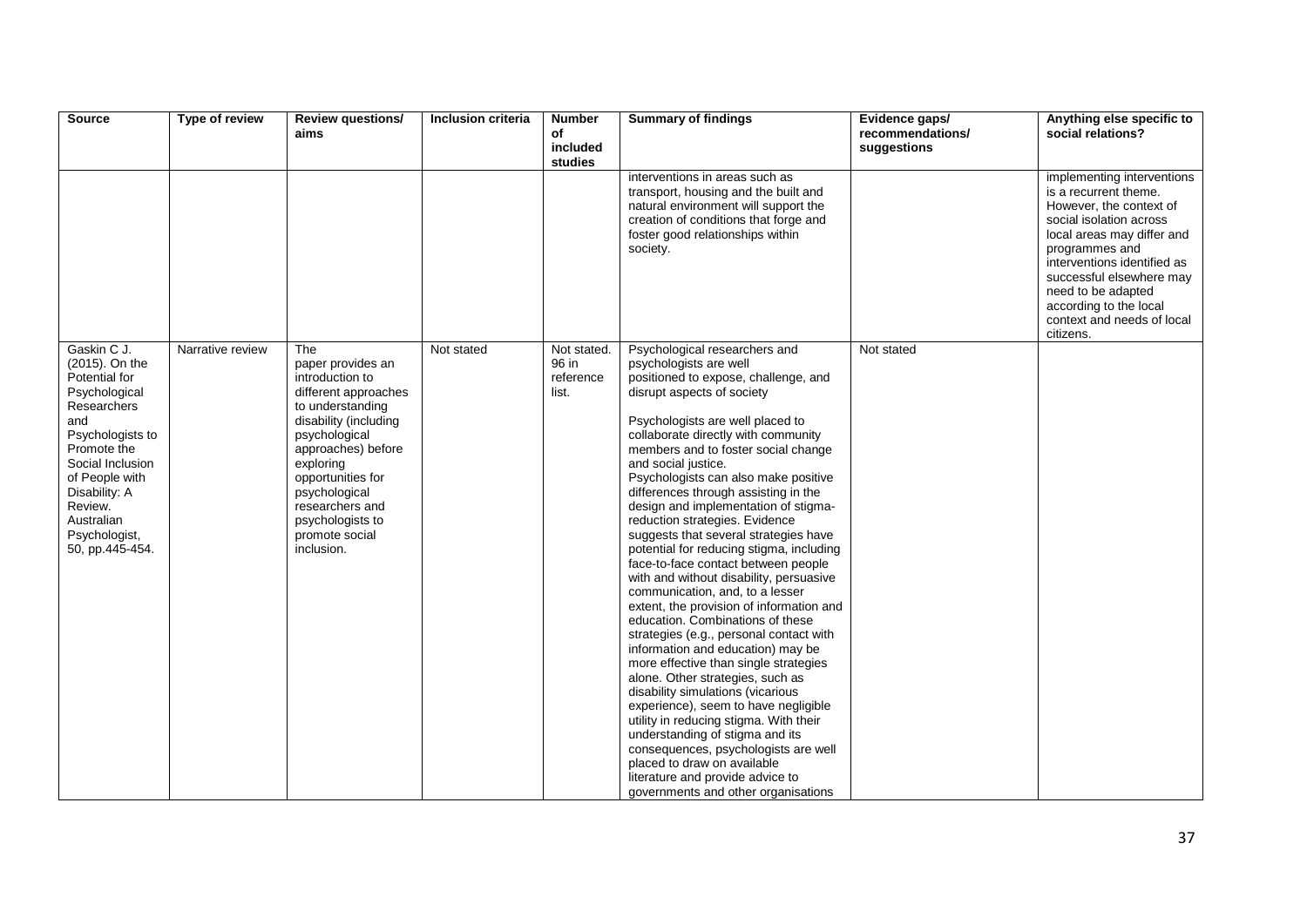| <b>Source</b>                                                                                                                                                                                                                                                                                                          | Type of review    | <b>Review questions/</b><br>aims                                                                                                                                                                                                                                                         | Inclusion criteria                                                                                                                                                                                                                                                                                                  | <b>Number</b><br>of<br>included<br>studies                                   | <b>Summary of findings</b>                                                                                                                                                                                                                                                                                                                                                                                                                                                                                                                                                                                                                                                                                             | Evidence gaps/<br>recommendations/<br>suggestions                                                                                                                                                                                                                                                                                                                                                                                                                                          | Anything else specific to<br>social relations? |
|------------------------------------------------------------------------------------------------------------------------------------------------------------------------------------------------------------------------------------------------------------------------------------------------------------------------|-------------------|------------------------------------------------------------------------------------------------------------------------------------------------------------------------------------------------------------------------------------------------------------------------------------------|---------------------------------------------------------------------------------------------------------------------------------------------------------------------------------------------------------------------------------------------------------------------------------------------------------------------|------------------------------------------------------------------------------|------------------------------------------------------------------------------------------------------------------------------------------------------------------------------------------------------------------------------------------------------------------------------------------------------------------------------------------------------------------------------------------------------------------------------------------------------------------------------------------------------------------------------------------------------------------------------------------------------------------------------------------------------------------------------------------------------------------------|--------------------------------------------------------------------------------------------------------------------------------------------------------------------------------------------------------------------------------------------------------------------------------------------------------------------------------------------------------------------------------------------------------------------------------------------------------------------------------------------|------------------------------------------------|
|                                                                                                                                                                                                                                                                                                                        |                   |                                                                                                                                                                                                                                                                                          |                                                                                                                                                                                                                                                                                                                     |                                                                              | planning public campaigns designed to<br>change attitudes and behaviours<br>towards people with disability.                                                                                                                                                                                                                                                                                                                                                                                                                                                                                                                                                                                                            |                                                                                                                                                                                                                                                                                                                                                                                                                                                                                            |                                                |
| Heaven B.<br>Brown L J.<br>White M,<br>Errington L,<br>Mathers J C,<br>and Moffatt S.<br>(2013).<br>Supporting<br>wellbeing in<br>retirement<br>through<br>meaningful<br>social roles:<br>systematic<br>review of<br>intervention<br>studies<br>(Provisional<br>abstract).<br>Milbank<br>Quarterly, 91,<br>pp.222-287. | Systematic review | (1) What kinds of<br>intervention have<br>been developed to<br>promote social roles<br>in retirement?<br>(2) How much have<br>they improved<br>perceived roles?<br>(3) Have these roles<br>improved health or<br>wellbeing?                                                              | Population:<br>healthy retirement-<br>transition<br>adults who were<br>living in the<br>community in a<br>highly developed<br>nation;<br>Intervention: the<br>provision of social<br>roles<br>Outcomes: social<br>role, health, or<br>wellbeing<br>outcomes.<br>Study deign:<br>controlled study                    | $\overline{11}$                                                              | Interventions providing explicit roles<br>and using supportive group structures<br>were effective in improving: life<br>satisfaction, social support and<br>activity, physical health and activity,<br>functional health, and<br>cognition.                                                                                                                                                                                                                                                                                                                                                                                                                                                                            | Future research should ensure<br>that the development and<br>assessment of social role<br>interventions are<br>methodologically sound and<br>permit the causal attribution of<br>effects. Measures of<br>participants' perceptions of the<br>quality of their social roles<br>should also be included and<br>reported.                                                                                                                                                                     |                                                |
| Milton, B et al.<br>(2012). The<br>impact of<br>community<br>engagement on<br>health and social<br>outcomes: a<br>systematic<br>review.<br>Community<br>Development<br>Journal, 47,<br>pp.316-334.                                                                                                                     | Systematic review | Which community<br>engagement<br>methods are<br>effective for<br>improving health?<br>which community<br>engagement<br>methods are<br>effective for the<br>planning,<br>design, delivery or<br>governance of<br>interventions seeking<br>to address<br>social determinants<br>of health? | Studies were<br>included if they<br>made reference<br>to community<br>engagement in<br>relation to the<br>planning, design,<br>delivery or<br>governance of<br>initiatives aiming<br>to address the<br>following<br>determinants of<br>health:<br>neighbourhood<br>renewal, housing<br>or the built<br>environment, | 14 (though<br>162 were<br>put<br>forward,<br>and<br>potentially<br>relevant) | Seven studies provided evidence on<br>social capital and cohesion. Three<br>evaluations reported benefits for<br>'bonding' social capital (strengthening<br>relationships and trust) and two<br>reported benefits for 'bridging' social<br>capital (making links across sectors).<br>Three studies reported benefits for<br>partnership working. Two evaluations<br>suggested benefits for social cohesion.<br>Four studies suggested that initiatives<br>that aim to increase the quality and<br>extent of community engagement can<br>do so successfully. Two evaluations<br>reported that initiatives can enable<br>community groups to successfully<br>recruit volunteers.<br>One study suggested that initiatives | Ideally, future<br>evaluations should compare<br>communities undergoing an<br>initiative with those that are<br>not, and could also collect<br>longitudinal or before-and-after<br>data. Methodological<br>developments are needed to<br>allow for more robust<br>evidence of population impact<br>given the complexity of multi-<br>faceted social interventions<br>which aim to engage<br>communities in action to<br>improve the wider social<br>determinants of health.<br>UK focused. | Part of NICE 2008 CE<br>guidance               |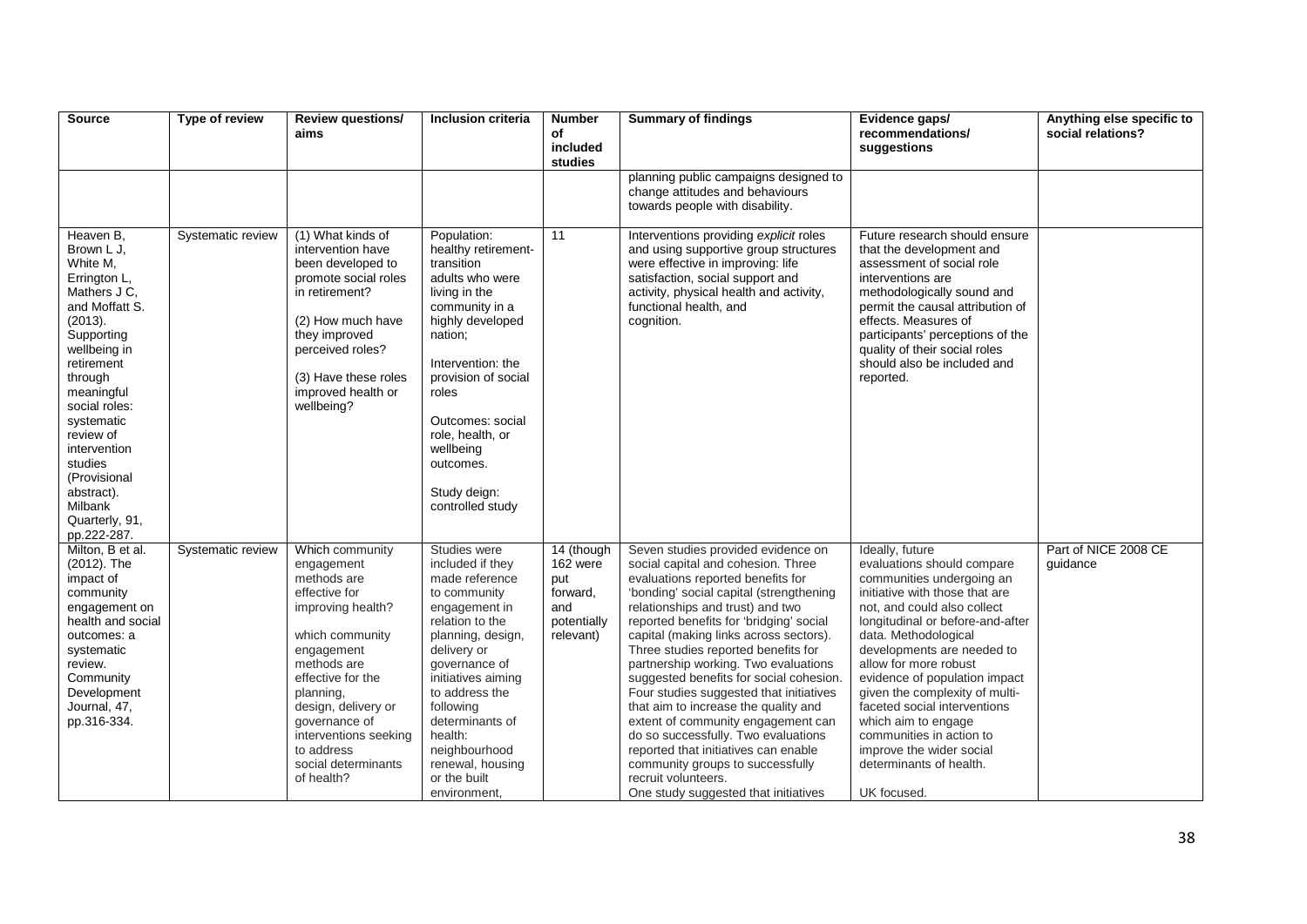| <b>Source</b>                                                                                                                                                                                                                                                                                                                                    | Type of review    | <b>Review questions/</b><br>aims                                                                                                                           | <b>Inclusion criteria</b>                                                                                                                                                                                                                                   | <b>Number</b><br>of | <b>Summary of findings</b>                                                                                                                                                                                                                                                                                                                                                                                                                                                                                                                                                                                                                                                                                                                                                                                                                                | Evidence gaps/<br>recommendations/                                                                                                                                                                                                                                                                                                                                                                                                                                                                                                                                                                                                                                                                           | Anything else specific to<br>social relations?                                                                                                                                                      |
|--------------------------------------------------------------------------------------------------------------------------------------------------------------------------------------------------------------------------------------------------------------------------------------------------------------------------------------------------|-------------------|------------------------------------------------------------------------------------------------------------------------------------------------------------|-------------------------------------------------------------------------------------------------------------------------------------------------------------------------------------------------------------------------------------------------------------|---------------------|-----------------------------------------------------------------------------------------------------------------------------------------------------------------------------------------------------------------------------------------------------------------------------------------------------------------------------------------------------------------------------------------------------------------------------------------------------------------------------------------------------------------------------------------------------------------------------------------------------------------------------------------------------------------------------------------------------------------------------------------------------------------------------------------------------------------------------------------------------------|--------------------------------------------------------------------------------------------------------------------------------------------------------------------------------------------------------------------------------------------------------------------------------------------------------------------------------------------------------------------------------------------------------------------------------------------------------------------------------------------------------------------------------------------------------------------------------------------------------------------------------------------------------------------------------------------------------------|-----------------------------------------------------------------------------------------------------------------------------------------------------------------------------------------------------|
|                                                                                                                                                                                                                                                                                                                                                  |                   |                                                                                                                                                            |                                                                                                                                                                                                                                                             | included<br>studies |                                                                                                                                                                                                                                                                                                                                                                                                                                                                                                                                                                                                                                                                                                                                                                                                                                                           | suggestions                                                                                                                                                                                                                                                                                                                                                                                                                                                                                                                                                                                                                                                                                                  |                                                                                                                                                                                                     |
|                                                                                                                                                                                                                                                                                                                                                  |                   |                                                                                                                                                            | transport,<br>employment,<br>social inclusion or<br>capital,<br>empowerment or<br>capacity building,<br>poverty, accident<br>or substance<br>abuse prevention<br>- these were the<br>included<br>'topic areas'.                                             |                     | that promote community<br>engagement are more successful in<br>involving black and minority ethnic<br>(BME) community members than local<br>authority initiatives without a<br>specific community engagement focus.<br>Evidence from seven studies reported<br>a positive impact on the empowerment<br>of communities. Two studies<br>suggested that initiatives can build<br>capacity in terms of developing skills<br>and knowledge and the confidence to<br>engage in new activities.<br>Three evaluations suggested that<br>community engagement initiatives can<br>develop the skills and knowledge of<br>participants, particularly in terms of<br>equipping them for regeneration<br>activities. One study suggested that<br>community engagement initiatives can<br>empower communities by increasing<br>members' sense of political efficacy.    |                                                                                                                                                                                                                                                                                                                                                                                                                                                                                                                                                                                                                                                                                                              |                                                                                                                                                                                                     |
| Morris Meg E,<br>Adair Brooke,<br>Ozanne<br>Elizabeth,<br>Kurowski<br>William, Miller<br>Kimberly J,<br>Pearce Alan J.<br>Santamaria<br>Nick, Long<br>Maureen,<br>Ventura<br>Cameron, and<br>Said Catherine<br>M. (2014). Smart<br>technologies to<br>enhance social<br>connectedness<br>in older people<br>who live at<br>home.<br>Australasian | Systematic review | To identify the<br>effectiveness<br>of smart technologies<br>in improving or<br>maintaining social<br>connectedness in<br>older people who live<br>at home | Studies were<br>included in this<br>review if they<br>assessed any of<br>the nine concepts<br>of social<br>connectedness.<br>The categories<br>included social<br>support,<br>participation,<br>empowerment,<br>engagement,<br>isolation and<br>loneliness. | 18                  | Fourteen studies reported positive<br>outcomes in aspects such as social<br>support, isolation and loneliness.<br>There was emerging evidence that<br>some technologies augmented the<br>beneficial effects of more traditional<br>aged-care services.<br>Three out of five studies found positive<br>results for empowerment when using<br>interactive, online programs that<br>incorporated health-based information,<br>chat rooms and discussion forums.<br>Mixed results were also found for the<br>effect of smart technology on levels of<br>loneliness, with three studies finding<br>positive results and two reporting<br>inconclusive findings.<br>One study found that the use of an<br>interactive, online program had<br>positive effects on social networks, but<br>given the intervention also provided<br>video and audio access between | Several dimensions of social<br>connectivity were addressed<br>by the studies included in this<br>review; nonetheless there are<br>still aspects that have not<br>been investigated, such as<br>social cohesion, participation,<br>engagement and social<br>isolation. Moreover, no studies<br>assessed the overarching<br>effect of technology on social<br>connectivity using the Social<br>Connectedness Scale and<br>instead chose to focus on<br>'sub-dimensions' of the<br>variable. Further research is<br>now needed to better<br>understand how these sub-<br>dimensions interact and result<br>in the overall feeling of social<br>connectedness and the role of<br>smart technology in helping to | Although further research<br>is needed, these findings<br>suggest that future<br>interventions might benefit<br>from the inclusion of face-<br>to-face or real-time contact<br>with another person. |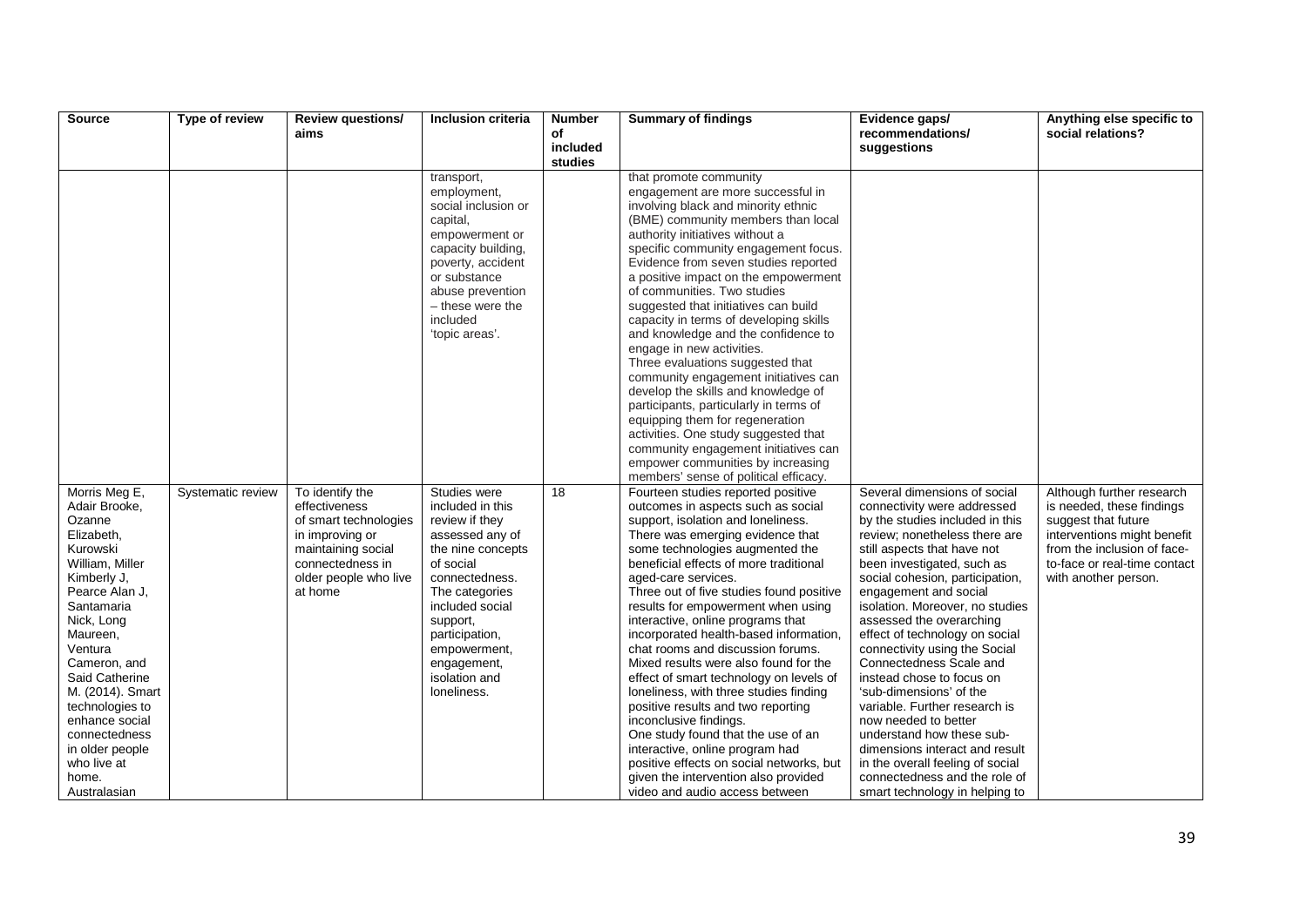| <b>Source</b>                                                                                                                                                        | Type of review                                                                                                                                                                                                 | <b>Review questions/</b><br>aims                                                                                                                                                                                                                                                                                                                         | <b>Inclusion criteria</b> | <b>Number</b><br>of | <b>Summary of findings</b>                                                                                                                                                                                                                                                                                                                                                                                                                                                                                                                                                                                                                                                                                    | Evidence gaps/<br>recommendations/                                                                                                                                                                                                                                                                                                                                                                                                                                                                                                                                                                                                                                                             | Anything else specific to<br>social relations?         |
|----------------------------------------------------------------------------------------------------------------------------------------------------------------------|----------------------------------------------------------------------------------------------------------------------------------------------------------------------------------------------------------------|----------------------------------------------------------------------------------------------------------------------------------------------------------------------------------------------------------------------------------------------------------------------------------------------------------------------------------------------------------|---------------------------|---------------------|---------------------------------------------------------------------------------------------------------------------------------------------------------------------------------------------------------------------------------------------------------------------------------------------------------------------------------------------------------------------------------------------------------------------------------------------------------------------------------------------------------------------------------------------------------------------------------------------------------------------------------------------------------------------------------------------------------------|------------------------------------------------------------------------------------------------------------------------------------------------------------------------------------------------------------------------------------------------------------------------------------------------------------------------------------------------------------------------------------------------------------------------------------------------------------------------------------------------------------------------------------------------------------------------------------------------------------------------------------------------------------------------------------------------|--------------------------------------------------------|
|                                                                                                                                                                      |                                                                                                                                                                                                                |                                                                                                                                                                                                                                                                                                                                                          |                           | included<br>studies |                                                                                                                                                                                                                                                                                                                                                                                                                                                                                                                                                                                                                                                                                                               | suggestions                                                                                                                                                                                                                                                                                                                                                                                                                                                                                                                                                                                                                                                                                    |                                                        |
| Journal On<br>Ageing, 33,<br>pp.142-152.                                                                                                                             |                                                                                                                                                                                                                |                                                                                                                                                                                                                                                                                                                                                          |                           |                     | participants it is difficult to know<br>whether improvements were due to<br>computer-based programs or remote<br>social contact with other people.<br>Of the six studies that included face-<br>to-face contact with a study volunteer<br>or significant other, five demonstrated<br>favourable results on perceived social<br>support, loneliness, self-esteem,<br>depression and quality of life. The use<br>of an interactive computer program<br>had little effect on the outcome<br>variables, whereas statistically<br>significant improvements were found<br>for the dimensions of self-esteem and<br>depression when computer use was<br>combined with visits from a study<br>nurse or family member. | improve this important aspect<br>in the lives of older people<br>living at home. Further<br>research is also needed<br>to inform the ways in which<br>technological innovations<br>could be promoted, marketed<br>and implemented for the<br>benefit of older people.                                                                                                                                                                                                                                                                                                                                                                                                                          |                                                        |
| Mulgan G., Hothi<br>M., Brophy M., &<br>Bacon N.<br>(2008).<br>Neighbourliness<br>+ Empowerment<br>$=$ Wellbeing: Is<br>there a formula<br>for happy<br>communities? | A combination of<br>academic<br>literature search<br>and results from<br>the 3 case studies<br>in three very<br>different British<br>local authorities:<br>Hertfordshire,<br>Manchester and<br>South Tyneside. | This report aims to<br>give practitioners and<br>policy-makers an<br>understanding<br>of the ways in which<br>community<br>empowerment can<br>be used to increase<br>wellbeing, alongside<br>other outcomes. It<br>presents case study<br>examples where<br>empowerment<br>initiatives are<br>building and<br>nurturing wellbeing at<br>the local level. | Not provided              | Not<br>provided     | The report finds that neighbourhood<br>and community empowerment has<br>three effects which increase wellbeing:<br>• Providing greater opportunities for<br>residents to influence decisions<br>affecting their neighbourhoods<br>• Facilitating regular contact between<br>neighbours<br>• Helping residents gain the<br>confidence to exercise control over<br>local circumstances                                                                                                                                                                                                                                                                                                                          | The report suggests practical<br>activities which can be<br>incorporated into existing<br>empowerment initiatives.<br>For example, more contact<br>between neighbours could be<br>improved by an<br>inexpensive programme of<br>street parties, or through<br>outdoor dog socialising<br>classes.<br>Greater contact between<br>decision makers and residents<br>could be<br>achieved through senior<br>officers volunteering at a<br>community event, or at<br>specifically designed informal<br>networking lunches.<br>Local belonging could<br>be understood through local<br>consultations or exhibitions<br>based on positive themes<br>such as memories of living in a<br>neighbourhood. | Social relations is linked to<br>community empowerment |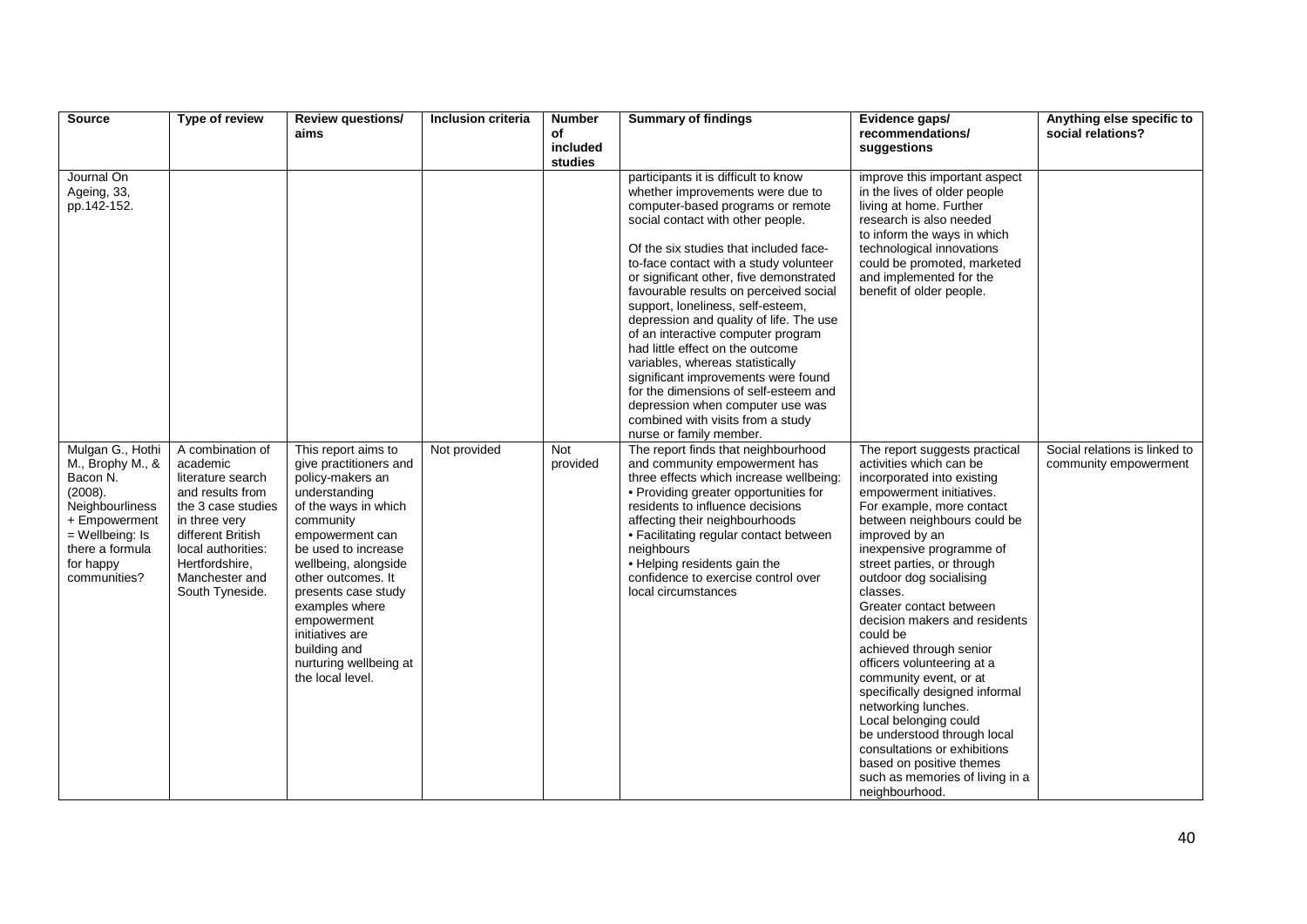| <b>Source</b>                                                                                                                                                                                   | Type of review                                                      | <b>Review questions/</b> | Inclusion criteria | <b>Number</b>  | <b>Summary of findings</b>                                                                                                                                                                                                                                                                                                                                                                                                                                                                                                               | Evidence gaps/                                                                                                                                                                                                                                                                                                                                                                                                                                                                                                                                                                                                                                                                                                                                                                                                                                                                                                                                                                                                                                                                                                                                                                                                     | Anything else specific to                                                                                                                                                                                                                                                                                                                                                                                                                                                                                                                                                                                                                                                                                     |
|-------------------------------------------------------------------------------------------------------------------------------------------------------------------------------------------------|---------------------------------------------------------------------|--------------------------|--------------------|----------------|------------------------------------------------------------------------------------------------------------------------------------------------------------------------------------------------------------------------------------------------------------------------------------------------------------------------------------------------------------------------------------------------------------------------------------------------------------------------------------------------------------------------------------------|--------------------------------------------------------------------------------------------------------------------------------------------------------------------------------------------------------------------------------------------------------------------------------------------------------------------------------------------------------------------------------------------------------------------------------------------------------------------------------------------------------------------------------------------------------------------------------------------------------------------------------------------------------------------------------------------------------------------------------------------------------------------------------------------------------------------------------------------------------------------------------------------------------------------------------------------------------------------------------------------------------------------------------------------------------------------------------------------------------------------------------------------------------------------------------------------------------------------|---------------------------------------------------------------------------------------------------------------------------------------------------------------------------------------------------------------------------------------------------------------------------------------------------------------------------------------------------------------------------------------------------------------------------------------------------------------------------------------------------------------------------------------------------------------------------------------------------------------------------------------------------------------------------------------------------------------|
|                                                                                                                                                                                                 |                                                                     | aims                     |                    | of<br>included |                                                                                                                                                                                                                                                                                                                                                                                                                                                                                                                                          | recommendations/<br>suggestions                                                                                                                                                                                                                                                                                                                                                                                                                                                                                                                                                                                                                                                                                                                                                                                                                                                                                                                                                                                                                                                                                                                                                                                    | social relations?                                                                                                                                                                                                                                                                                                                                                                                                                                                                                                                                                                                                                                                                                             |
|                                                                                                                                                                                                 |                                                                     |                          |                    | studies        |                                                                                                                                                                                                                                                                                                                                                                                                                                                                                                                                          |                                                                                                                                                                                                                                                                                                                                                                                                                                                                                                                                                                                                                                                                                                                                                                                                                                                                                                                                                                                                                                                                                                                                                                                                                    |                                                                                                                                                                                                                                                                                                                                                                                                                                                                                                                                                                                                                                                                                                               |
| National Institute<br>for Health &<br>Care<br>Excellence.<br>(2016).<br>Community<br>engagement:<br>improving health<br>and wellbeing<br>and reducing<br>health<br>inequalities<br>(NG44).,, pp | Guideline based<br>on 5 systematic<br>reviews and other<br>evidence |                          |                    | n/a            | There was good evidence from the<br>effectiveness reviews that community<br>engagement activities lead to more<br>than just traditional improvements in<br>health and behaviour. For example,<br>they also improve people's social<br>support, wellbeing, knowledge and<br>self-belief. The committee agreed that<br>these wider outcomes need to be<br>taken into account. Members also<br>agreed that future research should<br>place greater emphasis on individual<br>and community wellbeing and these<br>kinds of social outcomes. | Evidence on the use of social<br>media came from a search<br>strategy designed to find<br>studies about community<br>engagement, not social media<br>or online social networks,<br>leading to a research<br>recommendation on the use of<br>social media to further explore<br>this method of engagement.<br>Further evidence gaps are set<br>out below.<br>1. Studies of the effectiveness<br>of collaborations and<br>partnerships, including those<br>involving older people and<br>those covering recently<br>established communities.<br>2. Studies that identify and<br>evaluate the components of<br>community engagement.<br>3. Studies of effectiveness and<br>cost effectiveness that<br>compare using community<br>engagement with not using<br>this approach.<br>4. Studies on what<br>comparators to use in a<br>community engagement study<br>5. Studies of community<br>engagement in a rural<br>environment.<br>6. Studies of community<br>engagement addressing<br>reproductive health, parenting<br>or violence prevention.<br>7. Studies that outline the<br>unintended or harmful effects<br>of community engagement.<br>8. Studies of community<br>engagement approaches that<br>have failed. | The committee recognised<br>that some of the wider<br>health outcomes - such as<br>empowerment and social<br>capital – were important in<br>their own right. That is to<br>say, such outcomes<br>should not be treated as<br>'intermediate' in a simple<br>linear causal chain<br>between the 'intervention'<br>(the community<br>engagement approach)<br>and the recipients (the<br>local population).<br>Evidence from non-OECD<br>countries and qualitative<br>evidence from outside the<br>UK was not included. So<br>potentially effective or<br>innovative approaches -<br>along with any findings -<br>from other sociocultural<br>settings but still applicable<br>to the UK may have been<br>missed. |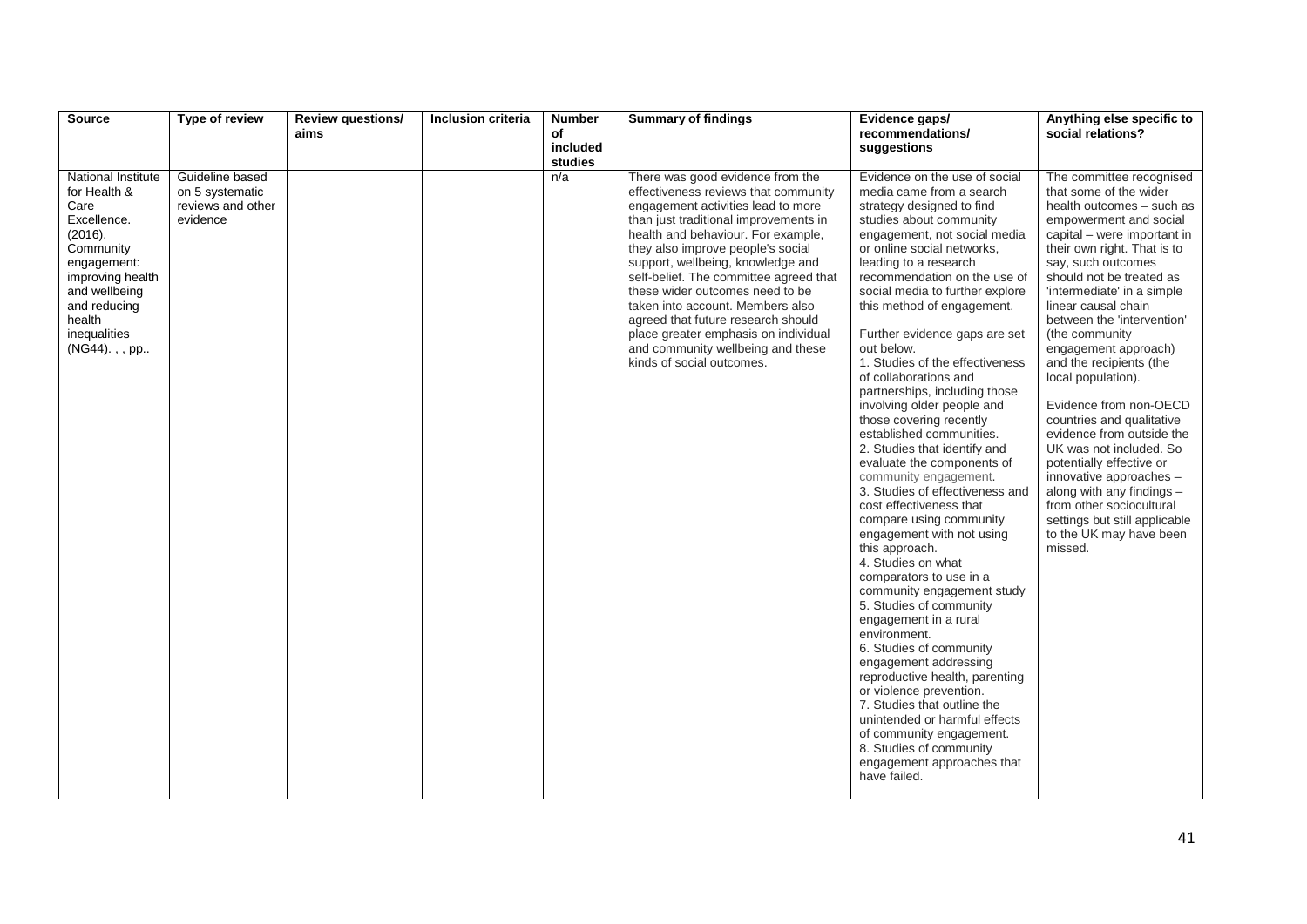| <b>Source</b>        | Type of review   | <b>Review questions/</b>        | Inclusion criteria | <b>Number</b>          | <b>Summary of findings</b>                    | Evidence gaps/   | Anything else specific to |
|----------------------|------------------|---------------------------------|--------------------|------------------------|-----------------------------------------------|------------------|---------------------------|
|                      |                  | aims                            |                    | of                     |                                               | recommendations/ | social relations?         |
|                      |                  |                                 |                    | included               |                                               | suggestions      |                           |
|                      | Evidence toolkit | The aim of this toolkit         | Not stated         | studies<br>Not stated. | This toolkit identifies ten                   | Not stated.      |                           |
| Newbigging, K<br>and |                  | is to provide a                 |                    | 86 in                  | commissioning areas where evidence-           |                  |                           |
| Heginbotham C.       |                  | practical resource for          |                    | reference              | based interventions have been shown           |                  |                           |
| (2010).              |                  | commissioners, GPs              |                    | list                   | to make a significant contribution to         |                  |                           |
| Commissioning        |                  | (and GP                         |                    |                        | improving mental wellbeing at                 |                  |                           |
| mental wellbeing     |                  | commissioning                   |                    |                        | population level.                             |                  |                           |
| for all: a toolkit   |                  | consortia (GPCC)                |                    |                        | These are:                                    |                  |                           |
| for                  |                  | once established),              |                    |                        | • pre- and post-natal programmes to           |                  |                           |
| commissioners.       |                  | PCTs, local                     |                    |                        | support healthy early child                   |                  |                           |
|                      |                  | authorities and                 |                    |                        | development and wellbeing and                 |                  |                           |
|                      |                  | partner agencies to             |                    |                        | maternal health and wellbeing;                |                  |                           |
|                      |                  | enable them to                  |                    |                        | • parenting skills programmes -               |                  |                           |
|                      |                  | commission for their            |                    |                        | universal as well as targeted at higher       |                  |                           |
|                      |                  | population's mental             |                    |                        | risk families;                                |                  |                           |
|                      |                  | health and wellbeing.           |                    |                        | - whole school approaches to building         |                  |                           |
|                      |                  | It describes:                   |                    |                        | the social and emotional skills and           |                  |                           |
|                      |                  | • what is meant by              |                    |                        | resilience of children and young              |                  |                           |
|                      |                  | mental wellbeing                |                    |                        | people;                                       |                  |                           |
|                      |                  | • why stakeholders              |                    |                        | • improving working lives through             |                  |                           |
|                      |                  | should commit to                |                    |                        | support for unemployed, healthy               |                  |                           |
|                      |                  | improving mental                |                    |                        | workplaces, supported work for people         |                  |                           |
|                      |                  | wellbeing                       |                    |                        | recovering from mental illness and            |                  |                           |
|                      |                  | • which evidence-               |                    |                        | early identification and treatment for        |                  |                           |
|                      |                  | based interventions             |                    |                        | working age adults with mental health         |                  |                           |
|                      |                  | to adopt in a local<br>strategy |                    |                        | problems;<br>• psychosocial interventions and |                  |                           |
|                      |                  | • how to translate the          |                    |                        | enhanced physical activity                    |                  |                           |
|                      |                  | strategy into mental            |                    |                        | programmes for older people;                  |                  |                           |
|                      |                  | health improvements             |                    |                        | • opportunities for participation and         |                  |                           |
|                      |                  | for individuals and             |                    |                        | personal development to support               |                  |                           |
|                      |                  | communities and the             |                    |                        | self-efficacy and prevent social              |                  |                           |
|                      |                  | population as a                 |                    |                        | isolation;                                    |                  |                           |
|                      |                  | whole.                          |                    |                        | • initiatives to prevent, identify and        |                  |                           |
|                      |                  |                                 |                    |                        | respond to emotional, physical and            |                  |                           |
|                      |                  |                                 |                    |                        | sexual abuse;                                 |                  |                           |
|                      |                  |                                 |                    |                        | · universal lifestyle programmes to           |                  |                           |
|                      |                  |                                 |                    |                        | reduce smoking, alcohol use,                  |                  |                           |
|                      |                  |                                 |                    |                        | substance use and obesity;                    |                  |                           |
|                      |                  |                                 |                    |                        | • tackling alcohol and substance              |                  |                           |
|                      |                  |                                 |                    |                        | abuse:                                        |                  |                           |
|                      |                  |                                 |                    |                        | • community empowerment and                   |                  |                           |
|                      |                  |                                 |                    |                        | development initiatives to                    |                  |                           |
|                      |                  |                                 |                    |                        | encourage community action,                   |                  |                           |
|                      |                  |                                 |                    |                        | cohesion and participation.                   |                  |                           |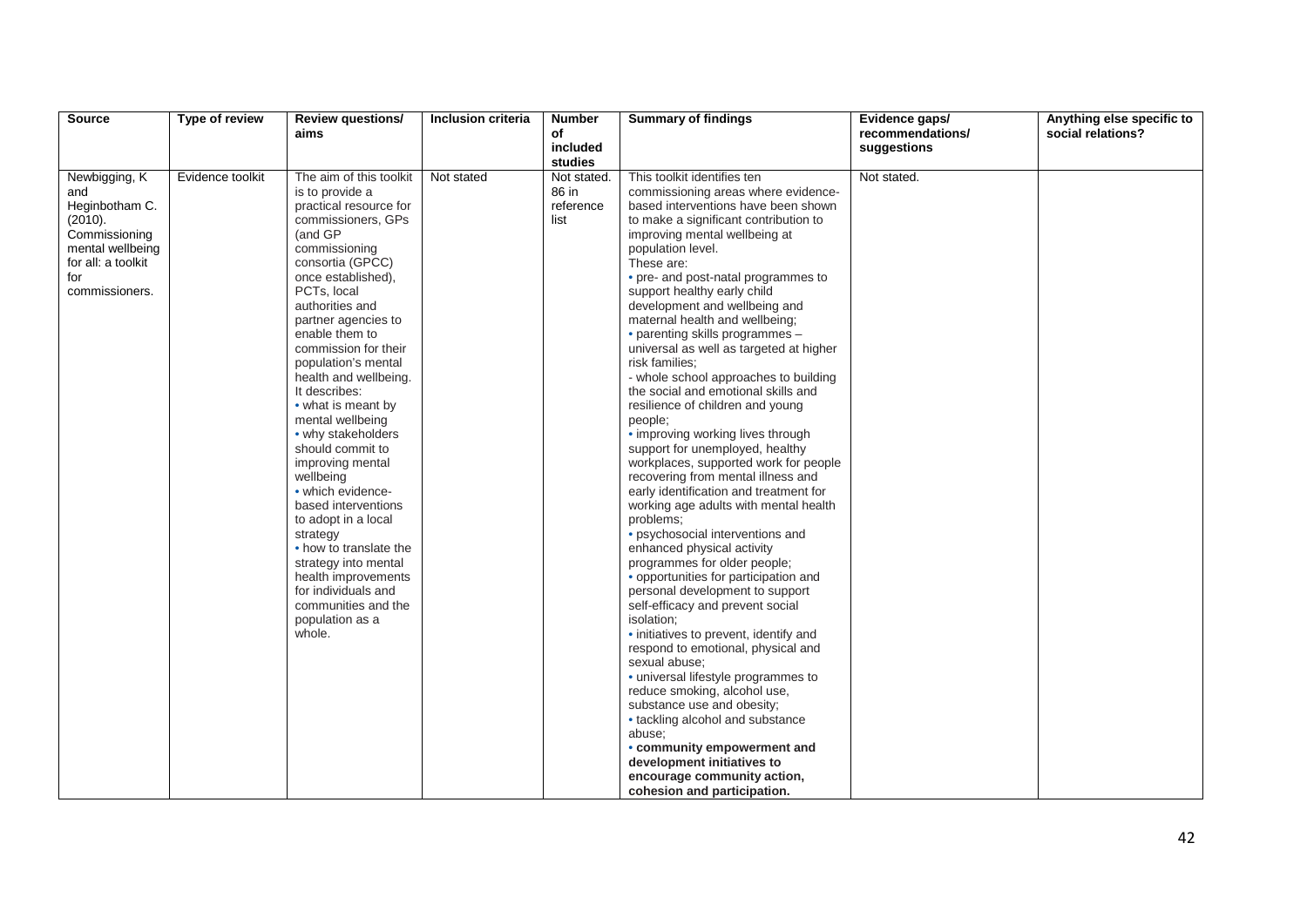| <b>Source</b>                                                                                                                                                                                                                                                                                                  | Type of review    | <b>Review questions/</b><br>aims                                                                                                                                                                                                                                                                                                        | <b>Inclusion criteria</b>                                                                                                                                                                                                                                                                                                                                                                                                                                                                    | <b>Number</b><br>of<br>included<br>studies | <b>Summary of findings</b>                                                                                                                                                                                                                                                                                                                                                                                                                                                                                                                                                                                                                                                                                                                                                                                                                                                                                                                                                                                                                                                                                                                                                                                                                                                                                                          | Evidence gaps/<br>recommendations/<br>suggestions                                                                                                                                                                                                                                                                                                                                                                                                                                                                                                                                                                                                                                                                                                                                                                                                                                                                                                                                                            | Anything else specific to<br>social relations?                                                                                                                                                                                                                                                                                |
|----------------------------------------------------------------------------------------------------------------------------------------------------------------------------------------------------------------------------------------------------------------------------------------------------------------|-------------------|-----------------------------------------------------------------------------------------------------------------------------------------------------------------------------------------------------------------------------------------------------------------------------------------------------------------------------------------|----------------------------------------------------------------------------------------------------------------------------------------------------------------------------------------------------------------------------------------------------------------------------------------------------------------------------------------------------------------------------------------------------------------------------------------------------------------------------------------------|--------------------------------------------|-------------------------------------------------------------------------------------------------------------------------------------------------------------------------------------------------------------------------------------------------------------------------------------------------------------------------------------------------------------------------------------------------------------------------------------------------------------------------------------------------------------------------------------------------------------------------------------------------------------------------------------------------------------------------------------------------------------------------------------------------------------------------------------------------------------------------------------------------------------------------------------------------------------------------------------------------------------------------------------------------------------------------------------------------------------------------------------------------------------------------------------------------------------------------------------------------------------------------------------------------------------------------------------------------------------------------------------|--------------------------------------------------------------------------------------------------------------------------------------------------------------------------------------------------------------------------------------------------------------------------------------------------------------------------------------------------------------------------------------------------------------------------------------------------------------------------------------------------------------------------------------------------------------------------------------------------------------------------------------------------------------------------------------------------------------------------------------------------------------------------------------------------------------------------------------------------------------------------------------------------------------------------------------------------------------------------------------------------------------|-------------------------------------------------------------------------------------------------------------------------------------------------------------------------------------------------------------------------------------------------------------------------------------------------------------------------------|
|                                                                                                                                                                                                                                                                                                                |                   |                                                                                                                                                                                                                                                                                                                                         |                                                                                                                                                                                                                                                                                                                                                                                                                                                                                              |                                            | Include encouraging active travel,<br>reducing effects of traffic,<br>functionality of neighbourhood, safe<br>green environments,<br>community arts and culture,<br>volunteering.                                                                                                                                                                                                                                                                                                                                                                                                                                                                                                                                                                                                                                                                                                                                                                                                                                                                                                                                                                                                                                                                                                                                                   |                                                                                                                                                                                                                                                                                                                                                                                                                                                                                                                                                                                                                                                                                                                                                                                                                                                                                                                                                                                                              |                                                                                                                                                                                                                                                                                                                               |
| O'Mara-Eves A.<br>and Brunton G<br>McDaid D.<br>Oliver S.<br>Kavanagh J.<br>Jamal F.<br>Matosevic.<br>(2013).<br>Community<br>engagement to<br>reduce<br>inequalities in<br>health: a<br>systematic<br>review, meta-<br>analysis and<br>economic<br>analysis. Public<br>Health<br>Research, 1(4),<br>pp.i-525. | Systematic review | This study aimed to<br>identify community<br>engagement<br>approaches that<br>improve the health of<br>disadvantaged<br>populations or<br>reduce inequalities in<br>health and to<br>describe the<br>populations and<br>circumstances in<br>which the<br>interventions work<br>and the costs<br>associated with their<br>implementation | A review was<br>included if it:<br>1. was published<br>after 1990 (in line<br>with previous<br>related reviews)<br>2. was a<br>systematic review<br>( <i>i.e.</i> describe<br>search strategies<br>and inclusion<br>criteria used)<br>3. included<br>outcome or<br>process evaluation<br>studies<br>4. described one<br>or more<br>interventions<br>relevant to<br>community<br>engagement<br>5. was written in<br>English<br>6. measured and<br>reported health or<br>community<br>outcomes | 319                                        | The results of the meta-analysis<br>suggest that public health<br>interventions using community<br>engagement for disadvantaged groups<br>are effective in terms of health<br>behaviours, health consequences,<br>participant self-efficacy and perceived<br>social support outcomes. These<br>findings appear to be robust and not<br>due to systematic methodological<br>biases. There are also indications from<br>a small number of studies that<br>interventions can improve outcomes<br>for the community and the engagees.<br>The thematic synthesis offered several<br>insights into factors affecting process,<br>which included:<br>  Acceptability. Community-designed<br>or community-delivered interventions,<br>or culturally relevant<br>programme materials, tend to be more<br>acceptable, which authors suggested<br>influenced programme success.<br>Consultation and collaborations.<br>Successful partnerships and efforts to<br>build relationships between partners<br>appear to influence programme<br>outcomes.<br>  Costs. Paying community members<br>and participants influences<br>participation. Some coalitions were<br>able to win external funding, helping<br>the programmes to be sustainable and<br>'owned' by communities beyond initial<br>funding periods.<br>I Implementation. Adequate and | Community engagement<br>interventions need evaluations<br>to include long-term<br>assessment; the full range of<br>potential beneficiaries;<br>rigorous process evaluation;<br>and collection of costs and<br>resources data.<br>We recommend that resources<br>be invested in high-quality<br>evaluations of interventions<br>that utilise the empowerment<br>model of community<br>engagement. Such<br>evaluations need to start<br>imminently in the knowledge<br>that the length of time required<br>for outcomes to become<br>apparent is often very long.<br>Long-term follow-up is<br>essential for detecting the<br>maintenance of intervention<br>effects and any ongoing or<br>unexpected benefits of the<br>intervention as proposed in a<br>'virtuous circle' model.<br>There is little evidence<br>available on the legacy and<br>sustainability of community<br>engagement interventions<br>because of insufficient<br>rigorous process and<br>economic evaluations.<br>Mixed-methods research | Albeit from a small number<br>of studies, there also<br>appear to be gains to<br>human and social capital.<br>There is evidence of<br>benefits for engagees,<br>including skills acquisition<br>and future employment.<br>Also, there is evidence<br>that interventions improve<br>participants' perceived<br>social support. |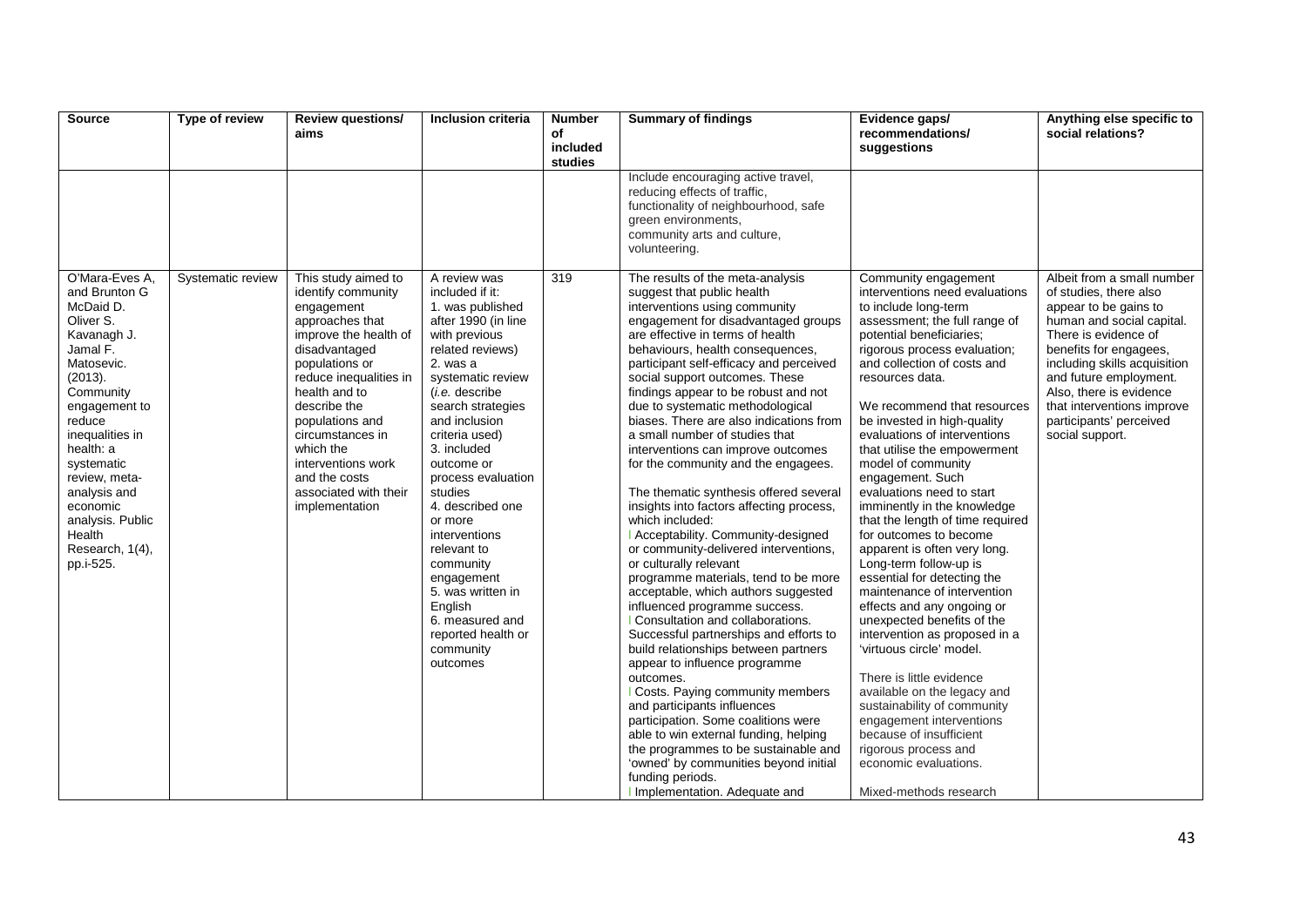| Source                                                                                                                                                        | Type of review    | <b>Review questions/</b>                                                                                                                                                                                                                                                                                                                                                                                                                          | Inclusion criteria | <b>Number</b>                              | <b>Summary of findings</b>                                                                                                                                                                                                                                                                                                                                                                                                                                                                                                                                                                                                                                                                                                                                                                                                                                                                                                                                                                                                                                                                     | Evidence gaps/                                                                                                                                                                                                                                                                                                                                                                                                                                                                                                                                                                                                                                                                                                                                                                                                                                        | Anything else specific to |
|---------------------------------------------------------------------------------------------------------------------------------------------------------------|-------------------|---------------------------------------------------------------------------------------------------------------------------------------------------------------------------------------------------------------------------------------------------------------------------------------------------------------------------------------------------------------------------------------------------------------------------------------------------|--------------------|--------------------------------------------|------------------------------------------------------------------------------------------------------------------------------------------------------------------------------------------------------------------------------------------------------------------------------------------------------------------------------------------------------------------------------------------------------------------------------------------------------------------------------------------------------------------------------------------------------------------------------------------------------------------------------------------------------------------------------------------------------------------------------------------------------------------------------------------------------------------------------------------------------------------------------------------------------------------------------------------------------------------------------------------------------------------------------------------------------------------------------------------------|-------------------------------------------------------------------------------------------------------------------------------------------------------------------------------------------------------------------------------------------------------------------------------------------------------------------------------------------------------------------------------------------------------------------------------------------------------------------------------------------------------------------------------------------------------------------------------------------------------------------------------------------------------------------------------------------------------------------------------------------------------------------------------------------------------------------------------------------------------|---------------------------|
|                                                                                                                                                               |                   | aims                                                                                                                                                                                                                                                                                                                                                                                                                                              |                    | of<br>included                             |                                                                                                                                                                                                                                                                                                                                                                                                                                                                                                                                                                                                                                                                                                                                                                                                                                                                                                                                                                                                                                                                                                | recommendations/<br>suggestions                                                                                                                                                                                                                                                                                                                                                                                                                                                                                                                                                                                                                                                                                                                                                                                                                       | social relations?         |
|                                                                                                                                                               |                   |                                                                                                                                                                                                                                                                                                                                                                                                                                                   |                    | studies                                    |                                                                                                                                                                                                                                                                                                                                                                                                                                                                                                                                                                                                                                                                                                                                                                                                                                                                                                                                                                                                                                                                                                |                                                                                                                                                                                                                                                                                                                                                                                                                                                                                                                                                                                                                                                                                                                                                                                                                                                       |                           |
|                                                                                                                                                               |                   |                                                                                                                                                                                                                                                                                                                                                                                                                                                   |                    |                                            | appropriate intervention timing,<br>frequency, duration and extent of an<br>intervention influence outcomes.<br>Intervention types (e.g. media events<br>vs. one-to-one counselling) can affect<br>accessibility or reach. Good<br>relationships between engagees and<br>professionals providing an intervention<br>are important to programme<br>implementation.<br>I Management and responsibility.<br>Good project management and<br>specific, adequate ongoing training<br>and support for engagees' affect<br>implementation.                                                                                                                                                                                                                                                                                                                                                                                                                                                                                                                                                             | should be conducted to<br>establish intervention<br>effectiveness and the<br>engagees' and participants'<br>experiences of an intervention                                                                                                                                                                                                                                                                                                                                                                                                                                                                                                                                                                                                                                                                                                            |                           |
| Ohmer ML, and<br>Korr WS. (2006).<br>The<br>effectiveness of<br>community<br>practice<br>interventions: a<br>review of the<br>literature., 16,<br>pp.132-145. | Literature review | This article uses the<br>ecological<br>perspective and<br>theories on self- and<br>collective efficacy<br>and sense of<br>community to<br>examine the<br>neighbourhood as a<br>transactional setting<br>influencing human<br>behaviour and<br>development and<br>citizen participation<br>as a vehicle<br>impacting<br>neighbourhood<br>problems and issues<br>and individual and<br>collective efficacies<br>and connections<br>among residents. | Not stated         | Not stated.<br>55 in<br>reference<br>list. | There is significant evidence<br>supporting the notion that<br>neighbourhoods are transactional<br>settings that influence outcomes for<br>residents and citizen participation as a<br>vehicle through which residents can<br>influence neighbourhood conditions.<br>There is also evidence that citizen<br>involvement can positively impact<br>residents' self-efficacy and their<br>feelings of empowerment and control.<br>Though there is significant evidence to<br>support the connection between<br>neighbourhood collective efficacy and<br>positive outcomes in poor<br>communities, there is more limited<br>evidence supporting the connection<br>between citizen participation and both<br>neighbourhood and organizational<br>collective efficacy. Finally, the<br>evidence supporting the connection<br>between resident involvement and<br>sense of community is fairly strong.<br>The findings from this analysis support<br>social work strategies for facilitating<br>and strengthening citizen<br>participation and individual and<br>collective competencies and sense of | Additional research is needed<br>to examine how residents'<br>feelings of self- and collective<br>efficacy and sense of<br>community influence their<br>involvement in community<br>initiatives addressing complex<br>and difficult neighbourhood<br>problems and issues. Overall,<br>more research is need to<br>examining the relationship<br>between resident involvement<br>in poor communities and<br>individual and collective<br>efficacy and sense of<br>belonging and how these<br>social processes influence<br>positive individual and<br>collective outcomes in poor<br>neighbourhoods. More<br>rigorous research (e.g., using<br>experimental and<br>quasi-experimental methods)<br>is also needed to explore the<br>causal relationships among<br>citizen participation and self-<br>and collective efficacy and<br>sense of community. |                           |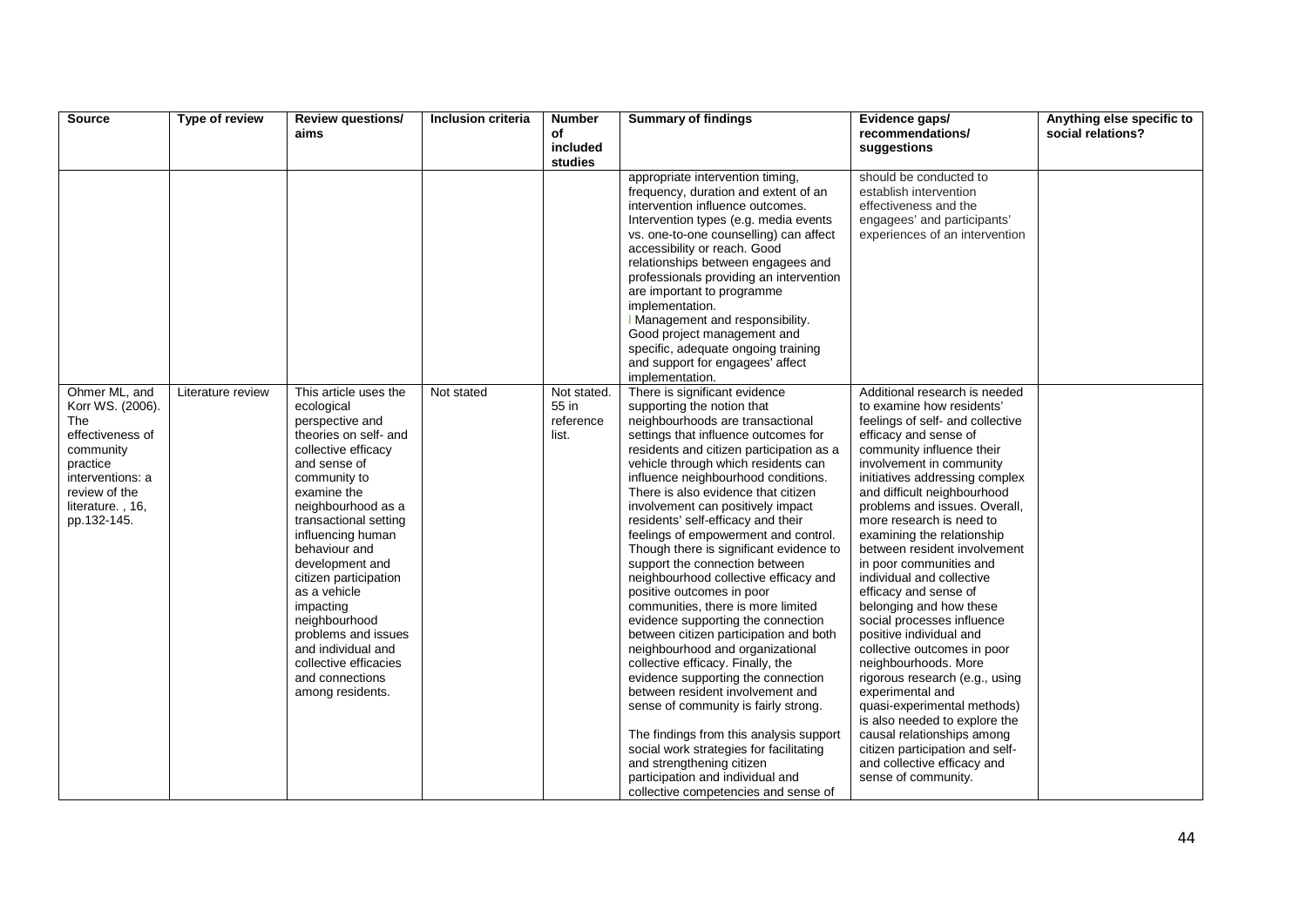| <b>Source</b>                                                                                                                                                                                           | Type of review                                                                                                                          | <b>Review questions/</b><br>aims                                                                                                                                                                                                                                                                                                                                                                                                                     | Inclusion criteria                                                                                                                                                                                                                                          | <b>Number</b><br>of<br>included<br>studies                                     | <b>Summary of findings</b>                                                                                                                                                                                                                                                                                                                                                                                                                                                                                                                                                                                                                                                                                                                                                                                                                                                                                                                                                                                                                                                                                                              | Evidence gaps/<br>recommendations/<br>suggestions                                                                                                                                                                                                                                                                                                                                                                                                                                                                                                                                                                                                                                                                                            | Anything else specific to<br>social relations?                                                                                                                                            |
|---------------------------------------------------------------------------------------------------------------------------------------------------------------------------------------------------------|-----------------------------------------------------------------------------------------------------------------------------------------|------------------------------------------------------------------------------------------------------------------------------------------------------------------------------------------------------------------------------------------------------------------------------------------------------------------------------------------------------------------------------------------------------------------------------------------------------|-------------------------------------------------------------------------------------------------------------------------------------------------------------------------------------------------------------------------------------------------------------|--------------------------------------------------------------------------------|-----------------------------------------------------------------------------------------------------------------------------------------------------------------------------------------------------------------------------------------------------------------------------------------------------------------------------------------------------------------------------------------------------------------------------------------------------------------------------------------------------------------------------------------------------------------------------------------------------------------------------------------------------------------------------------------------------------------------------------------------------------------------------------------------------------------------------------------------------------------------------------------------------------------------------------------------------------------------------------------------------------------------------------------------------------------------------------------------------------------------------------------|----------------------------------------------------------------------------------------------------------------------------------------------------------------------------------------------------------------------------------------------------------------------------------------------------------------------------------------------------------------------------------------------------------------------------------------------------------------------------------------------------------------------------------------------------------------------------------------------------------------------------------------------------------------------------------------------------------------------------------------------|-------------------------------------------------------------------------------------------------------------------------------------------------------------------------------------------|
|                                                                                                                                                                                                         |                                                                                                                                         |                                                                                                                                                                                                                                                                                                                                                                                                                                                      |                                                                                                                                                                                                                                                             |                                                                                | community among residents. These<br>strategies include building trust with<br>and among residents, identifying<br>residents' interests and strengths, and<br>engaging residents in projects that<br>build relationships and connections<br>with their neighbours.                                                                                                                                                                                                                                                                                                                                                                                                                                                                                                                                                                                                                                                                                                                                                                                                                                                                       |                                                                                                                                                                                                                                                                                                                                                                                                                                                                                                                                                                                                                                                                                                                                              |                                                                                                                                                                                           |
| Osborne C.<br>Baldwin C, and<br>Thomsen D.<br>(2016).<br>Contributions of<br>Social Capital to<br><b>Best Practice</b><br>Urban Planning<br>Outcomes.<br>Urban Policy &<br>Research, 34,<br>pp.212-224. | Non-systematic<br>review of peer<br>reviewed<br>research                                                                                | To examine how the<br>social capital<br>construct is applied<br>in urban planning<br>contexts.<br>In particular, to<br>unpack how the<br>dimensions of<br>bonding, bridging<br>and linking social<br>capital can provide a<br>comprehensive<br>conceptual<br>framework to assist<br>urban planners<br>to discern between<br>the relational and<br>functional<br>imperatives of urban<br>planning decision-<br>making at a<br>neighbourhood<br>scale. | Duplicate<br>references, those<br>that did not relate<br>to urban planning<br>contexts and/or<br>those that did not<br>inform how urban<br>planning<br>processes and<br>outcomes relate to<br>social capital,<br>were excluded<br>from further<br>analysis. | 56                                                                             | Examples of how urban planning can<br>contribute to building positive social<br>capital in a community include:<br>(a) Ensuring co-location of human<br>service agencies in activity hubs to<br>facilitate access to services,<br>characteristic of bridging and linking<br>social capital.<br>(b) Planning for social infrastructure<br>concurrently with residential growth to<br>provide adequate meeting places for<br>social, recreational and educational<br>purposes that can facilitate bonding<br>and bridging social capital.<br>(c) Designing and planning spaces to<br>facilitate social interaction and<br>enhance sense of community and<br>health through the provision of public<br>parks, public seating and spaces<br>towards the provision of physical<br>infrastructure for the development of<br>bonding and bridging social capital.<br>(d) Inclusion of a range of human<br>abilities and generations through<br>neighbourhood design that enables<br>greater mobility, inclusion, physical<br>activity, safety, mental and physical<br>health and equity, supportive of<br>bonding and bridging social capital. | There is a gap in the literature<br>between social capital, urban<br>studies and sustainability<br>research, which returned 277<br>results and those relevant to<br>social capital in urban planning<br>practice, which returned three<br>results. There is limited<br>empirical research that<br>establishes a clear relationship<br>between the social capital<br>construct, sustainability and<br>urban studies, despite the use<br>of the construct in other<br>disciplines investigating<br>sustainability.<br>We suggest that research into<br>social capital at a<br>neighbourhood scale would<br>particularly benefit from a<br>mixed methods approach in<br>order to provide a deeper level<br>of insight and to enhance<br>rigour. |                                                                                                                                                                                           |
| Paranagamage<br>et al. (2010)<br>Social capital in<br>action in urban<br>environments:                                                                                                                  | Review of the<br>literature on social<br>capital theory,<br>practice guidance<br>for urban design<br>in the UK, and<br>content analysis | The paper attempts<br>to widen<br>understanding of the<br>relationship between<br>social capital and the<br>physical environment<br>through an                                                                                                                                                                                                                                                                                                       | Not stated.                                                                                                                                                                                                                                                 | Not stated.<br>11<br>document<br>s were<br>identified<br>that linked<br>social | Twelve urban design attributes that<br>may contribute to longer-term<br>residency in an area and opportunity<br>for social interaction were identified,<br>namely: movement structure; mixed<br>use; local facilities; ownership; natural<br>surveillance; access and footpaths;                                                                                                                                                                                                                                                                                                                                                                                                                                                                                                                                                                                                                                                                                                                                                                                                                                                        | More understanding about the<br>specificities of the<br>environmental variables that<br>facilitate social capital is<br>needed, thus aiding its<br>conceptualisation and<br>contribution to the                                                                                                                                                                                                                                                                                                                                                                                                                                                                                                                                              | As theory suggests, social<br>capital in a neighbourhood<br>can "grow" over time,<br>stability of residency and<br>opportunity for social<br>interaction can help<br>establish the bonds, |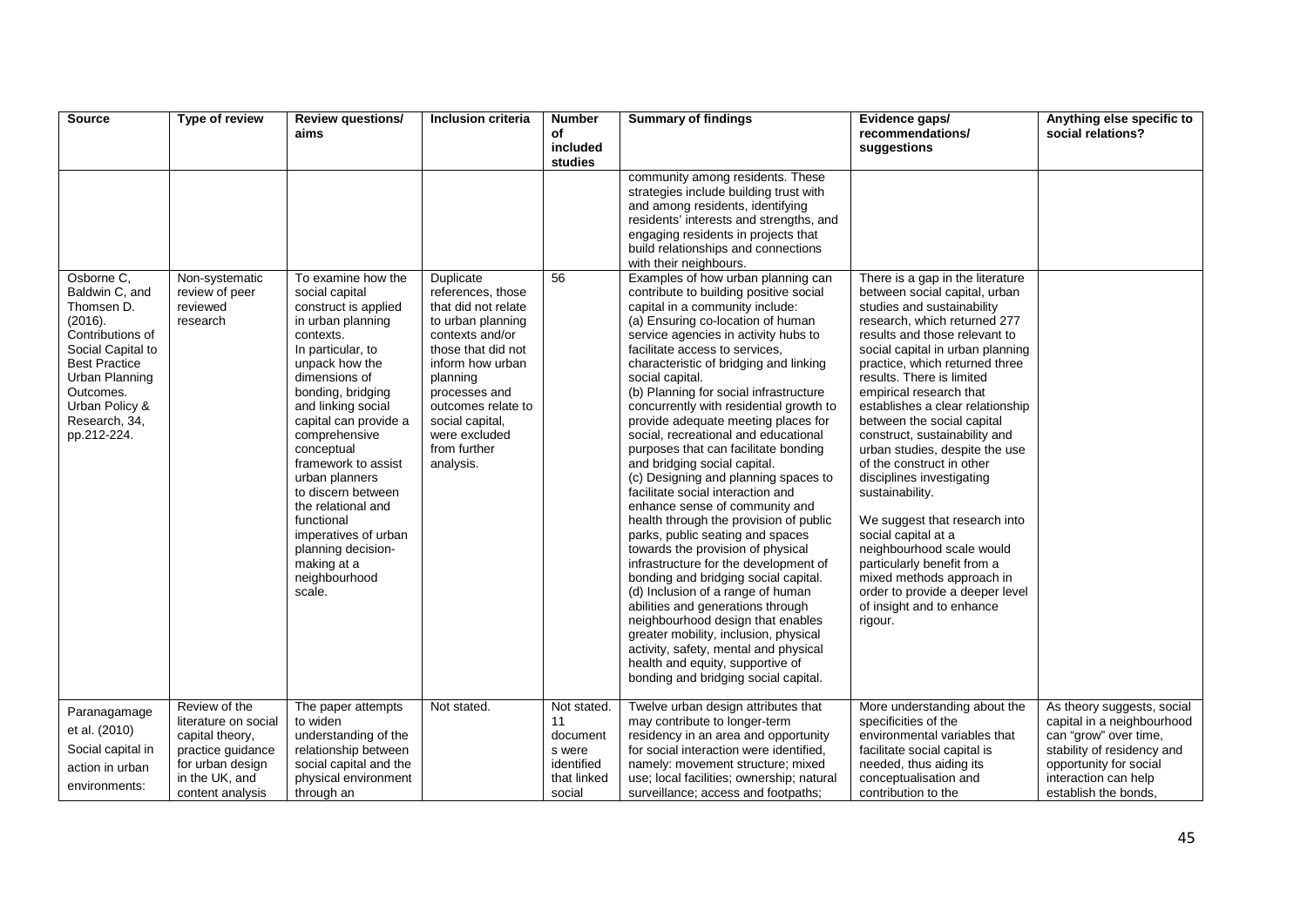| <b>Source</b>                                                                                                                                                                                                   | Type of review                                                                                                            | <b>Review questions/</b>                                                                                                                                                                                                                                                                                                                                       | <b>Inclusion criteria</b>                                                                                                                                                                                                                                                                                                       | <b>Number</b>                  | <b>Summary of findings</b>                                                                                                                                                                                                                                                                                                                                                                | Evidence gaps/                                                                                                                                                                                                                                                                                                                                                                                                                                                                                                                                   | Anything else specific to                                                                                                                                                                                                                                                                                                                                                                                                                                                                                                                                                                                                                                               |
|-----------------------------------------------------------------------------------------------------------------------------------------------------------------------------------------------------------------|---------------------------------------------------------------------------------------------------------------------------|----------------------------------------------------------------------------------------------------------------------------------------------------------------------------------------------------------------------------------------------------------------------------------------------------------------------------------------------------------------|---------------------------------------------------------------------------------------------------------------------------------------------------------------------------------------------------------------------------------------------------------------------------------------------------------------------------------|--------------------------------|-------------------------------------------------------------------------------------------------------------------------------------------------------------------------------------------------------------------------------------------------------------------------------------------------------------------------------------------------------------------------------------------|--------------------------------------------------------------------------------------------------------------------------------------------------------------------------------------------------------------------------------------------------------------------------------------------------------------------------------------------------------------------------------------------------------------------------------------------------------------------------------------------------------------------------------------------------|-------------------------------------------------------------------------------------------------------------------------------------------------------------------------------------------------------------------------------------------------------------------------------------------------------------------------------------------------------------------------------------------------------------------------------------------------------------------------------------------------------------------------------------------------------------------------------------------------------------------------------------------------------------------------|
|                                                                                                                                                                                                                 |                                                                                                                           | aims                                                                                                                                                                                                                                                                                                                                                           |                                                                                                                                                                                                                                                                                                                                 | οf<br>included                 |                                                                                                                                                                                                                                                                                                                                                                                           | recommendations/<br>suggestions                                                                                                                                                                                                                                                                                                                                                                                                                                                                                                                  | social relations?                                                                                                                                                                                                                                                                                                                                                                                                                                                                                                                                                                                                                                                       |
|                                                                                                                                                                                                                 |                                                                                                                           |                                                                                                                                                                                                                                                                                                                                                                |                                                                                                                                                                                                                                                                                                                                 | studies                        |                                                                                                                                                                                                                                                                                                                                                                                           |                                                                                                                                                                                                                                                                                                                                                                                                                                                                                                                                                  |                                                                                                                                                                                                                                                                                                                                                                                                                                                                                                                                                                                                                                                                         |
| an intersection<br>of theory,<br>research and<br>practice<br>literature                                                                                                                                         | of documents<br>linking social<br>capital to urban<br>design.                                                             | exploration of the<br>intersection of<br>theory, urban design<br>practitioner guidance<br>and empirical<br>research on social<br>capital that considers<br>the built environment<br>as a variable                                                                                                                                                              |                                                                                                                                                                                                                                                                                                                                 | capital to<br>urban<br>design. | sensitivity to context; public space;<br>personalisation; lifecycle needs; mixed<br>tenure; and lifestyle differences. These<br>were clustered under four themes as<br>$(1)$ connectivity; $(2)$ safety; $(3)$<br>character; and (4) diversity.                                                                                                                                           | development of theory. The 12<br>attributes discussed in this<br>paper made clear that the<br>range and interrelations of<br>neighbourhood characteristics<br>that could affect social capital<br>are more complex than those<br>currently dealt with in empirical<br>research. For example,<br>although research provides<br>strong evidence for a<br>relationship between identities<br>belonging, sense of place and<br>social capital, there is little<br>discussion about the physical<br>variables contributing to such<br>sense of place. | bridges and networks that<br>build trust and<br>participation.<br>Acknowledging this<br>"facilitator role" of the<br>physical environment,<br>Carmona et al (2003)<br>argue that through their<br>interventions in the built<br>environment, urban<br>designers can only<br>influence but cannot<br>determine patterns of<br>human activity, and<br>therefore the nature of<br>social life that takes<br>place although the<br>physical environment<br>cannot directly influence<br>social contact, designers<br>can affect "possibilities" of<br>meeting, seeing and<br>hearing other people and<br>those can become starting<br>points for other forms of<br>contact. |
| Popay et al.<br>(2007).<br>Community<br>engagement in<br>initiatives<br>addressing the<br>wider social<br>determinants of<br>health<br>A rapid review of<br>evidence on<br>impact,<br>experience and<br>process | Rapid review<br>involving the<br>review and<br>synthesis of both<br>quantitative and<br>qualitative<br>research findings. | This report presents<br>the results of the<br>review of evidence<br>on community<br>engagement<br>initiatives addressing<br>social determinants<br>of health and health<br>inequalities.<br>The review focused<br>on initiatives that<br>included some<br>element of<br>community<br>engagement and<br>aimed to improve a<br>broad range of socio-<br>economic | Studies were<br>included in the<br>review if they<br>provided evidence<br>on:<br>1. The population<br>impact of<br>initiatives seeking<br>to engage<br>communities of<br>place or interest in<br>the planning,<br>design, delivery or<br>governance of<br>policies/programm<br>es/projects<br>2. The experience<br>of community | 162                            | In relation to the three questions<br>identified in the review, the following<br>themes were proposed:<br><b>1st Question:</b><br>Health outcomes<br>Quality of Life<br>Housing<br>Crime<br>Employment<br>Poverty/income<br>Service outcomes<br>Social capital and social cohesion<br>Empowerment<br>Community engagement/involvement<br>2nd Question:<br>Health benefits Quality of life | The review identified few<br>good-quality studies that<br>reported community level<br>outcomes of direct community<br>engagement initiatives. No<br>studies used research designs<br>that would have enabled direct<br>attribution of reported<br>outcomes to community<br>engagement.<br>Studies linking an<br>understanding of barriers<br>and/or enablers to the<br>outcomes of processes of<br>community engagement<br>appear to be rare. There is<br>also a dominant focus on<br>barriers to engagement, with                               | Quality of Life of<br>community members is<br>related to social inclusion.<br>Moreover The review<br>found evidence from direct<br>community engagement<br>initiatives that community<br>engagement may have a<br>positive impact on social<br>capital.                                                                                                                                                                                                                                                                                                                                                                                                                 |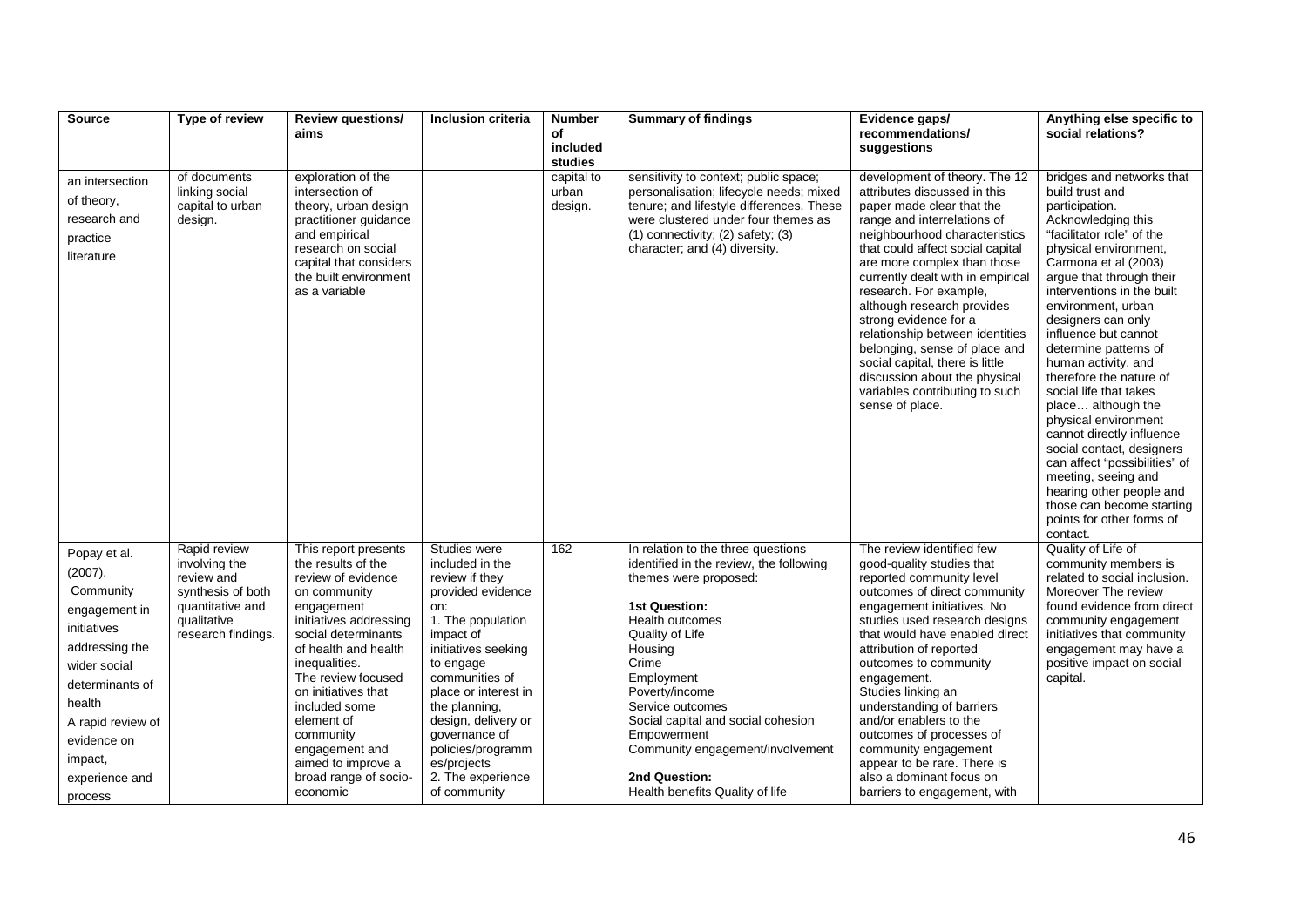| Source                        | Type of review    | <b>Review questions/</b>           | Inclusion criteria                                                                                                                                                                                                                                                                                       | <b>Number</b>       | <b>Summary of findings</b>                                                                                                                                                                                                                                                                                                                                                         | Evidence gaps/                                                                                                                                                                                                                                                                                                                                                                                                                                                                                                                                                                                                                                                                                                                                                                                                                                                                                                  | Anything else specific to |
|-------------------------------|-------------------|------------------------------------|----------------------------------------------------------------------------------------------------------------------------------------------------------------------------------------------------------------------------------------------------------------------------------------------------------|---------------------|------------------------------------------------------------------------------------------------------------------------------------------------------------------------------------------------------------------------------------------------------------------------------------------------------------------------------------------------------------------------------------|-----------------------------------------------------------------------------------------------------------------------------------------------------------------------------------------------------------------------------------------------------------------------------------------------------------------------------------------------------------------------------------------------------------------------------------------------------------------------------------------------------------------------------------------------------------------------------------------------------------------------------------------------------------------------------------------------------------------------------------------------------------------------------------------------------------------------------------------------------------------------------------------------------------------|---------------------------|
|                               |                   | aims                               |                                                                                                                                                                                                                                                                                                          | of                  |                                                                                                                                                                                                                                                                                                                                                                                    | recommendations/                                                                                                                                                                                                                                                                                                                                                                                                                                                                                                                                                                                                                                                                                                                                                                                                                                                                                                | social relations?         |
|                               |                   |                                    |                                                                                                                                                                                                                                                                                                          | included<br>studies |                                                                                                                                                                                                                                                                                                                                                                                    | suggestions                                                                                                                                                                                                                                                                                                                                                                                                                                                                                                                                                                                                                                                                                                                                                                                                                                                                                                     |                           |
|                               |                   | determinants of<br>health.         | engagement for<br>community<br>members active in<br>these initiatives<br>3. The barriers to<br>and enablers of<br>processes of<br>community<br>engagement in<br>these initiatives<br>4. The<br>effectiveness of<br>interventions<br>aiming to<br>remove/reduce<br>barriers to<br>community<br>engagement |                     | Crime<br>Employment<br>Poverty/income<br>Personal and social benefits<br>3rd question:<br>power relationships in community<br>engagement initiatives<br>communicative resources and<br>knowledge<br>the practices of engagement<br>the transaction costs of engagement<br>culture and attitudes<br>community resistance to engagement<br>models of engagement<br>political context | relatively few papers providing<br>empirical evidence of factors<br>that supported success. No<br>studies evaluating<br>interventions aiming to reduce<br>the barriers were identified.<br>There appears to be little<br>evidence on barriers and<br>enablers in the context of<br>specific methods of<br>engagement with specific<br>communities.<br>Other limitations included:<br>• Insufficient detail of<br>community engagement<br>approaches/methods provided<br>· Evaluations carried out using<br>less than robust outcome<br>measures<br>• Evaluation data generated by<br>community groups involved in<br>administering the intervention<br>• Evaluation carried out too<br>early in the lifespan of an<br>intervention to identify<br>outcomes effectively<br>· Initiatives' weak focus on<br>health<br>• Difficulty of distinguishing<br>between the effects of active<br>community engagement and |                           |
|                               |                   |                                    |                                                                                                                                                                                                                                                                                                          |                     |                                                                                                                                                                                                                                                                                                                                                                                    | engaging people in health-<br>promoting activities                                                                                                                                                                                                                                                                                                                                                                                                                                                                                                                                                                                                                                                                                                                                                                                                                                                              |                           |
| Raymond E,                    | Systematic review | To examine                         | Population: older                                                                                                                                                                                                                                                                                        | 32                  | Based on each programme's                                                                                                                                                                                                                                                                                                                                                          |                                                                                                                                                                                                                                                                                                                                                                                                                                                                                                                                                                                                                                                                                                                                                                                                                                                                                                                 |                           |
| Sevigny A, and<br>Tourigny A. |                   | evaluations of<br>programmes aimed | people (age<br>criteria                                                                                                                                                                                                                                                                                  |                     | approach, a typology of social<br>programmes is proposed. The                                                                                                                                                                                                                                                                                                                      |                                                                                                                                                                                                                                                                                                                                                                                                                                                                                                                                                                                                                                                                                                                                                                                                                                                                                                                 |                           |
| (2013). On the                |                   | at fostering                       | as defined in each                                                                                                                                                                                                                                                                                       |                     | programmes are grouped in five                                                                                                                                                                                                                                                                                                                                                     |                                                                                                                                                                                                                                                                                                                                                                                                                                                                                                                                                                                                                                                                                                                                                                                                                                                                                                                 |                           |
| track of                      |                   | the social                         | study).                                                                                                                                                                                                                                                                                                  |                     | categories, ranging from programmes                                                                                                                                                                                                                                                                                                                                                |                                                                                                                                                                                                                                                                                                                                                                                                                                                                                                                                                                                                                                                                                                                                                                                                                                                                                                                 |                           |
| evaluated                     |                   | participation of                   | Intervention:                                                                                                                                                                                                                                                                                            |                     | offering an individualised approach to                                                                                                                                                                                                                                                                                                                                             |                                                                                                                                                                                                                                                                                                                                                                                                                                                                                                                                                                                                                                                                                                                                                                                                                                                                                                                 |                           |
| programmes                    |                   | seniors                            | programmes had                                                                                                                                                                                                                                                                                           |                     | socio-political programmes.                                                                                                                                                                                                                                                                                                                                                        |                                                                                                                                                                                                                                                                                                                                                                                                                                                                                                                                                                                                                                                                                                                                                                                                                                                                                                                 |                           |
| targeting the                 |                   |                                    | to support or                                                                                                                                                                                                                                                                                            |                     | Classification is based on the various                                                                                                                                                                                                                                                                                                                                             |                                                                                                                                                                                                                                                                                                                                                                                                                                                                                                                                                                                                                                                                                                                                                                                                                                                                                                                 |                           |
| social                        |                   |                                    | promote social                                                                                                                                                                                                                                                                                           |                     | ways the concept of social                                                                                                                                                                                                                                                                                                                                                         |                                                                                                                                                                                                                                                                                                                                                                                                                                                                                                                                                                                                                                                                                                                                                                                                                                                                                                                 |                           |
| participation of              |                   |                                    | participation                                                                                                                                                                                                                                                                                            |                     | participation is defined and acted upon                                                                                                                                                                                                                                                                                                                                            |                                                                                                                                                                                                                                                                                                                                                                                                                                                                                                                                                                                                                                                                                                                                                                                                                                                                                                                 |                           |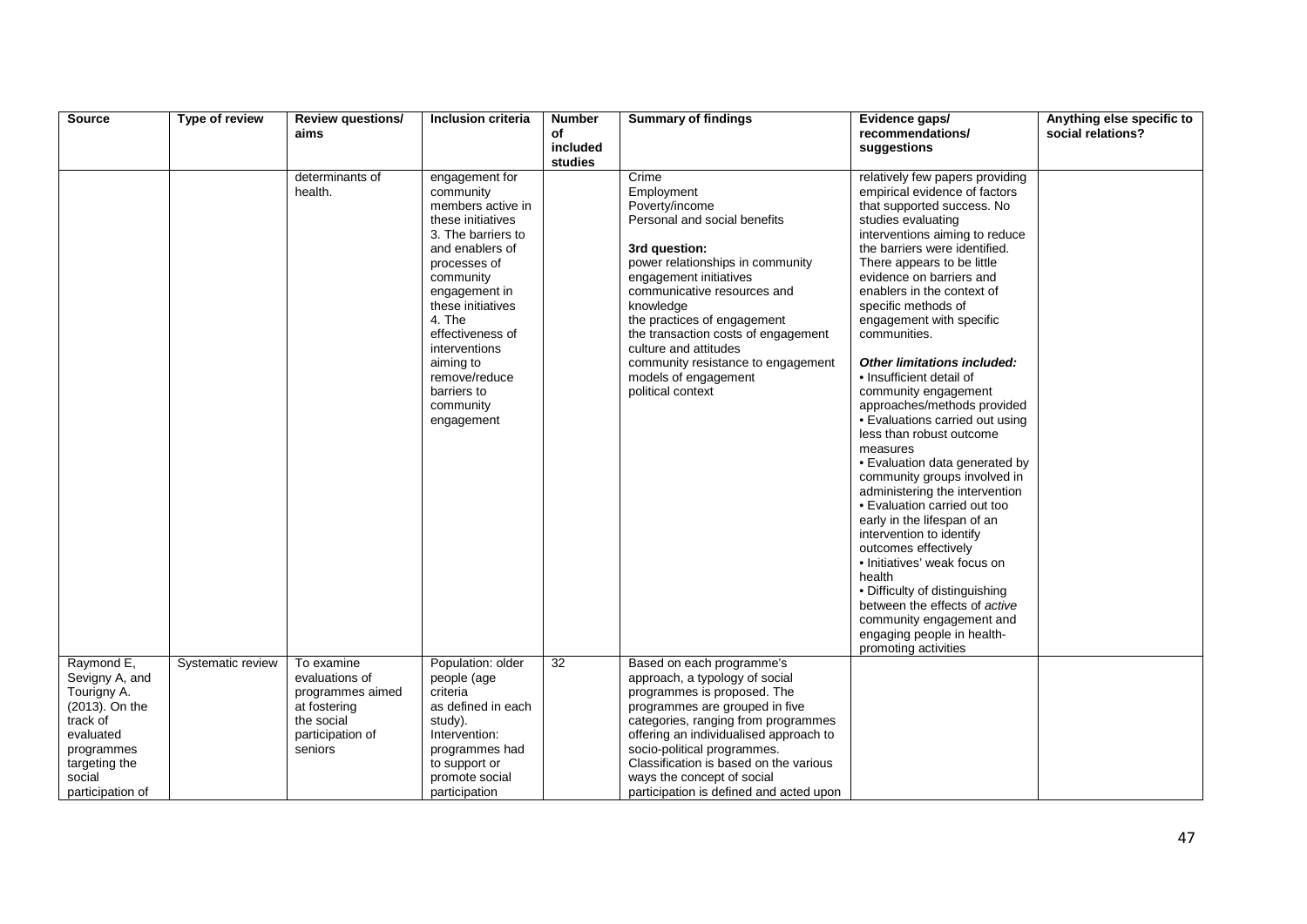| Source        | Type of review | <b>Review questions/</b> | Inclusion criteria  | <b>Number</b>       | <b>Summary of findings</b>                                                        | Evidence gaps/   | Anything else specific to |
|---------------|----------------|--------------------------|---------------------|---------------------|-----------------------------------------------------------------------------------|------------------|---------------------------|
|               |                | aims                     |                     | οf                  |                                                                                   | recommendations/ | social relations?         |
|               |                |                          |                     | included<br>studies |                                                                                   | suggestions      |                           |
| seniors., 33, |                |                          | by means of         |                     | by the reviewed programmes.                                                       |                  |                           |
| pp            |                |                          | activities          |                     | Six transversal conditions favourable                                             |                  |                           |
|               |                |                          |                     |                     | to seniors' social participation can be                                           |                  |                           |
|               |                |                          | Study design:       |                     | identified. Three principles are                                                  |                  |                           |
|               |                |                          | before/after        |                     | related to the ways the lifestyle,                                                |                  |                           |
|               |                |                          | comparison;         |                     | identity and agency of seniors are                                                |                  |                           |
|               |                |                          | . Outcome:          |                     | taken into account within the<br>interventions. First, it is recommended          |                  |                           |
|               |                |                          | programmes had      |                     | that proximity approaches be                                                      |                  |                           |
|               |                |                          | to evaluate results |                     | employed to recruit participants in their                                         |                  |                           |
|               |                |                          | associated with     |                     | own living environments, while building                                           |                  |                           |
|               |                |                          | social              |                     | on community-based partnerships.                                                  |                  |                           |
|               |                |                          | participation,      |                     | Second, it is essential to conceive                                               |                  |                           |
|               |                |                          |                     |                     | activities that acknowledge and                                                   |                  |                           |
|               |                |                          |                     |                     | respect the interests, needs,                                                     |                  |                           |
|               |                |                          |                     |                     | experiences and culture of seniors, as                                            |                  |                           |
|               |                |                          |                     |                     | well as the existing diversity within this                                        |                  |                           |
|               |                |                          |                     |                     | population group. Third, interventions                                            |                  |                           |
|               |                |                          |                     |                     | must represent a supportive frame for                                             |                  |                           |
|               |                |                          |                     |                     | seniors' agency, in the sense that they<br>should support the development of      |                  |                           |
|               |                |                          |                     |                     | meaningful social relationships and                                               |                  |                           |
|               |                |                          |                     |                     | roles, which also means they ought to                                             |                  |                           |
|               |                |                          |                     |                     | allow a symbolic and temporal space                                               |                  |                           |
|               |                |                          |                     |                     | for personal and                                                                  |                  |                           |
|               |                |                          |                     |                     | collective change.                                                                |                  |                           |
|               |                |                          |                     |                     | Three additional principles refer to the                                          |                  |                           |
|               |                |                          |                     |                     | organisational and structural                                                     |                  |                           |
|               |                |                          |                     |                     | aspects of the programmes. First of                                               |                  |                           |
|               |                |                          |                     |                     | all, seniors must be true actors in the                                           |                  |                           |
|               |                |                          |                     |                     | projects targeting their social                                                   |                  |                           |
|               |                |                          |                     |                     | participation. They should participate                                            |                  |                           |
|               |                |                          |                     |                     | in the planning, realisation and                                                  |                  |                           |
|               |                |                          |                     |                     | evaluation of programmes, and this,                                               |                  |                           |
|               |                |                          |                     |                     | not only at the level of instrumental                                             |                  |                           |
|               |                |                          |                     |                     | tasks, but also as full-fledged partners                                          |                  |                           |
|               |                |                          |                     |                     | of the decision-making process. Then,<br>organisations' staff ought to be trained |                  |                           |
|               |                |                          |                     |                     | for practices that favour democratic                                              |                  |                           |
|               |                |                          |                     |                     | and participative management, while                                               |                  |                           |
|               |                |                          |                     |                     | banishing patronising and authoritarian                                           |                  |                           |
|               |                |                          |                     |                     | approaches. Finally, it seems                                                     |                  |                           |
|               |                |                          |                     |                     | fundamental to give programmes a                                                  |                  |                           |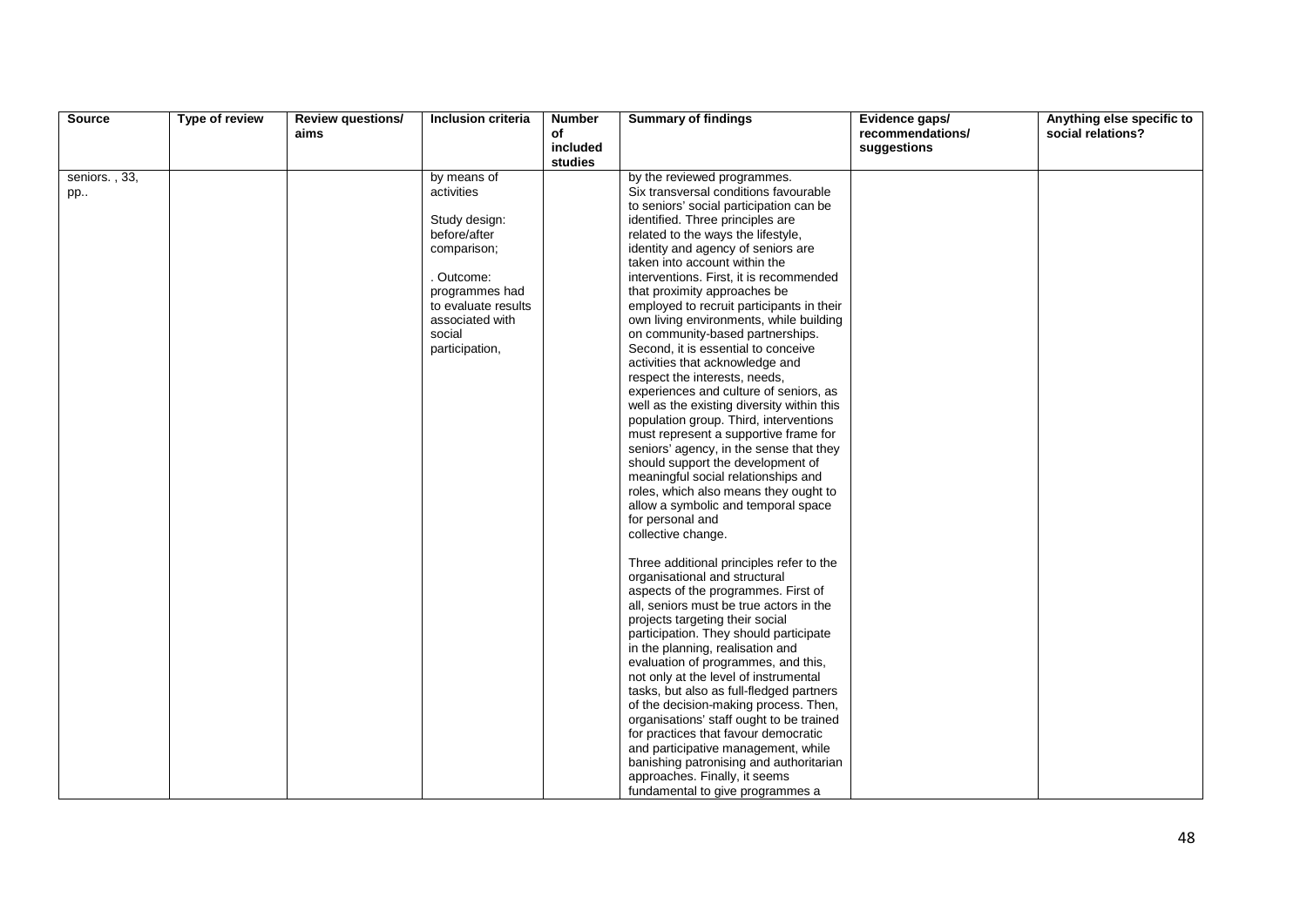| <b>Source</b>                                                                                                                    | Type of review                                                                                                                        | Review questions/<br>aims                                                                                                         | Inclusion criteria | <b>Number</b><br>of<br>included                        | <b>Summary of findings</b>                                                                                                                                                                                                                                                                                                                                                                                                                                                                                                                                                                                                                                                                                                                                                                                                                                                                                                                                                                                                                                                                                                                                                  | Evidence gaps/<br>recommendations/<br>suggestions                                                                                                                                                                                                                                                                                                                                                                                                                                                                                                                                                                                                                                                                                                                                                                              | Anything else specific to<br>social relations?                                                                                                                                                                                                                                                                                                                                                                                                                                                                                                   |
|----------------------------------------------------------------------------------------------------------------------------------|---------------------------------------------------------------------------------------------------------------------------------------|-----------------------------------------------------------------------------------------------------------------------------------|--------------------|--------------------------------------------------------|-----------------------------------------------------------------------------------------------------------------------------------------------------------------------------------------------------------------------------------------------------------------------------------------------------------------------------------------------------------------------------------------------------------------------------------------------------------------------------------------------------------------------------------------------------------------------------------------------------------------------------------------------------------------------------------------------------------------------------------------------------------------------------------------------------------------------------------------------------------------------------------------------------------------------------------------------------------------------------------------------------------------------------------------------------------------------------------------------------------------------------------------------------------------------------|--------------------------------------------------------------------------------------------------------------------------------------------------------------------------------------------------------------------------------------------------------------------------------------------------------------------------------------------------------------------------------------------------------------------------------------------------------------------------------------------------------------------------------------------------------------------------------------------------------------------------------------------------------------------------------------------------------------------------------------------------------------------------------------------------------------------------------|--------------------------------------------------------------------------------------------------------------------------------------------------------------------------------------------------------------------------------------------------------------------------------------------------------------------------------------------------------------------------------------------------------------------------------------------------------------------------------------------------------------------------------------------------|
| Scharlach &<br>Lehning (2013)<br>Ageing-friendly<br>communities<br>and social<br>inclusion in the<br>United States of<br>America | A non-systematic<br>literature review<br>synthesising the<br>"social capital"<br>and ageing-<br>friendly<br>communities<br>literature | Describes how<br>efforts to make<br>communities more<br>ageing-friendly can<br>promote social<br>inclusion among<br>older adults. | Not stated.        | studies<br>Not stated.<br>106 in<br>reference<br>list. | sufficient span, six months as a<br>minimum, to allow for the development<br>of feelings of belonging as well as of<br>significant relationships.<br>There is evidence, albeit limited, that<br>that social inclusion can be promoted<br>through formal and informal social<br>structures that offer meaningful social<br>roles for older adults, promote<br>reciprocal social exchanges that foster<br>interdependence rather than inequity<br>and disempowerment, and provide<br>access to resources that promote<br>personal wellbeing and fulfilment. The<br>existing empirical literature also<br>suggests that social inclusion may be<br>promoted through physical<br>infrastructure improvements such as<br>walkable neighbourhoods, mobility<br>options, and adequate housing for<br>persons with diverse needs and<br>abilities. There some existing evidence<br>to suggest that ageing-friendly<br>physical and social community<br>characteristics such as these are<br>associated with salutary personal and<br>communal outcomes, including better<br>physical and mental health, greater life<br>satisfaction and reduced risk of<br>nursing home placement. | There has been limited<br>research to date regarding the<br>actual effects of specific<br>physical and social<br>interventions, the process by<br>which effects are achieved or<br>the potential role of social<br>inclusion in facilitating that<br>process. Rigorous evaluation<br>is needed regarding the ability<br>of initiatives to alter levels of<br>social integration, social<br>support and resource access<br>among programme<br>participants as well as across<br>the broader community.<br>Research methodologies are<br>needed that enable individuals<br>to be examined holistically in<br>the context of their physical<br>and social environments, as<br>those individuals and context<br>change over time. Cross-<br>national and cross-cultural<br>research efforts are needed to<br>examine the potential | Overcoming physical and<br>social barriers to social<br>inclusion may benefit not<br>only older adults but entire<br>communities. Rather than<br>being seen primarily as a<br>problem to be<br>accommodated, it may be<br>more beneficial to see<br>elders as a largely<br>untapped community<br>resource, whose value<br>transcends simple<br>utilitarian functions. While<br>the evidence is as yet<br>limited, it seems likely that<br>efforts to make<br>communities more ageing-<br>friendly may have<br>numerous benefits for<br>everyone. |
|                                                                                                                                  |                                                                                                                                       |                                                                                                                                   |                    |                                                        |                                                                                                                                                                                                                                                                                                                                                                                                                                                                                                                                                                                                                                                                                                                                                                                                                                                                                                                                                                                                                                                                                                                                                                             | influences of sociocultural and<br>political-economic contexts,<br>barriers to social inclusion,<br>meanings attributed to social<br>inclusion and exclusion of<br>older individuals, and the<br>generalizability of local<br>initiatives.                                                                                                                                                                                                                                                                                                                                                                                                                                                                                                                                                                                     |                                                                                                                                                                                                                                                                                                                                                                                                                                                                                                                                                  |
| Skills for Care.<br>(2010). 'only a<br>footstep away'?:<br>neighbourhoods,<br>social capital &                                   | An exploration of<br>the literature<br>across a range of<br>disciplines to<br>consider the<br>theoretical,                            | This paper scopes<br>the meaning and<br>understanding of<br>neighbours and<br>neighbourhoods and<br>considers how this            | Not provided       | <b>Not</b><br>provided                                 | Factors that shape the neighbourhood<br>experience:<br>Proximity<br><b>Timeliness</b><br>physical environment                                                                                                                                                                                                                                                                                                                                                                                                                                                                                                                                                                                                                                                                                                                                                                                                                                                                                                                                                                                                                                                               |                                                                                                                                                                                                                                                                                                                                                                                                                                                                                                                                                                                                                                                                                                                                                                                                                                | Social Capital is seen as<br>key to developing<br>neighbourhoodism.                                                                                                                                                                                                                                                                                                                                                                                                                                                                              |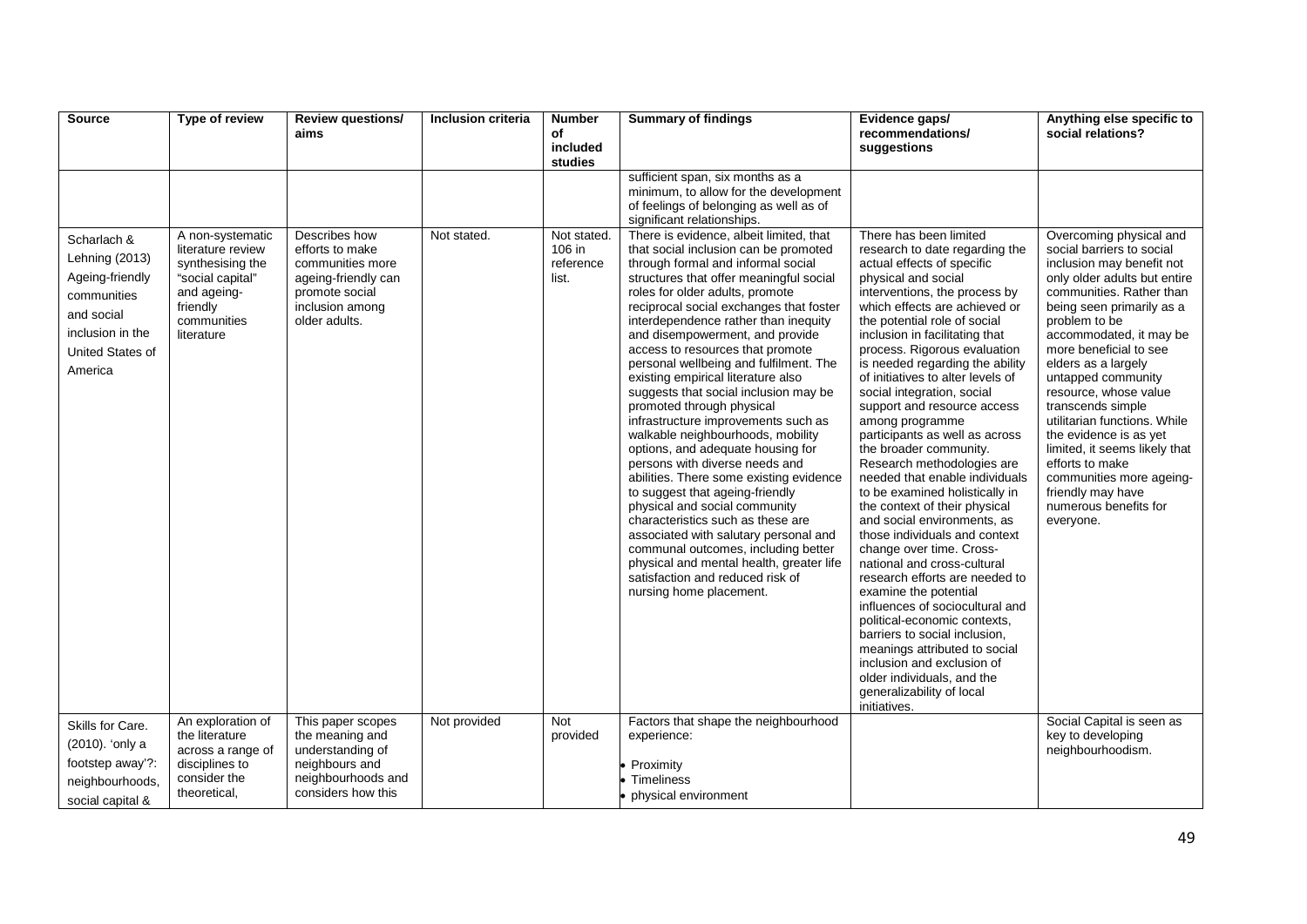| Source             | Type of review                        | <b>Review questions/</b>                    | Inclusion criteria | <b>Number</b>       | <b>Summary of findings</b>                                                  | Evidence gaps/   | Anything else specific to |
|--------------------|---------------------------------------|---------------------------------------------|--------------------|---------------------|-----------------------------------------------------------------------------|------------------|---------------------------|
|                    |                                       | aims                                        |                    | οf                  |                                                                             | recommendations/ | social relations?         |
|                    |                                       |                                             |                    | included<br>studies |                                                                             | suggestions      |                           |
| their place in the | conceptual and                        | might inform                                |                    |                     | length of residence                                                         |                  |                           |
| 'big society'      | empirical                             | strategic                                   |                    |                     | social polarisation                                                         |                  |                           |
|                    | understandings of<br>'neighbourhood'. | development on<br>neighbourhood             |                    |                     | <b>•</b> personal circumstances                                             |                  |                           |
|                    |                                       | workforce planning                          |                    |                     |                                                                             |                  |                           |
|                    |                                       | and skills                                  |                    |                     | Key messages:                                                               |                  |                           |
|                    |                                       | development. The                            |                    |                     | • Various national government-level                                         |                  |                           |
|                    |                                       | paper also locates                          |                    |                     | programmes have focused on<br>neighbourhood based strategies                |                  |                           |
|                    |                                       | the discussion within<br>the context of the |                    |                     | (including neighbourhood renewal,                                           |                  |                           |
|                    |                                       | emerging debate                             |                    |                     | safer stronger communities, and                                             |                  |                           |
|                    |                                       | around the meaning                          |                    |                     | neighbourhood management                                                    |                  |                           |
|                    |                                       | of social capital, the                      |                    |                     | pathfinders).                                                               |                  |                           |
|                    |                                       | concept of the 'Big                         |                    |                     | • Local neighbourhood strategies                                            |                  |                           |
|                    |                                       | Society' and                                |                    |                     | include those which are located within                                      |                  |                           |
|                    |                                       | empowerment of                              |                    |                     | a national framework (including Local                                       |                  |                           |
|                    |                                       | people and                                  |                    |                     | Area Coordination and Connected                                             |                  |                           |
|                    |                                       | communities as a                            |                    |                     | Care) and others that are entirely                                          |                  |                           |
|                    |                                       | platform for the                            |                    |                     | locally generated.                                                          |                  |                           |
|                    |                                       | delivery of fairness                        |                    |                     | . In the non-statutory sector a range of                                    |                  |                           |
|                    |                                       | and opportunity.                            |                    |                     | neighbourhood-focused programmes                                            |                  |                           |
|                    |                                       |                                             |                    |                     | include time banks, pledge banks and<br>lifetime neighbourhood initiatives. |                  |                           |
|                    |                                       |                                             |                    |                     | • The development of alternative                                            |                  |                           |
|                    |                                       |                                             |                    |                     | currencies to support the 'economy of                                       |                  |                           |
|                    |                                       |                                             |                    |                     | regard' are advocated by some                                               |                  |                           |
|                    |                                       |                                             |                    |                     | enthusiasts, as is the principle of                                         |                  |                           |
|                    |                                       |                                             |                    |                     | expecting all adults to provide a                                           |                  |                           |
|                    |                                       |                                             |                    |                     | certain number of hours of support to                                       |                  |                           |
|                    |                                       |                                             |                    |                     | other citizens over the course of a                                         |                  |                           |
|                    |                                       |                                             |                    |                     | year or a lifetime (the germ of this idea                                   |                  |                           |
|                    |                                       |                                             |                    |                     | was included in the 2010 Conservative                                       |                  |                           |
|                    |                                       |                                             |                    |                     | election manifesto).                                                        |                  |                           |
|                    |                                       |                                             |                    |                     | • Any attempt to address a                                                  |                  |                           |
|                    |                                       |                                             |                    |                     | neighbourhood development<br>workforce strategy should start by             |                  |                           |
|                    |                                       |                                             |                    |                     | understanding needs by means of                                             |                  |                           |
|                    |                                       |                                             |                    |                     | neighbourhood mapping and analysis.                                         |                  |                           |
|                    |                                       |                                             |                    |                     | At present the quality of                                                   |                  |                           |
|                    |                                       |                                             |                    |                     | neighbourhood level data is limited,                                        |                  |                           |
|                    |                                       |                                             |                    |                     | and there is poor capacity to analyse                                       |                  |                           |
|                    |                                       |                                             |                    |                     | and understand what data do exist.                                          |                  |                           |
|                    |                                       |                                             |                    |                     | • Community capacity building can be                                        |                  |                           |
|                    |                                       |                                             |                    |                     | valuable on a small scale and its                                           |                  |                           |
|                    |                                       |                                             |                    |                     | promotion sits within the tradition of                                      |                  |                           |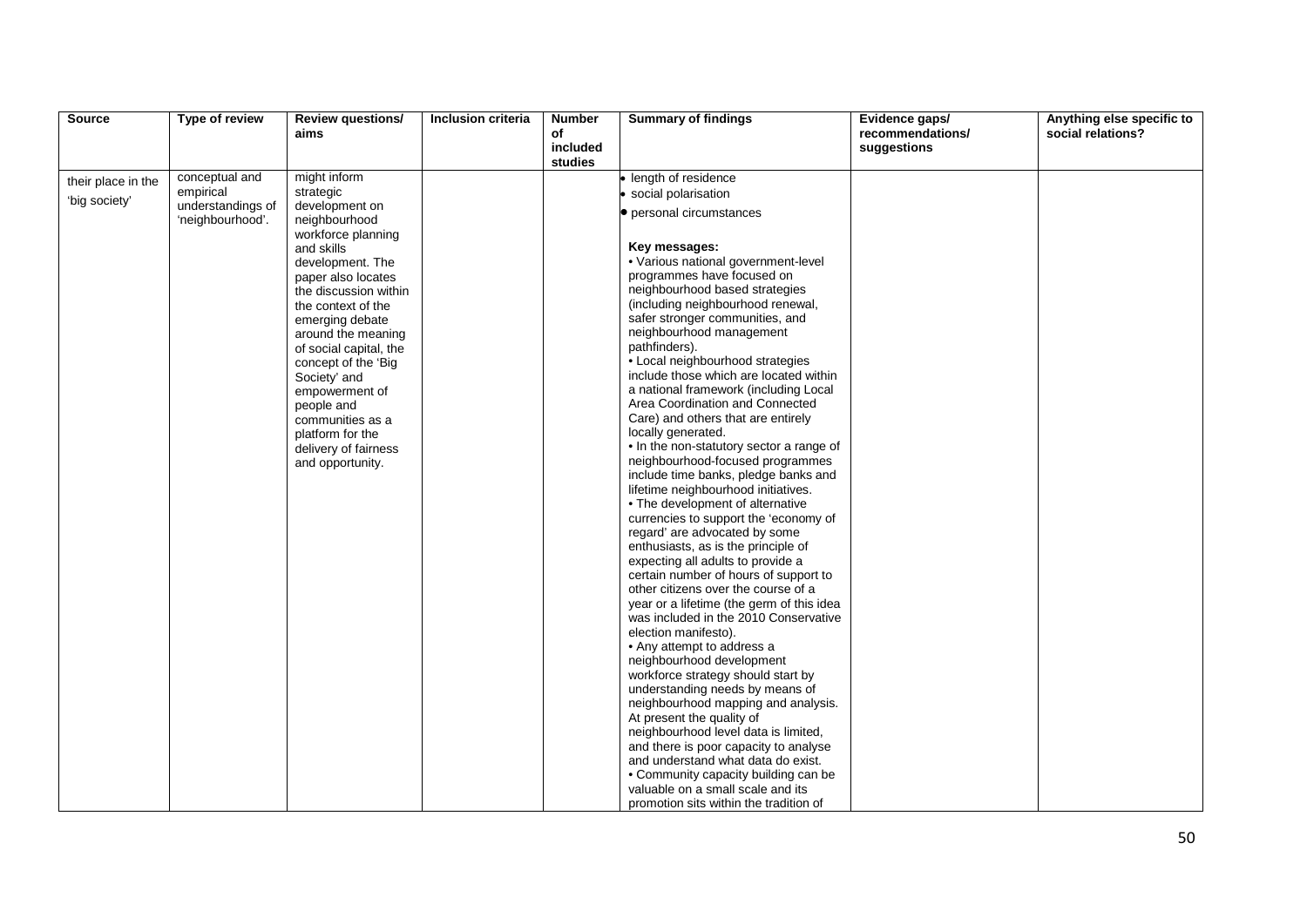| Source                                                                                                                                                                                      | Type of review                                                | <b>Review questions/</b><br>aims                                                                                                                                                                                                                                                                                                                                                                                                                                                 | Inclusion criteria                                                                                                                                                                                                                                                                                                                                                                                  | <b>Number</b><br>of    | <b>Summary of findings</b>                                                                                                                                                                                                                                                                                                                                                                                                                                                                                                                                                                                                                                                                                                       | Evidence gaps/<br>recommendations/                                                                                                                                                                                                                                                                                                                                                                                                                                                                                                                                                                                                                                                                                                   | Anything else specific to<br>social relations?                                                                                                                                                                                                                                                                                                                                                                                                                                                                                                                             |
|---------------------------------------------------------------------------------------------------------------------------------------------------------------------------------------------|---------------------------------------------------------------|----------------------------------------------------------------------------------------------------------------------------------------------------------------------------------------------------------------------------------------------------------------------------------------------------------------------------------------------------------------------------------------------------------------------------------------------------------------------------------|-----------------------------------------------------------------------------------------------------------------------------------------------------------------------------------------------------------------------------------------------------------------------------------------------------------------------------------------------------------------------------------------------------|------------------------|----------------------------------------------------------------------------------------------------------------------------------------------------------------------------------------------------------------------------------------------------------------------------------------------------------------------------------------------------------------------------------------------------------------------------------------------------------------------------------------------------------------------------------------------------------------------------------------------------------------------------------------------------------------------------------------------------------------------------------|--------------------------------------------------------------------------------------------------------------------------------------------------------------------------------------------------------------------------------------------------------------------------------------------------------------------------------------------------------------------------------------------------------------------------------------------------------------------------------------------------------------------------------------------------------------------------------------------------------------------------------------------------------------------------------------------------------------------------------------|----------------------------------------------------------------------------------------------------------------------------------------------------------------------------------------------------------------------------------------------------------------------------------------------------------------------------------------------------------------------------------------------------------------------------------------------------------------------------------------------------------------------------------------------------------------------------|
|                                                                                                                                                                                             |                                                               |                                                                                                                                                                                                                                                                                                                                                                                                                                                                                  |                                                                                                                                                                                                                                                                                                                                                                                                     | included<br>studies    |                                                                                                                                                                                                                                                                                                                                                                                                                                                                                                                                                                                                                                                                                                                                  | suggestions                                                                                                                                                                                                                                                                                                                                                                                                                                                                                                                                                                                                                                                                                                                          |                                                                                                                                                                                                                                                                                                                                                                                                                                                                                                                                                                            |
|                                                                                                                                                                                             |                                                               |                                                                                                                                                                                                                                                                                                                                                                                                                                                                                  |                                                                                                                                                                                                                                                                                                                                                                                                     |                        | community development workers. How<br>best to develop neighbourhood<br>leadership is an area that has been<br>relatively neglected to date.<br>• Much neighbourhood level activity is<br>fragmented, poorly coordinated and<br>with professional groups often<br>operating with the same individuals<br>and families. At minimum there is<br>scope for improving synergy and<br>efficiency and delivering better<br>neighbourhood outcomes across the<br>informal, third sector and formal                                                                                                                                                                                                                                       |                                                                                                                                                                                                                                                                                                                                                                                                                                                                                                                                                                                                                                                                                                                                      |                                                                                                                                                                                                                                                                                                                                                                                                                                                                                                                                                                            |
| Stokes G. et al.<br>(2015). Review<br>3: Community<br>engagement for<br>health via<br>coalitions.<br>collaborations<br>and partnerships<br>(on-line social<br>media and social<br>networks) | Systematic review                                             | The report aims to<br>evaluate the<br>effectiveness of<br>online social<br>media/social<br>networks on: the<br>extent of CE across<br>designs, delivery and<br>evaluation; the types<br>of health issues and<br>populations that have<br>been studied; their<br>effectiveness in<br>improving health and<br>wellbeing and<br>reducing health<br>inequalities; and any<br>particular features<br>that account for<br>heterogeneity in<br>effect size estimates<br>across studies. | To be included in<br>Review 3 of this<br>project, studies<br>had to:<br>$\bullet$ explicitly<br>describe the use<br>of online social<br>media and/or<br>online social<br>networks;<br>• explicitly<br>describe the use<br>of community<br>engagement; and<br>• provide data on<br>health outcomes<br>i.e. self-efficacy,<br>behavioural<br>outcomes or<br>clinical or<br>physiological<br>outcomes. | 11                     | The findings from this analysis suggest<br>that despite being a growing area,<br>online social media and online social<br>networks have not been utilised<br>greatly in terms of community<br>engagement in health topics.<br>Across the studies included in this<br>review, it was found that researchers<br>are using online social media and<br>social networks as an 'add-on' tool,<br>rather than as a community<br>engagement initiative in its own right.<br>Therefore, there is a lack of<br>understanding about the direct effects<br>of online social media and social<br>networks on health outcome changes,<br>since their use cannot be separated<br>from other intervention components<br>employed in the studies. | Some gaps in the evidence<br>emerged from this synthesis.<br>The moderate to high risk of<br>bias in this set of studies<br>suggests a need for more<br>rigorously conducted<br>evaluations in this area. No<br>UK-based studies were<br>located.<br>• The fact that the use of<br>facilitator was aligned with<br>effective interventions.<br>combined with the very small<br>mixed effects found,<br>particularly in relation to face-<br>to-face healthy eating/physical<br>activity interventions, suggest<br>a need to compare the effects<br>of online versus face-to-face<br>interventions on this topic.<br>• Future research to evaluate<br>the direct effect of community<br>engagement in changing<br>outcomes is needed. | In social media/social<br>networking interventions<br>involving 'communities'<br>those developing<br>interventions need to give<br>careful consideration and<br>explanation of the reasons<br>why communities are<br>being utilised. This will<br>make clear the theoretical<br>mechanism underpinning<br>a social media/social<br>networking intervention,<br>i.e. whether community<br>engagement is being<br>undertaken to build<br>communities, co- create<br>knowledge or build social<br>capital, or simply to<br>provide another means of<br>intervention delivery. |
| Tunstall R. &<br>Lupton R.<br>(2010). Mixed                                                                                                                                                 | A combination of<br>literature reviews,<br>interviews, theory | This document aims<br>to help government<br>consider the way                                                                                                                                                                                                                                                                                                                                                                                                                     | Not provided                                                                                                                                                                                                                                                                                                                                                                                        | <b>Not</b><br>provided | The evidence suggests that:<br>(a) There should be continued support<br>for 'traditional' urban and                                                                                                                                                                                                                                                                                                                                                                                                                                                                                                                                                                                                                              | A substantial body of evidence<br>from evaluation of traditional<br>neighbourhood renewal shows                                                                                                                                                                                                                                                                                                                                                                                                                                                                                                                                                                                                                                      | Social relations are viewed<br>in relation to the creation<br>of opportunities where                                                                                                                                                                                                                                                                                                                                                                                                                                                                                       |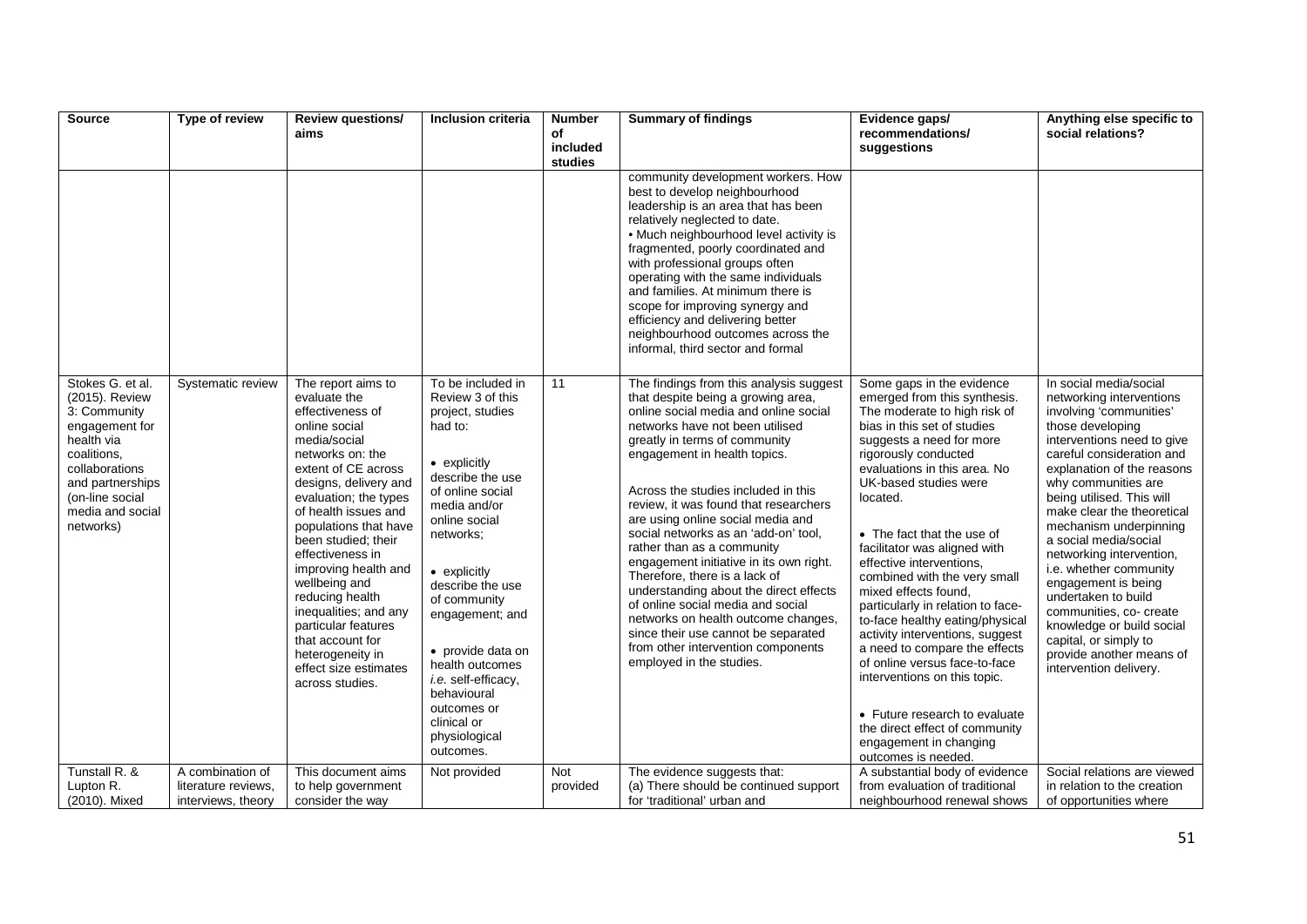| <b>Source</b>                                                                                                                          | Type of review                                                                                                                                                                                                                                                                      | <b>Review questions/</b>                                                                                                                                                         | Inclusion criteria | <b>Number</b>       | <b>Summary of findings</b>                                                                                                                                                                                                                                                                                                                                                                                                                                                                                                                                                                                                                                                                                                                                                                                                                                                                                                                                                                                                                                                                                                                                                                                                                                                                                                     | Evidence gaps/                                                                                                                                                                                                                                                                                                                                                                                                                                                                                                                                                                                                                                                                                                        | Anything else specific to                                                                                                                                                                                                                                                                                                                                                            |
|----------------------------------------------------------------------------------------------------------------------------------------|-------------------------------------------------------------------------------------------------------------------------------------------------------------------------------------------------------------------------------------------------------------------------------------|----------------------------------------------------------------------------------------------------------------------------------------------------------------------------------|--------------------|---------------------|--------------------------------------------------------------------------------------------------------------------------------------------------------------------------------------------------------------------------------------------------------------------------------------------------------------------------------------------------------------------------------------------------------------------------------------------------------------------------------------------------------------------------------------------------------------------------------------------------------------------------------------------------------------------------------------------------------------------------------------------------------------------------------------------------------------------------------------------------------------------------------------------------------------------------------------------------------------------------------------------------------------------------------------------------------------------------------------------------------------------------------------------------------------------------------------------------------------------------------------------------------------------------------------------------------------------------------|-----------------------------------------------------------------------------------------------------------------------------------------------------------------------------------------------------------------------------------------------------------------------------------------------------------------------------------------------------------------------------------------------------------------------------------------------------------------------------------------------------------------------------------------------------------------------------------------------------------------------------------------------------------------------------------------------------------------------|--------------------------------------------------------------------------------------------------------------------------------------------------------------------------------------------------------------------------------------------------------------------------------------------------------------------------------------------------------------------------------------|
|                                                                                                                                        |                                                                                                                                                                                                                                                                                     | aims                                                                                                                                                                             |                    | of                  |                                                                                                                                                                                                                                                                                                                                                                                                                                                                                                                                                                                                                                                                                                                                                                                                                                                                                                                                                                                                                                                                                                                                                                                                                                                                                                                                | recommendations/                                                                                                                                                                                                                                                                                                                                                                                                                                                                                                                                                                                                                                                                                                      | social relations?                                                                                                                                                                                                                                                                                                                                                                    |
|                                                                                                                                        |                                                                                                                                                                                                                                                                                     |                                                                                                                                                                                  |                    | included<br>studies |                                                                                                                                                                                                                                                                                                                                                                                                                                                                                                                                                                                                                                                                                                                                                                                                                                                                                                                                                                                                                                                                                                                                                                                                                                                                                                                                | suggestions                                                                                                                                                                                                                                                                                                                                                                                                                                                                                                                                                                                                                                                                                                           |                                                                                                                                                                                                                                                                                                                                                                                      |
| Communities:<br>evidence review                                                                                                        | of change, and<br>discussions with<br>international and<br>national experts,<br>Department for<br>Communities and<br>Local<br>Government<br>(DCLG) and<br>Government<br>Offices for the<br>Regions staff and<br>stakeholders in 12<br>areas, and<br>statistical data<br>collection. | forward with policy<br>on mixed<br>communities as a<br>means to the<br>renewal of<br>disadvantaged<br>neighbourhoods.                                                            |                    |                     | neighbourhood renewal, which might<br>include a modest mixing element.<br>(b) Mix should be encouraged in new<br>developments, and through any<br>schemes to support developers and<br>registered social landlords during the<br>housing market downturn.<br>(c) Mix should be considered in<br>existing areas through methods such<br>as pepper potted-tenure change,<br>tenure blurring, sensitive allocations<br>policy and targeted fiscal stimulus.<br>(d) Mixed communities policies should<br>be maintained in a small number of<br>areas where local partners want to<br>take the initiative, but with a much<br>stronger focus (and oversight from<br>central government) on reducing social<br>costs, and properly assessing and<br>managing costs to the public sector.<br>(e) The Government should continue<br>to evaluate the current Mixed<br>Communities Initiative schemes and<br>other regeneration schemes and to<br>support specialised research to<br>identify thresholds and existing areas<br>where the more costly and complex<br>mixing projects are achievable and<br>show greatest cost benefit.<br>(f) The impact of current trends<br>(including the housing market and<br>employment downturn) on the creation<br>of new unmixed areas and new<br>deprived areas should be closely<br>monitored. | that projects which include<br>some mixing can result in<br>important, if not<br>transformative, improvements<br>in:<br>resident quality of life (through<br>improvements to housing<br>quality, environments,<br>resident satisfaction, area<br>reputation)<br>some measures of service<br>quality and service outcomes<br>and, to some extent, some<br>individual outcomes, for<br>example, in education and<br>employment, although there<br>have been few studies which<br>have tracked individuals, or<br>which have tried to unravel<br>the effects of mixing per se,<br>and none have clearly<br>contrasted the success of<br>projects according to the<br>degree of tenure or social<br>mixing they involved. | people of all social classes<br>and incomes share the<br>same space, services and<br>facilities, creating<br>conditions in which mutual<br>understanding and/or<br>shared norms can<br>potentially develop.<br>In that sense, mixed<br>communities are<br>described as spaces to<br>encourage racial, ethnic or<br>religious cohesion, or<br>which prevent increasing<br>segregation |
| Wilson N J, and<br>Cordier R.<br>$(2013)$ . A<br>narrative review<br>of Men's Sheds<br>literature:<br>reducing social<br>isolation and | Narrative review                                                                                                                                                                                                                                                                    | The objective of this<br>literature review was<br>to determine the<br>state of the science<br>about the potential<br>for Men's Sheds to<br>promote male health<br>and wellbeing. | Not stated.        | 22                  | Most of the evidence on health and<br>wellbeing outcomes is either self-<br>report or anecdotal; what research has<br>been conducted is either small scale<br>or focussed on men's learning. The<br>small scale studies that have sought to<br>uncover the health and wellbeing<br>benefits of Men's Sheds                                                                                                                                                                                                                                                                                                                                                                                                                                                                                                                                                                                                                                                                                                                                                                                                                                                                                                                                                                                                                     | Future research should be<br>focussed on the health and<br>wellbeing benefits of Men's<br>Sheds; it needs to incorporate<br>social determinants of health<br>and wellbeing within the study<br>designs to enable comparison<br>against other health promotion                                                                                                                                                                                                                                                                                                                                                                                                                                                         |                                                                                                                                                                                                                                                                                                                                                                                      |
| promoting men's                                                                                                                        |                                                                                                                                                                                                                                                                                     |                                                                                                                                                                                  |                    |                     | report promising, albeit limited, results.                                                                                                                                                                                                                                                                                                                                                                                                                                                                                                                                                                                                                                                                                                                                                                                                                                                                                                                                                                                                                                                                                                                                                                                                                                                                                     | research.                                                                                                                                                                                                                                                                                                                                                                                                                                                                                                                                                                                                                                                                                                             |                                                                                                                                                                                                                                                                                                                                                                                      |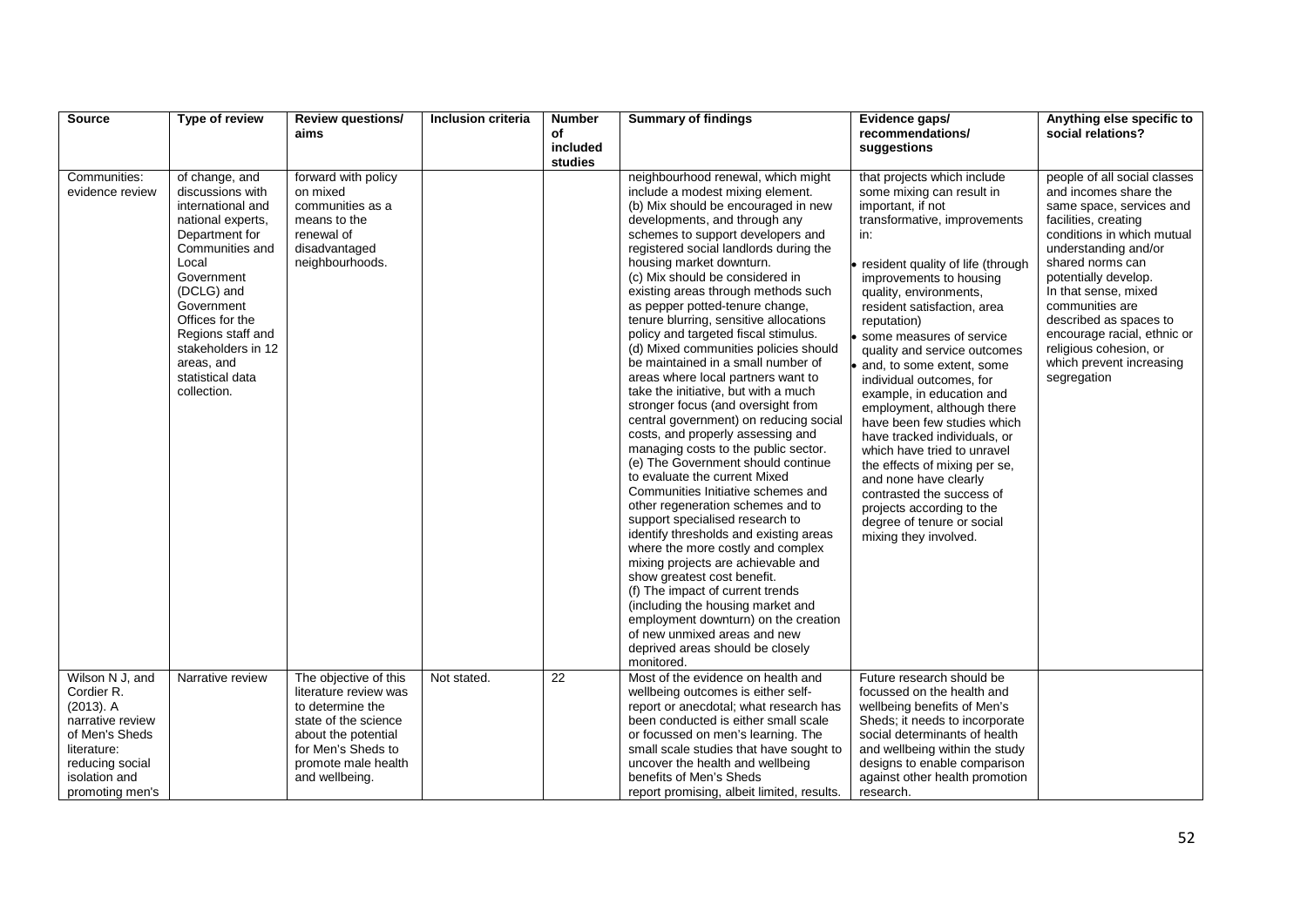| <b>Source</b>                  | Type of review    | <b>Review questions/</b>             | Inclusion criteria | <b>Number</b>       | <b>Summary of findings</b>                                                     | Evidence gaps/                                                  | Anything else specific to |
|--------------------------------|-------------------|--------------------------------------|--------------------|---------------------|--------------------------------------------------------------------------------|-----------------------------------------------------------------|---------------------------|
|                                |                   | aims                                 |                    | of                  |                                                                                | recommendations/                                                | social relations?         |
|                                |                   |                                      |                    | included<br>studies |                                                                                | suggestions                                                     |                           |
| health and                     |                   |                                      |                    |                     | Absent from the current body of                                                |                                                                 |                           |
| wellbeing.                     |                   |                                      |                    |                     | research on Men's Sheds are any                                                | A significant gap exists in                                     |                           |
| Health & Social                |                   |                                      |                    |                     | reliable standardised health and                                               | determining if meaningful                                       |                           |
| Care in the                    |                   |                                      |                    |                     | wellbeing outcome measures. Health                                             | participation at Men's Sheds                                    |                           |
| Community, 21,                 |                   |                                      |                    |                     | and wellbeing has been primarily                                               | has an impact on the health                                     |                           |
| pp.451-463.                    |                   |                                      |                    |                     | described through self-report and from                                         | and wellbeing of men who                                        |                           |
|                                |                   |                                      |                    |                     | small samples.                                                                 | attend Men's Sheds. For                                         |                           |
|                                |                   |                                      |                    |                     | Without standardised baseline                                                  | example, we know that some                                      |                           |
|                                |                   |                                      |                    |                     | measures, there is no opportunity for                                          | sheds offer very few traditional<br>activities often associated |                           |
|                                |                   |                                      |                    |                     | longitudinal follow-up to investigate<br>the maintenance of treatment effects. | with sheds such as woodwork                                     |                           |
|                                |                   |                                      |                    |                     | These variables include, but are not                                           | or metalwork. Some sheds                                        |                           |
|                                |                   |                                      |                    |                     | limited to, quality of life, friendship,                                       | may just offer social                                           |                           |
|                                |                   |                                      |                    |                     | loneliness, subjective wellbeing, social                                       | opportunities while others                                      |                           |
|                                |                   |                                      |                    |                     | function and mental health.                                                    | may not even have a physical                                    |                           |
|                                |                   |                                      |                    |                     |                                                                                | shed-like building and may be                                   |                           |
|                                |                   |                                      |                    |                     |                                                                                | more focussed on spiritual and                                  |                           |
|                                |                   |                                      |                    |                     |                                                                                | cultural wellbeing. Whether                                     |                           |
|                                |                   |                                      |                    |                     |                                                                                | meaningful participation in                                     |                           |
|                                |                   |                                      |                    |                     |                                                                                | such male specific<br>environments enhances                     |                           |
|                                |                   |                                      |                    |                     |                                                                                | wellbeing deserves closer                                       |                           |
|                                |                   |                                      |                    |                     |                                                                                | scrutiny.                                                       |                           |
| Windle K, et al.               | Research briefing | The scope                            | Study design:      | 46                  | There is good evidence that one-to-                                            | Evaluations within this area                                    |                           |
| (2011). SCIE                   |                   | included 'peer                       | systematic reviews | references          | one interventions such as befriending                                          | are still compromised by weak                                   |                           |
| research briefing              |                   | reviewed papers                      | and controlled     |                     | and Community Navigators reduce                                                | methodologies. As with much                                     |                           |
| 39: preventing                 |                   | reporting evaluations                | effectiveness      |                     | loneliness and improve health and                                              | research in statutory social                                    |                           |
| loneliness and                 |                   | of interventions                     | studies.           |                     | wellbeing. Users report high                                                   | care and third-sector                                           |                           |
| social isolation:              |                   | aimed at reducing                    |                    |                     | satisfaction with the services and there                                       | provision, future evaluation                                    |                           |
| interventions<br>and outcomes. |                   | social isolation and<br>loneliness'. |                    |                     | are some indications that involving<br>users in the planning, implementation   | needs to concentrate on<br>appropriately measuring              |                           |
|                                |                   |                                      |                    |                     | and evaluation of the programmes                                               | (rather than merely assessing)                                  |                           |
|                                |                   |                                      |                    |                     | improves outcomes. Nevertheless,                                               | quality-of-life outcomes and                                    |                           |
|                                |                   |                                      |                    |                     | interventions also need to permit                                              | cost-effectiveness.                                             |                           |
|                                |                   |                                      |                    |                     | 'flexibility' of delivery and necessary                                        |                                                                 |                           |
|                                |                   |                                      |                    |                     | adaptation to the needs of the                                                 | Windle et al noted that a                                       |                           |
|                                |                   |                                      |                    |                     | population. Where we have the                                                  | disappointing feature of the                                    |                           |
|                                |                   |                                      |                    |                     | evidence, both types of intervention                                           | papers included within their                                    |                           |
|                                |                   |                                      |                    |                     | appear to be cost-effective when                                               | systematic review was the                                       |                           |
|                                |                   |                                      |                    |                     | compared with 'usual care'. For social<br>group interventions and wider        | 'disproportionate number<br>focusing on relatively healthy      |                           |
|                                |                   |                                      |                    |                     | community initiatives there is similarly                                       | older people in the community,                                  |                           |
|                                |                   |                                      |                    |                     | good evidence that appropriately                                               | predominately women. With                                       |                           |
|                                |                   |                                      |                    |                     | facilitated 'cultural' and health-related                                      | few exceptions we know little                                   |                           |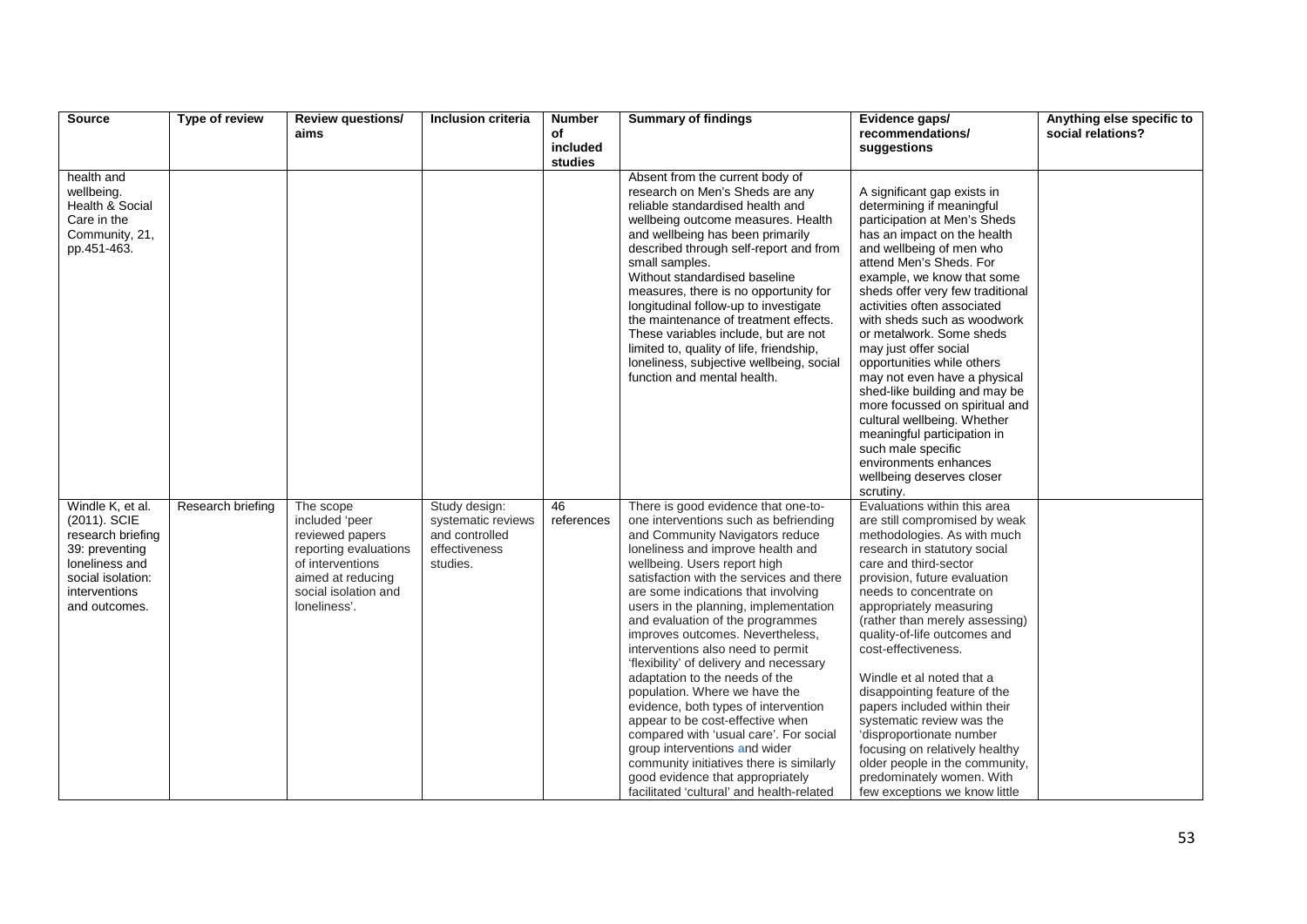| <b>Source</b>                                                                                | Type of review                             | <b>Review questions/</b>                                                                                           | <b>Inclusion criteria</b>                                                                                                                                                                                        | <b>Number</b>                                                                 | <b>Summary of findings</b>                                                                                                                                                                                                                                                                                                                                                                                                                                                                                                                                            | Evidence gaps/                                                                                                                                                                                                                                                                                                                                                                                                                                                                                                                                                                                                                                                                                    | Anything else specific to                                                                    |
|----------------------------------------------------------------------------------------------|--------------------------------------------|--------------------------------------------------------------------------------------------------------------------|------------------------------------------------------------------------------------------------------------------------------------------------------------------------------------------------------------------|-------------------------------------------------------------------------------|-----------------------------------------------------------------------------------------------------------------------------------------------------------------------------------------------------------------------------------------------------------------------------------------------------------------------------------------------------------------------------------------------------------------------------------------------------------------------------------------------------------------------------------------------------------------------|---------------------------------------------------------------------------------------------------------------------------------------------------------------------------------------------------------------------------------------------------------------------------------------------------------------------------------------------------------------------------------------------------------------------------------------------------------------------------------------------------------------------------------------------------------------------------------------------------------------------------------------------------------------------------------------------------|----------------------------------------------------------------------------------------------|
|                                                                                              |                                            | aims                                                                                                               |                                                                                                                                                                                                                  | of                                                                            |                                                                                                                                                                                                                                                                                                                                                                                                                                                                                                                                                                       | recommendations/                                                                                                                                                                                                                                                                                                                                                                                                                                                                                                                                                                                                                                                                                  | social relations?                                                                            |
|                                                                                              |                                            |                                                                                                                    |                                                                                                                                                                                                                  | studies                                                                       |                                                                                                                                                                                                                                                                                                                                                                                                                                                                                                                                                                       |                                                                                                                                                                                                                                                                                                                                                                                                                                                                                                                                                                                                                                                                                                   |                                                                                              |
| Wood, S. et al.<br>$(2016)$ . At the<br>heart of health:<br>realising the<br>value of people | Scoping review of<br>systematic<br>reviews | To ascertain, from<br>the existing literature<br>from across the<br>theme of person- and<br>community-centred      | Systematic<br>reviews of person-<br>and community-<br>centred<br>approaches for                                                                                                                                  | included<br>154<br>reviews<br>met<br>inclusion<br>criteria, of                | interventions 'reverse the deteriorating<br>effects of social isolation and<br>loneliness'.<br>Most included reviews related to self-<br>management and/or education (19.5%<br>and 15.6% respectively). In terms of<br>specialty, most reviews related to<br>approaches used in diabetes, followed                                                                                                                                                                                                                                                                    | suggestions<br>about older people in<br>long-term care facilities,<br>notably those who are frail or<br>over 80. Few interventions<br>were targeted at alleviating<br>poverty and none at older<br>people from ethnic or sexual<br>minorities'. Within this review,<br>although there are papers that<br>include the most frail and<br>lonely, there are few that<br>incorporate all populations -<br>the majority of individuals<br>being white and female - thus<br>limiting how far successful<br>outcomes can be extrapolated.<br>There has been considerable<br>reluctance to apply RCTs to<br>complex social interventions<br>that may incorporate person-<br>and community-centred         | Nothing specific about<br>social relations, is mostly<br>about person-centred<br>health care |
| and<br>communities.<br>Nesta                                                                 |                                            | approaches for<br>health and wellbeing,<br>particular<br>approaches that had<br>good quality<br>effectiveness data | health and<br>wellbeing and<br>reports of<br>comparative<br>(randomised and<br>non-randomised)<br>person- and<br>community-<br>centred<br>approaches for<br>health and<br>wellbeing that took<br>place in the UK | which 84<br>studies<br>showed<br>"large" or<br>"medium"<br>outcome<br>effects | by mental health specialties (12.3%<br>and 11.0% respectively). Among<br>studies that had shown "medium"<br>and/or "large" effects, health and<br>wellbeing outcomes were most<br>commonly reported (44.4% of all<br>outcomes reported), followed by<br>outcomes relating to behaviour change<br>$(26.5\%)$ .<br>The final five approaches chosen were<br>(1) self-management education, (2)<br>peer support, (3) health coaching, (4)<br>group activities to promote health and<br>wellbeing and (5) asset-based<br>approaches in a health and wellbeing<br>context. | approaches for health and<br>wellbeing in the UK, partly<br>because of a perception that<br>they are 'unfair' and partly<br>because of a belief that<br>contexts in social initiatives<br>are simply too heterogeneous<br>and dynamic to allow<br>inference from an RCT.<br>If person- and community-<br>centred health and wellbeing<br>and evidence based practice<br>do indeed belong to very<br>different worlds in terms of an<br>evaluative perspective, the<br>academic community and<br>research funders of health and<br>social care need to develop<br>and or specify evaluative<br>methodologies that<br>incorporate users' preferences<br>into high quality effectiveness<br>studies. |                                                                                              |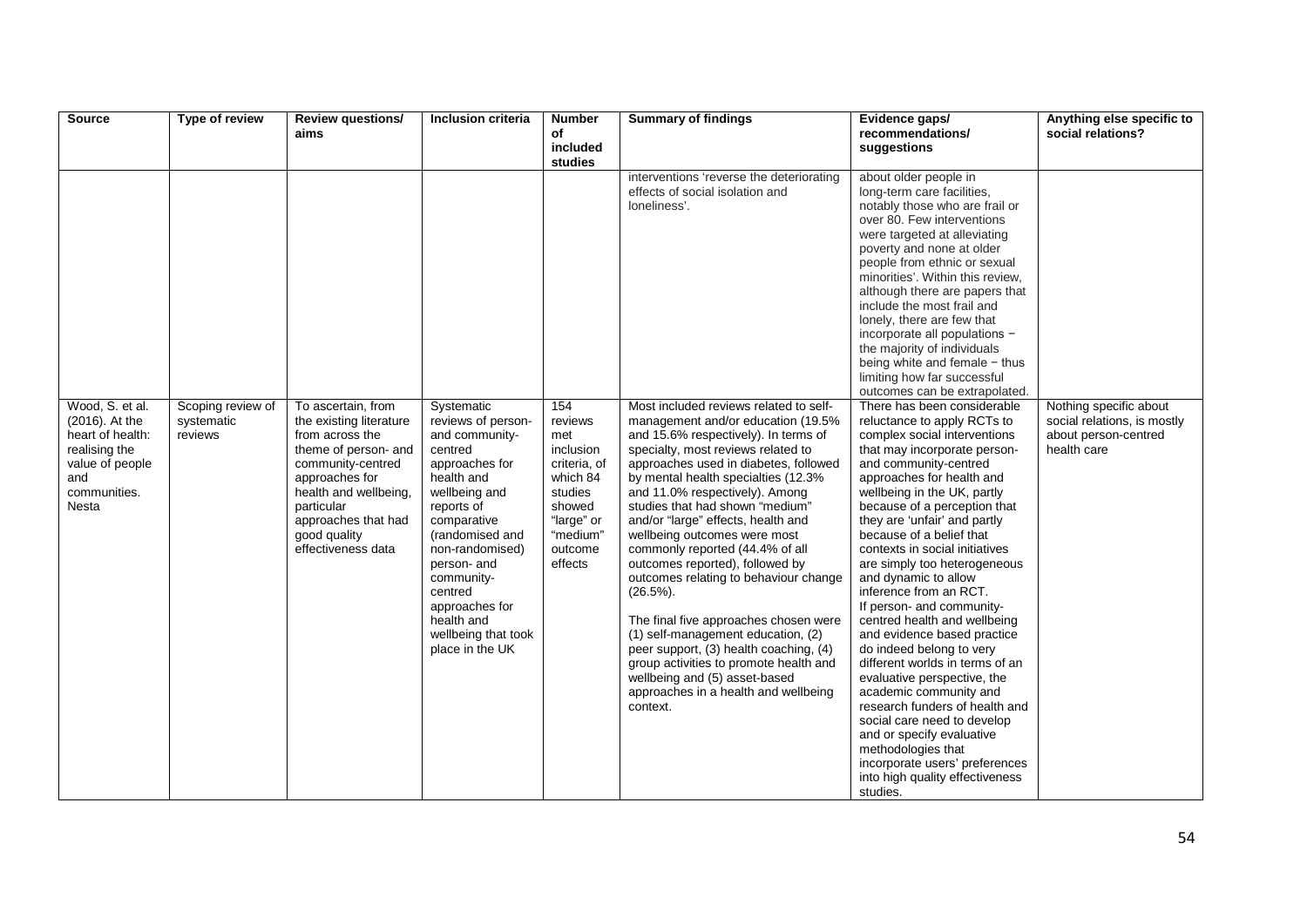## <span id="page-55-0"></span>**References**

- Bowen, G.A. (2009) Social capital, social funds and poor communities: an exploratory analysis. Social Policy Administration, 43(3), pp. 245-269.
- Cassel, J. (1976) The contribution of the social environment to host resistance. American Journal of epidemiology, 104(2), pp.107-123.
- CSDH (2008) Closing the gap in a generation: health equity through action on the social determinants of health. Final Report of the Commission on Social Determinants of Health. Geneva, World Health Organization.
- Chanan, G. (2002). Community development foundation measure of community: A study for the active community unit and research. London, Development and Statistics Unit of the Home Office.
- Cohen, S., Underwood, L., & Gottlieb, B. (2000) Social support measurement and intervention: A guide for health and social scientists, London, Oxford University Press.
- Communities Evidence Programme (2015). Voice of the User report <https://whatworkswellbeing.files.wordpress.com/2016/02/voice-of-the-user-report.pdf>
- Diener, E., & Seligman, M. E. (2004) Beyond money toward an economy of well-being. Psychological science in the public interest. 5(1), pp. 1-31.
- Elliott, E. et al. (2013) Connected Communities: A review of theories, concepts and interventions relating to community-level strengths and their impact on health and wellbeing. London, Connected Communities.
- Evans, J., et al. (2015) Measuring National Well-being: Life in the UK, 2015. Office for National Statistics.
- Farmer C. (2003) 2003 Home Office Citizenship Survey: Top-level findings from the Children's and Young People's Survey. London: Office for National Statistics.
- Friedli L. (2009) Mental health, resilience and inequalities. Denmark: World Health Organization Europe.

Halpern, D. Mental Health and the Built Environment: More Than Bricks and Mortar?

(London: Taylor & Francis, 1995).

- Hammer, M. (1983) 'Core' and 'extended' social networks in relation to health and illness. Social Science & medicine, 17(7), pp. 405-411.
- Hemmati, M. (2007) Participatory dialogue: Towards a stable, safe and just society for all. United Nations Publications.
- Kagan, C., & Kilroy, A. (2007) Psychology in the Community. In J. Haworth & G. Hart (Eds.), Well-Being: Individual, Community and Social Perspectives (pp. 97–113). New York, Palgrave Macmillan.
- Keyes, C. L. M. (1998) Social well-being. Social psychology quarterly. 61 (2), pp. 121-140.
- Lee, S.J., & Kim, Y. (2015) Searching for the meaning of community wellbeing. In Community wellbeing and community development: Conceptions and Applications. Berlin, Springer, pp.9-23.
- Marmot, M., Atkinson, T., Bell. J., et al. (2010) Fair Society, Healthy Lives: The Marmot Review: Strategic review of health inequalities in England post-2010. London, The Marmot Review.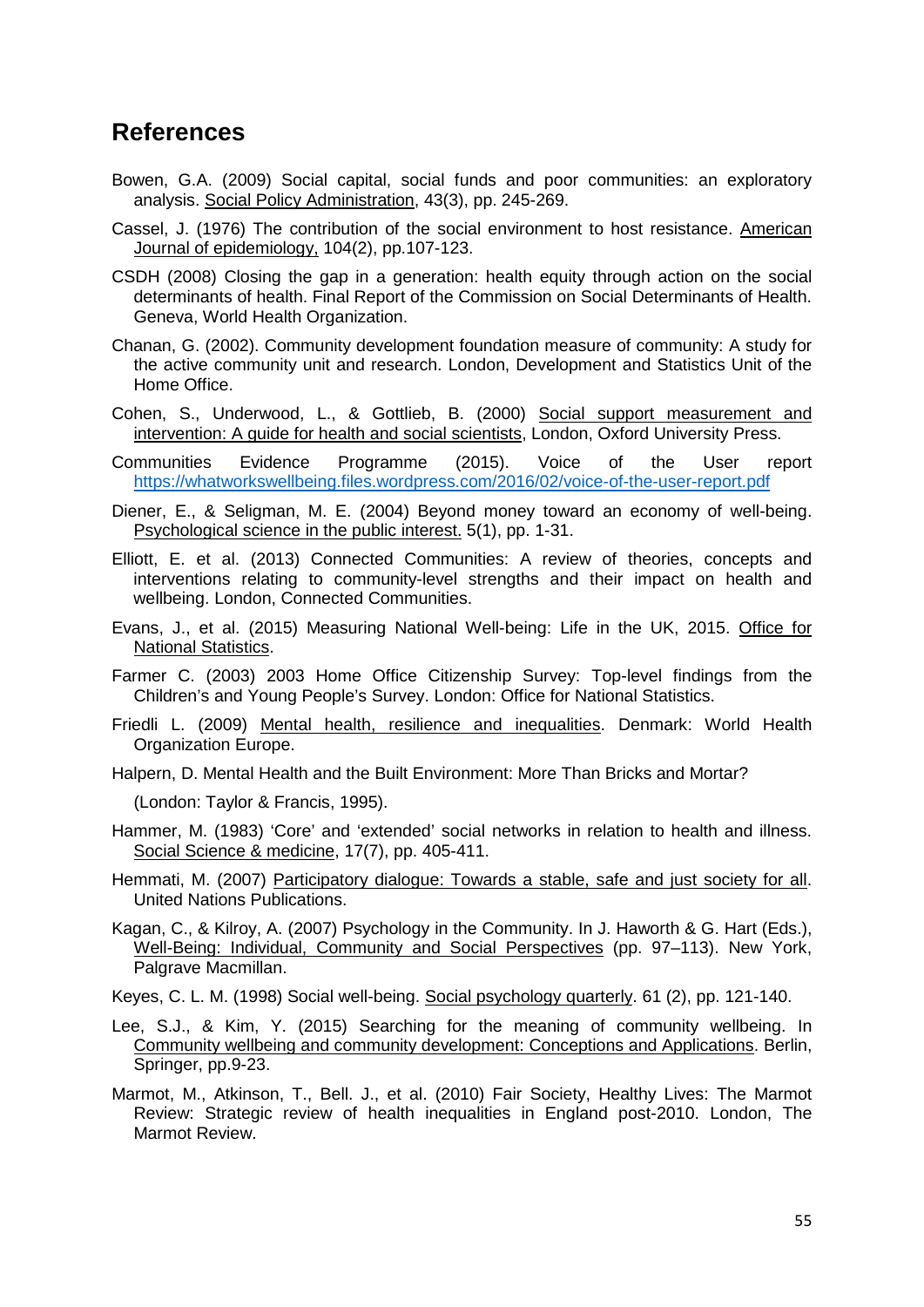- Mucha, J. (2003) The concept of "social relations" in classic analytical interpretative sociology: Weber and Znaniecki. 6<sup>th</sup> ESA conference, Murcia, Italy. Available from: [<https://www.um.es/ESA/papers/Rn21\\_26.pdf>](https://www.um.es/ESA/papers/Rn21_26.pdf) [Accessed 9<sup>th</sup> March 2017]
- Oldenburg, R. (1999) The Great Good Place: Cafes, Coffee Shops, Bookstores, Bars, Hair Salons, and Other Hangouts at the Heart of a Community. Cambridge, MA, Da Capo Press.
- Pons-Vigues, M., et al. (2014) Social and health policies or interventions to tackle health inequalities in European cities: a scoping review. BMC Public Health 14 (1) pp.198.
- Putnam, R. D. (2000) Bowling Alone: The Collapse and Revival of American Community. New York, Simon & Schuster.
- Reis, H. T., Collins, A., & Berscheid, E. (2000) The relationship context of human behavior and development. Psychological bulletin 126(6), pp.844-872.
- Rural Assistance Information Network (2004) Retrieved from [http://www.rain.net.au/community\\_well-being.htm](http://www.rain.net.au/community_well-being.htm)

Ryff, C. D., & Keyes, C. L. M., (1995) The structure of psychological well-being revisited. Journal of personality and social psychology. 69(4), pp. 719-727.

- Seaman, P., & Edgar, F., (2015) Exploring socio-cultural explanations of Glasgow's 'excess' mortality. Glasgow, Glasgow Centre for Population Health.
- Seligman, M. E. (2012) Flourish: A visionary new understanding of happiness and wellbeing. London, Simon and Schuster.
- Sixsmith, J., & Boneham, M. (2007). Health, Well-being and Social Capital. In J. Haworth & G. Hart (Eds.), Well-Being: Individual, Community and Social Perspectives (pp. 79–96). New York, Palgrave Macmillan.
- South, J., & Phillips, G. (2014) Evaluating community engagement as part of the public health system. Journal of Epidemiology and Community Health, *68*(7), pp. 692–696.
- South J, Abdallah S, Bagnall A, Curtis S, Newton R, Pennington A, Corcoran R (2017). Building community wellbeing – an initial theory of change, Liverpool: University of Liverpool. [https://whatworkswellbeing.files.wordpress.com/2017/05/theory-of-change](https://whatworkswellbeing.files.wordpress.com/2017/05/theory-of-change-community-wellbeing-may-2017-what-works-centre-wellbeing.pdf)[community-wellbeing-may-2017-what-works-centre-wellbeing.pdf](https://whatworkswellbeing.files.wordpress.com/2017/05/theory-of-change-community-wellbeing-may-2017-what-works-centre-wellbeing.pdf)
- Spies, C. (2005) Guyana: a case study prepared by the social cohesion programme (UNDP Guyana). Presentation delivered at the United Nations Expert Group Meeting entitled "Dialogue in the Social Integration Process: Building Peaceful."
- Stokes G, Richardson M, Brunton G, Khatwa M, Thomas J (2015) Review 3: Community engagement for health via coalitions, collaborations and partnerships (on-line social media and social networks) – a systematic review and metaanalysis. London: EPPI-Centre, Social Science Research Unit, UCL Institute of Education, University College London.
- Thoits, P. A. (1986) Social support as coping assistance. Journal of Consulting and Clinical Psychology. 54(4), pp.416-423.
- Thomas J, Brunton J, and Graziosi S (2010). EPPI-Reviewer 4: software for research synthesis, EPPI-Centre Software, London: Social Science Research Unit, UCL Institute of Education.
- Umberson, D., & Montez, J.K. (2010) Social Relationships and Health: A Flashpoint for Health Policy. Journal of Health and Social Behaviour, 51(1), pp.54-66.
- United Nations (1995) Report of the World Summit for Social Development. Copenhagen, United Nations publication.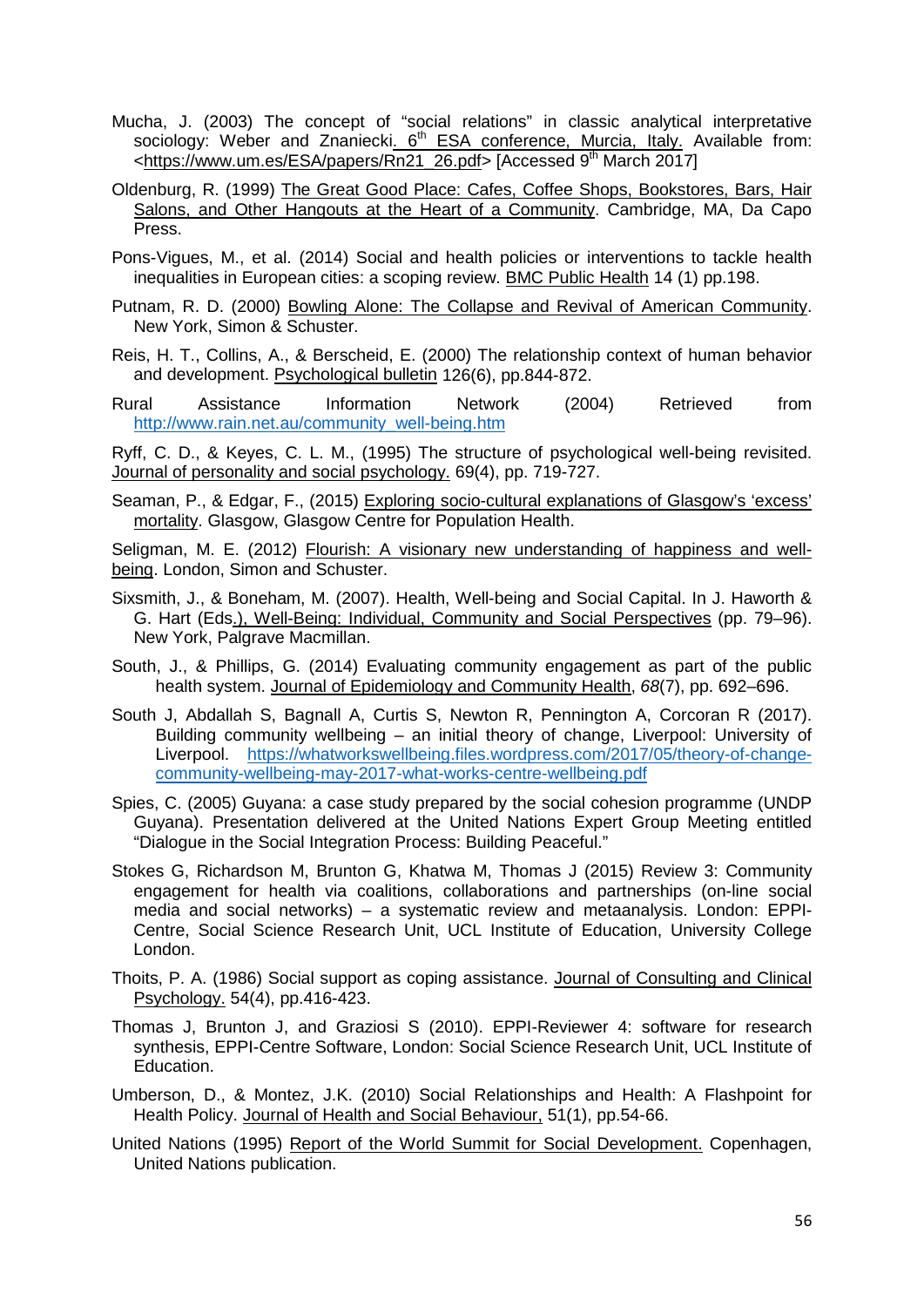- Weber, M. (1947) The Theory of Social and Economic Organization. New York, Oxford University Press.
- What Works Wellbeing (2015) Voice of the User report: Communities Evidence Programme. What Works Wellbeing.
- Wills, T. A. (1985). Supportive functions of interpersonal relationships. Social Support and Health. Cohen. S., &. Syme, L. (Eds). San Diego, CA, US, Academic Press. (pp. 61-82)
- WHOQOL Group (1995) The World Health Organization quality of life assessment (WHOQOL): position paper from the World Health Organization. Social Science & Medicine. 41(10), pp.1403–1409.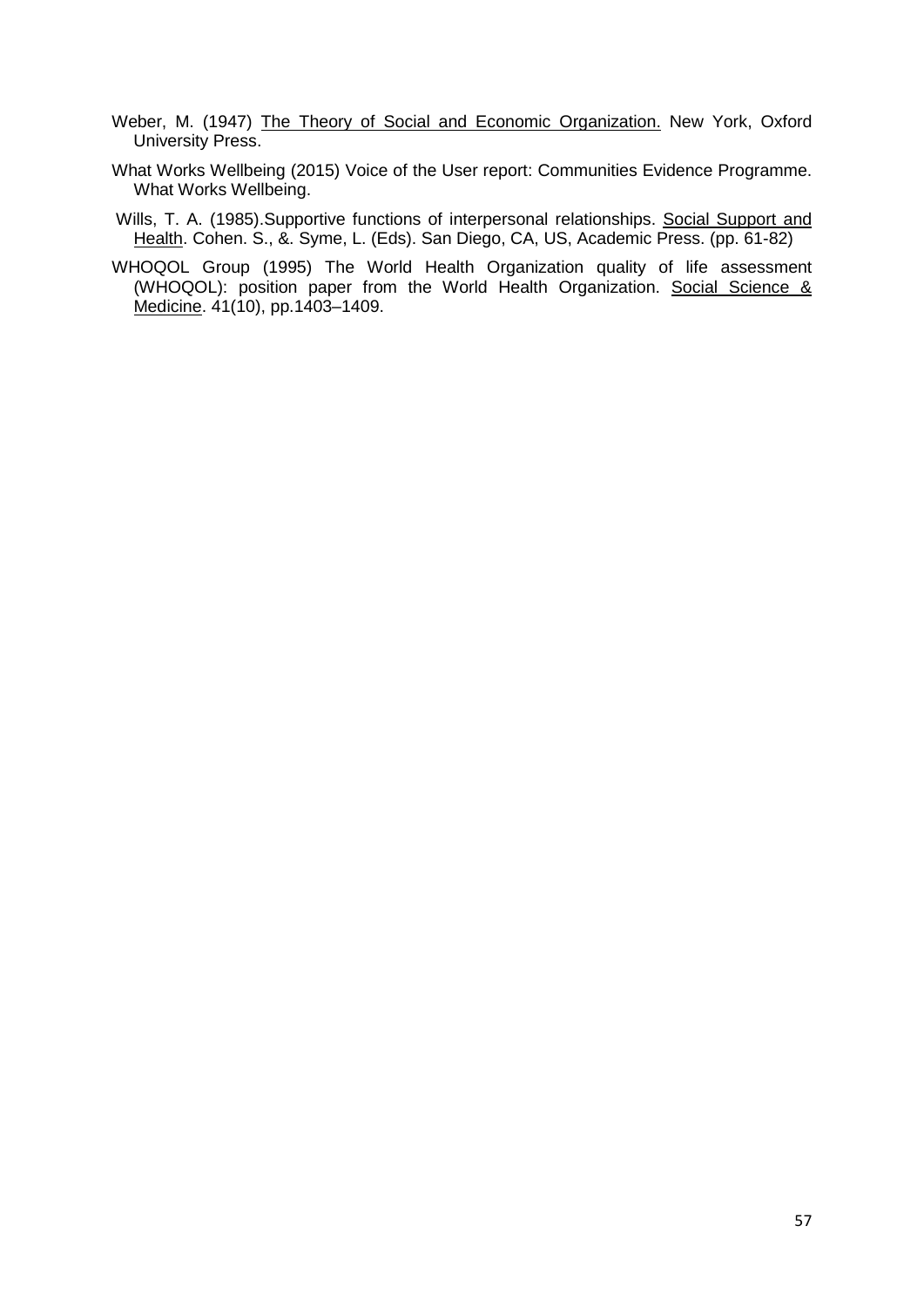# <span id="page-58-0"></span>**Appendix A Search Strategy**

- 1. Soci\* N2 (relation\* or cohesion or capital or inclusion or interaction\* or network\* or connect\* or interconnect\* or bond\* or tie\* or position or status or "economic position" or connectivity or support or integration or participation or engag\* or attractor\* or exclu\* or isolat\* or marginali\* or disengag\* or fragment\* or disconnect\*) or "interpersonal relation\*" or "bumping space\*" or "meeting space\*" or connectedness or "quality of relations" or confidant\* or "being validated" or "being cared for" or friendship or companion\* or "close relationship\*" or "individualism"
	- a. Community N2 (relation\* or interaction\* or network\* or space\* or support or integration or cohesion or participation)
	- b. neighbo?r\* N2 (relation\* or interaction\* or network\* or space\* or support\* or integration)
	- c. public N2 (interaction\* or network\* or space\* or support or integration)
- 2. **Community**: communit\* or neighbour\* or neighbor\* or local\* or public or civic or citizen\* or grassroot\* or residen\* or area or urban or rural
- 3. **Wellbeing**: "well-being" or wellbeing or "quality of life" or happiness or satisfaction or "positive mental health" or wellness or healthy or "physical welfare" or "purpose in life" or flourish\* or prosper\* or resilien\* or contentment or "self-esteem" or "positive relations" or autonomy or "overall health" or belonging or fulfil\* or involvement or loneliness or capabilit\* or salutogen\* or eudaimon\* or eudaemon\* or eudemon\* or trust or thriv\*
- 4. **Interventions**: policy or policies or intervention\* or strateg\* or initiative or scheme or programme or investment or planning or environment\* or regeneration or coproduc\* or "asset-based" or volunteer\* or "what works" or implementation or evaluat\* or "social impact\*" or measure\*

## Combinations

(1 or 1a or 1b or 1c)  $+ 4 =$  What works to boost social relations? 1 + 2 + 3 = What role do social relations play in enhancing community wellbeing?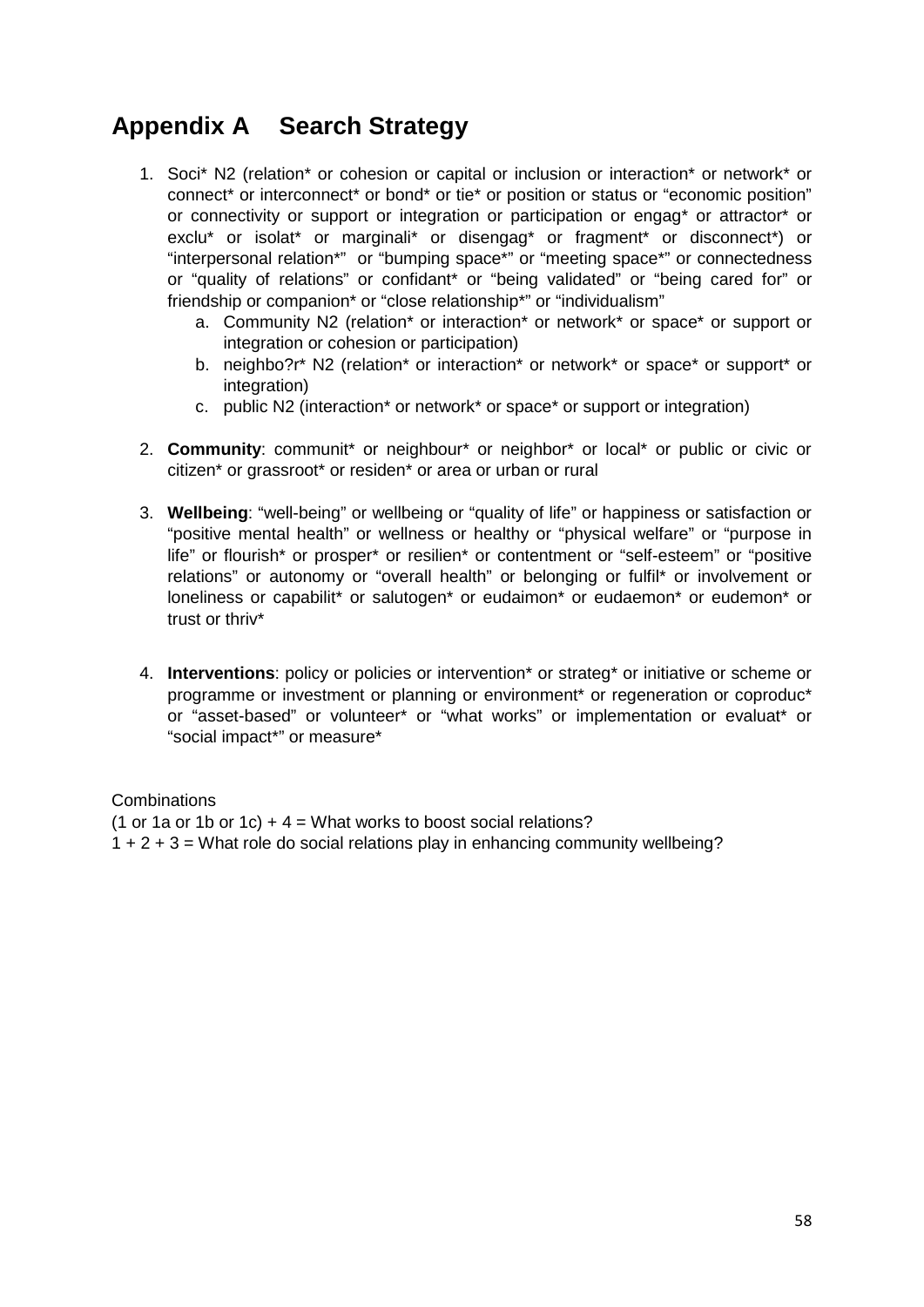# <span id="page-59-0"></span>**Appendix B List of included reviews**

Adams J, et al. (2006) A systematic review of the health, social and financial impacts of welfare rights advice delivered in healthcare settings. BMC Public Health, (6), 81

Attree, P et al. (2011). The experience of community engagement for individuals: a rapid review of evidence. 19, pp.250-260.

Brunton G, Caird J, Stokes G, Stansfield C, Kneale D, Richardson M, Thomas J (2014) Review 1: Community engagement for health via coalitions, collaborations and partnerships – a systematic review. London: EPPI Centre, Social Science Research Unit, Institute of Education, University of London.

Brunton G, Caird J, Kneale D, Thomas J, Richardson M (2015) Review 2: Community engagement for health via coalitions, collaborations and partnerships: a systematic review and meta-analysis. London: EPPI-Centre, Social Science Research Unit, UCL Institute of Education, University College London.

Buonfino A, and Hilder P (2006). Neighbouring in contemporary Britain: A think-piece for the Joseph Rowntree Foundation Housing and Neighbourhoods Committee. York: Joseph Rowntree Foundation.

Butterfoss FD. (2006) Process evaluation for community participation. Annual Review of Public Health, (27), pp.323-340.

Campos W, et al. (2016) A Systematic Review of Proposals for the Social Integration of Elderly People Using Ambient Intelligence and Social Networking Sites. Cognitive Computation, (8), pp.529-542.

Cattan M, White M, Bond J, and Learmouth A. (2005) Preventing social isolation and loneliness among older people: a systematic review of health promotion interventions (structured abstract). Ageing and Society, (25), pp.41-67.

Coalter F. (2007) Sports clubs, social capital and social regeneration: 'Ill-defined interventions with hard to follow outcomes'? Sport in Society, (10), pp.537-559.

Collin P, Rahilly K, Richardson I, and Third A. (2011) The benefits of social networking services. Cooperative Research Centre for Young People, Technology and Wellbeing, Melbourne and VIC.

Courtin E, and Knapp M. (2015) Social isolation, loneliness and health in old age: a scoping review. Health and Social Care in the Community pp.3. doi: 10.1111/hsc.12311

Dickens AP, Richards SH, Greaves CJ, and Campbell JL. (2011) Interventions targeting social isolation in older people: a systematic review. BMC Public Health, (11), pp.647-647.

Dobrohoczki Robert. (2006) Cooperatives as Social Policy Means for Creating Social Cohesion in Communities. Journal of Rural Cooperation, (34), pp.135-158.

Durcan D, Bell R, and Institute of Health Equity (2015) Reducing social isolation across the lifecourse. London: Public Health England & UCL Institute of Health Equity

Gaskin C J. (2015) On the Potential for Psychological Researchers and Psychologists to Promote the Social Inclusion of People with Disability: A Review. Australian Psychologist, (50), pp.445-454.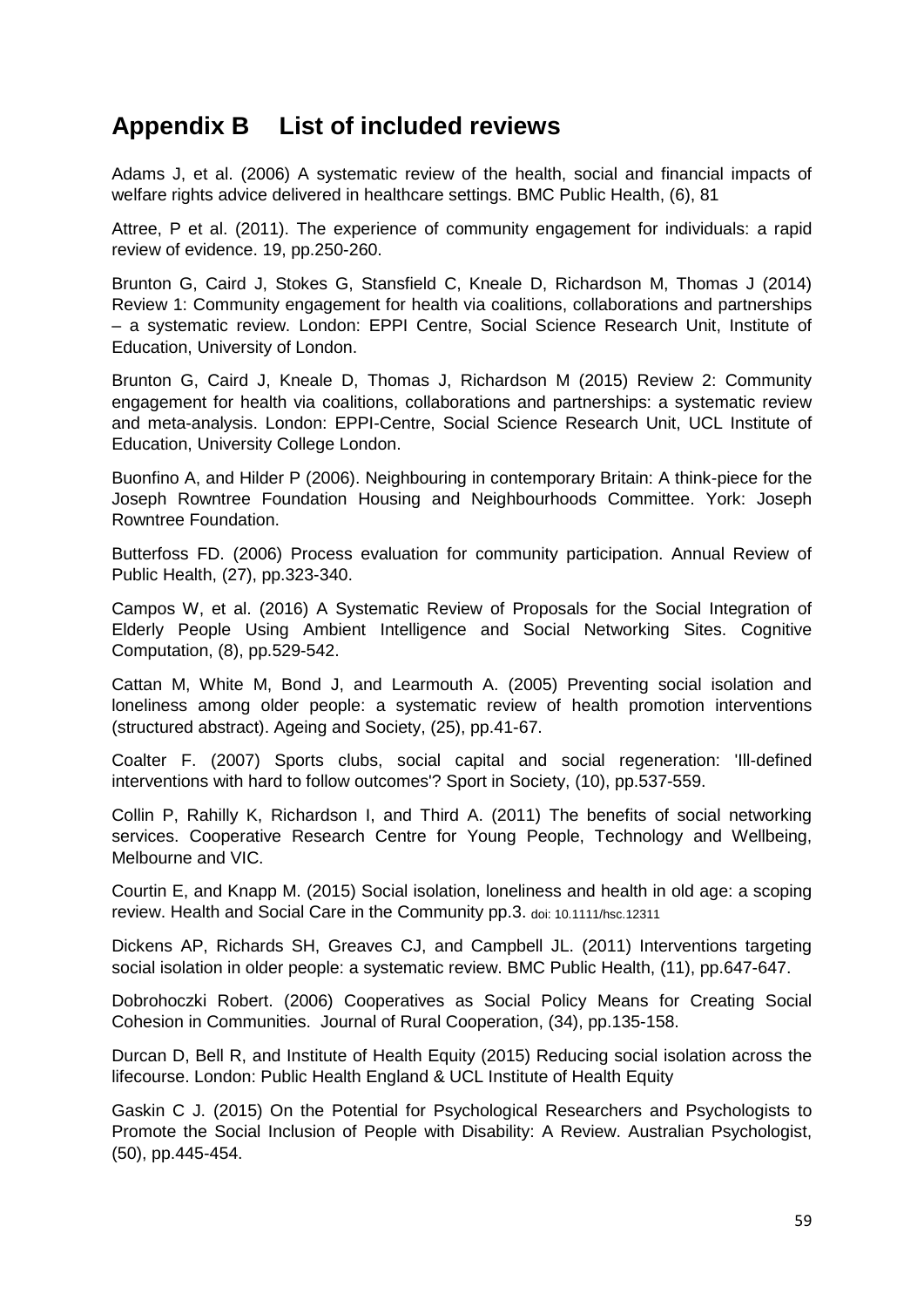Heaven B et al. (2013) Supporting well-being in retirement through meaningful social roles: systematic review of intervention studies (Provisional abstract). Milbank Quarterly, (91), pp.222-287.

Milton, B et al. (2012) The impact of community engagement on health and social outcomes: a systematic review. Community Development Journal, (47), pp.316-334.

Morris M E et al. (2014) Smart technologies to enhance social connectedness in older people who live at home. Australasian Journal On Ageing, (33), pp.142-152.

Mulgan G., Hothi M., Brophy M., & Bacon N. (2008). Neighbourliness + Empowerment = Wellbeing: Is there a formula for happy communities? London: The Young Foundation.

National Institute For Health & Care Excellence (NG44) (2016) Community engagement: improving health and wellbeing and reducing health inequalities

Newbigging K, and Heginbotham C. (2010) Commissioning mental wellbeing for all: a toolkit for commissioners. University of Central Lancashire

O'Mara-Eves A et al. (2013) Community engagement to reduce inequalities in health: a systematic review, meta-analysis and economic analysis. Public Health Research, 1(4), pp.i-525.

Ohmer ML, and Korr WS. (2006) The effectiveness of community practice interventions: a review of the literature. Sage Journals, (16), pp.132-145.

Osborne C, Baldwin C, and Thomsen D. (2016) Contributions of Social Capital to Best Practice Urban Planning Outcomes. Urban Policy & Research, (34), pp.212-224.

Paranagamage P, Austin S, Price A, Khandokar F. (2010) Social capital in action in urban environments: an intersection of theory, research and practice literature. Journal of Urbanism, (3), pp.231-252.

Popay J et al (2007). Community engagement in initiatives addressing the wider social determinants of health. A rapid review of evidence on impact, experience and process.: Universities of Lancaster, Liverpool and Central Lancashire, pp.1-222.

Raymond E, Sevigny A, and Tourigny A. (2013) On the track of evaluated programmes targeting the social participation of seniors. Ageing and Society, (33), pp 267-296

Scharlach A, Lehning A. (2013) Ageing-friendly communities and social inclusion in the United States of America. Ageing and Society, (33), pp.110-136.

Skills for Care, 'Only a footstep away'? Neighbourhoods, social capital & their place in the 'Big Society', (Leeds, 2010) [www.skillsforcare.org.uk](http://www.skillsforcare.org.uk/)

Stokes G, R et al. (2015) Review 3: Community engagement for health via coalitions, collaborations and partnerships (on-line social media and social networks) –a systematic review and meta-analysis. London: EPPI-Centre, Social Science Research Unit, UCL Institute of Education, University College London.

Tunstall, R. and Lupton, R. (2010) Mixed Communities: Evidence Review, London: DCLG.

Wilson N and Cordier R. (2013) A narrative review of Men's Sheds literature: reducing social isolation and promoting men's health and well-being. Health & Social Care in the Community, (21), pp.451-463.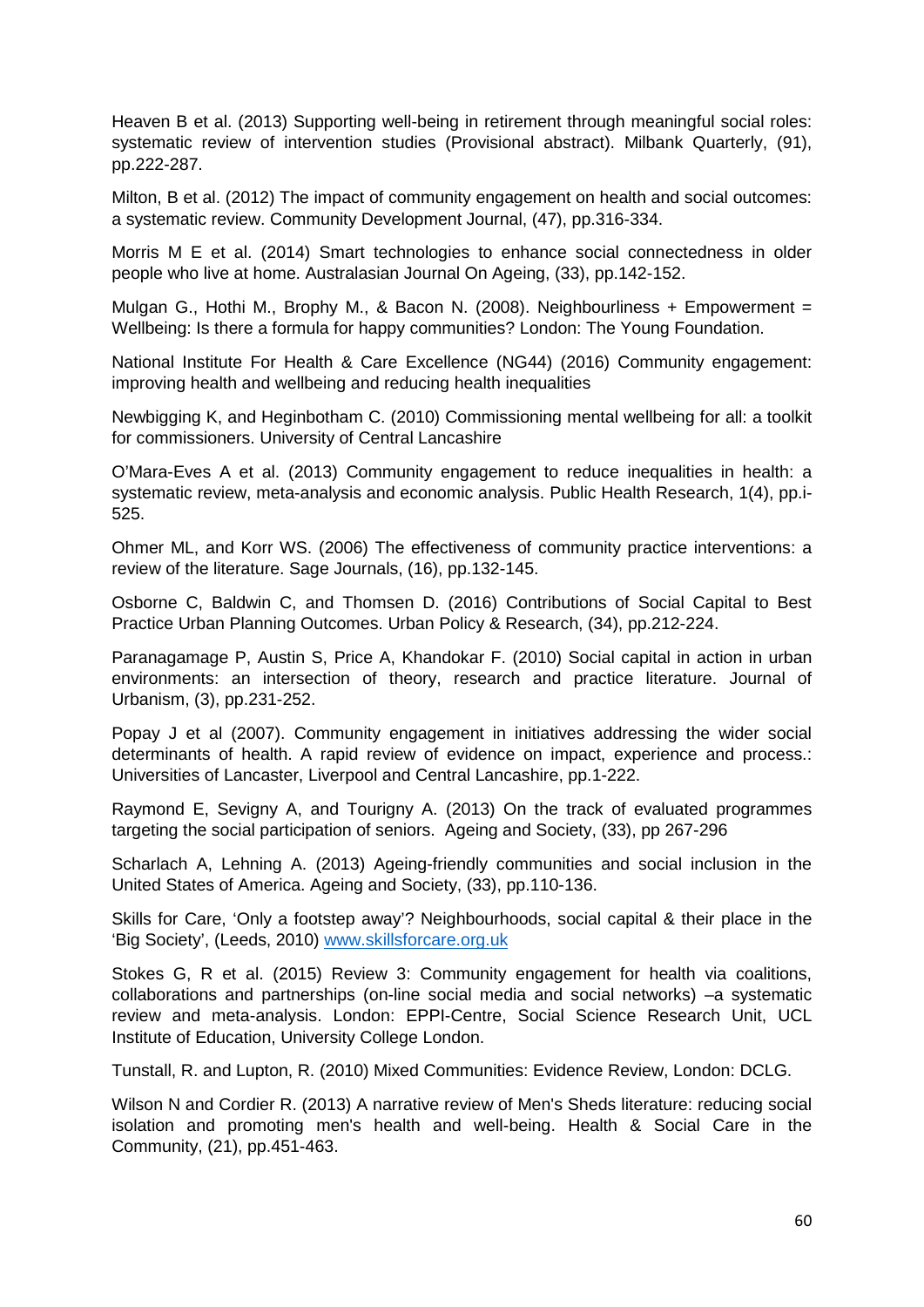Windle, K et al. (2011) SCIE research briefing 39: preventing loneliness and social isolation: interventions and outcomes. Social Care Institute For Excellence, pp.15p.

Wood, S et al. (2016) At the heart of health. Realising the value of people and communities. Institute of Health and Society, Newcastle University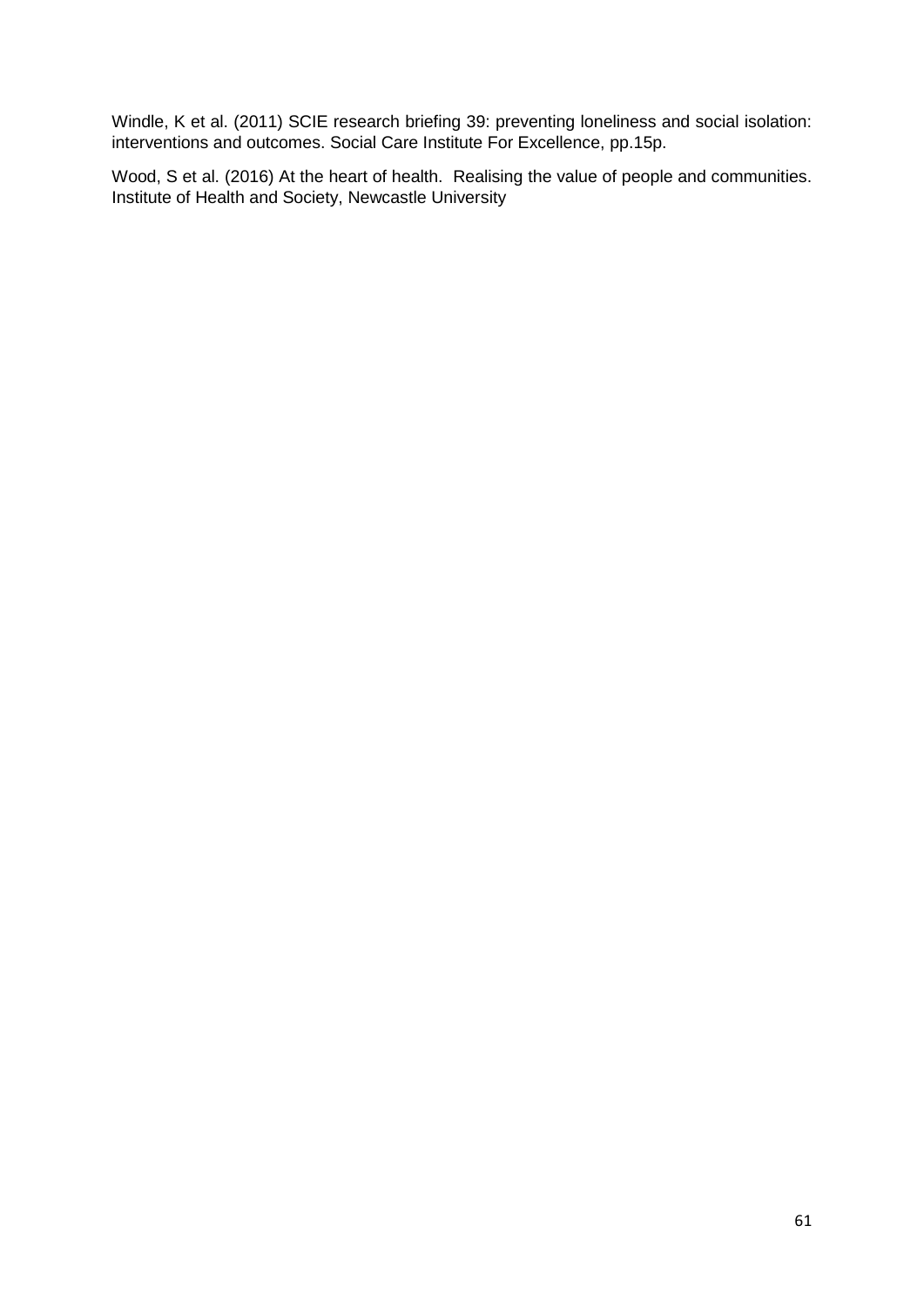# <span id="page-62-0"></span>**Appendix C List of excluded studies**

## **Exclude on design**

Agger A, and Jensen JO. (2015) Area-based Initiatives—And Their Work in Bonding, Bridging and Linking Social Capital. European Planning Studies, (23), pp.2045-2061.

Almedom A M. (2005) Social capital and mental health: An interdisciplinary review of primary evidence. Social Science & Medicine, (61), pp.943-964.

Antoci A, Sacco PL, and Vanin P. (2007) Social capital accumulation and the evolution of social participation. The Journal of Socio-Economics, (36), pp.128-143.

Barnes M, and Coelho VS. (2009) Social participation in health in Brazil and England: inclusion, representation and authority. Health Expectations, (12), pp.226-236.

Bryson L, and Mowbray M. (2005) More spray on solution: Community, social capital and evidence based policy. Australian Journal of Social Issues (Australian Council of Social Service), (40), pp.91-106.

Calvert M, Emery M, and Kinsey S. (2013) New Directions for Youth Development; Youth Programs as Builders of Social Capital. San Francisco, CA, US, Jossey-Bass.

Carson E, and Kerr L. (2010) Contractualism and social inclusion: strands of policy emulation in UK and Australian local employment services. Policy and Politics, (38), pp.41- 55.

Chapman C. (2009) The Promotion of Participation in Social, Economic and Cultural Life - NGO Strategies and Approaches. International Journal on Minority & Group Rights, (16), pp.577-582.

Christens BD. (2010) Public relationship building in grassroots community organizing: relational intervention for individual and systems change. Journal of Community Psychology, (38), pp.886-900.

Communities Scotland. (2007) An overview of the social inclusion partnership (SIP) programme. Research Report. Scotland, Communities Scotland, pp.4p.

Department for Communities and Local Government. (2006) Strong and prosperous communities: the local government white paper. Communities and Local Government, Summary, pp.6pp.

Department of Health. (2010) Healthy lives, healthy people: our strategy for public health in England. Department of Health, pp.96pp.

El Ansari W and Andersson E. (2011) Beyond value? Measuring the costs and benefits of public participation. Journal of Integrated Care, (19), pp.45-57.

Engbers T, Thompson M, and Slaper T. (2016) Theory and measurement in social capital research. Social Indicators Research, DOI 10.1007/s11205-016-1299-0

Ennis G., and West D. (2010) Exploring the Potential of Social Network Analysis in Assetbased Community Development Practice and Research. Australian Social Work, (63), pp.404-417.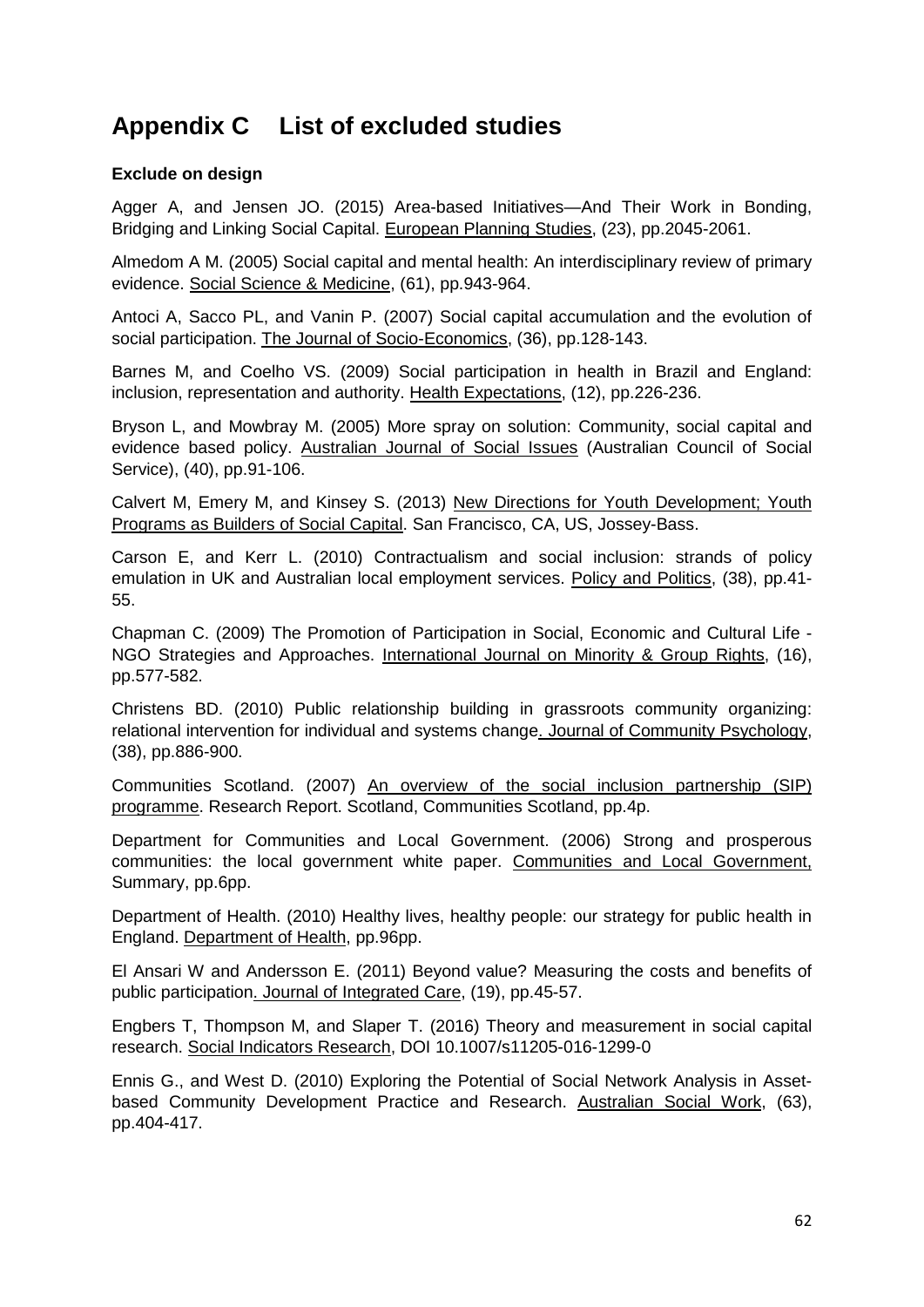Forsman A., Jane-Llopis E., Schierenbeck I., and Wahlbeck K. (2009) Psychosocial interventions for prevention of depression in older people. Cochrane Database of Systematic Reviews, pp i-13.

Fowler S., Venuto M., Ramirez V., Martinez E., Pollard J., Hixon J., Shaw J., and Lesser J. (2013) The power of connection and support in community engagement: Las Mujeres Nobles de Harlandale. Issues in Mental Health Nursing, (34), pp.294-297.

Gilchrist, A et al. (2011) Community empowerment: meaningful ways for communities to explore their own experiences: findings from action research on quality assurance. The Community Development Foundation, pp.59p.

Harris M., and Young P. (2009) Developing community and social cohesion through grassroots bridge-building: an exploration. Policy and Politics, (37), pp.517-534.

Heritage Z. and Dooris M. (2009) Community participation and empowerment in Healthy Cities. Health Promotion International, (24), pp.i45-i55.

Jemel, P. and Soma S. (2009) Comparing conceptualizations of social capital. Journal of Community Practice, (17), pp.424-443.

Joseph Rowntree Foundation. (2005) Enhancing the use of public spaces in cities. York: Joseph Rowntree Foundation

Keddie A. (2014) Australian multicultural policy: Social cohesion through a political conception of autonomy. Journal of Sociology, (50), pp.408-421.

Kempton, J. and Tomlin S. (2014) Ageing alone: loneliness and the 'oldest old'. Centre Forum, pp.29.

Macpherson S., Goodlad R., and Mc Kenzie C. (2007) Learning lessons from thematic social inclusion partnerships (SIPs). Communities Scotland, pp.44p.

Mir G., Lawler J., and Godfrey M. (2010) Women, faith and social inclusion: models for building cohesive communities. Joseph Rowntree Foundation, pp.55p.

Mircea, AT, LazĂR TA., and Baciu EL. (2011) Community participation and involvement in social actions. Transylvanian Review of Administrative Sciences, pp.5-22.

Muthuri JN., Matten D., and Moon J. (2009) Employee volunteering and social capital: Contributions to corporate social responsibility. British Journal of Management, (20), pp.75- 89.

Neelameghan A. (2013) Social networking among women of rural and indigenous communities. Information Studies, (19), pp.203-210.

Parsfield M. et al. (2015) Community capital: the value of connected communities. RSA Action and Research Centre, pp.74.

Pereira RB., and Whiteford GE. (2013) Understanding social inclusion as an international discourse: implications for enabling participation. British Journal of Occupational Therapy, (76), pp.112-115.

Schneider AJ. (2007) Connections and disconnections between civic engagements and social capital in community-based nonprofits. Nonprofit and Voluntary Sector Quarterly, (36), pp.572-597.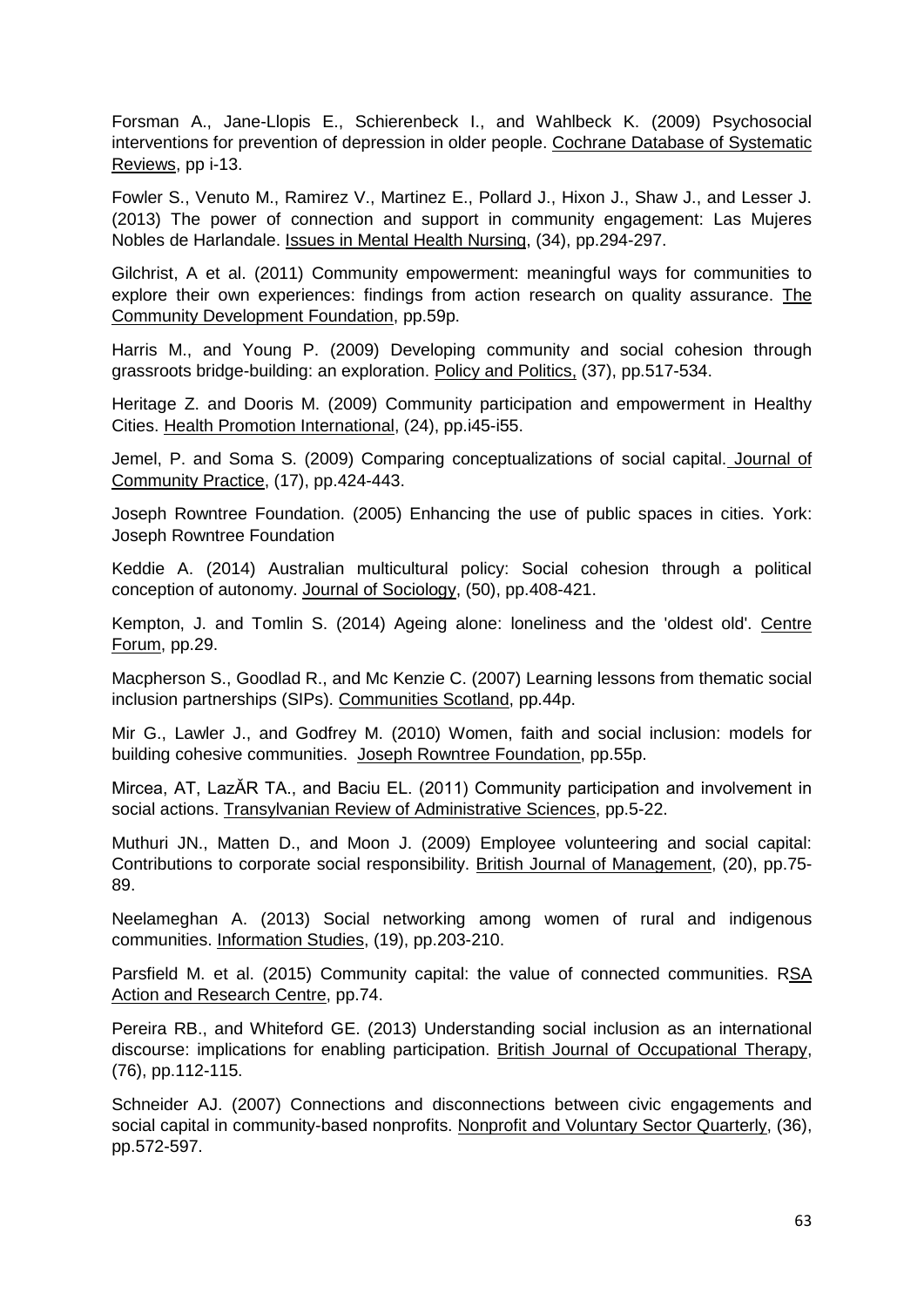Shahzad A., Kamal M., and Gregg T. (2012) Impact at the 'bottom of the pyramid': The role of social capital in capability development and community empowerment. Journal of Management Studies, (49), pp.813-842.

Sharma S., and Purohit GN. (2013) A Review of Existing Measures, Methods and Framework for Tracking Online Community in Social Network. International Journal of Computer Applications, (63), pp.45-50.

Stevens Q. (2009) 'Broken' public spaces in theory and in practice. The Town Planning Review, (80), pp.371-391.

Taket A. (2013) Practising social inclusion. USA, Routledge, pp.328.

Teasdale S. (2007) Volunteering among groups deemed at risk of social exclusion. Institute for Volunteering Research, pp.7 pp.

Tossebro J. (2009) Report on the social inclusion and social protection of disabled people in European countries: Norway. Academic Network of European Disability experts, pp.14p.

Walker, A et al. (2006) New horizons research programme: the social exclusion of older people: future trends and policies: think piece. Department for Communities and Local Government, pp.37p.

Webb SA. (2008) Modelling service user participation in social care. Journal of Social Work, (8), pp.269-290.

Wollebaek D., and Stromsnes K. (2008) Voluntary associations, trust, and civic engagement: a multilevel approach. Nonprofit and Voluntary Sector Quarterly, (37), pp.249-263.

## **Exclude on intervention**

Barbour V., Clark J., Jones S. and Veitch E. (2010) Social Relationships Are Key to Health, and to Health Policy. PLoS Medicine, (7), pp.1-2.

Aisenberg E. and Herrenkohl T. (2008) Community violence in context: risk and resilience in children and families. Journal of Interpersonal Violence, (23), pp.296-315.

Bhandari H. and Yasunobu K. (2009) What is Social Capital? A Comprehensive Review of the Concept. Asian Journal of Social Science, (37), pp.480-510.

Di Masso A. (2012) Grounding Citizenship: Toward a Political Psychology of Public Space. Political Psychology, (33), pp.123-143.

Gibbons M. (2007) The Sociobiologic Integrative Model (SBIM): Enhancing the Integration of Sociobehavioral, Environmental, and Biomolecular Knowledge in Urban Health and Disparities Research. Journal of Urban Health, (84), pp.198-211.

Gilbert KL. (2010) A meta-analysis of social capital and health. ProQuest Information & Learning.

Gouldbourne H. (2006) Families, communities and social capital: past and continuing false prophesies in social studies. Community, Work & Family, (9), pp.235-250.

Grover C. (2006) Welfare reform, accumulation and social exclusion in the United Kingdom. Social Work and Society International Online Journal, (4), pp.78-91.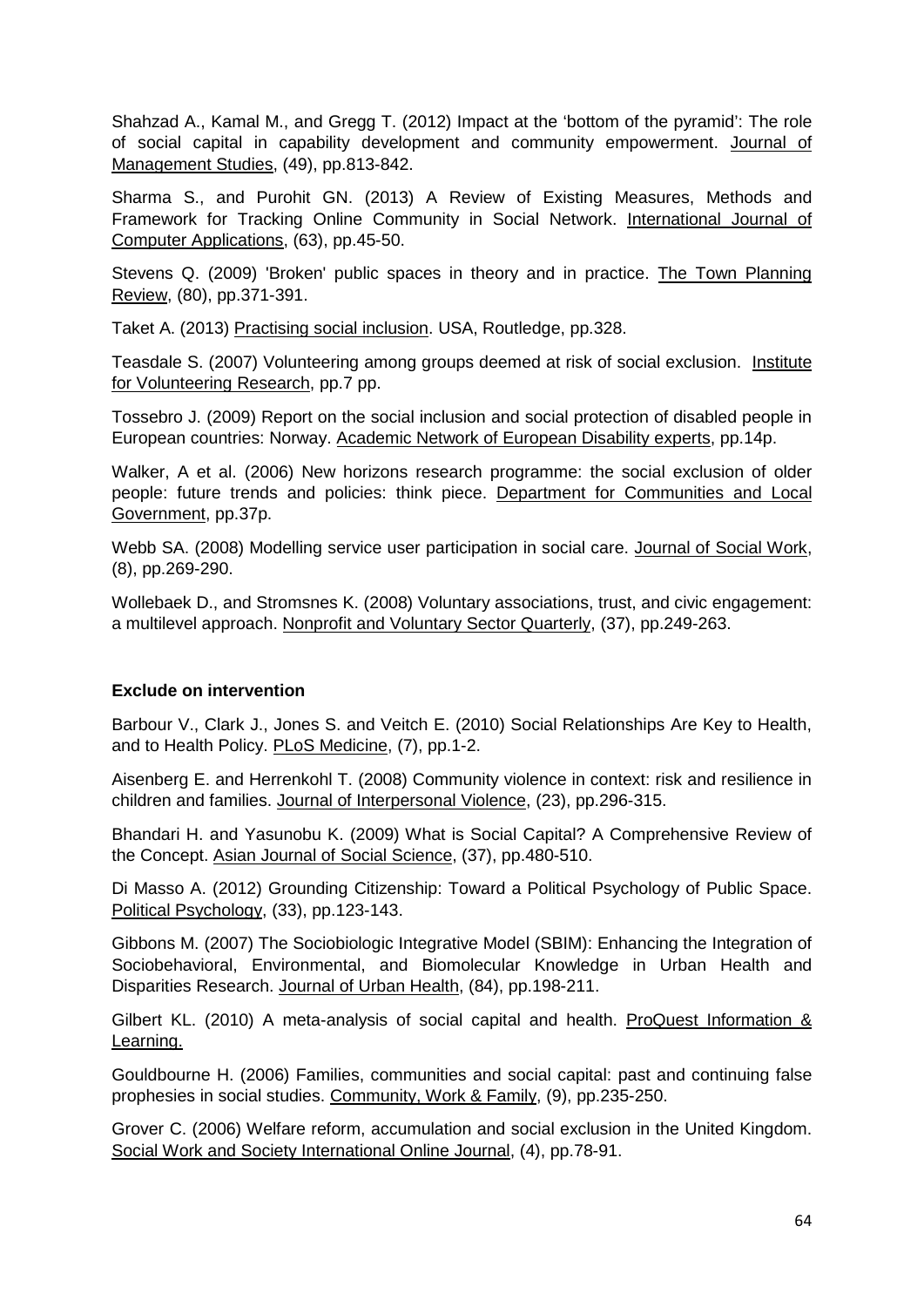Hawkins R. and, and Maurer K. (2012) Unravelling social capital: disentangling a concept for social work. British Journal of Social Work, (42), pp.353-370.

Johnson KJ. and Mutchler JE. (2014) The emergence of a positive gerontology: From disengagement to social involvement. The Gerontologist, (54), pp.93-100.

Latkin CA. and Knowlton AR. (2015) Social Network Assessments and Interventions for Health Behavior Change: A Critical Review. Behavioral Medicine, (41), pp.90-97.

Levitas, R. et al. (2007) The multi-dimensional analysis of social exclusion. Department for Communities and Local Government, pp.141p.

Matrix Evidence and Bazian. (2008) Department of Health: Prioritising investments in public health. Yorkshire and Humber Health Intelligence.

Phillipson C. (2007) The 'elected' and the 'excluded': sociological perspectives on the experience of place and community in old age. Cambridge Journals, (27), pp.321-343.

Robertson GK. (2014) Transitions in later life. Working with older people, (18), pp.186-196.

van Deth JW and Zmerli S. (2010) Introduction: Civicness, equality, and democracy—A 'dark side' of social capital? American Behavioral Scientist, (53), pp.631-639.

Welzel C., Inglehart R. and Deutsch F. (2005) Social capital, voluntary associations and collective action: Which aspects of social capital have the greatest 'civic' payoff? Journal of Civil Society, (1), pp.121-146.

Wollebaek D. and Stromsnes K. (2008) Voluntary associations, trust, and civic engagement: a multilevel approach. Nonprofit and Voluntary Sector Quarterly, (37), pp.249-263.

Zavaleta D., Samuel K. and Mills CT. (2016) Measures of social isolation. Social Indicators Research, (1), pp. 367–391.

## **Exclude on population**

Baker D. (2014) Creative approaches to working with older people in the public realm. Working with Older People, (18), pp.10-17.

Baumgartner J N. and Burns J K. (2014) Measuring social inclusion-a key outcome in global mental health. International Journal of Epidemiology, (43), pp.354-364.

Bigby C. (2012) Social inclusion and people with intellectual disability and challenging behaviour: A systematic review. Journal of Intellectual and Developmental Disability, (37), pp.360-374.

Campaign to End Loneliness. (2016). Loneliness and isolation: guidance for local authorities and commissioners. London: Age UK & Campaign to End Loneliness

Carter EW. and Hughes C. (2005) Increasing Social Interaction Among Adolescents with Intellectual Disabilities and Their General Education Peers: Effective Interventions. Research & Practice for Persons with Severe Disabilities, (30), pp.179-193.

Cattan M et al. (2005) Preventing social isolation and loneliness among older people: a systematic review of health promotion interventions. Ageing and Society , (25), pp.41-67.

Christensen KM. (2011) The impact of the physical environment on the social integration of individuals with disabilities in community. ProQuest Information & Learning.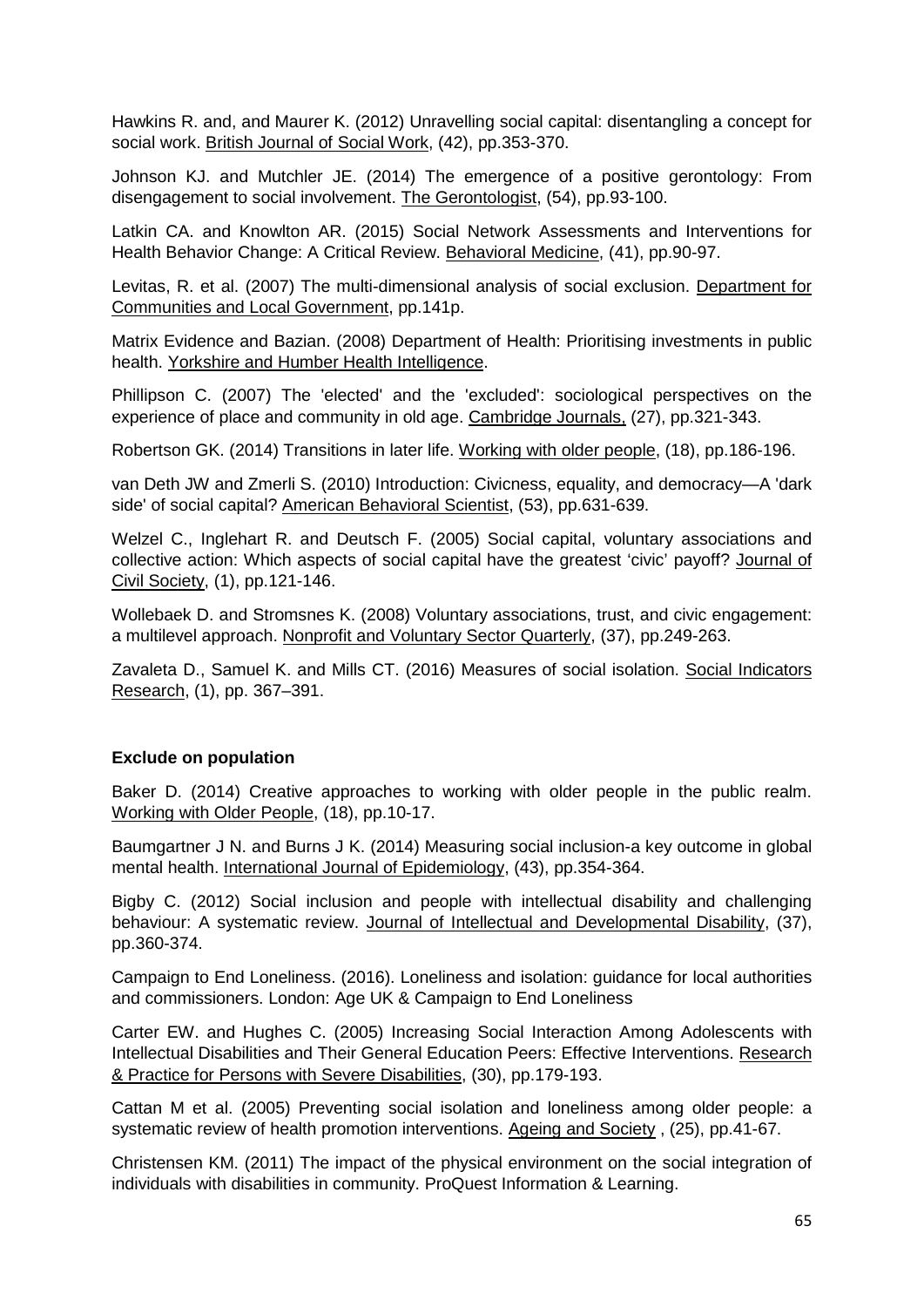Collins E. (2014) Preventing loneliness and social isolation in older people. Insights, (25).

Derr L. and Rhodes A. (2010) The public library as ürban youth space: redefining public libraries through services and space for young people for an über experience. Australasian Public Libraries and Information Services, (23), pp.90-97.

Doe E., Allan S., Dobson M. and Huber J. (2013) Social support in adolescents with type 1 diabetes: A systematic review of social support intervention studies. Psychology & Health, (28), pp.204-204.

Doyle AE. (2010) An exploration of how middle schools can create environments that are conducive to building social relationships. ProQuest Information & Learning.

Ellaway A. and Emslie C. (2013) Connecting gender, space and place: Are there gender differences in the relationships between the social environment and health-related behaviours? In: Stock C, Ellaway A., ed., Neighbourhood structure and health promotion. New York, NY, US: Springer Science + Business Media, pp.335-346.

European Social Network (2006) Social services and social inclusion. pp.46p..

Flatt JD, and Hughes TF. (2013) Participation in social activities in later life. , 9, pp..

Fournier C. et al. (2014) Cirque du Monde as a health intervention: perceptions of medical students and social circus experts. Canadian Family Physician, 60, (11), pp.e548-e553.

Gardiner C., Geldenhuys G., and Gott M. (2016) Interventions to reduce social isolation and loneliness among older people: an integrative review. Health & Social Care In The Community, pp.

Golan M., Bacharach Y. and Bamberger P. (2010) Peer assistance programs in the workplace: Social support theory and the provision of effective assistance to employees in need. In: Houdmont J., Leka S., Houdmont J. and Leka Stavroula, ed., Contemporary occupational health psychology: Global perspectives on research and practice, Vol 1. Wiley-Blackwell, pp.169-187.

Kapucu N. (2011) Social Capital and Civic Engagement. International Journal of Social Inquiry, (4), pp.23-43.

Medical Advisory and Secretariat. (2010) Social isolation in community-dwelling seniors: an evidence-based analysis. HTA Database, pp..

National Institute for Mental Health in England. (2006) National social inclusion programme: second annual report, pp.42p..

Nef T., Ganea R L., Muri R M. and Mosimann U P. (2013) Social networking sites and older users - a systematic review. International Psychogeriatrics, (25), pp.1041-1053.

Obembe AO, and Eng JJ. (2016) Rehabilitation Interventions for Improving Social Participation After Stroke: A Systematic Review and Meta-analysis. Neurorehabilitation And Neural Repair, (30), pp.384-392.

Overmars-Marx, T. et al. (2014) Advancing social inclusion in the neighbourhood for people with an intellectual disability: an exploration of the literature. Disability and Society, (29), pp.255-274.

Raymond, E et al. (2013) On the track of evaluated programmes targeting the social participation of seniors: a typology proposal. Ageing and Society, (33), pp.267-296.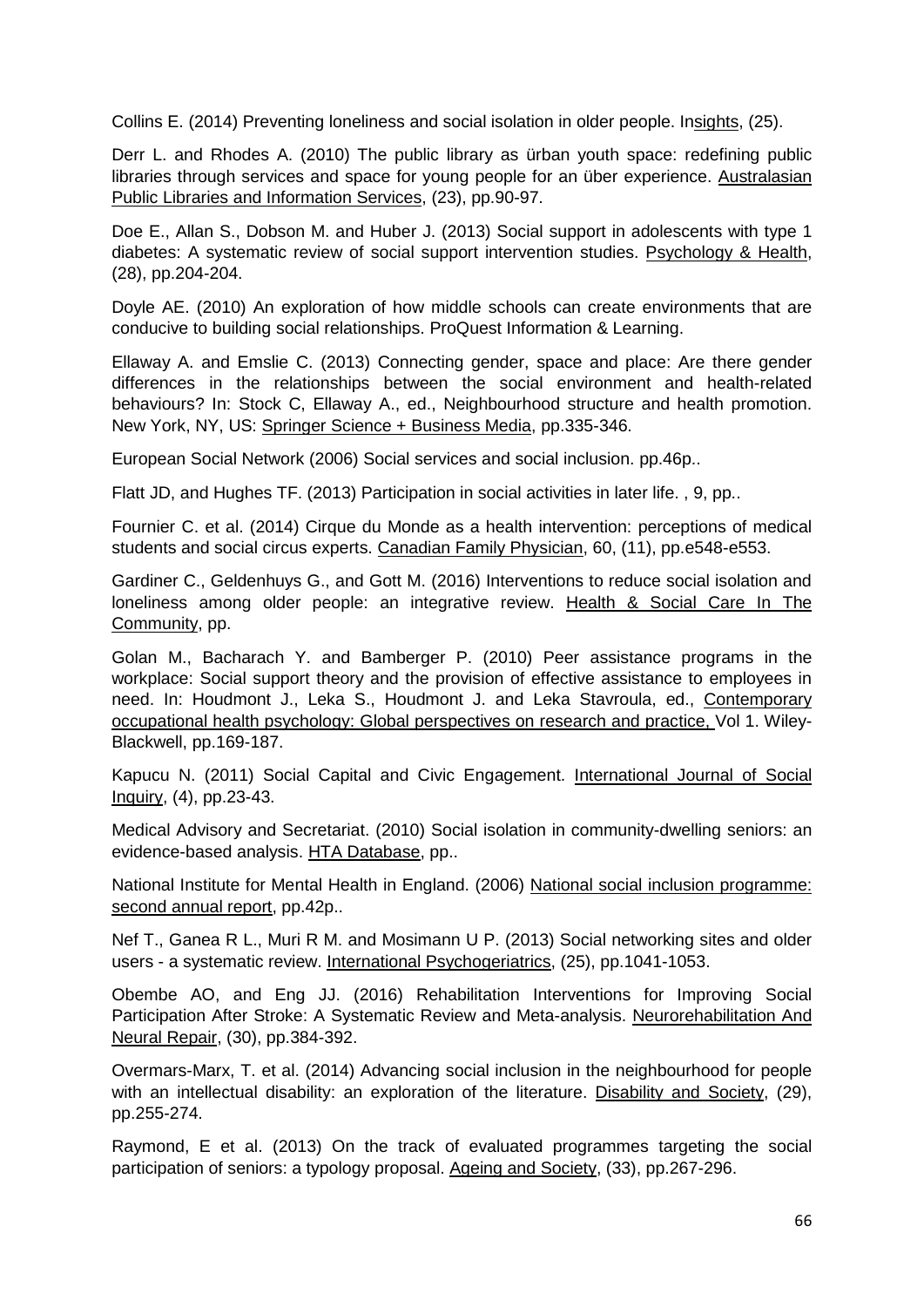Rice SM. Et al (2014) Online and social networking interventions for the treatment of depression in young people: a systematic review. Journal of medical Internet research, (16), pp.e206.

Robertson GK. (2014). Transitions in later life. , 18, pp..

Statham J., Harris A. and Glenn M. (2010) Strengthening family wellbeing and community cohesion through the role of schools and extended services., pp.86pp..

Sutcliffe K. et al (2014) The adult social care outcomes framework: A systematic review of systematic reviews to support its use and development. Available at: <http://www.epistemonikos.org/documents/f2da577b9a3b9549038cb4badf8edcc61f0fdc28>

Warburton J., Cowan S. and Bathgate T. (2013) Building social capital among rural, older Australians through information and communication technologies: A review article. Australasian Journal on Ageing, (32), pp.8-14.

Webster A. and Carter M. (2007) Social relationships and friendships of children with developmental disabilities: Implications for inclusive settings. A systematic review. Journal of Intellectual & Developmental Disability, (32), pp.200-213.

## **Exclude on outcomes**

Agger A. and Jensen JO. (2015) Area-based Initiatives—And Their Work in Bonding, Bridging and Linking Social Capital. European Planning Studies, (23), pp.2045-2061.

Almedom A M. (2005) Social capital and mental health: An interdisciplinary review of primary evidence. Social Science & Medicine, (61), pp.943-964.

Anderson LM. Et al (2015) Community coalition-driven interventions to reduce health disparities among racial and ethnic minority populations. Cochrane Database of Systematic Reviews, , pp..

Antoci A., Sacco P. and Vanin P. (2007) Social capital accumulation and the evolution of social participation. The Journal of Socio-Economics, (36), pp.128-143.

Asgarkhani M. (2007) The reality of social inclusion through digital government. Journal of Technology in Human Services, (25), pp.127-146.

Attree P. French B. and Milton B. (2011) The experience of community engagement for individuals. Health and Social Care in the Community, (19), pp..

Bala M. (2014) Civic engagement in the age of online social networks. Contemporary Readings in Law & Social Justice, (6), pp.767-774.

Beck H. (2009) Linking the quality of public spaces to quality of life. Journal of Place Management and Development, (2), pp.240-248.

Bradley DH. Neiger B. and West J. (2011) The importance of addressing social determinants of health at the local level: the case for social capital, (19), pp.522-530.

Brunton G. (2015) Review 1: Community engagement for health via coalitions, collaborations and partnerships: A systematic review. London: EPPI-Centre, pp.. Available at: <http://eppi.ioe.ac.uk/cms/LinkClick.aspx?fileticket=lR9jJb6XXeg=&tabid=3478>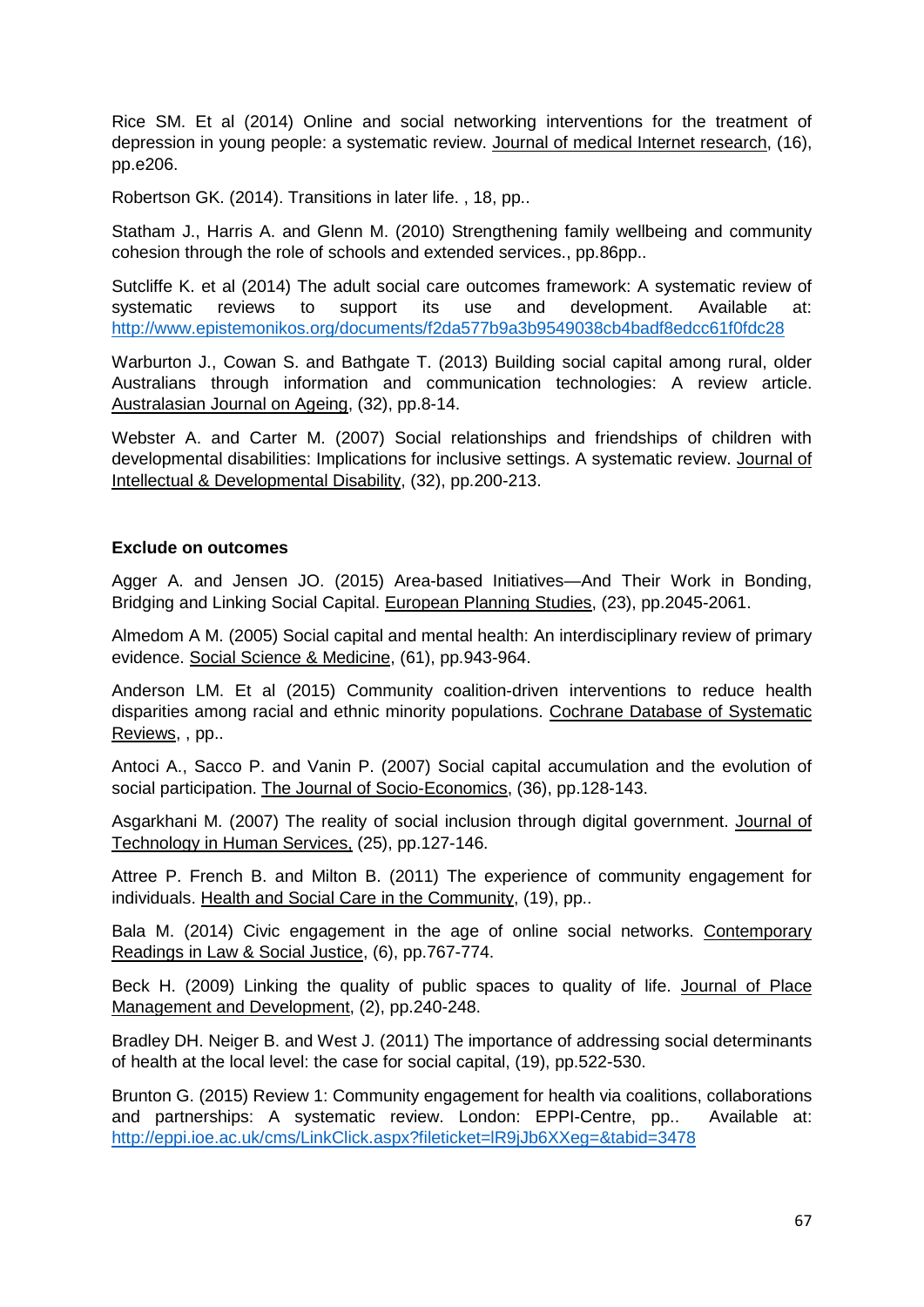Clement S. (2013) Mass media interventions for reducing mental health-related stigma. Cochrane Database of Systematic Reviews, pp..

Coles E., Themessl-Huber M. and Freeman R. (2012) Investigating community-based health and health promotion for homeless people: a mixed methods review. Health Education Research, 27(4), pp.624-644.

Communities Scotland. (2007). Learning lessons from thematic social inclusion partnerships (SIPs). , , pp.4p..

Community Development Foundation . (2014). Improving the health and wellbeing of communities. , , pp.8.

Cornelissen S. (2012) 'Our struggles are bigger than the World Cup': Civic activism, statesociety relations and the socio-political legacies of the 2010 FIFA World Cup. British Journal of Sociology, (63), pp.328-348.

Council of Europe. (2006) Achieving social cohesion in a multicultural Europe: concepts, situation and developments.,, pp.201p., bibliog..

Crump R. (2014) What Can Federal Officials Do to Support Healthy Communities? National Civic Review, (103), pp.63-65.

Delduque MC., Dallari SG. and Alves SMC. (2014) Executive Order n. 8,243 and the Brazilian National Policy for Social Participation: impacts on health. Cadernos De Saúde Pública, (30), pp.1812-1814.

Demetrious K. (2011) Bubble wrap: Social media, public relations, culture and society. In: Edwards Lee, Hodges Caroline E. M, Edwards Lee, and Hodges Caroline E. M, ed., Public relations, society and culture: Theoretical and empirical explorations. New York, NY, US: Routledge/Taylor & Francis Group, pp.118-132.

El Ansari W. and Andersson E. (2011) Beyond value? Measuring the costs and benefits of public participation. Journal of Integrated Care, (19), pp.45-57.

European Social Network. (2006). Social services and social inclusion. pp.46p..

Geczi E. (2007) Sustainability and public participation: toward an inclusive model of democracy. Administrative Theory & Praxis (Administrative Theory & Praxis), (29), pp.375- 393.

George AS., Mehra V., Scott K. and Sriram V. (2015) Community Participation in Health Systems Research: A Systematic Review Assessing the State of Research, the Nature of Interventions Involved and the Features of Engagement with Communities. PLoS ONE, (10), pp.1-25.

Greenhow C. and Li J. (2013) Like, comment, share: Collaboration and civic engagement within social network sites. In: Mouza Chrystalla, Lavigne Nancy, Mouza Chrystalla, and Lavigne Nancy, ed., Emerging technologies for the classroom: A learning sciences perspective. New York, NY, US: Springer Science + Business Media, pp.127-141.

Haluza-DeLay R. and Fernhout H. (2011) Sustainability and social inclusion? Examining the frames of Canadian English-speaking environmental movement organisations. Local Environment, (16), pp.727-745.

Iacovou M., Pattieson D C., Truby H. and Palermo C. (2013) Social health and nutrition impacts of community kitchens: a systematic review. Public Health Nutr., (16), pp.535-43.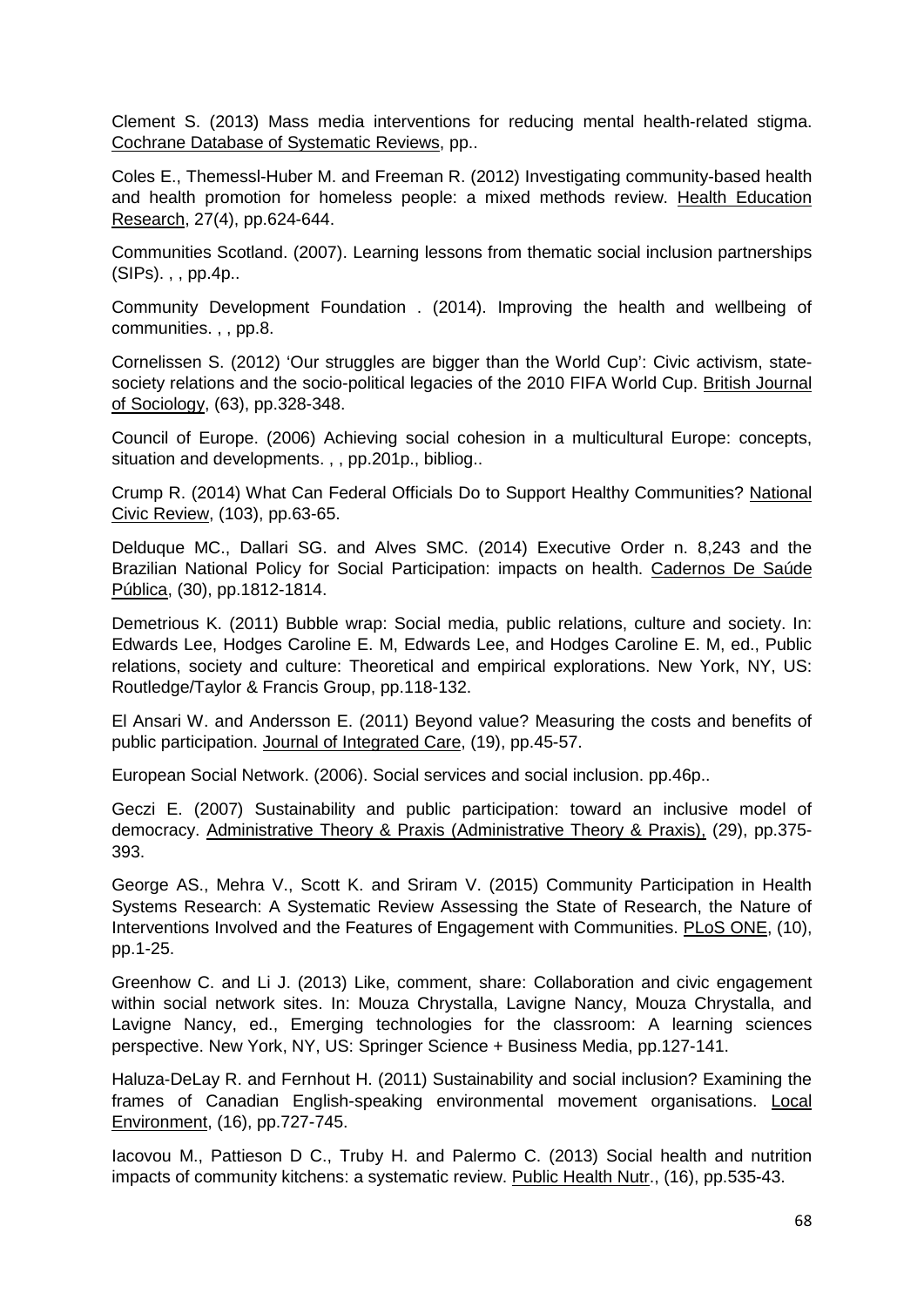Joseph Rowntree Foundation. (2006) Faith as social capital., pp.4p..

Joseph Rowntree Foundation. (2006) Do policies to promote community participation in governance build social capital?. , , pp.4p..

Kapucu N. (2011) Social Capital and Civic Engagement. International Journal of Social Inquiry, (4), pp.23-43.

Maiti P. (2010) Small is Beautiful: Can Formation of Social Capital Able Facilitate Rural and Urban Development Policies in Terms of Sustainable Corporate and Community Social Responsibility Initiatives?. International Journal of Social Inquiry, (3), pp.97-117.

Mullen C., Hughes D. and Vincent-Jones P. (2011).The Democratic Potential of Public Participation: Healthcare Governance in England. Social & Legal Studies, (20), pp.21-38.

Mulligan J. Tompsett AL. and Guthrie PM. (2011) An 'engineer-client' framework for participation in community-scale infrastructure projects. Engineering Sustainability, (164), pp.35-47.

O'Dwyer L A., Baum F., Kavanagh A. and Macdougall C. (2007).Do area-based interventions to reduce health inequalities work: a systematic review of evidence. Critical Public Health, 17(4), pp.317-335.

Pons-Vigues M.et al. (2014) Social and health policies or interventions to tackle health inequalities in European cities: a scoping review. BMC Public Health, (14), pp.198.

Preston R., Waugh H., Larkins S. and Taylor J. (2010).Community participation in rural primary health care: intervention or approach? Australian Journal of Primary Health, (16), pp.4-16.

Prewitt K., Mackie CD. and Habermann H. (2014) Civic engagement and social cohesion: Measuring dimensions of social capital to inform policy. Washington, DC, US: National Academies Press.

Stadler RL.(2013) Icts As A Tool To Increase The Attractiveness Of Public Spaces. Mokslas : Lietuvos Ateitis, (5), pp.216-228.

Rifkin SB. (2014) Examining the links between community participation and health outcomes: A review of the literature. Health Policy and Planning, (29), pp.98-106.

Sipe T A. et al. (2015) Effects of mental health benefits legislation: a community guide systematic review. Am J Prev Med, (48), pp.755-766.

Smith K E. et al. (2009) Partners in health? A systematic review of the impact of organizational partnerships on public health outcomes in England between 1997 and 2008. Journal of Public Health, (31), pp.210-221.

Snijder M. et al. (2015) A systematic review of studies evaluating Australian indigenous community development projects: the extent of community participation, their methodological quality and their outcomes. BMC Public Health, (15), pp..

Stansfield J. (2011). The asset approach to living well. , , pp.10p..

Stokes, G et al. (2015) Review 3: Community engagement for health via coalitions, collaborations and partnerships (on-line social media and social networks): a systematic review and meta-analysis. , , pp.96.